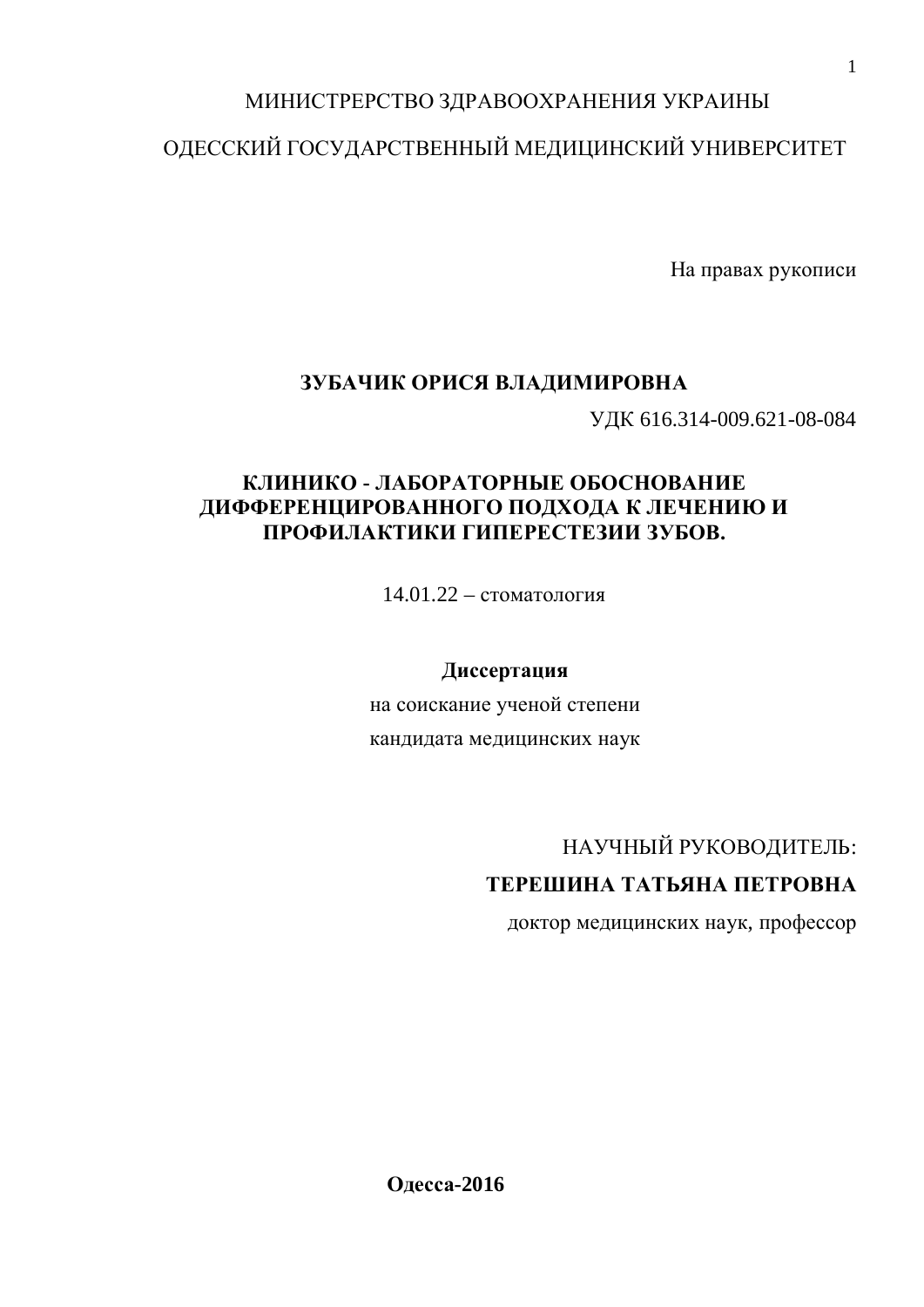## СОДЕРЖАНИЕ

| crp.                                                             |
|------------------------------------------------------------------|
|                                                                  |
|                                                                  |
| РАЗДЕЛ 1. СОВРЕМЕННЫЕ ПРЕДСТАВЛЕНИЯ О                            |
| РАСПРОСТРАНЕННОСТИ, ЭТИОЛОГИИ, ПАТОГЕНЕЗЕ И                      |
| ПРОФИЛАКТИКЕ ГИПЕРЕСТЕЗИИ ЗУБОВ (ОБЗОР ЛИТЕРАТУРЫ)13             |
| 1.1. Основные причины возникновения гиперчувствительности зубов. |
|                                                                  |
|                                                                  |
|                                                                  |
| РАЗДЕЛ 2. МАТЕРИАЛЫ, ОБЪЕКТЫ И МЕТОДЫ ИССЛЕДОВАНИЯ43             |
| 2.1. Обоснование направления исследований и методологического    |
|                                                                  |
| 2.2. Общая характеристика проведенных исследований44             |
|                                                                  |
|                                                                  |
|                                                                  |
|                                                                  |
|                                                                  |
| 2.5. Характеристика препаратов, использованных при выполнении    |
|                                                                  |
| РАЗДЕЛ З.ЧАСТОТА ВСТРЕЧАЕМОСТИ ГИПЕРЕСТЕЗИИ ЗУБОВ НА             |
| АМБУЛАТОРНОМ СТОМАТОЛОГИЧЕСКОМ ПРИЕМЕ И ОСНОВНЫЕ                 |
|                                                                  |
| РАЗДЕЛ 4. РЕЗУЛЬТАТЫ ИЗУЧЕНИЯ ОСНОВНЫХ ХАРАКТЕРИСТИК             |
|                                                                  |
| РАЗДЕЛ 5. КЛИНИЧЕСКАЯ ОЦЕНКА ЭФФЕКТИВНОСТИ                       |
| ДИФФЕРЕНЦИРОВАННОГО ПРИМЕНЕНИЯ ЛЕЧЕБНО-                          |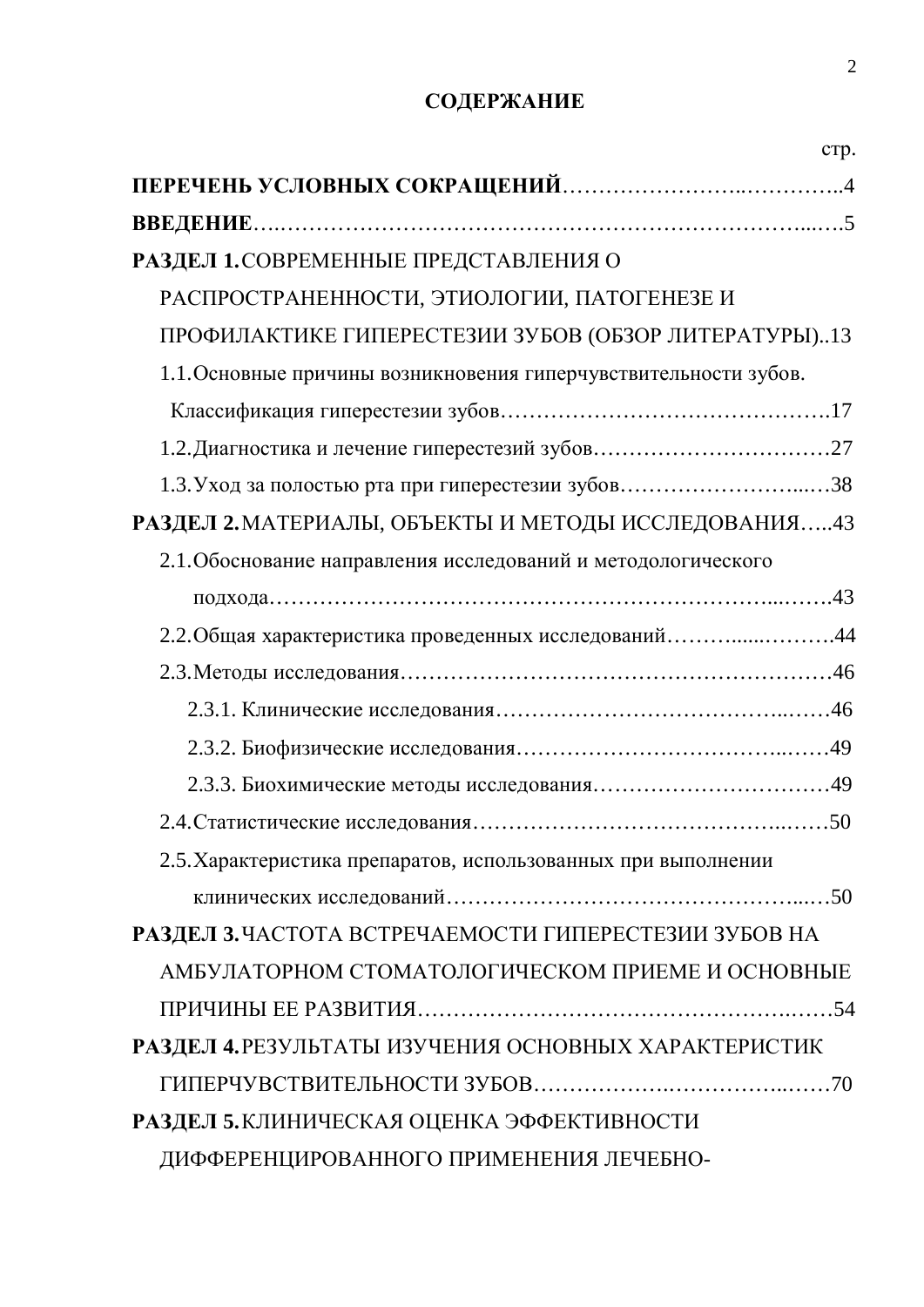| ПРОФИЛАКТИЧЕСКИХ КОМПЛЕКСОВ ПРИ ГИПЕРЕСТЕЗИИ                 |  |
|--------------------------------------------------------------|--|
|                                                              |  |
| 5.1. Обоснование и разработка адаптированных лечебно-        |  |
| профилактических комплексов для лечения гиперестезии зубов82 |  |
| 5.2. Клиническая оценка эффективности применения лечебно-    |  |
| профилактических комплексов при гиперестезии зубов88         |  |
| АНАЛИЗ И ОБСУЖДЕНИЕ РЕЗУЛЬТАТОВ ИССЛЕДОВАНИЯ100              |  |
|                                                              |  |
|                                                              |  |
|                                                              |  |

3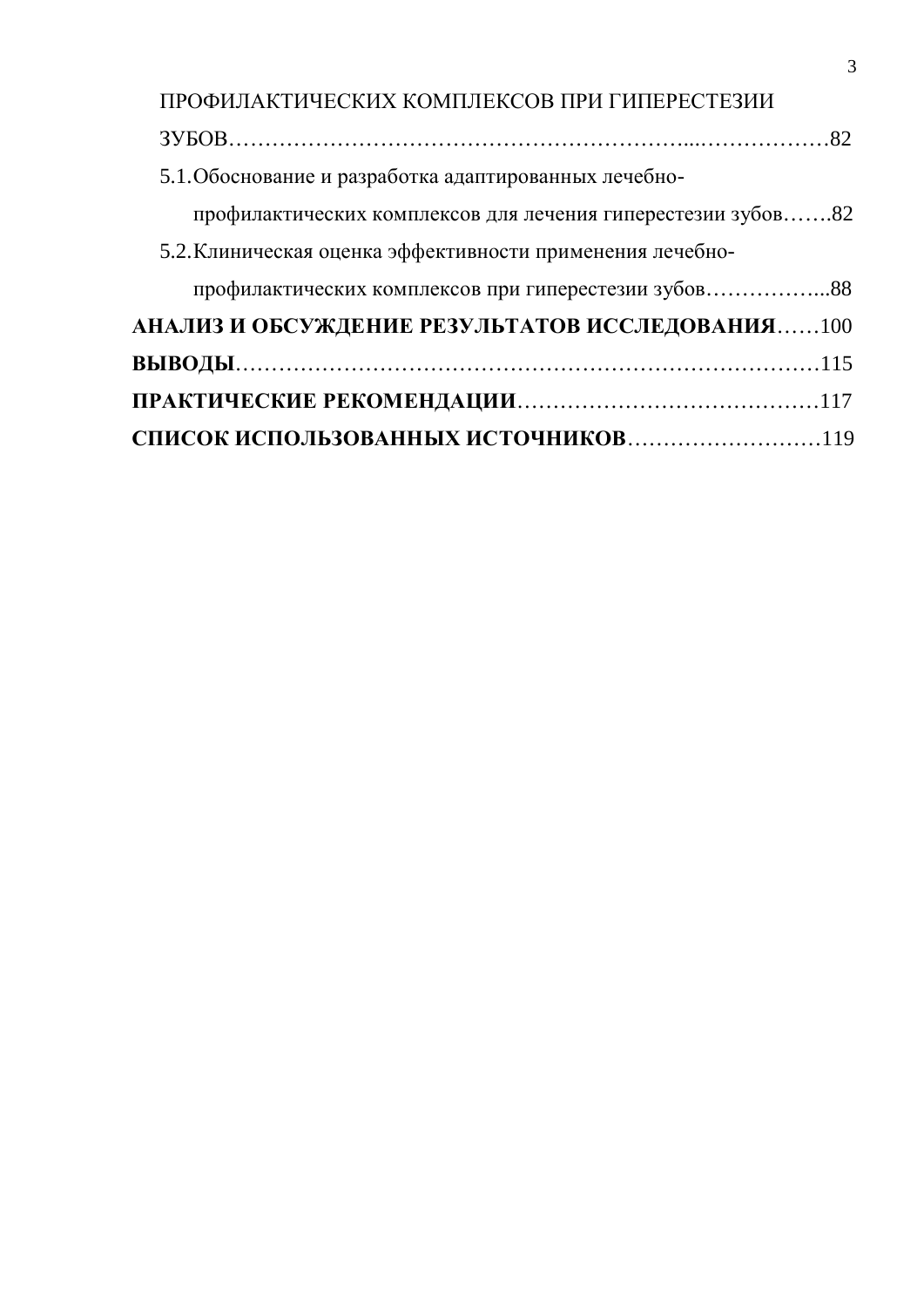### ПЕРЕЧЕНЬ УСЛОВНЫХ СОКРАЩЕНИЙ

- ВООЗ всемирная организации охраны здравоохранения
- $\Gamma$ АП гидроксиаппатит
- ЖКТ желудочно-кишечный тракт
- КПУ индекс интенсивности кариеса (кариес, пломба, удаленный)
- РЖ ротовая жидкость
- Са/Р коэффициент соотношения кальция и фосфора
- OHIP G индекс оценки качества жизни
- НЕМА гидроксилметилметакрилат
- рН водородный показатель
- РМА папиллярно-маргинально-альвеолярный индекс
- ЦНС центральная нервная система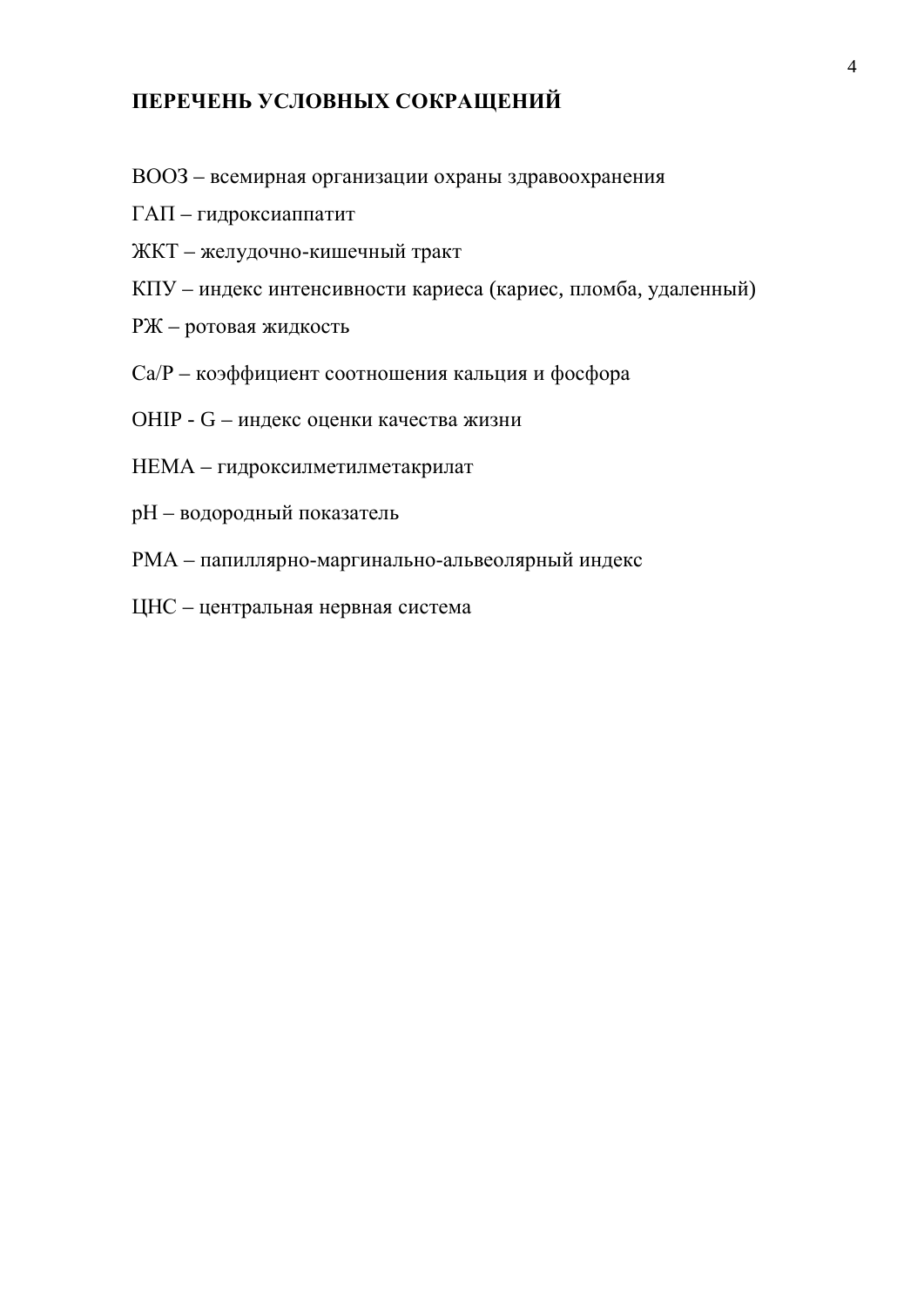#### **ВВЕДЕНИЕ**

АКТУАЛЬНОСТЬ ПРОБЛЕМЫ. Гиперчувствительность зубов является актуальной проблемой в стоматологии. По данным разных авторов болевые ощущения в области зубов в ответ на химические, термические либо механические раздражители возникают у взрослого населения от 3 до 60% случаев и эта цифра, по данным ВОЗ, неуклонно растёт [4, 5, 80, 123, 129, 181, 204, 249, 252, 264, 274, 286, 292, 296].

По этиологическим факторам различают гиперестезию, связанную с потерей твердых тканей зуба и несвязанную с потерей твердых тканей зуба. При этом каждый из этих вариантов может проявляться в ограниченной или генерализованной системной форме.

Говоря о гиперчувствительности зубов целесообразно рассмотреть некоторые аспекты возникновения боли [184].

Физиология чувствительности дентина основана на том, что его пронизывают миллионы дентинных канальцев, внутри которых находится жидкость, отростки одонтобластов, коллаген, немиелинизованные нервные волокна. Повышенная чувствительность (резкая боль) является результатом быстрого перемещения жидкости в дентинных трубочках.

Повышенная чувствительность эмали связана с ее дефектами. Одним из таких дефектов являются ламеллы – тонкие листы, более богатые органическими веществами. В молодом возрасте они выглядят как пигментация, при взрослении и старении организма человека они превращаются в трещины. Последние представляют собой инициальные пути для проникновения жидкости через эмаль в пульпу и дентинные канальцы, в результате чего возникает повышенная чувствительность эмали. Другими дефектами эмали являются эмалевые пучки, представляющие собой белковые образования, которые не полностью минерализуются при развитии и минерализации эмали. Есть еще эмалевые веретена, являющиеся органическими остатками отростков одонтобластов, которые проникают в эмаль [184, 271, 292]. Как считают ученые, занимающиеся этой проблемой,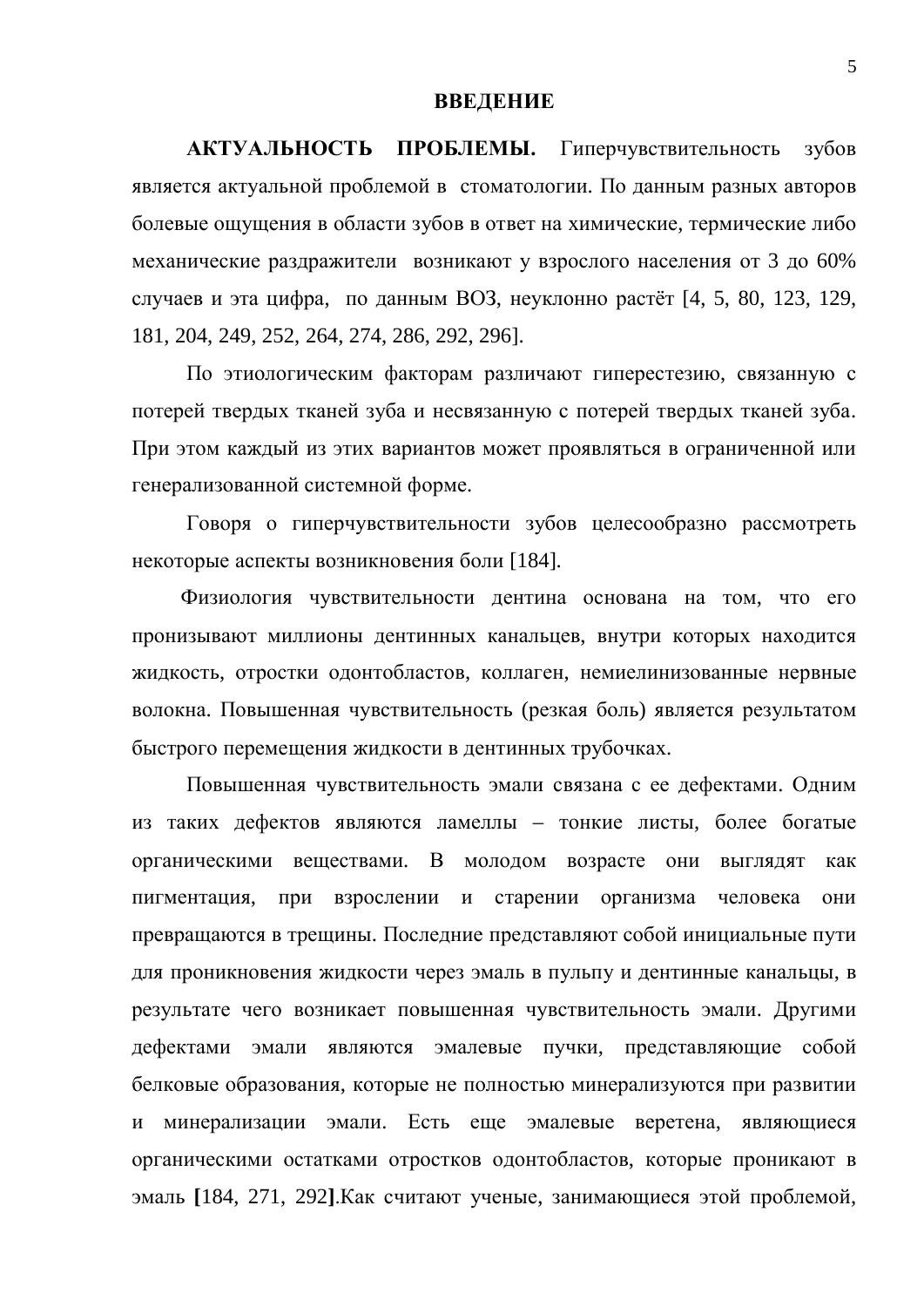эмалевые ламелы, пучки и веретена ответственны за образование трещин, приводящих к повышенной чувствительности эмали.

Принцип лечения гиперчувствительности зубов основан на прекращении раздражения нервных окончаний, находящихся в дентинных канальцах или пульпе зуба. Наиболее адекватным и физиологичным методом следует считать закупоривание трещин эмали (ламелл) и открытых трубочек (дентинных канальцев) минералами - физиологическая или искусственная минерализация [15, 52, 49, 61, 63, 296].

Другое направление лечения связано с химическими механизмами снижения повышенной чувствительности зубов, которые либо препятствуют движению зубного ликвора, либо непосредственно блокируют нервные окончания [15, 20, 63, 91].

Несмотря на то, что существует много разных мнений о механизме происхождения поверхностных болей зубов, вероятнее всего они связаны с раздражением нервных окончаний открытых дентинных канальцев.

При лечении гиперестезии выделяют 3 направления: воздействие на ЦНС (седативные препараты, анальгетики, психотерапия), ослабление нервной проводимости (местноанестезирующие средства) и местное воздействие на зуб [52, 149, 176, 181, 204, 292]. Принцип местного лечения основан, во-первых, в усилении реминерализации твердых тканей зуба [9, 49, 116, 132, 132, 204]. Однако это длительный процесс. Быстрый же эффект возможен за счет прекращения доступа раздражителей к нервным окончаниям, в основном - закупорке дентинных канальцев, а также анестезирующем влиянии на нервные окончания [52, 204, 215].

К сожалению, мы практически не встретили работ, обосновывающих и конкретизирующих методы лечения при разной выраженности проявления болевых ощущений, распространенности, этиологических факторов развития гиперестезии, реакции на разные раздражители.

Все указанное обусловило проведение настоящих исследований.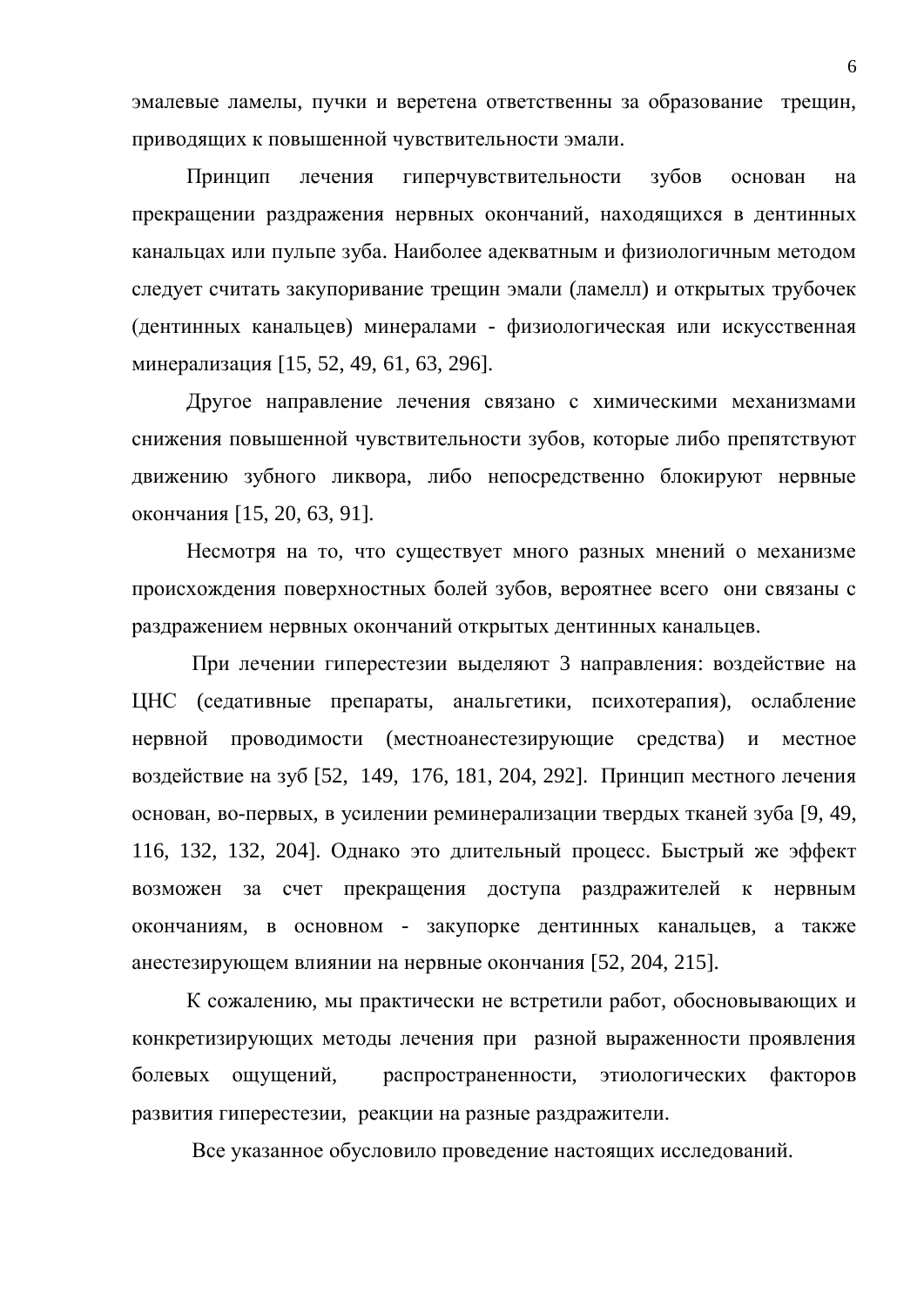При этом в качестве рабочей концепции принято следующее: лечение гиперестезии зубов, несмотря на то, что оно имеет общие принципы, основывающиеся на десенситайзерном и реминерализующем действии применяемых средств, должно быть индивидуализировано.

#### Связь работы с научными программами, планами, темами

Данная работа выполнена в соответствии с планом госбюджетных научно-исследовательских тем, зарегистрированных в Институте стоматологии НАМН Украины «Розробити комплекс заходів для корекції слиновиділення при знижений функції слинних залоз» (№ ДР 0111 U 000512); «Розробити методи корекції мінеральної, мікробної та імунної систем гомеостазу порожнини рота для індивідуальної профілактики стоматологічної патології» ( $N_2$  ДР 0114U000). Автор является непосредственным исполнителем фрагментов обозначенных тем.

**Цель исследования:** повышение эффективности профилактики и лечения гиперестезии зубов путем разработки патогенетически обоснованных лечебно-профилактических комплексов и обоснования их дифференцированного применения в зависимости от этиологических факторов возникновения гиперчувствительности, распространенности и локализации процесса.

#### Задачи исследования:

1. Изучить частоту встречаемости гиперестезии зубов на амбулаторном стоматологическом приеме и некоторые социологические аспекты проблемы, отражающиеся на качестве жизни.

2. Изучить стоматологический и соматический статус лиц с гиперчувствительностью зубов для выяснения возможных причин развития гиперестезии зубов.

3. Провести комплекс исследований для изучения выраженности и характера гиперчувствительности зубов, специфичности локализации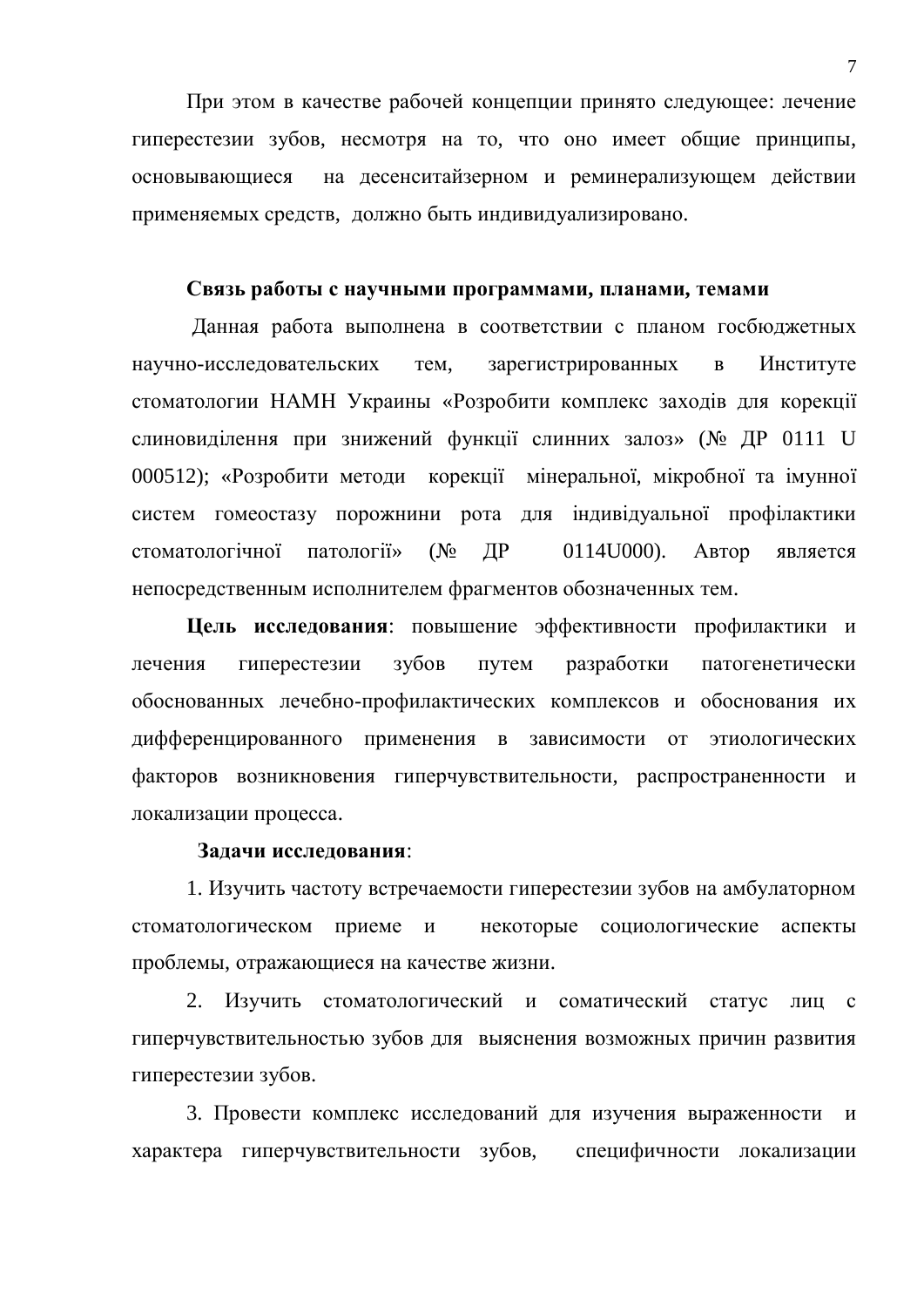гиперестезии при разных дефектах зуба, а также селективности реакции на разные раздражители.

4. Разработать и обосновать схемы лечебно-профилактических комплексов при гиперестезии в зависимости от установленных этиологических факторов, распространенности и локализации процесса.

5. Провести клиническую апробацию разработанных лечебнопрофилактических комплексов и клинико-лабораторные исследования у больных с гипестезией зубов и изучить отдаленные результаты.

**Объект исследования** – Гиперчувствительность зубов.

**Предмет исследования** – Дифференциальный подход к применению лечебно-профилактических комплексов при гиперестезии зубов в зависимости от установленных этиологических факторов, распространенности и локализации процесса

Методы исследования: - социологические исследования для изучения влияния гиперестезии зубов на качество жизни; - клинические исследования КПУ для оценки интенсивности кариеса, РМА для изучения распространенности и тяжести гингивита, холодовая проба Шиффа и тактильная проба для оценки чувствительности зубов; - изучение скорости саливации для оценки функциональной активности слюнных желез; биофизические исследования – изучение pH для оценки уровня кислотности и буферной емкости ротовой жидкости, - биохимические исследования ротовой жидкости – изучение содержания кальция и фосфора для оценки минерализующего потенциала ротовой жидкости; - оптические исследования для изучения кристаллообразования слюны; - статистические – для подтверждения достоверности полученных данных.

#### Научная новизна полученных результатов

Впервые проведены исследования по изучению социологических аспектов проблемы, касающихся гиперестезии зубов, и установлено, что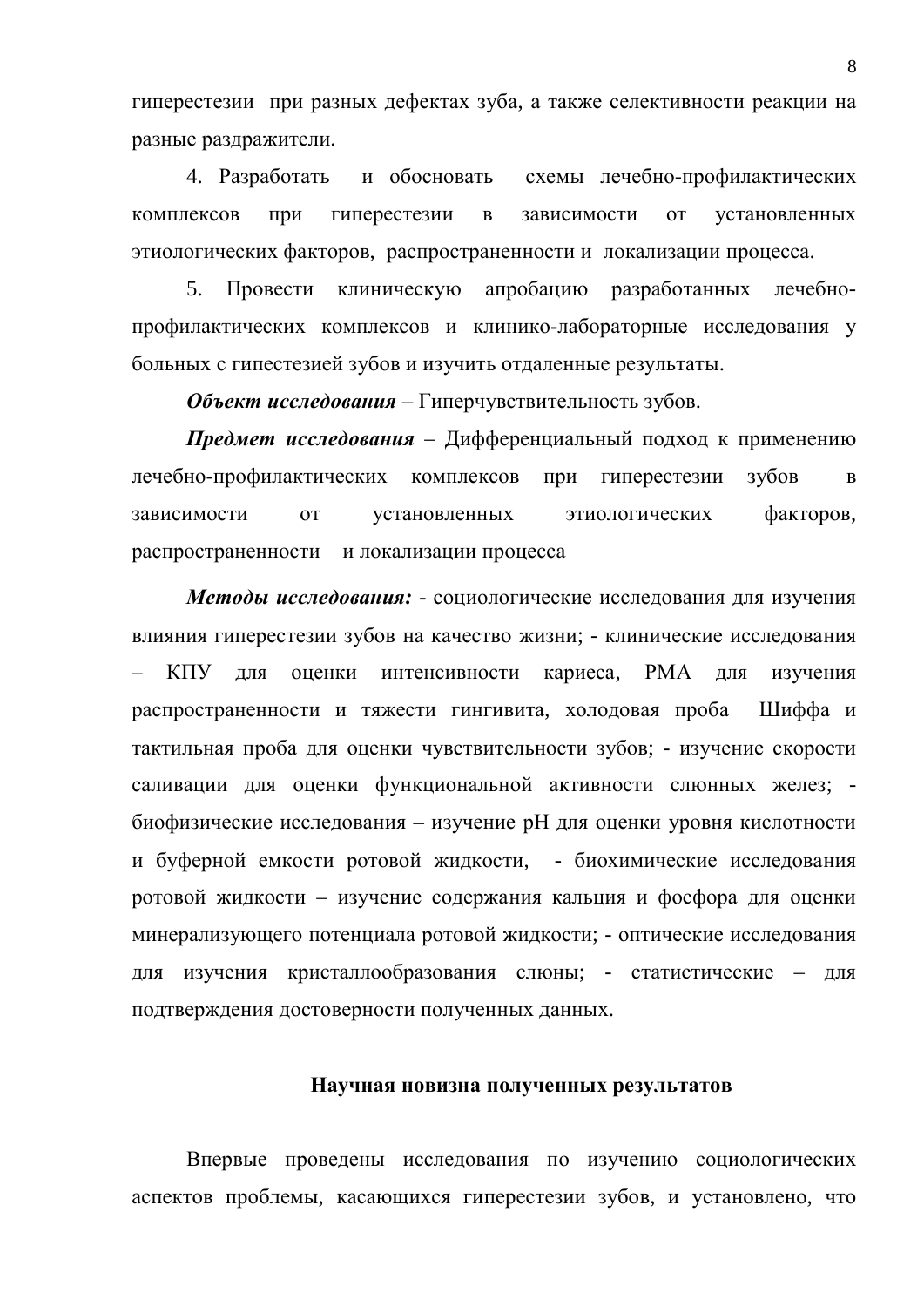только 28% лиц с повышенной чувствительностью зубов посещали стоматолога по прямому назначению и 25% из них - получали профессиональное лечение. 81% опрошенных указали, что гиперестезия зубов доставляет им серьезные неудобства, но, вместе с тем, не всегда является мотивацией для посещения стоматолога.

Проведены комплексные исследования по изучению основных характеристик гиперчувствительности зубов, а именно, преимущественной реакции зубов на разные раздражители, преимущественной локализации чувствительных участков зубов и групп зубов, распространенности патологического процесса, специфичности проявления чувствительности при разных дефектах эмали и дентина, характера и продолжительность боли при действии разных раздражителей. У 80,9 % пациентов наблюдалась реакция сразу на несколько раздражителей; в большинстве случаев (48,4%) чувствительными были участки в пришеечной части зуба.

Изучен соматический и стоматологический статус пациентов с гиперестезией зубов и установлено, что в 100 % случаев наблюдается кариес зубов, на 2-м месте - гипосаливация, затем пародонтит с рецессией десны и некариозные поражения зубов, выявлено 21 % лиц, регулярно отбеливающих зубы, а также случаи рецессии десны, не связанные с заболеваниями пародонта. Из соматических заболеваний чаще всего встречались заболеваниями аллергического характера, затем - заболевания ЖКТ, эндокринной системы, а также присутствовали случаи развития гиперестезии при психо-эмоциональном напряжении.

Разработан принцип подхода к лечению гиперестезии зубов, учитывающий причины и механизм развития гиперчувствительности, а также локализацию и распространенность процесса. Лечение локализованной формы основано на оказание двойного эффекта: десенситализация и запечатывание дентинных канальцев, что предусматривает применение десенсетивных и реминерализующих средств. При генерализованной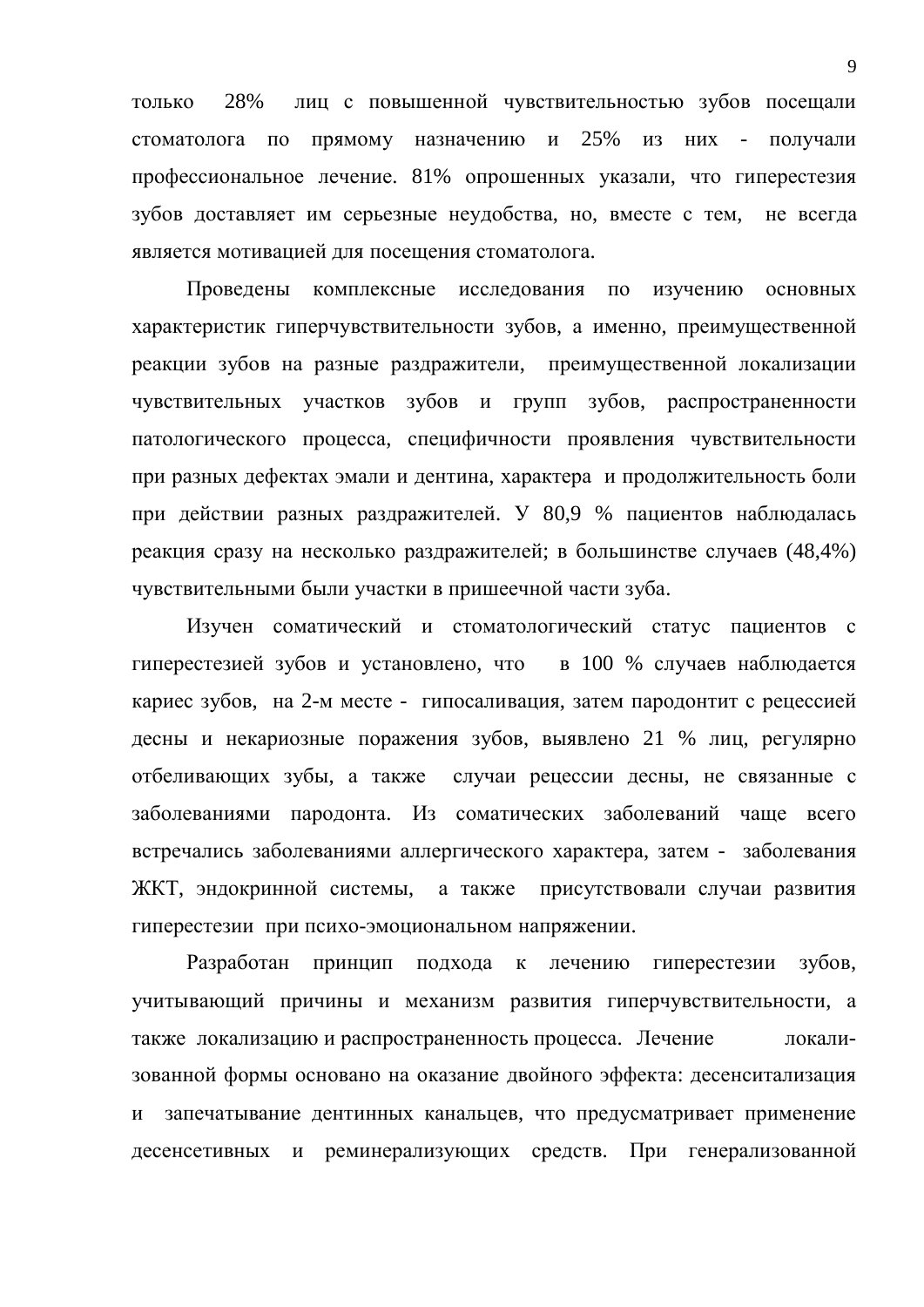гиперестезии основой лечения является нормализация минерального обмена на уровне всего организма.

Результаты клинической апробации показали, что дифференцированное применение лечебно-профилактических комплексов в течение 6 месяцев, учитывающее как распространенность гиперестезии, так и локализацию процесса, оказало эффективное действие, заключающееся в десенсенситивном действии (100%-ное отсутствие болевой чувствительности зубов) и реминерализующем эффекте (увеличение содержания кальция в слюне на 26%).

#### Практическое значение полученных результатов.

На основании проведенных исследований было сделано заключение, что в Украине проблема гиперестезии зубов существует, однако ей уделяется недостаточно внимания.

Обозначен разный подход к лечению гиперестезии коронковой части зуба и корневого дентина, а также к распространенности процесса: генерализованный процесс целесообразно рассматривать как нарушение минерального обмена на уровне всего организма.

При локализованной гиперестезии лечебно-профилактический комплекс включает препараты местного контактного действия, которые оказывают как десенситивное, так и реминерализующее действие. Лицам с генерализованной формой гиперестезии зубов, в отличие от локализованной, целесообразно назначать кальцийсодержащие препараты для нормализации минерального обмена на местном и общем уровне, курс же местной десенситайзерной терапии должен быть пролонгированным. При этом назначенные средства местного и общего действия отличаются в зависимости от локализации процесса.

В процессе проведения исследований, были выявлены некоторые особенности, отсутствие совпадения субъективной оценке такого явления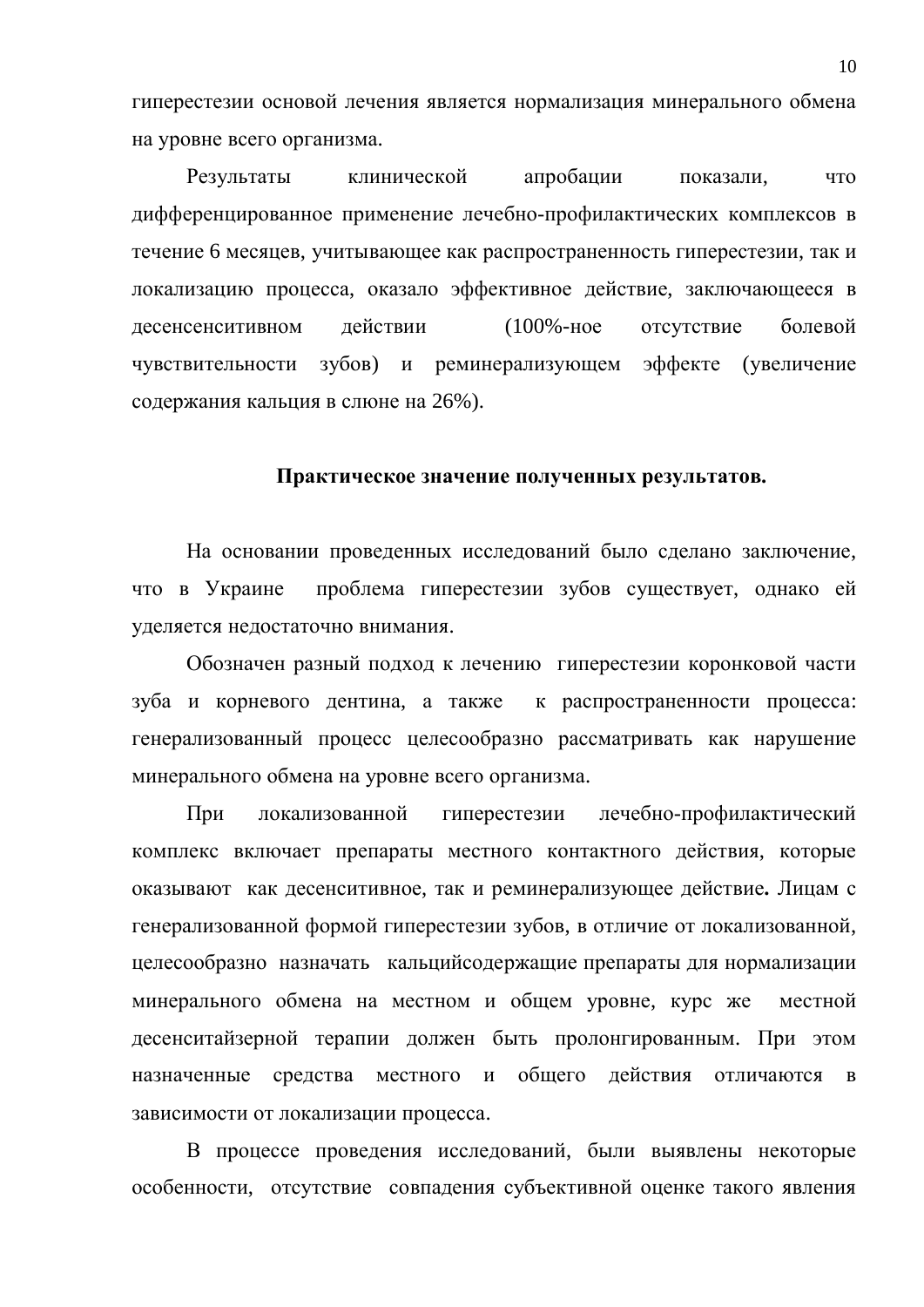как гиперестезия зубов и объективного изучения ответной болевой реакции на раздражители при тестировании: в одних случаях жалобы на наличие чувствительности зубов, объективно не подтверждались результатами тестирования, и наоборот, при отсутствии жалоб, показатели тестов были положительные. В связи с указанным сделано заключение, что не исключены психологические проявления неадекватности оценки ситуации.

Результаты исследований внедрены в клиническую практику отдела профилактики стоматологических заболеваний кафедры терапевтической стоматологии Львовского национального медицинского университета Института стоматологии НАМН Украины, Львовской областной стоматологической поликлиники, городской и районных стоматологических поликлиник г. Львова и г. Одессы.

Материалы диссертации используются в учебном процессе кафедры терапевтической стоматологии Львовского национального медицинского университета МЗ Украины.

#### **Личный вклад соискателя.**

Автором лично проведен поиск, отобрана и проанализирована научная литература по теме диссертации, самостоятельно проведены все клинические исследования. Обобщены и проанализированы полученные результаты, проведена их статистическая обработка. Написана и оформлена диссертация. Совместно с руководителем сформулированы основные выводы и рекомендации.

Диссертант принимал непосредственное участие в проведении клинических исследований.

Клинические исследования проводились на базе кафедры терапевтической стоматологии Львовского национального медицинского университета (зав. кафедрой проф. Зубачик В.М.). Лабораторные исследования проведены в Институте стоматологии НАМН Украины\* при непосредственном участии автора: в лаборатории биохимии (зав. д.б.н.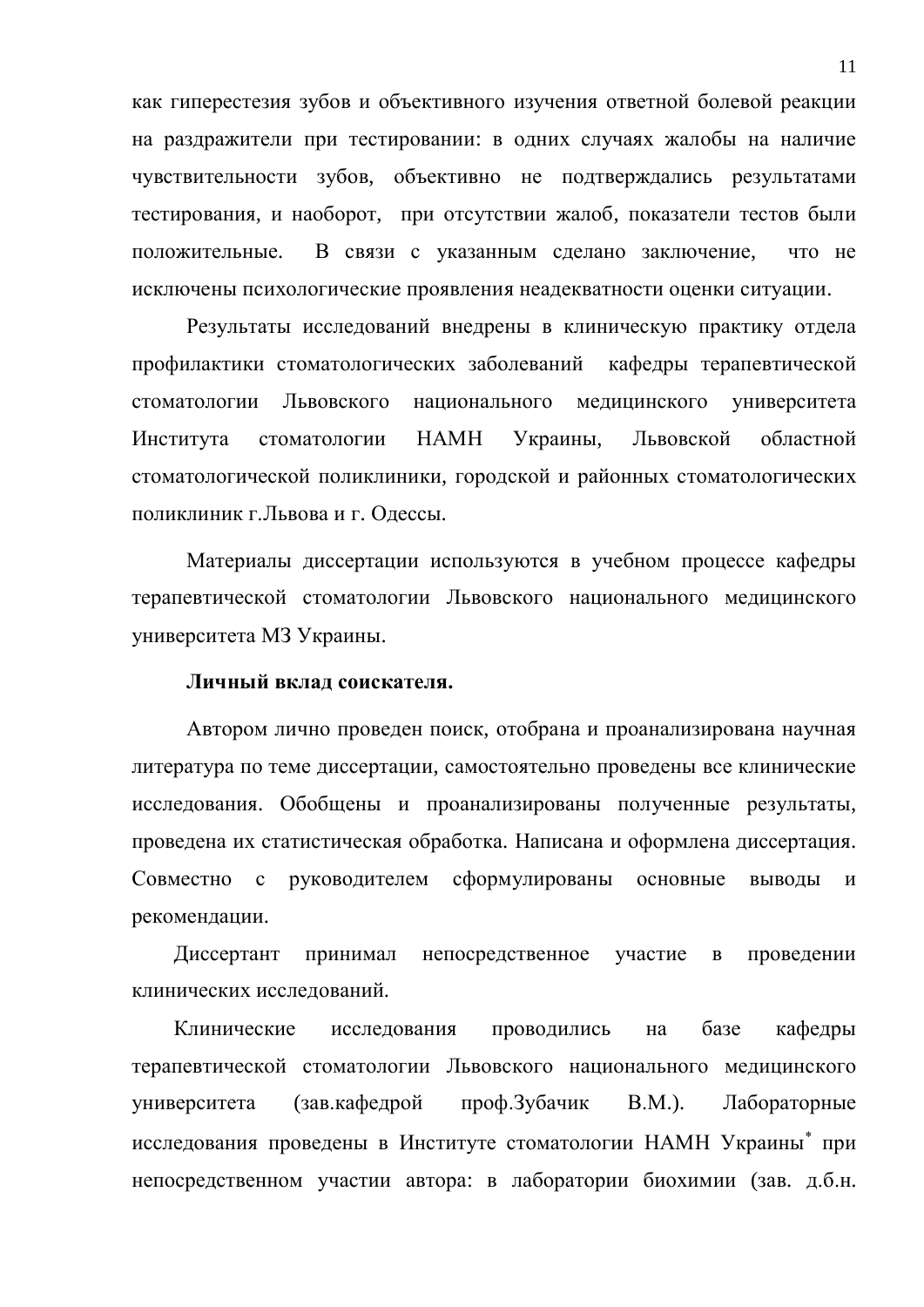О.А. Макаренко<sup>\*) и</sup> в лаборатории гигиены полости рта (зав. д.м.н., проф. Т.П.Терешина\*).

### **Апробация работы результатов диссертации.**

Основные положения работы доложены на второй общеуниверситетской научно-практической конференции молодых ученых и специалистов (г.Львов, 15-17 мая 2013 г.), на V съезде Ассоциации стоматологов Украины (Одесса, 23-25 октября 2014 г.).

#### Публикации.

По теме диссертации опубликовано 7 печатных работ (5 статей и 2 тезисов), из них 4 публикации - в научных специализированных изданиях, Украины, 1- за рубежом

 $*$ Автор искренне благоларен сотрудникам вышеуказанных учреждений за помошь в проведении данных исследований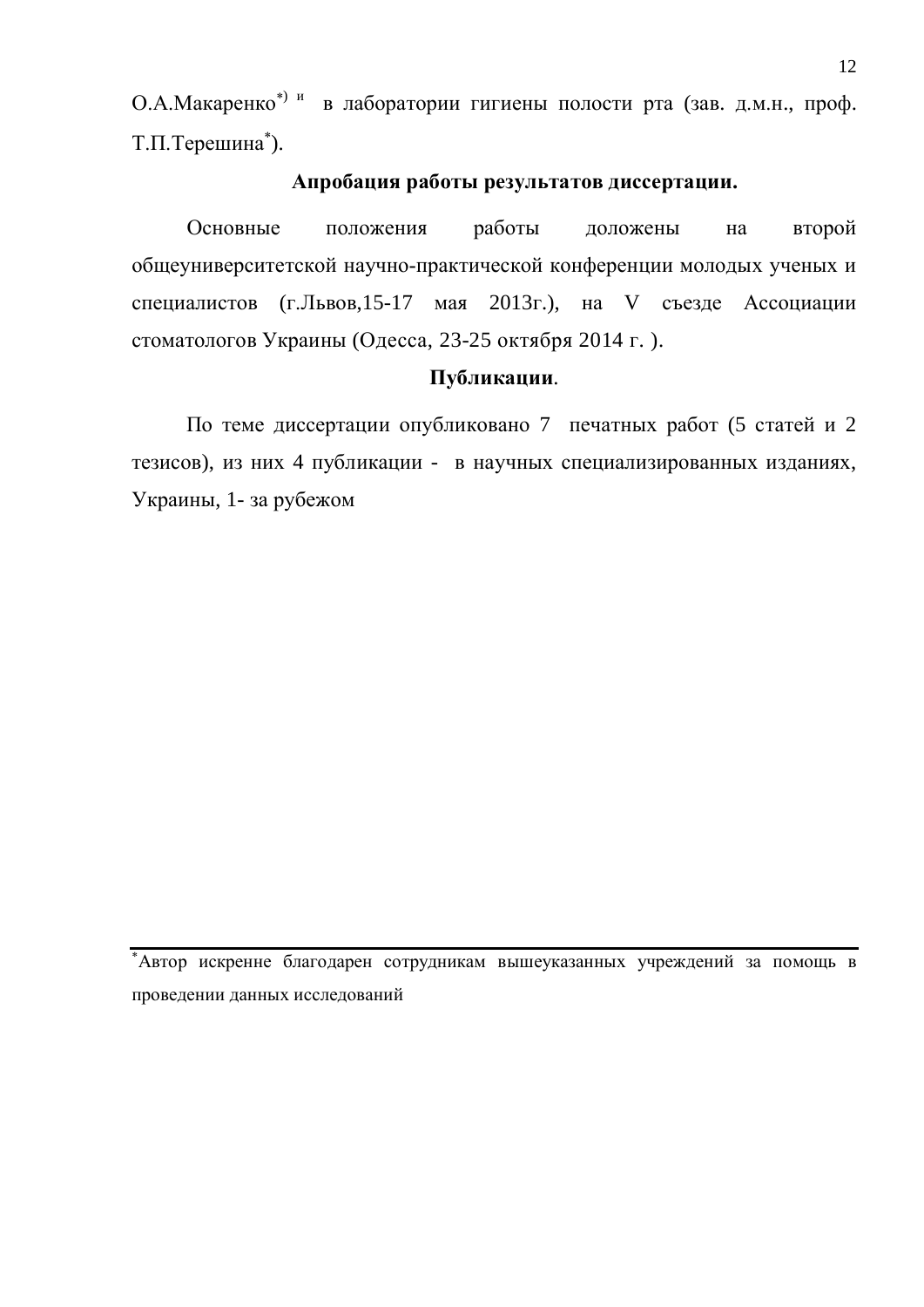#### РАЗДЕЛ 1

# СОВРЕМЕННЫЕ ПРЕДСТАВЛЕНИЯ О РАСПРОСТРАНЕННОСТИ, ЭТИОЛОГИИ, ПАТОГЕНЕЗЕ И ПРОФИЛАКТИКЕ ГИПЕРЕСТЕЗИИ **3YEOB**

Современное понятие «гиперестезия зубов» было сформулировано международной рабочей группой специалистов под руководством Addy M., (2002), которое в дальнейшем было утверждено ВОЗ [215]. Предложено следующее определение: гиперестезия зубов это обостренная чувствительность тканей зубов к тактильным, химическим, температурным и осмотическим раздражителям. Проявляется резкими, интенсивными болями в момент действия раздражителя и быстро проходящими после прекращения их действия.

Гиперестезия может развиваться при употреблении в пищу кислого, сладкого, соленого, холодного или горячего, при чистке зубов, прикосновении инструментов, что вызывает чувство дискомфорта, и ее нельзя отнести к любым формам дефекта или патологии зуба

Следует отметить, что в нашей стране проблемой чувствительности зубов первым начал заниматься Ю.А.Федоров, который вместе с соавт., не только обозначил проблему, но и дал характеристику гиперестезии и создал собственную классификацию [144].

По данным эпидемиологических исследований, повышенной чувствительностью твёрдых тканей зубов страдает от 3 до 60% взрослого населения, и, по данным ВОЗ, эта цифра неуклонно растёт [4, 5, 80, 123, 129, 181, 204, 249, 252, 264, 274, 286, 292, 296].

Гиперестезия зубов это, прежде всего, *снижение качества жизни* [17, 181, 271]. Исследования, проведенные Bekes K, Hirsch C. (Университет Мартин Лютер, Германия) [181], показали, что до 57% населения Германии страдают гиперчувствительностью зубов (среди больных пародонтитом - до 98 %), однако серьезной проблемой эту патологию считают не более 25%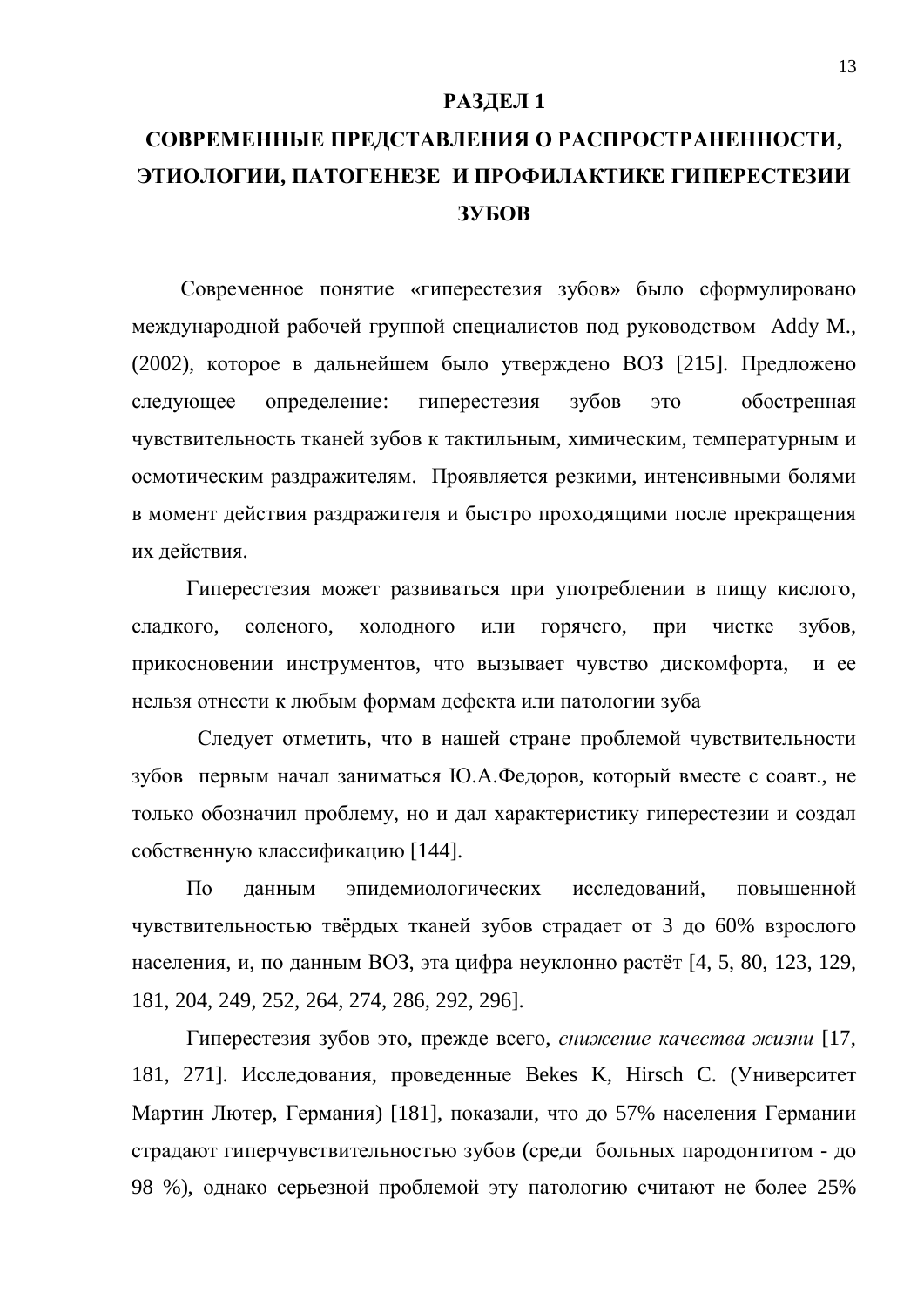пациентов, но, в то же время все указывают на ухудшение качества жизни. Оценка индекса ОНІР - G (влияние гиперестезии на качество жизни) составила в среднем 34,5 балла (из 40 возможных), что является показателем существенного снижения качества жизни.

В большей степени страдают люди в возрасте от 20 до 60 лет. Женщины чаще подвержены гиперестезии зубов, тогда как дети и люди старческого возраста практически не страдают [249, 274, 288]. Это обусловлено тем, что в молодом возрасте дентин имеет мало повреждений, а в старческом он склеротичен, поэтому болевые реакции менее выражены [61, 123, 204, 271, 274, 292].

В научной литературе обсуждается вопрос об особенностях реакции нервных окончаний зуба на раздражители среди разных популяций населения [271, 288]. Так, на основании результатов, полученных при исследовании электровозбудимости пульпы зубов у африканцев, были получены данные о сниженном пороге болевой чувствительности зубов [140].

Говоря о гиперчувствительности зубов целесообразно рассмотреть некоторые аспекты возникновения боли.

Рассматривается 3 основные теории: первая гипотеза основывается на функциональном проявлении чувствительных к температуре рецепторов, осуществляя прямую трансдукцию температур центростремительными нейронами зуба. Вторая гипотеза, известная как гидродинамическая теория, объясняет возникшую зубную боль движению жидкости в дентинных трубочках. Третья гипотеза основывается на потенциальной сенсорной функции одонтобластов, реагирующих на тепловые или механические раздражители. В настоящее время представлена концепция самопроизвольной ноцицептивной анестезии через ноцицептивные малекулы [191, 249, 271, 301].

В целом же физиология чувствительности дентина основана на том, что его пронизывают миллионы дентинных канальцев, внутри которых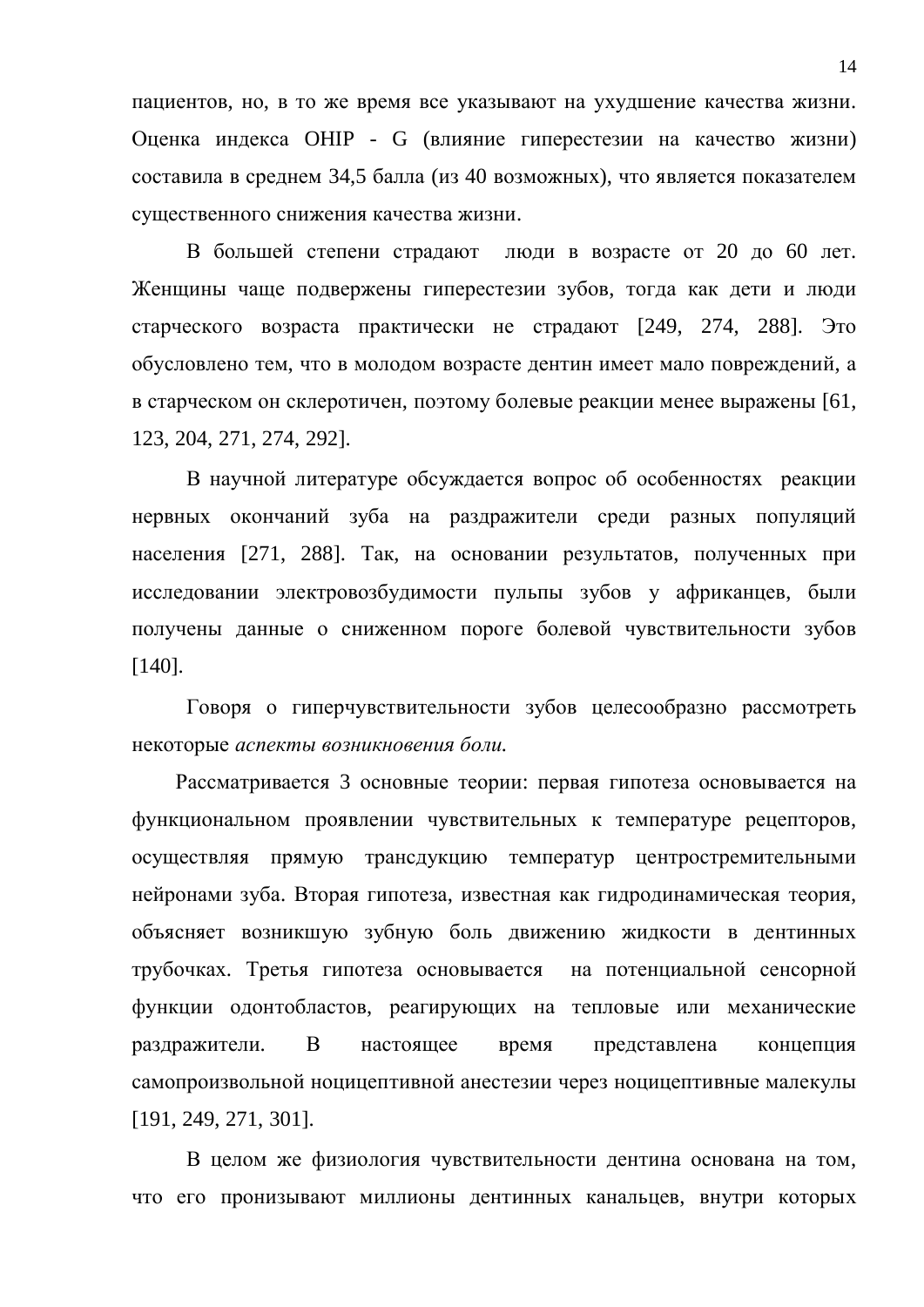находится жидкость, отростки одонтобластов, коллаген, немиелинированные нервные волокна. Повышенная чувствительность (резкая боль) является результатом быстрого перемещения жидкости в дентинных трубочках [184, 271, 292].

Считается, что повышенная чувствительность эмали связана с ее дефектами. Одним из таких является наличие ламелл – тонких листов, более богатых органическими веществами. В молодом возрасте они выглядят как окрашивания, при взрослении и старении организма человека они превращаются в трещины. Последние представляют собой инициальные пути для проникновения жидкости через эмаль в пульпу, в результате чего возникает повышенная чувствительность эмали. Другими дефектами эмали являются эмалевые пучки, представляющие собой белковые образования, которые не полностью минерализуются при развитии и минерализации эмали. Есть еще эмалевые веретена, являющиеся органическими остатками отростков одонтобластов, которые проникают в эмаль [185].

Как считают ученые, занимающиеся этой проблемой, эмалевые ламелы, пучки и веретена ответственны за образование трещин, приводящих к повышенной чувствительности эмали [186, 204].

Наиболее же вероятной причиной боли из всех представленных теорий является гидродинамический процесс, сформулированная Branström М.в 1966 г. [184]. Раздражители, вызывающие боль, увеличивают ток жидкости из дентинных канальцев, что, в свою очередь, приводит к изменению давления в дентине и повышению активности нервных окончаний на границе пульпы-дентина или в самих дентинных канальцах. Изменение гидростатического давления генерирует ток жидкости в канальцах, который коррелируют с появлением нервного импульса: чем больше ток жидкости, тем более выражен импульс.

Возбуждение периферических нервных волокон вызывает поток нервных импульсов, которые поступают в центральную нервную систему, что сопровождается возникновением болевых ощущений. В зависимости от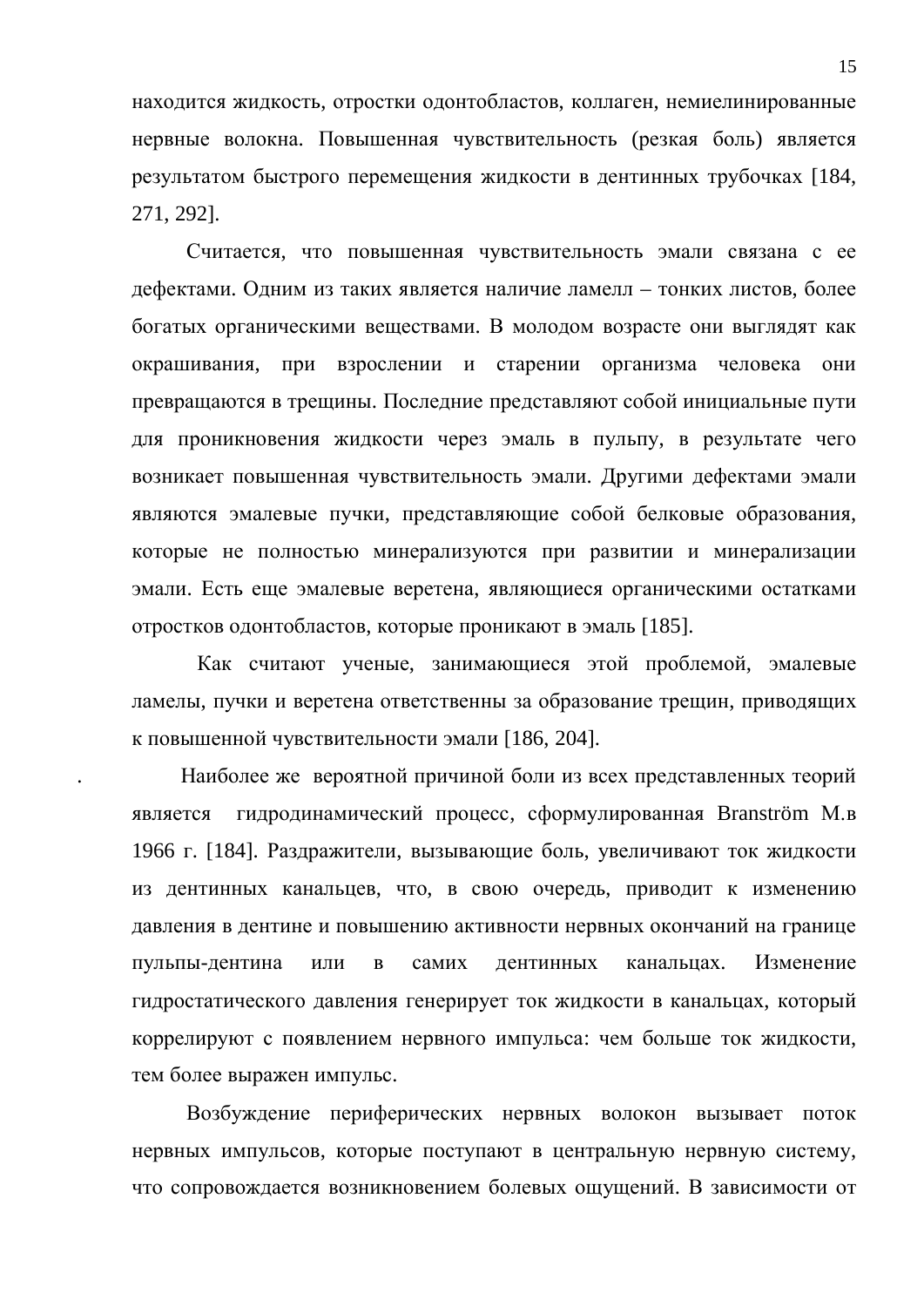особенностей заболевания, вида раздражителей (механических свойств и химического состава пиши), а также эмоционально-личностных особенностей пациентов характер болевых ощущений может быть различным [61, 204, 262].

Короткая острая боль связана с возбуждением волокон нервов A-beta и A-delta. При этом наблюдается две фазы развития: локальное повреждение и инициированное повреждение [123, 292].

Несмотря на то, что существует много разных мнений о механизме происхождения поверхностных болей зубов (нервная теория, теория одонтобластной проводимости, гидродинамическая теория и др.), вероятнее всего они связаны с раздражением нервных окончаний открытых дентинных канальцев [177].

Поэтому целесообразнее всего патогенез развития гиперестезии зубов рассматривать в связи с деминерализацией твердых тканей, приводящей к изменению структуры эмали и дентина [36, 87, 123, 133, 153, 154, 184, 190, 272, 292].

Как известно, первичное разрушение эмали – деминерализация происходит при местном снижении рН ниже 4.5. В нейтральной среде основной компонент эмали, дентина и цемента – гидроксиапатит,  $Ca_{10}(PO4)_6(OH)_2$ . находится в равновесии с ротовой жидкостью, которая перенасыщена ионами Са<sup>2+</sup> и РО<sub>4</sub><sup>3</sup> ГАП становится очень чувствительным к ионам водорода при низких значениях рН (5.5 и ниже). Ионы Н+ вступают в реакцию с фосфатной группой в гидратном слое. Происходит химическая реакция, в результате которой ионы  $\mathrm{PO_4}^{3-}$  превращаются в ионы  $\mathrm{HPO_4}^{2-}.$ Равновесие связей в кристаллах гидроксиапатита нарушается, что ведёт к их разрушению – таким образом, происходит деминерализация [71, 204].

Рябоконь Е.Н. и соавт. [104] показали, что при клинически выраженной повышенной чувствительности наблюдаются морфофункциональные изменения в виде нарушения структуры эмали и дентина с обнажением плащевого дентина; повреждении органической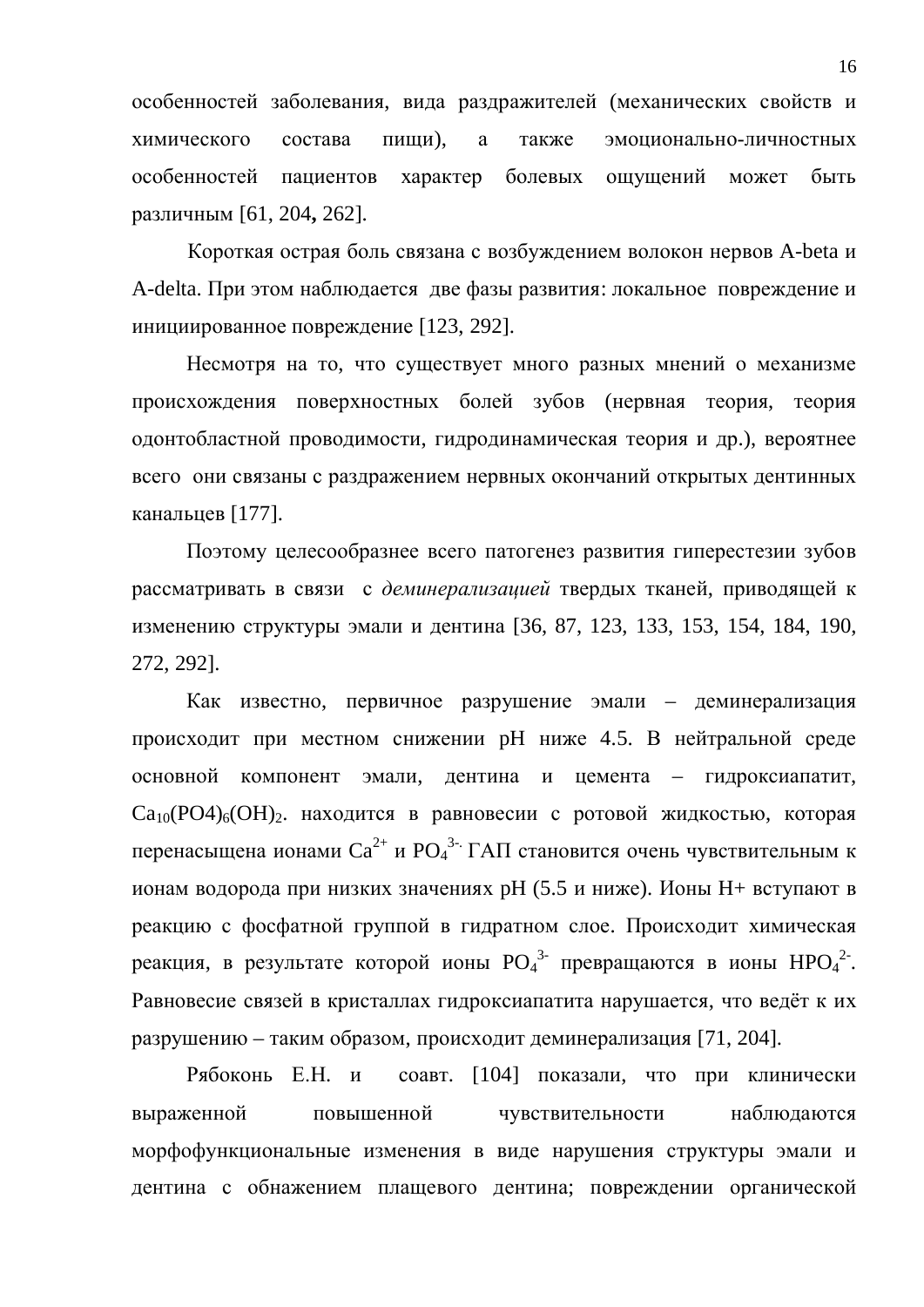матрицы и нарушении минерализации поверхностных пластов, увеличении диаметра дентинных трубочек. Для повышенной чувствительности характерны дистрофические изменения волокон Корфа. Указанные морфологические особенности твердых тканей зуба при повышенной чувствительности могут быть одной из причин изменения восприятия раздражающего фактора.

### 1.1. Основные причины возникновения гиперчувствительности зубов. Классификация гиперестезии зубов

Повышенная чувствительность зубов может быть обусловлена различными факторами общего и местного характера, эндогенного и экзогенного происхождения [61, 123, 204, 249, 252, 253, 292].

К общим факторам относятся болезни организма (нервно-психические расстройства, эндокринные и др. хронические заболевания), приводящие к состоянию напряжения организма и общим болезненным реакциям [204, 253].

Местные факторы, вызывающие болевую чувствительность это повреждения твердых тканей зуба и пародонта и давление на зуб, вызванные разными этиологическими факторами.

При этом местные причины бывают эндогенные: изменение нервнососудистого аппарата зуба, нарушение внутри зуба минерального обмена, и экзогенные: воздействие на зубы факторов, приводящих к деминерализации участков эмали и дентина.

Очень часто развивается так называемая ятрогенная чувствительность, возникающая после врачебных вмешательств (пломбирование зубов, хирургическое лечение заболеваний пародонта) [123, 253, 292].

Но наиболее часто гиперестезия возникает вследствие деминерализации твердых тканей зуба, обусловленной разными причинами.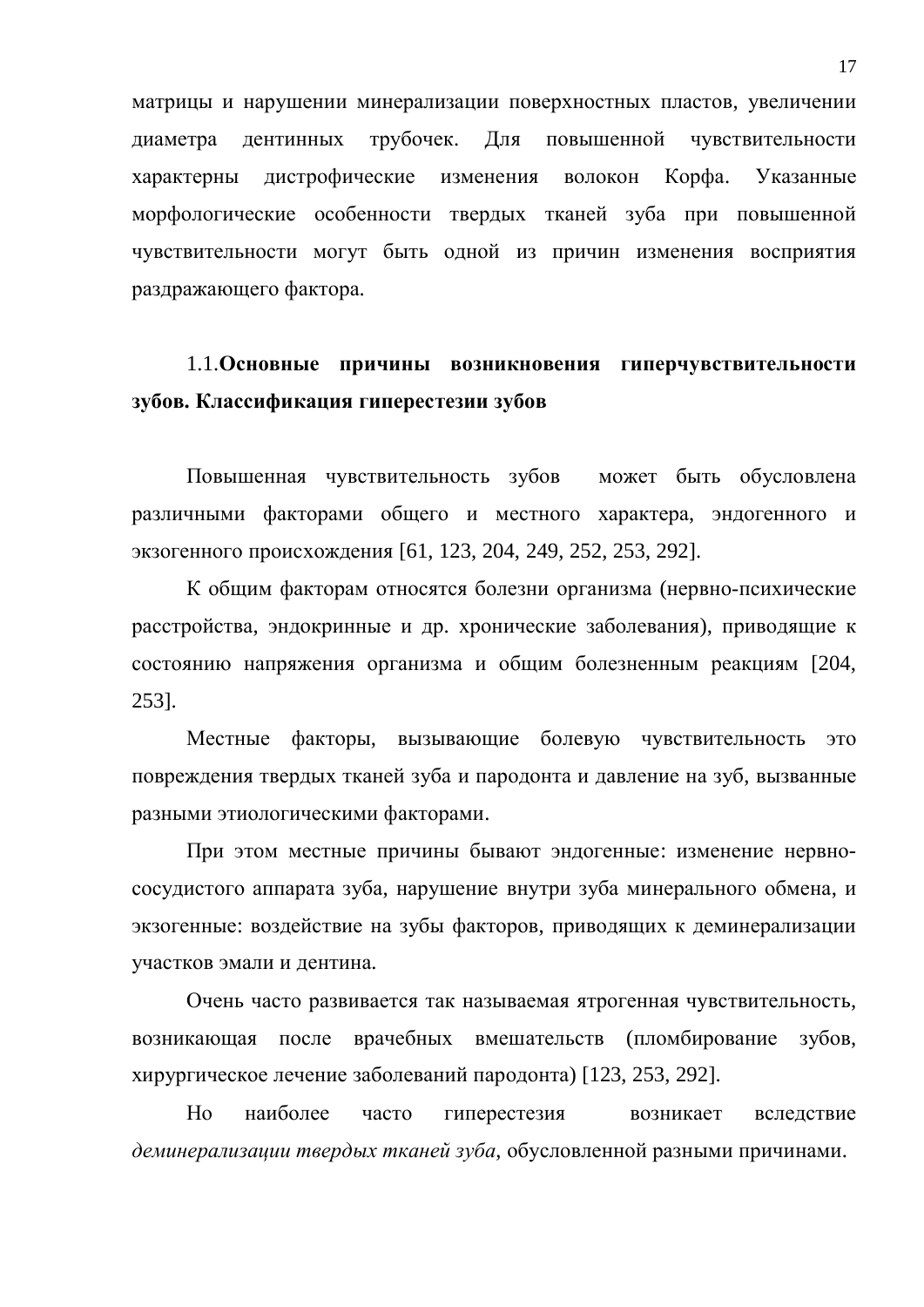Так, практически всегда болевая чувствительность наблюдаются при поражениях зубов некариозного характера, к которым относятся патологическая стираемость, эрозия и клиновидные дефекты, сопровождающихся убылью эмали и обнажением дентина. [7, 17, 24, 92, 94, 127, 136, 204, 229, 252, 253, 292].

Повышенная стираемость зубов характеризуется прогрессирующейубылью твердых тканей зуба, сопровождается целым комплексом морфологических, эстетических и функциональных нарушений - это образование фасеток стирания, изменение анатомической формы зубов, а также гиперестезия зубов [82, 112].

Исследования указывают на существенный дефицит кальция в эмали зубов при повышенной стираемости зубов [89].

Kлиновидные дефекты локализуются, как в области одного конкретного зуба с разной локализацией (корень зуба, шейка зуба, коронка зуба), так и сочетанием этих дефектов в пределах одного зубного ряда [46, 86].

Эрозия эмали зубов представляет собой потускневшие (в результате деминерализации) пятна или дефекты округлой, овальной, но чаше неправильной формы в твёрдых тканях зуба, как правило, расположенные на фронтальной или щёчной поверхности симметрично на одноимённых зубах. Преимущественно поражаются резцы верхней челюсти, а также клыки и премоляры обеих челюстей [56, 92].

Следует отметить, что эрозия эмали чаще наблюдается у женщин, и как предполагают, это связано с гормональным фактором. Именно вследствие этого некариозные поражения зубов считаются ранними маркёрами, «сигналами тревоги» формирования остеопении и остеопороза [127, 131, 209].

Эрозии и клиновидные дефекты практически всегда сопровождаются гиперчувствительностью зубов [136, 204, 209, 229, 253].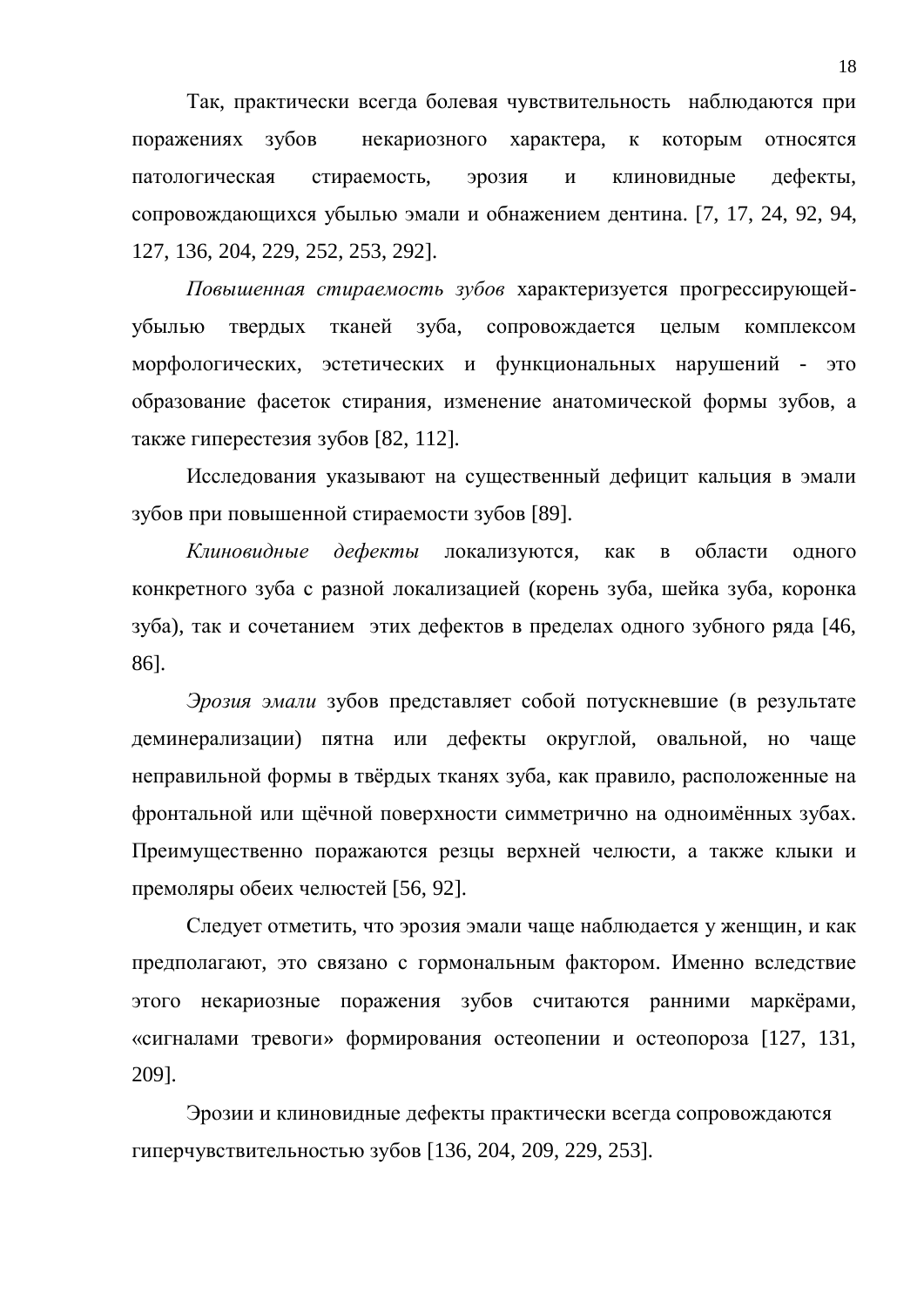И, несомненно, *кариес зубов* сопровождается болевой чувствительностью. Особенно болезненным является начальный кариес с локализацией в пришеечной области или корне зуба [26, 27, 204, 210, 253, 292].

Гиперестезия зубов достаточно часто наблюдается при непрофессиональном лечении кариеса (несоблюдение техники пломбирования и протравливания зубов) [122, 253].

Травматические повреждения в виде расколов, сколов, трещин и обломов части коронки зуба ведут к повышению чувствительности из-за нарушения целостности зубной эмали [122, 249].

Одной из наиболее частых причин развития гиперчувствительности зубов является их *отбеливание* зубов [3, 137, 166, 167, 172, 179, 195, 235, 252, 253, 269, 289]. Отбеливание зубов особенно непрофессиональное, способствует выходу из эмали макро- и микроэлементов, что увеличивает проницаемость зубной эмали.

Большинство описанных в литературе осложнений связывают с использованием в отбеливающих системах перекиси водорода в высоких концентрациях [1, 54, 56, 57, 114, 197, 203, 204, 251, 292, 293, 298].

Следует отметить, что в большинстве случаев рН отбеливающего средства имеет низкий показатель, особенно при высоких концентрациях пероксида в системе, что приводит к одному из самых распространенных осложнений - деминерерализации эмали [8, 113, 114, 160, 195, 217, 276, 289] . При этом, как свидетельствуют исследования, при концентрации пероксида в отбеливающей системе менее 16% гиперестезия зубов практически не развивается [114, 197, 268].

Многие ученые изучали реакции твёрдых тканей зубов при применении различных отбеливающих систем. Так, М.А. Звягинцев и соавт. [87] указали на отрицательное воздействие отбеливающих систем на эмалевый слой зуба. При этом в первую очередь страдает органический матрикс, расположенный между эмалевыми призмами. Последнее приводит к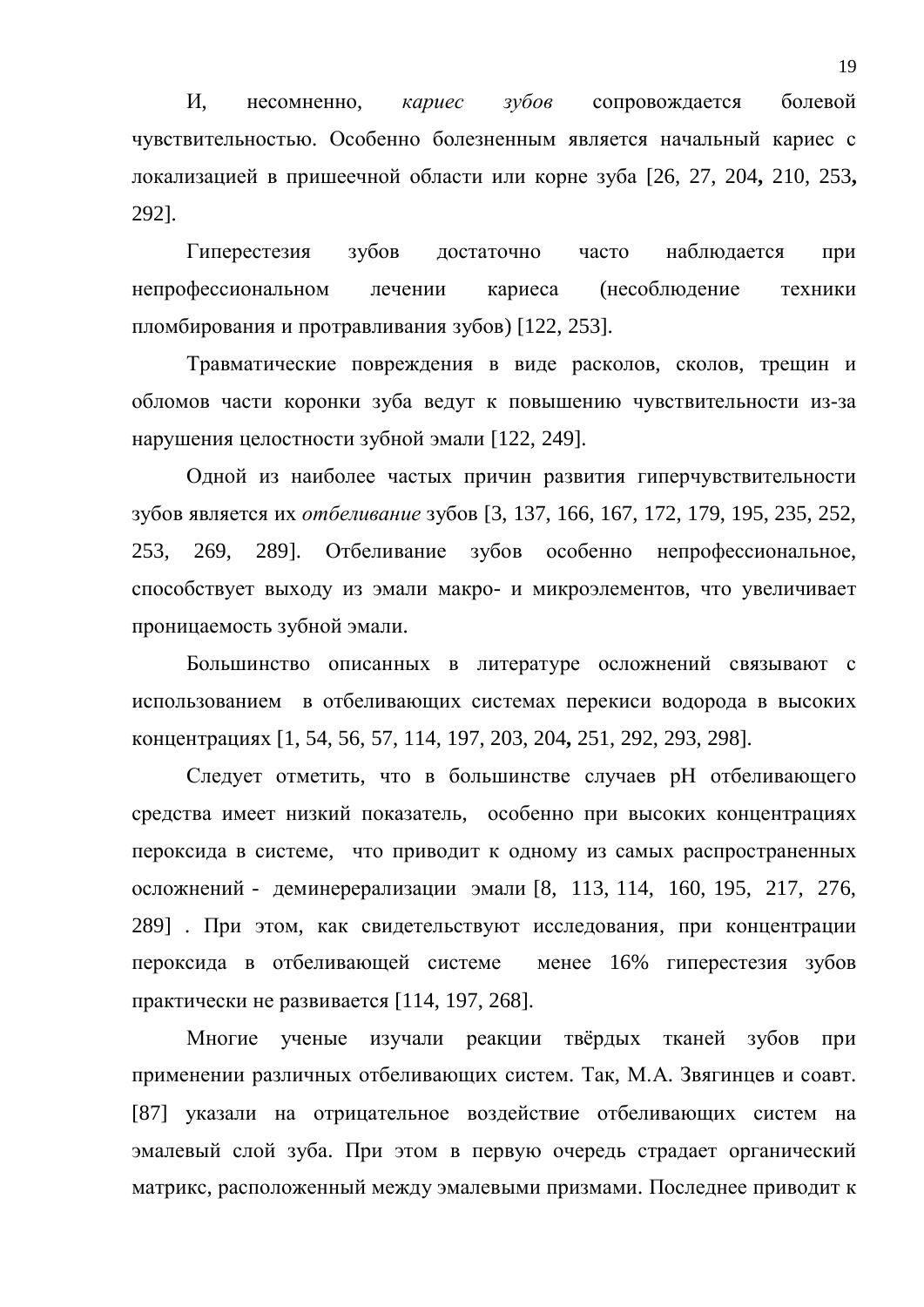изменению гидродинамических процессов в эмали зуба, что неизбежно выражается в изменении чувствительности зубов.

Подобные исследования проводились и другими учеными, доказавшими неблагоприятное влияние отбеливающих веществ на эмаль зубов [13, 16, 114, 54, 183, 226, 259, 260]. Так, Toledano M. et al. [183] указали на наличие признаков деградации коллагена после частого применения химических отбеливающих систем, Pimenta LA. [260] – на снижение микротвердости эмали за счет появления пустот.

Результаты исследований позволяют заключить, что отбеливающие вещества оказывают на поверхность эмали действие, сходное с протравливанием, отличие заключается в меньшей глубине воздействия. Проведение отбеливания приводит к значительному повышению проницаемости эмали и цемента зуба [87, 148, 204, 209].

Вызывает гиперчувствительность зубов и такой метод отбеливания как микроабразия [58, 59].

Гиперчувствительность дентина наиболее часто проявляется при заболеваниях пародонта [53, 135, 136, 204, 208, 292, 253].

Как известно, заболевания пародонта воспалительного и дистрофического характера, ведут *к рецессии десны* и к обнажению пришеечной зоны зуба, это усиливает чувствительность зубов [51, 287].

Исследования показывают, что гиперестезия дентина при заболеваниях пародонта встречается в среднем от 25 до 50 % больных [294, 253, 287].

Гиперестезия дентина при заболеваниях пародонта более характерна для лиц молодого и среднего возраста (25-40 лет), на которых приходится более 70 % случаев. Причем она проявляется у них более агрессивно (II и III степень). Так же, как и при других некариозных поражениях, гиперестезия дентина при заболеваниях пародонта встречается у женщин в 2 раза чаще, чем у мужчин [204, 292].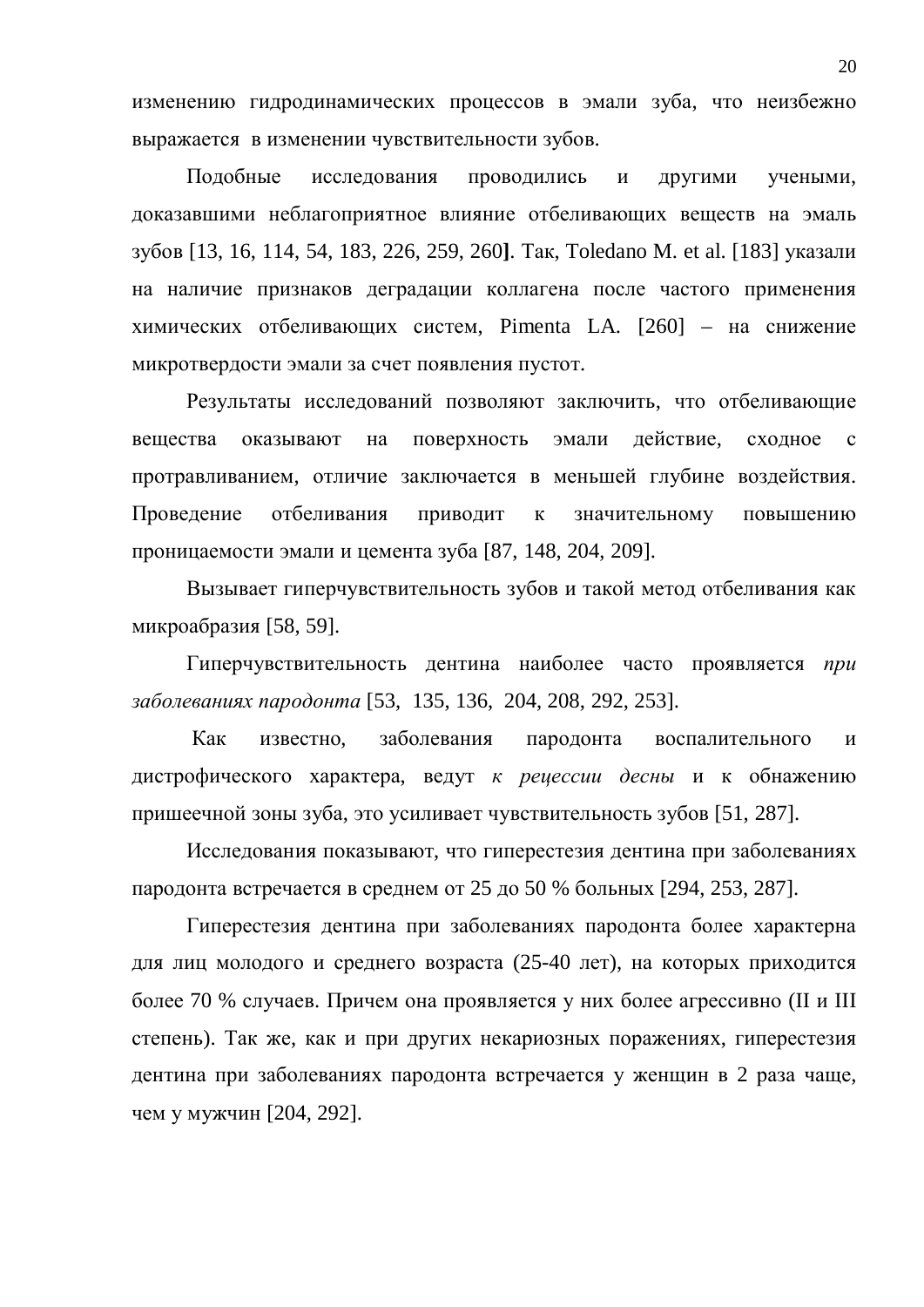При этом необходимо подчеркнуть, что процент таких больных в процессе проведения местных манипуляций при лечении (кюретаж, снятие зубных отложений, радикальные операции) возрастает в 2-3 раза [204, 253].

Весьма интересные предположения высказаны Ивановым В.С и соавт. [18] об определяющей значимости гистамина в реализации механизма зубной боли и ее потенцирования при возникающей гиперестезии зубов больных пародонтитом. Кстати, в зарубежной литературе гиперестезия зубов определяется как «аллергия зубов» из-за активного участия гистамина.

Следует отметить, что *рецессию десны* могут обусловить и другие факторы: механические травмы, короткие уздечки верхней и нижней губ, языка и некачественно изготовленные зубные протезы и коронки [83, 83, 120, 121, 129]. Использование жестких зубных щеток и агрессивная чистка зубов, неправильное использование зубных нитей, пренебрежение изоляцией десны во время отбеливания травмируют десну и приводят к ее рецессии с последующим возникновением гиперестезий зубов [51, 208, 253, 292].

Вышеуказанные причины рецессии десны, а также некариозные поражения эмали (клиновидные дефекты) обуславливают развитие *ɰɟɪɜɢɤɚɥɶɧɨɣɝɢɩɟɪɟɫɬɟɡɢɢ* [168, 176, 189, 258, 277].

Достаточно часто гиперестезия наблюдается послеоперационная *гиперестезия*, возникающая при препарировании зубов [76, 152, 206, 253, 261].

Согласно наблюдениям причины развития болевой чувствительности зуба могут быть обусловлены нарушениями технологии на любом из этапов проведения реставрационных работ [204, 253, 292].

Так, повышенная чувствительность зуба может быть связана с протравливанием твердых тканей зуба, которое проводится с целью создания условий для микромеханической ретенции пломбировочного материала к твердым тканям зуба. На эмали это достигается за счет создания неровностей, шероховатостей в виде фальца, на дентине — путем удаления «смазанного» слоя и раскрытия устьев дентинных канальцев. Этап протрав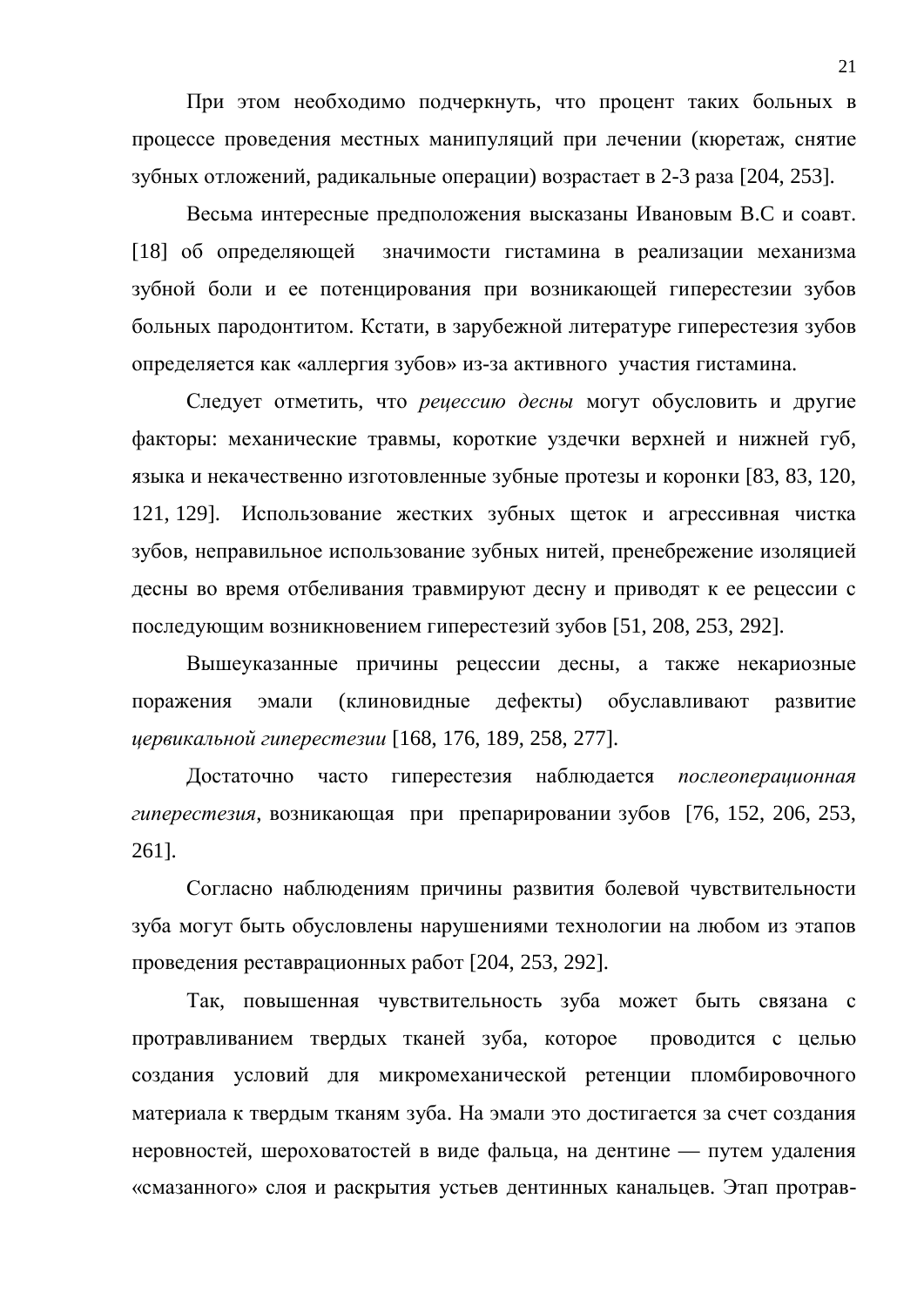ливания проводится при помощи 32—37% раствора фосфорной кислоты. Остатки ортофосфорной кислоты ухудшают прочность бондинга, а также приводят к образованию так называемой «кислотной мины» [25, 101, 267].

Пересушивание дентина после протравливания и промывания пломбируемой полости также может быть причиной гиперестезии. Большинство адгезивных систем предполагают технику «влажного» соединения, т.е. когда дентин после протравливания и промывания водой не высушивается, а лишь слегка подсушивается. Это приводит к резкому перераспределению дентинной жидкости в связи с ее быстрым перемещением в дентинных трубочках [6, 25, 204].

Очень часто повышенная чувствительность зубов развивается после препарирования зубов при ортопедическом стоматологическом лечении [33, 34, 142, 206, 208, 292].

Лостаточно активно разрабатывается тема *радиационной* чувствительности зубов [146, 146]. Наиболее часто гиперестезии я зубов проявляется при лучевой терапии злокачественных новообразований [96]. И связано это с поражением слюнных желез и снижением их функции. Нелостаточная саливация приволит к уменьшению естественной минерализации зубов [96, 138, 249].

Повышенная чувствительность зубов зафиксирована и в местах радиационного загрязнения [14, 159], По заключению Шишкина Е.А. и соавт. [14], вероятность образования радиационно-индуцированных дефектов пропорциональна концентрации карбонатных примесей и, следовательно, определяет радиационную чувствительность эмали. Концентрация карбонатных анионов может зависеть от состава микро- и макроэлементов в пище и воде, поэтому радиационная чувствительность эмали может отличаться у людей, проживающих в разных геохимических условиях, а также на территориях с различным антропогенным загрязнением.

Достаточно часто гиперестезии зубов возникают и в результате травматичного проведения профессиональной чистки зубов, когда зубная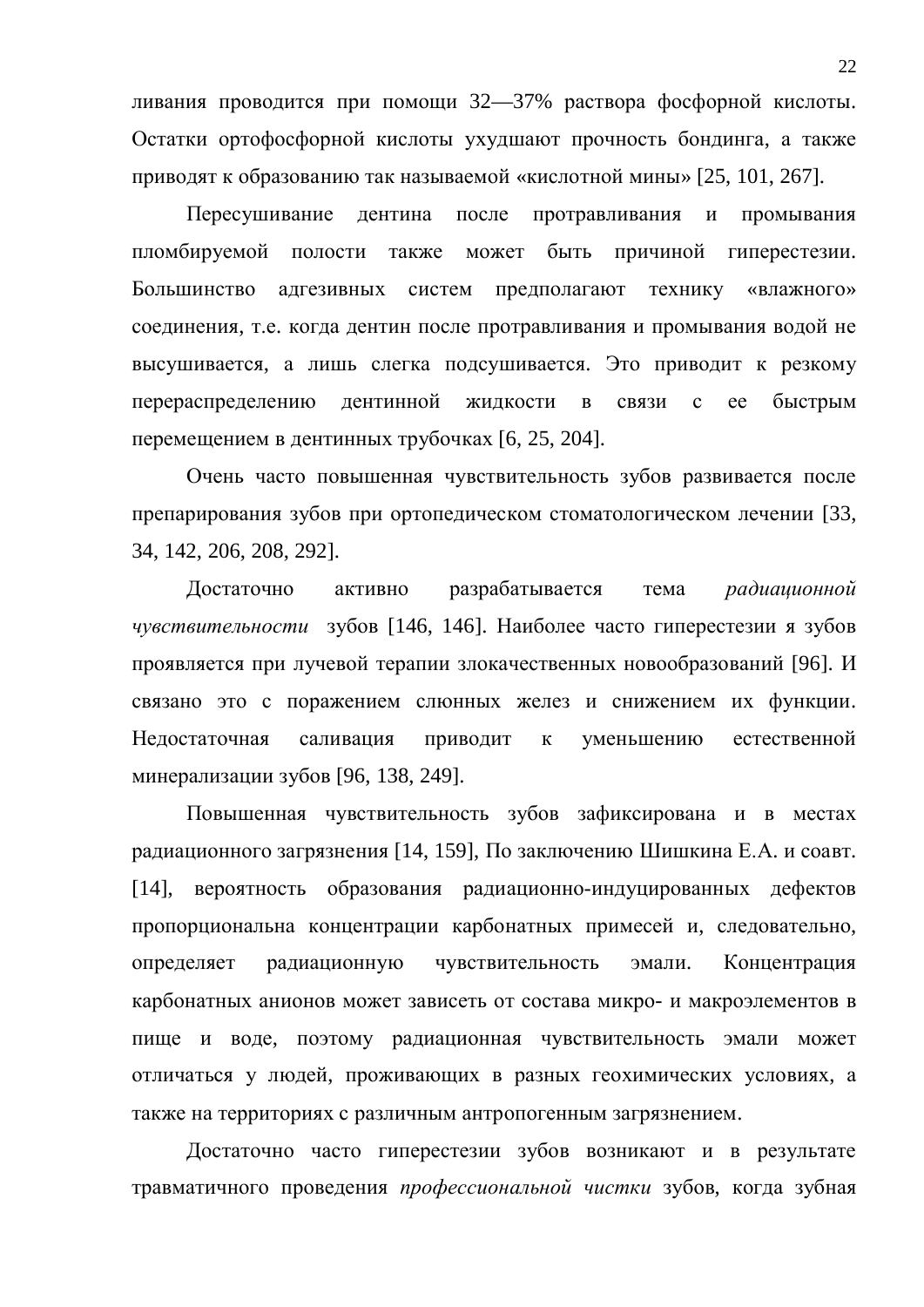эмаль повреждается инструментами или после излишнего полирования области шейки и корня зуба [76, 204, 208, 253, 292].

Факторами риска для развития гиперестезии также являются многоразовая в течение 1 дня чистка зубов, с чрезмерной силой, а также бруксизм и гастроэзофагеальный рефлюкс [239].

Кроме болевой реакции из-за местных раздражителей, гиперестезии зубов могут быть связаны с патологическими состояниями организма. Такие гиперестезии зубов называют системными или функциональными, к ним приводят психоневрозы, эндокринопатии, заболевания желудочнокишечного тракта, нарушения обмена веществ и возрастные гормональные изменения [2, 32, 204, 264, 292]

Kлинически гиперестезия зубов проявляется в виде болезненных ощущений. При этом характер болей может быть незначительным и проявляться лишь дискомфортом, так и интенсивным со значительным воздух и прикосновения у пациентов с гиперестезиями также вызывают [204, 253].

Во время появления болей отмечается повышенное слюноотделение, разговор и принятие пищи сопровождаются болезненностью, пациенты принимают вынужденное положение, при котором щеки минимально соприкасаются с зубами [204].

Гигиена полости рта становится затрудненной, а в некоторых случаях невозможной. Это приводит к появлению зубного налета, что провоцирует множественный кариес, воспалительные и деструктивные изменения тканей пародонта. Эти факторы лишь усиливают проявления гиперестезий, в дальнейшем присоединяется рецессия или гиперплазия десен, которые еще более усиливают симптоматику. Отсутствие лечения на начальном этапе гиперестезии зубов, приводит к постепенному прогрессированию и к присоединению других заболеваний полости рта [204].

Существует много *классификаций* повышенной чувствительности зубов.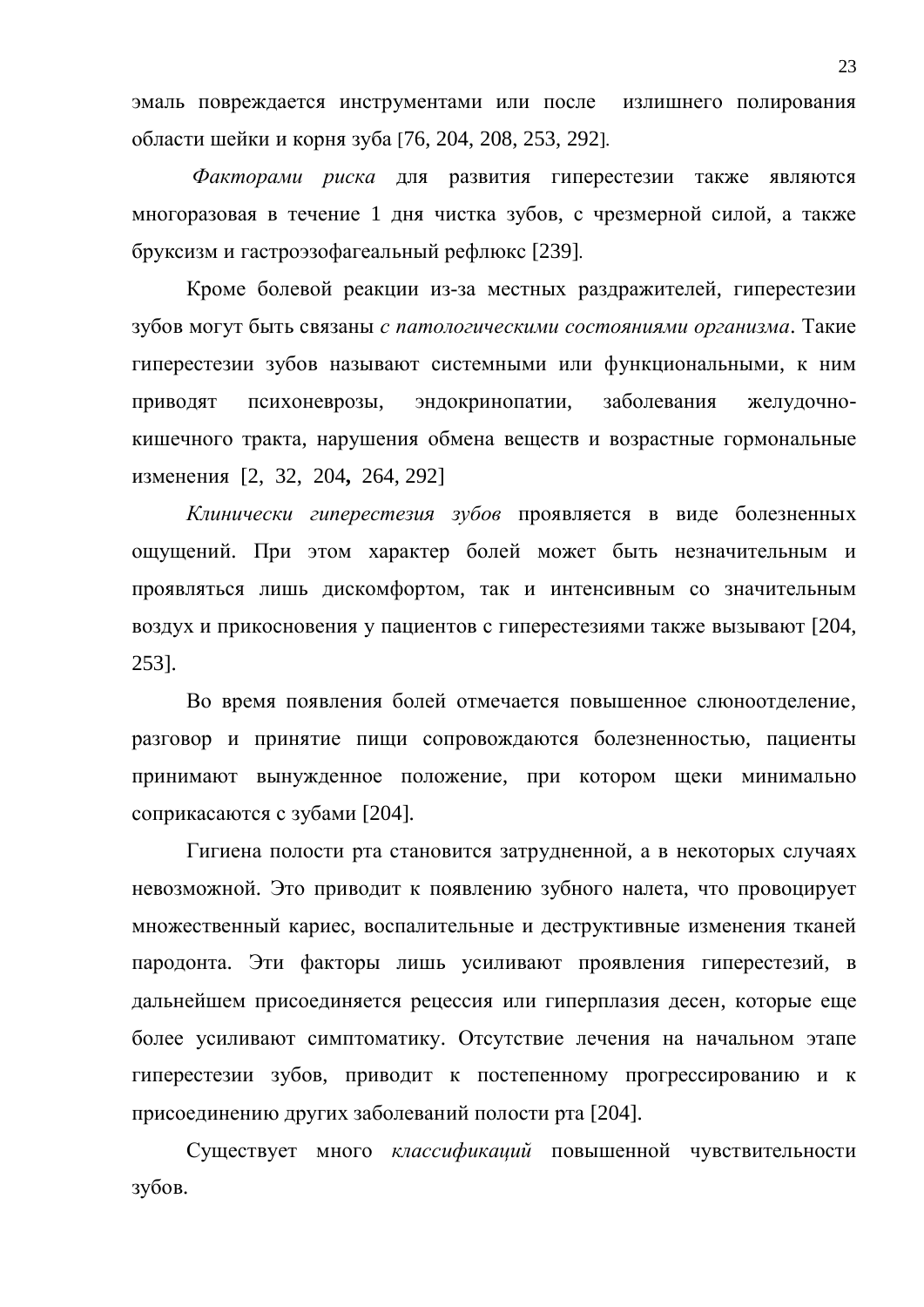Все они учитывают несколько факторов – распространенность (ограниченная и генерализованная), происхождение (связанная с с потерей твердых тканей зуба и не связанная с потерей твердых тканей зуба), клиническое течение ( тяжесть 1, 2 и 3-ей степени).

Но наиболее расширенной и удобной является классификация, предложенная А.Ф. Несиным и соавт. (табл. 1.1).

Генерализованная повышенная чувствительность твердых тканей наиболее распространенный вид гиперестезии твердых тканей зубов, обычно вызывающий наибольшие затруднения при лечении. Это связано с тем, что генерализованная гиперестезия в большинстве случаев вызвана, как и другие некариозные поражения, общими изменениями, происходящими в организме (эндокринные нарушения, заболевания ЖКТ, ЦНС и д.р.).[204].

Наиболее часто генерализованная гиперестезия шеек и обнаженных корней зубов сопровождает заболевания пародонта. Не реже встречается генерализованная гиперестезия дентина, связанная с патологической стираемостью, эрозиями и клиновидными дефектами зубов[204].

Результаты исследований за последние годы свидетельствуют о том, что гиперестезия дентина встречается у 89,9-92,8 % лиц с некариозныни поражениями, развившимися после прорезывания зубов, и у 25-27 % больных с патологией пародонта [253].

В отдельную группу можно включить лиц, у которых имеет место повышенная чувствительность, но нет заметных морфологических изменений в тканях зуба [296].

Для генерализованной формы гиперестезии дентина характерны обострения при ухудшении общего состояния, в том числе в период обострения фоновых заболеваний, при беременности, климаксе, менструации и т.п. Изучение фоновых заболеваний у больных, страдающих генерализованной формой гиперестезии дентина, показало, что около 65 % из них в той или иной степени относятся к эндокринным нарушениям, 16,5 % - к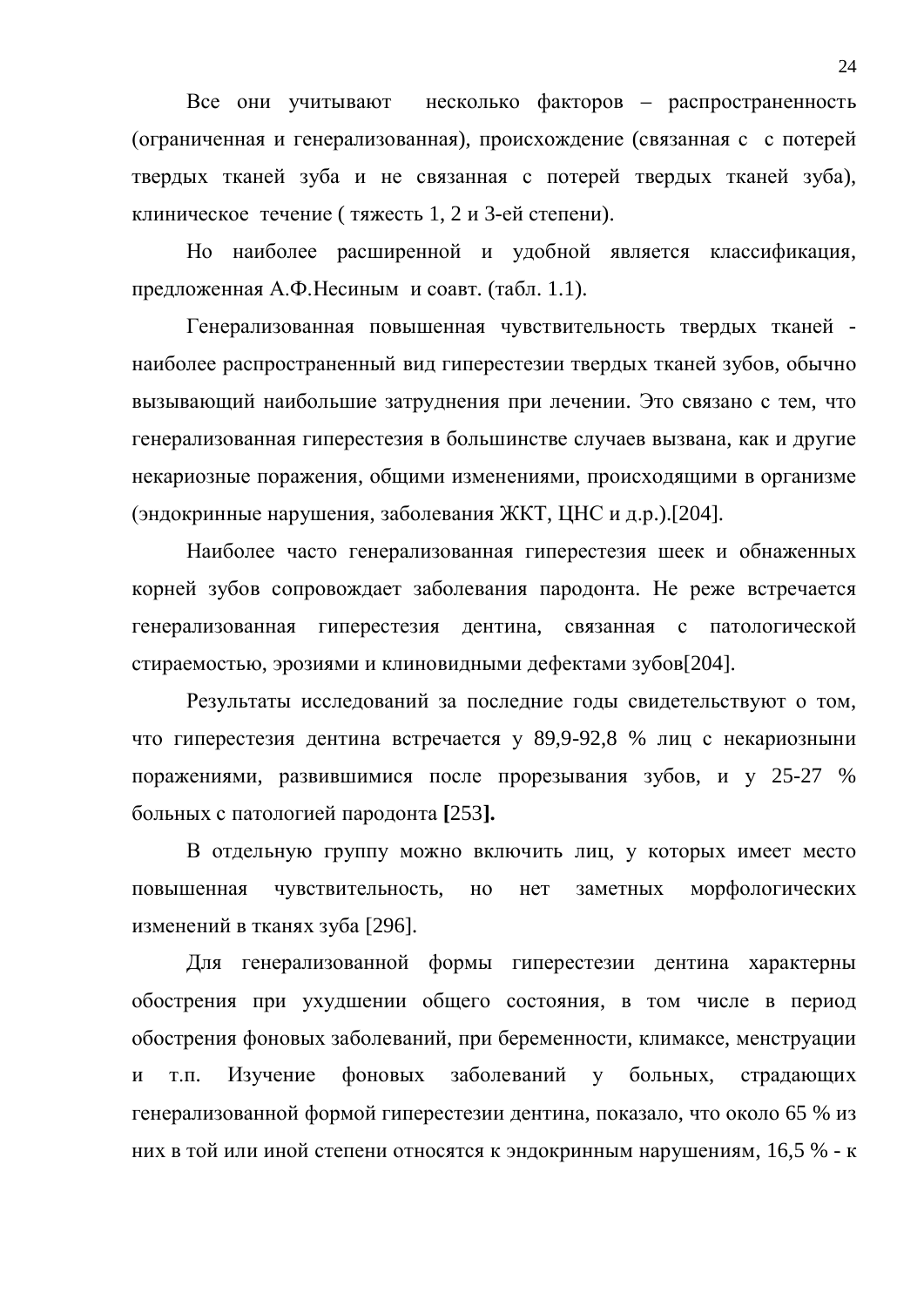заболеваниям ЖКТ и 12,5 % - к болезням и функциональным расстройствам ЦНС [253].

*Таблица* 1.1

| $\Pi$ <sup>O</sup>        |        | ГИПЕРЕСТЕЗИЯ ЗУБОВ                      | $\Pi$ <sup>O</sup>  |  |  |
|---------------------------|--------|-----------------------------------------|---------------------|--|--|
| ПРОИСХОЖ-                 |        |                                         | РАСПРОСТРАНЕНИЮ     |  |  |
| ДЕНИЮ                     |        |                                         |                     |  |  |
|                           |        | В области кариозных полостей            |                     |  |  |
|                           |        | После препаровки под коронку            |                     |  |  |
|                           | При    | патологической                          |                     |  |  |
| <b>СВЯЗАННАЯ</b>          |        | стираемости                             |                     |  |  |
| ПОТЕРЕЙ<br>$\overline{C}$ |        | При некачественной<br>поли-             |                     |  |  |
| ТВЕРДЫХ                   |        | фотополимерных<br>меризации             |                     |  |  |
| ТКАНЕЙ                    | пломб, | усадке<br>материала,                    |                     |  |  |
| 3Y <sub>B</sub> A         |        | разгерметезации реставрации             |                     |  |  |
|                           |        | При чрезмерном кислот-                  | <b>ОГРАНИЧЕННАЯ</b> |  |  |
|                           |        | ном протравливании и остатках           | <b>ΦΟΡΜΑ</b>        |  |  |
|                           |        | невымытой кислоты                       |                     |  |  |
|                           | При    | токсическом влиянии                     |                     |  |  |
|                           |        | пломбировочного материала               |                     |  |  |
|                           |        | При клиновидных дефектах                |                     |  |  |
|                           |        | При эрозиях эмали зубов                 |                     |  |  |
| HE                        |        | Обнажении щеек и корней при             |                     |  |  |
| <b>СВЯЗАННАЯ</b>          |        | локализованном пародонтите              |                     |  |  |
| ПОТЕРЕЙ<br>$\overline{C}$ | При    | воздействии<br>деми-                    |                     |  |  |
| ТВЕРДЫХ                   |        | нерализующих факторов<br>на             |                     |  |  |
| ТКАНЕЙ                    |        | интактную эмаль                         |                     |  |  |
| ЗУБА                      |        |                                         |                     |  |  |
|                           |        | Обнажение шеек и корней зубов           |                     |  |  |
|                           | при    | генерализованном                        | <b>СИСТЕМНАЯ</b>    |  |  |
|                           |        | пародонтите                             | (генерализованная)  |  |  |
|                           |        | Обнажение шеек и корней при             | <b>ΦΟΡΜΑ</b>        |  |  |
|                           |        | пародонтозе                             |                     |  |  |
|                           |        | Сопутствующая<br>общим                  |                     |  |  |
|                           |        | нарушениям<br>организме<br>$\, {\bf B}$ |                     |  |  |
|                           |        | (функциональная)                        |                     |  |  |
| СТЕПЕНЬ                   |        |                                         |                     |  |  |
| 1                         |        | $\overline{2}$                          | 3                   |  |  |

### Схема развития гиперестезии зубов [93]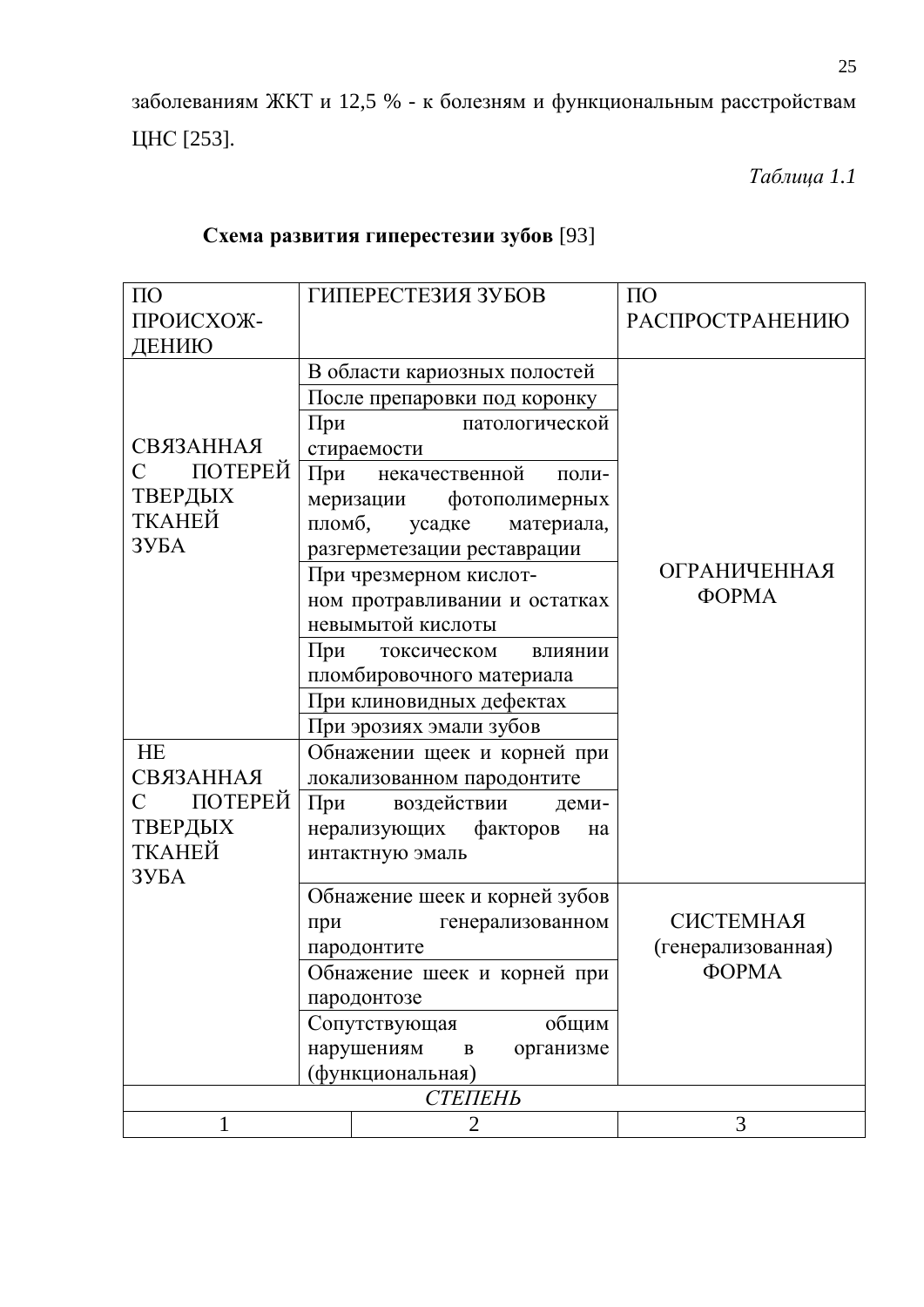Клинические наблюдения позволили также отметить сезонность проявления генерализованной формы гиперестезии дентина. Обострения чаще всего происходят осенью и ранней весной, что, связано, с одной стороны, с увеличением поступления в организм растительных продуктов (фрукты, овощи), с другой - с весенним гиповитаминозом [139].

Считается, что генерализованную форму гиперестезии дентина почти во всех случаях сопровождают фоновые заболевания, в значительной степени, влияющие на состояние минерального обмена в организме. Потеря (стирание, дефект) тканей зуба, безусловно, играет определенную роль в появлении гиперестезии, так как обнажает огромное число дентинных канальцев и нервных окончаний, воспринимающих физические, химические и тактильные раздражения.

Электронно-микроскопические исследования зубов с применением электронно-зондового микроанализатора позволили установить, что при генерализованной форме гиперестезии твердых тканей зуба имеет место четко выраженная гипоминерализация дентина с преобладанием этих изменений в плащевом и околопульпарных его слоях. Так, содержание фосфора и кальция, а также плотность минерализации достоверно меньше, чем в здоровых зубах. Следует отметить, что это явление сочетается с выраженной гипофосфатемией в сыворотке крови больных. Наряду с этим наблюдали определенное увеличение содержания фосфора и кальция в поверхностном и подповерхностном слоях эмали зубов, что можно определить как защитную реакцию организма, направленную на усиление барьерной функции эмали [45, 204].

Так как генерализованная форма гиперестезии дентина возникает в результате гипоминерализации околопульпарного и плащевого слоев дентина, которые, по-видимому, наиболее чувствительны и являются своеобразным динамичным депо фосфорно-кальциевых соединений, то комплексную реминерализующую терапию следует признать патогенетической, так как она направлена на устранение основной причины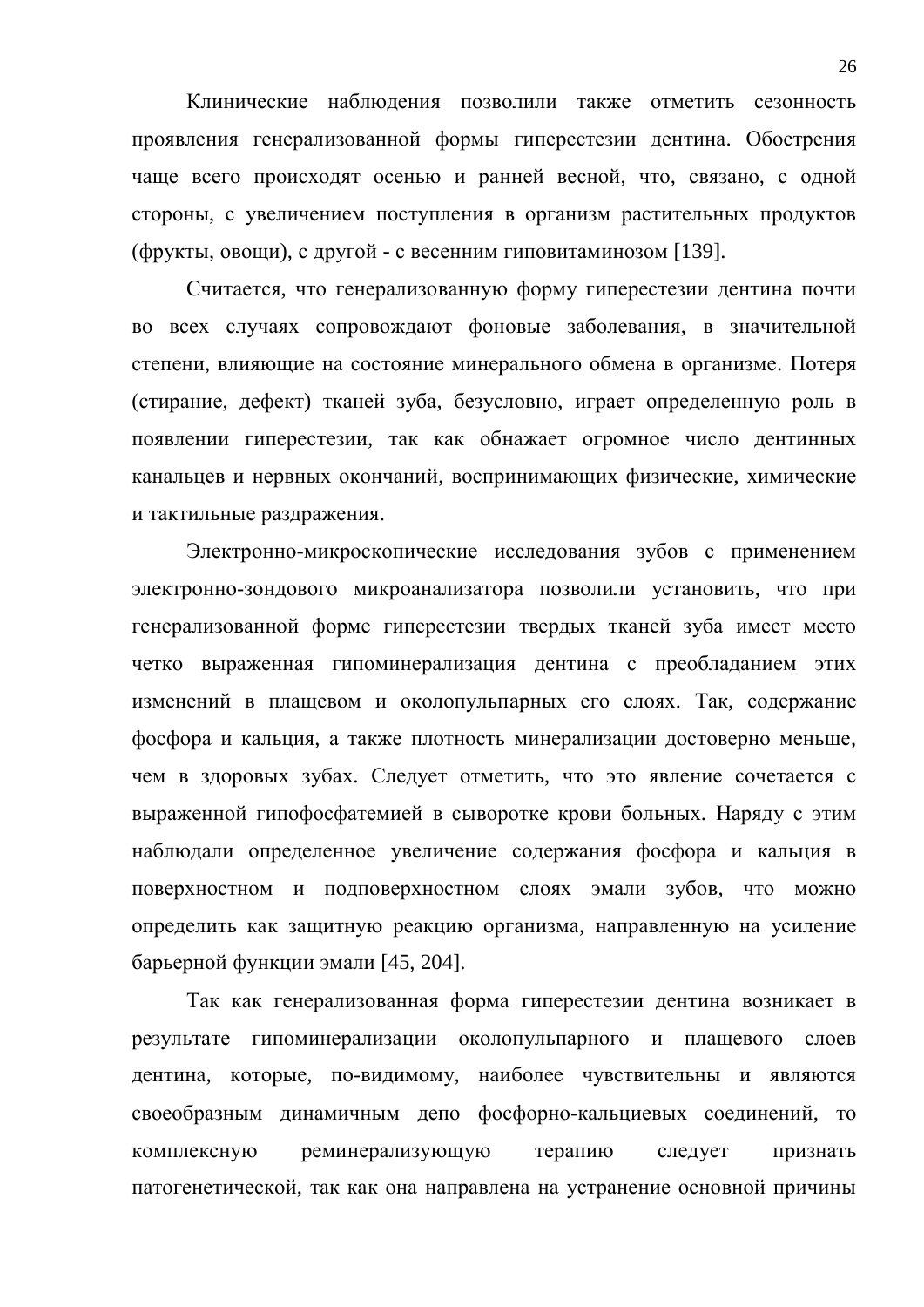гиперестезии - гипоминерализации тканей зуба. Ее реализация восстанавливала плотность минерализации дентина и приводила к устранению гиперестезии [253].

#### 1.2 Диагностика и лечение гиперестезий зубов

Для диагностики и выяснения причин развития гиперестезии зубов проводят целый комплекс исследований, который включает сбор анамнеза возникновения и развития заболевания, изучение стоматологического и соматического статуса пациента, оценку качества имеющихся протезов, потенциометрию металлических включений в полости рта, аллергическое тестирование и ряд лабораторных исследований для оценки минерализующего потенциала ротовой жидкости и минерального состава твердых тканей зуба.

Диагностику проводят во время визуального и инструментального осмотров полости рта и зубов. При этом выявляются разные дефекты эмали, в том числе, сколы, трещины и другие изменения, а также обнажение корневого дентина в результате рецессии десны. В результате осмотра выясняется степень чувствительности зубной эмали и дентина к различным раздражителям [15, 20, 204, 301].

Для оценки чувствительности зубов предложены разные тесты и пробы, позволяющие оценить не только наличие проблемы, но и степень генерализации процесса [102, 117, 204, 210, 210, 232, 233]. Из них наиболее распространенными являются метод Шиффа - стимуляция потоком холодного воздуха [283] и тактильная стимуляция, предложенная Уиплом [271]. Их относят к международным стандартам.

Так же широко применяется метод электродиагностики [31]. В последнее время для оценки степени минерализации зубов используются компьютерная диагностика [37] и спектроскопическое исследование импеданса тканей зуба [21, 29, 210].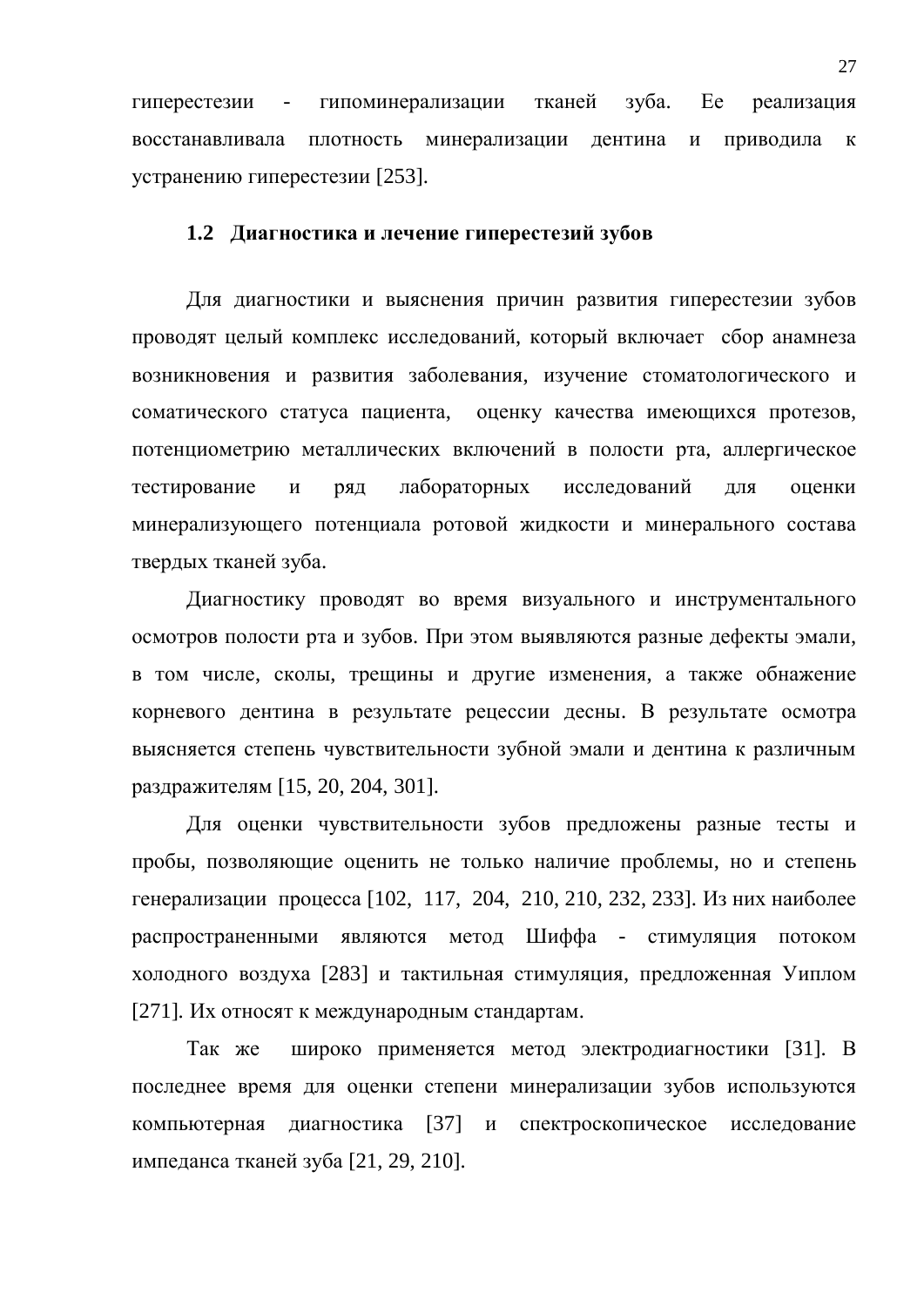Из лабораторных исследований для установления причины повышенной чувствительности зубов наиболее часто изучают минеральный состав ротовой жидкости. Четко установлено, что показателем деминерализации при гиперчувствительности зубов, вызванной разными этиологическими факторами, является снижение содержания неорганического кальция и фосфора в слюне, а также снижение рН среды ротовой жидкости [22].

При лечении гиперестезии выделяют 3 направления: воздействие на ЦНС (седативные препараты, анальгетики, психотерапия), ослабление нервной проводимости (местноанестезирующие средства) и местное реминерализующее воздействие на зуб [52, 149, 176, 181, 204, 292, 301].

Принцип местного лечения гиперчувствительности основан на прекращении раздражения нервных окончаний, находящихся в дентинных канальцах или пульпе зуба. Наиболее адекватным и физиологичным методом следует считать закупоривание трещин эмали (ламелл) и открытых трубочек (дентинных канальцев) минералами - физиологическая или искусственная *минерализация*. Последнюю еще называют физической блокадой, так как искусственное втирание минеральных компонентов в дефектные эмаль и дентин позволяет блокировать перемещение жидкости в канальцах.

Другое направление лечения связано с химическими механизмами снижения повышенной чувствительности зубов, которые либо препятствуют движению зубного ликвора, либо непосредственно блокируют нервные окончания, либо оказывает анестезирующее влияние на нервные окончания [15, 20, 49, 52, 61, 63, 112].

Следует отметить, что при выборе метода лечения в основном учитывается локализация процесса - корневой дентин либо пришеечная область [15, 20, 61, 112, 121, 204].

По мнению ученых, особое внимание должно уделяться определению причины возникновения чувствительности зубов и ее устранению. Например, причиной является обнажение корневого дентина вследствие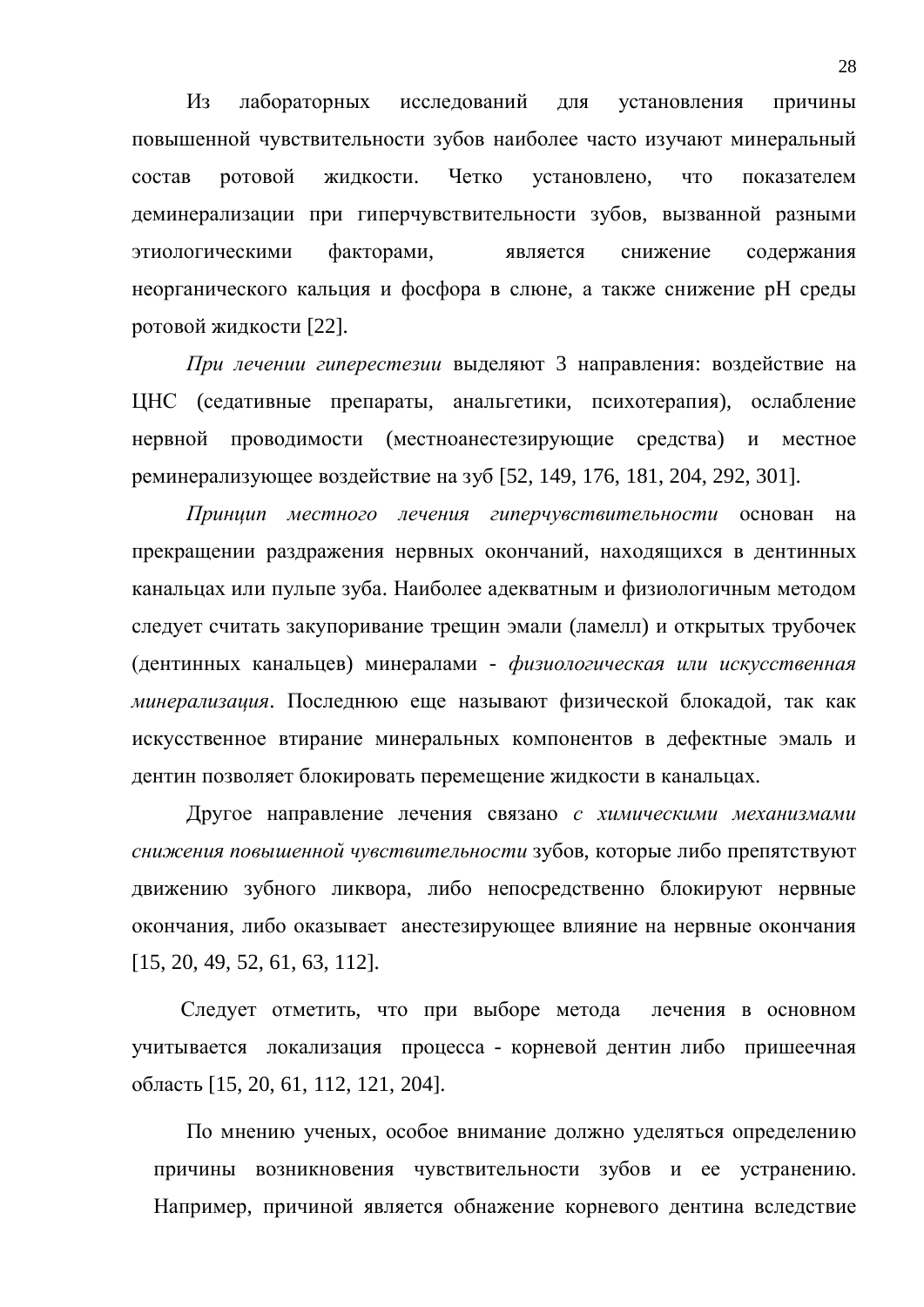рецессии десны – лечение начинают с остановки прогрессирования рецессии [4, 20, 51, 120].

Для реализации лечебного процесса гиперестезии зубов предлагается много средств и методов.

Важное место в общей схеме лечения гиперестезии занимает реминерализующая терапия, основными действующими компонентами являются кальций и фосфатсодержащие препараты [9, 49, 55, 116, 132, 162, 163, 204].

Установлено, что даже обычная минеральная вода способна обеспечивать реминерализующий эффект при лечении гиперестезии зубов [158].

Электронно-зондовый микроанализ, проведенный до и после общей и местной реминерализующей терапии, свидетельствует о том, что в результате лечебных мероприятий с эндогенным применением глицерофосфата кальция и местным использованием фосфатсодержащих зубных паст реминерализация произошла во всех слоях дентина. При этом наиболее заметные изменения в минерализации определили в плащевом и околопульпарном дентине, а также на эмалево-дентинной границе. В среднем стойкие результаты были получены у 3 % больных [45, 204].

Проведены также широкие исследования по изучению роли фтора в профилактике и лечении гиперестезии зубов.

Основная роль фтора связана с его участием в процессе развития зубов и костеобразования. Роль фтора в снижении чувствительности зубов заключается в его активном участии в реминерализации поверхностных слоев эмали. Включаясь в структуру гидрооксиаппатита, он образует соединение фторапатит, которое является более стойким к кислотному растворению  $[143, 180]$ 

Фториды могут применяться в виде полосканий, аппликаций и пленок, наносимых на чувствительные участки [9, 106, 109].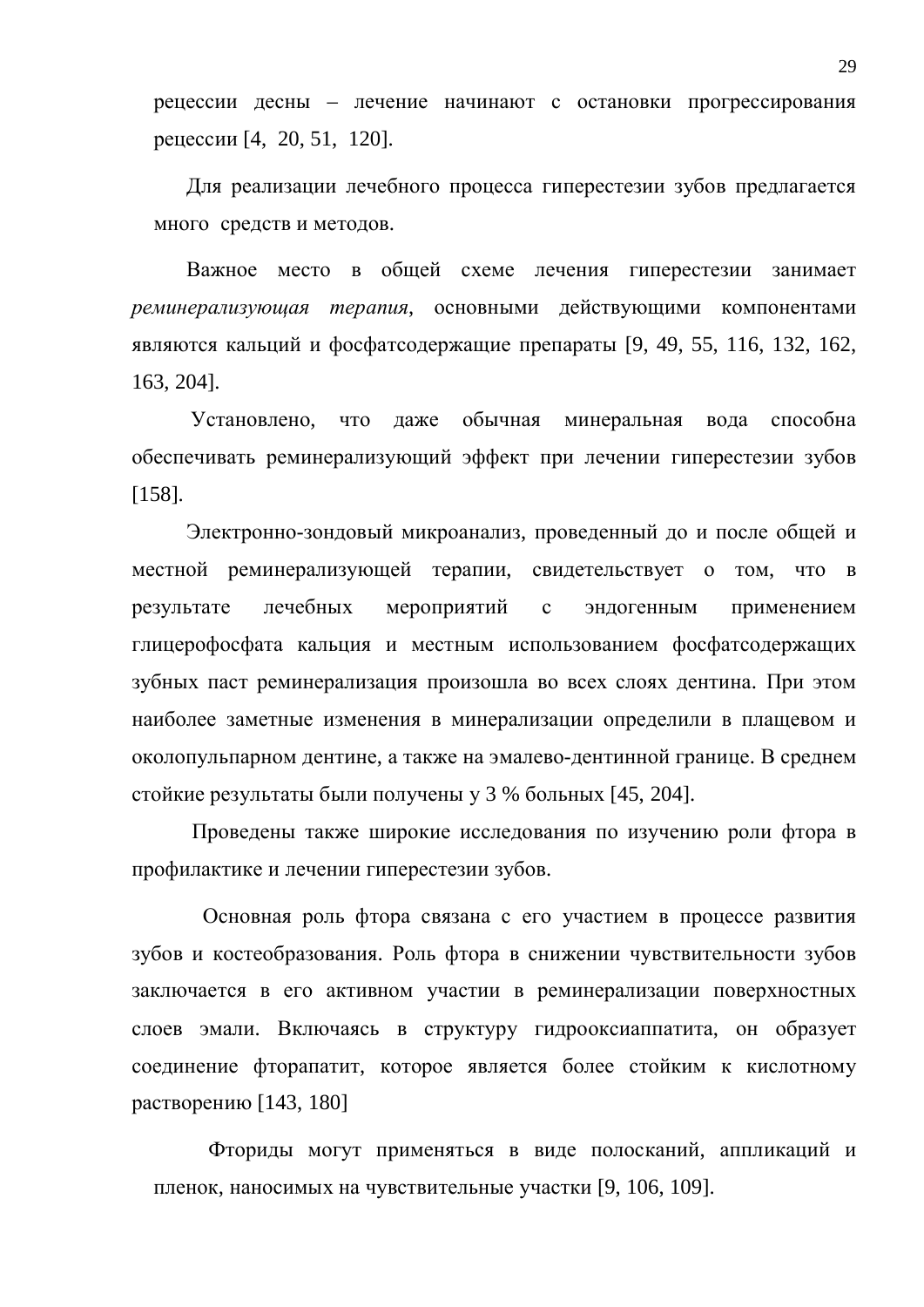К компонентам *анестезирующего действия* относятся нитрат калия, цитрат калия, хлорид калия, хлористый стронций. Проникая в открытые канальцы дентина, они способны оказывать обезболивающее действие.

Следует отметить, что механизм обезболивания у них разный. Анестезирующее действие ионов калия основано на деполяризации нерва. При кумуляции ионов калия в достаточном количестве они окружают сенсорные нервные окончания, создавая защитную оболочку и блокируя передачу нервных импульсов: прекращается электрическая проводимость, уменьшается возбудимость нерва в ответ на действие раздражителей. В клинике имеется много доказательств эффективного применения соединений калия [98, 99, 110, 118].

Анестезирующее действие препаратов стронция основано на том, что обтурация канальцев происходит за счет связывания комплекса солей с белковой матрицей дентина. Помимо этого, симптоматика гиперестезии зубов снижается из-за стимуляции образования заместительного дентина. Препараты, содержащие стронций, вызывают перестройку и уплотнение дентина, замещая кристаллы эмали на кристаллы кальциево-стронциевогидроксиаппатитных соединений. Соединения кальция и стронция способны плотно закупоривать входные отверстия дентинных канальцев, за счет чего и уменьшается болезненность при гиперестезиях зубов [204, 213, 233].

*Цитраты* являются паралитическим ядом для нервных окончаний, в связи с чем, обеспечивают мгновенный анестезирующий эффект, но быстро проходящий [21, 204].

Для снижения болевой чувствительности весьма распространенным является применение комплексных препаратов, называемых *ɞɟɫɟɧɫɢɬɚɣɡɟɪɚɦɢ* [30, 44, 60, 77, 107, 204, 240].

Эти материалы имеют разную химическую природу, механизм действия и даже показания к применению, однако у них общая цель, что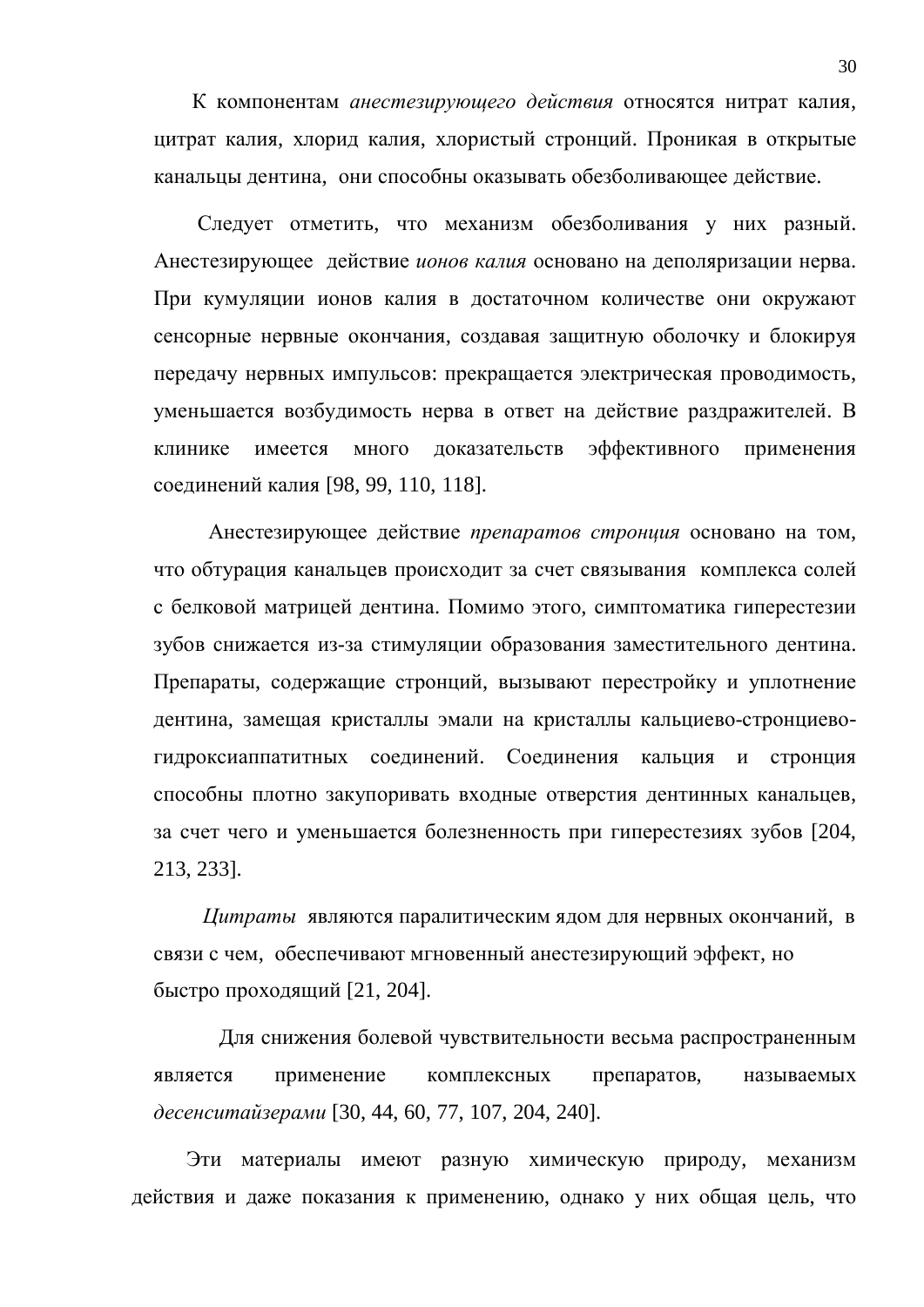позволяет объединить их в одну группу и назвать десенситайзерами. В зависимости от состава они делятся: 1. Ненаполненные препараты без глютаральдегида. Они содержат НЕМА (гидроксилметилметакрилат) основной компонент адгезивных систем ранних поколений. 2. Ненаполненные десенситайзеры, содержащие НЕМА, с глютаральдегидом. 3. Наполненные десенситайзеры, содержащие НЕМА. 4. Десенситайзеры, содержащие ПАВ и слабую кислоту [60, 80, 107, 150, 204, 240, 244].

На сегодняшний день наиболее распространенными десенситайзерами являются: протеин-преципитирующие агенты, вызывающие коагуляцию белков в дентинных канальцах за счет глютаральдегида (Gluma Desensitaizer, Heraeus Kulzer; Quadrant FiniSense, CAVEX); агенты, образующие макрокристаллы сложных солей на поверхности дентина (например, оксалата кальция), запечатывающие дентинные канальцы. Содержат в составе оксалат железа, оксалат калия или алюминия (Super Seal, Phoenix Dental; MS Coat, MS Coat ONE, Sun Medical; Pain Free, Parcell; D/Sence 2, Centrix); Композитные смолы, образующие пленку на поверхности дентина (Seal&Protect, Dentsply; Hybrid Coat, Sun Medical; Clinpro XT Varnish, 3M); Комбинированные, использующие несколько механизмов (Shield Force Plus, Tokuyama Dental) [25, 41, 97, 107, 279].

Исследования показывают, что обработка зубов десентситайзерами способно значительно изменить химический состав зуба [40]. Так, проводились исследования под конфокальным лазерным микроскопом влияния десенситайзера Telio CS (производитель фирма Ivoclar Vivadent, включает демитакрилат полиэтиленгликоля и глютаральдегид) на специально протравленный кислотой дентин. Было установлено, что десенситайзер проникает в дентинные канальцы на глубину 10-25 мкм и плотно закупоривает канал [279].

*Местное лечение* может проводиться как в клинике (профессиональное лечение), так и в домашних условиях.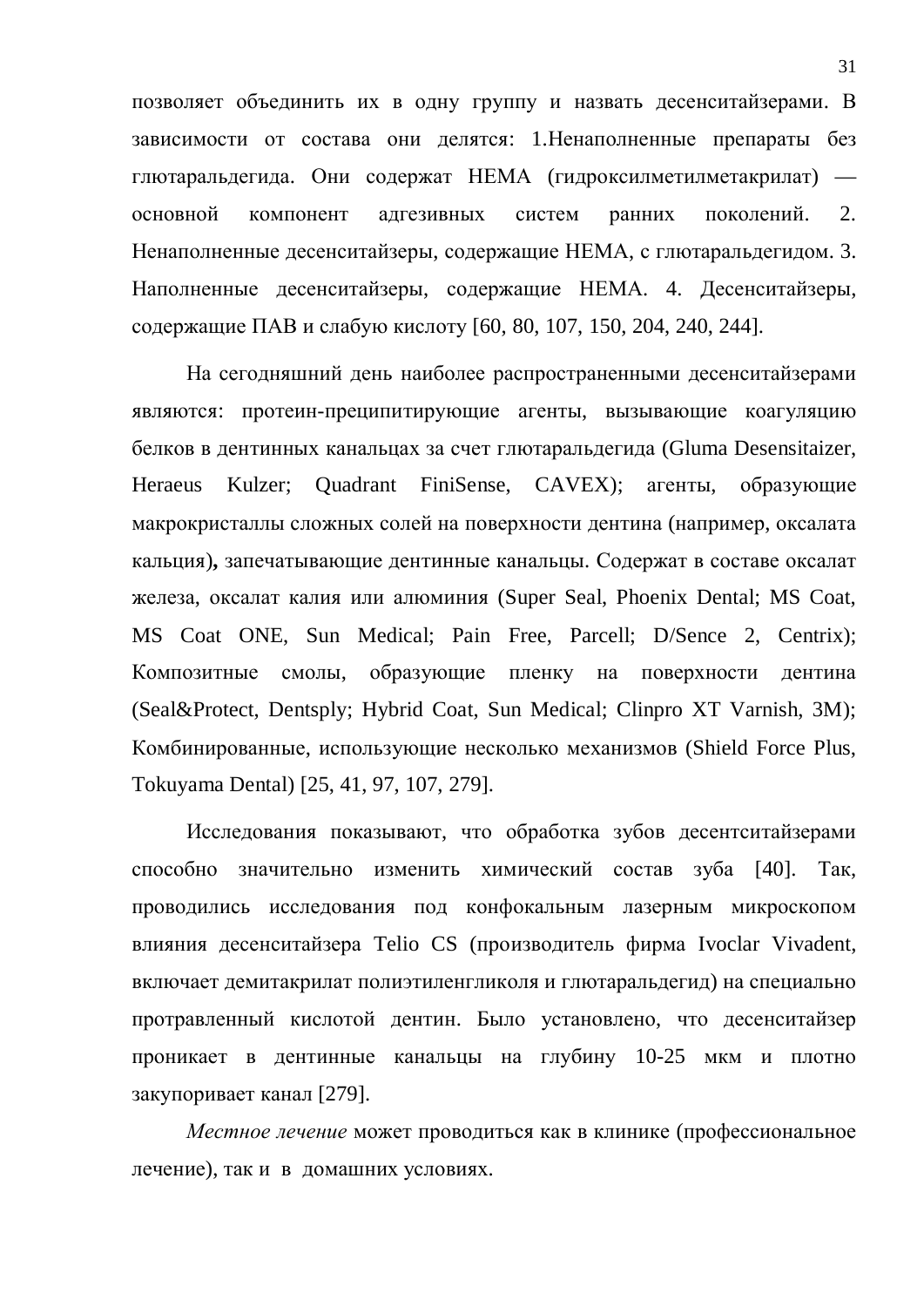В клинических условиях применяются разные средства и способы, направленные на снижение чувствительности эмали и герметизацию дентинных канальцев. Это дентин-герметизирующий ликвид [78, 79], адгезивы [100, 123, 227], десенситайзеры [123], средства с минеральными компонентами для глубокого фторирования [130, 141], поверхностные герметики [100, 123], а также пломбирование дефектов [100, 123], и депульпирование зубов [123, 204].

Доказана высокая эффективность нанокомпозиций для герметизации канальцев, например, аппликации нанофлюора при лечении клиновидного дефекта, осложненного гиперестезией [10 - 12].

Ярова С.П., Гензицька О.С. [162] считают, что применение реминерализующей терапии для лечения пациентов с гиперестезией зубов на фоне патологии пародонта должно быть индивидуализировано. Предложено дифференцировано использовать десенситайзерные препараты локального и общего действия с учетом особенностей минерализации твердых тканей зуба и клинического течения заболевания.

Часто применяются физиотерапевтические методы лечения. Они основаны на глубоком постепенном проникновении лекарственных препаратов в подлежащие ткани, что обеспечивает пролонгированный эффект [90, 145].

Достаточно широко применяется лазеротерапия [48, 47, 75, 81, 82, 111, 155], ультрозвук [47, 90, 301].

Исследования показали, что облучение поверхности дентина Nd:YAG лазером с выходной энергией 30 мДж, 10 импульсов в секунду, в течение 2 минут приводит к образованию оплавленной поверхности с закрытыми отверстиями дентинных канальцев, но без повреждения поверхности дентина [225].

Показано, что диодная лазеротерапии у больных с повышенной стираемостью на фоне имеющихся заболеваний пародонта значительно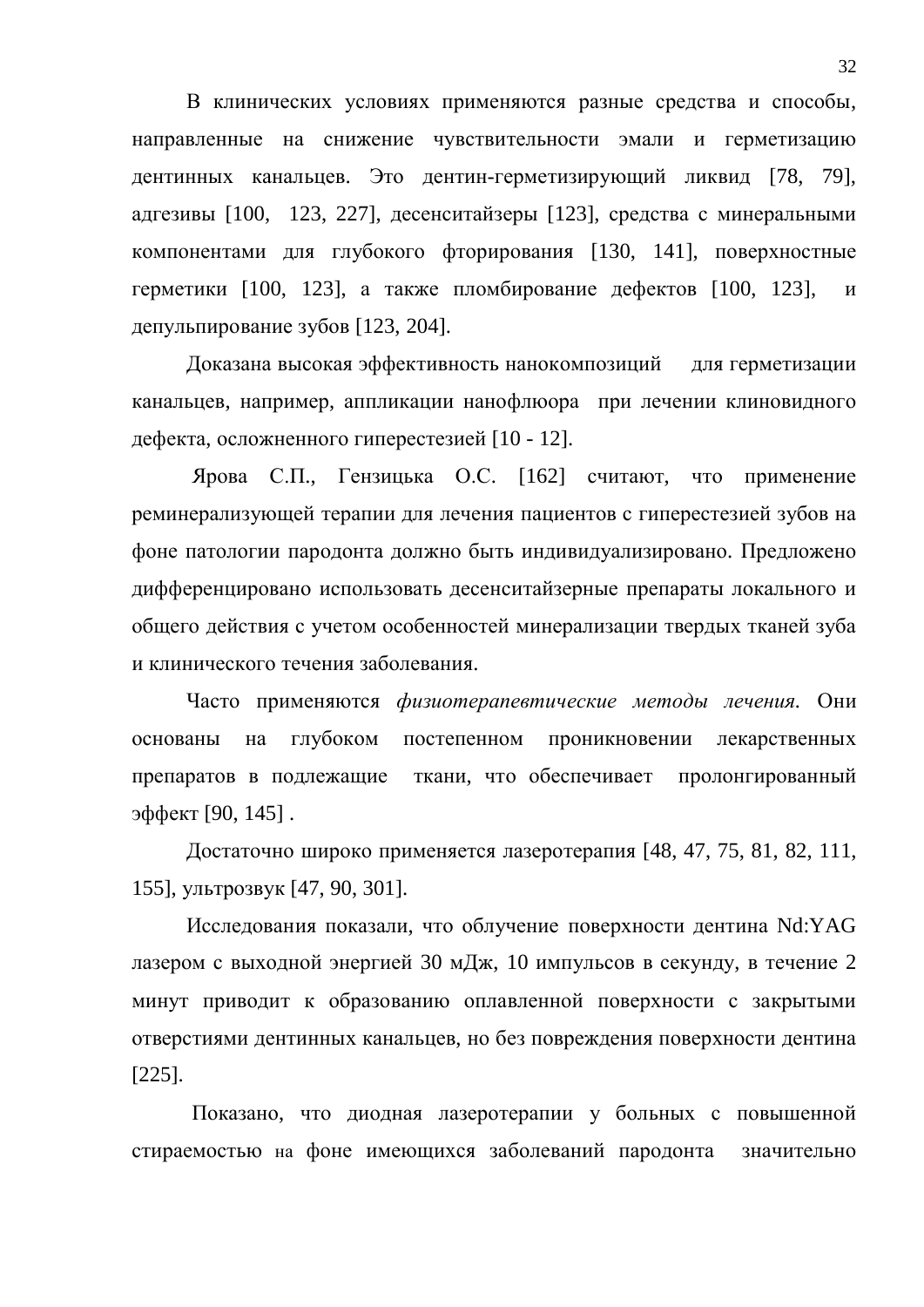снижает повышенную чувствительность зубов и эффект сохраняется в течение года в 33% случаев [47].

Мандра Ю.В., Власова М.И. [81] показали, что применение диодного лазера для профилактики постоперационной гиперестезии особенно эффективно при лечении кариеса зубов пришеечной локализации.

Установлена эффективность применения озона для профилактики и лечения гиперестезии дентина у больных пародонтитом [19, 145].

Для выполнения такого требования как снижение постоперационной гиперчувствительности зубов после реставрации предлагаются разные способы, среди которых тщательное соблюдение технологии нанесения компонентов адгезивной системы, нанесения и полимеризации композитного пломбировочного материала [23, 35, 94.]. Установлено, что фторсодержащие композитные материалы способствуют снижению возникновения постоперационной чувствительности [241].

Алгезивные системы 4-го. 5-го и 6-го поколений облалают способностью хорошо проникать в дентинные канальцы и образовывать гибридный слой — кислотоустойчивый и непреодолимый для бактерий слой полимера на поверхности дентина с проникающими в дентинные канальцы отростками. Естественно, что отсутствие гибридного слоя на каком-либо участке дентина приведет к развитию послеоперационной чувствительности [174, 205, 236].

Инструментальные исследования электрического импеданса структуры эмаль-дентин, проведенные Ковшарь И.П. [50], показали, что после обработки операционного поля зубов озоном гиперчувствительность зубов выявлялась лишь в 10 %, тогда как при традиционной обработке — на 30 %.

Предлагаются разные примеры эффективного применения при гиперестезии зубов. Так, для фронтальной группы - "Белагель Са/Р", для боковой группы - "Фторкальцит Е". Внутрь - "Кальцемин Адванс" [162].

Янушевич О.О., Воронова Ю.Н. [161] установили, что после воздействия озоном и аминофторидами у пациентов с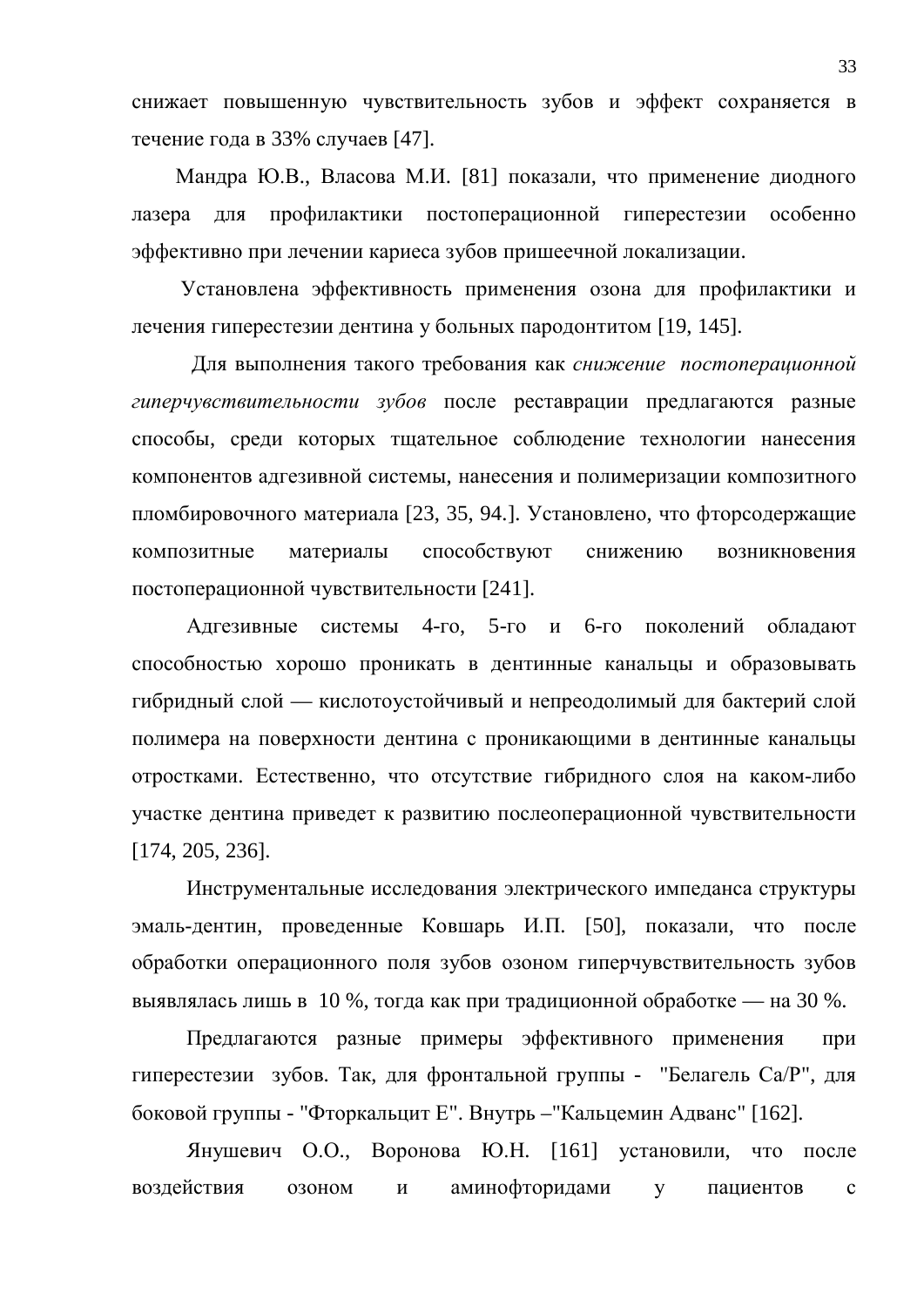гиперчувствительностью дентина происходило значительное увеличение эндотелиальной и миогенной активности микрососудов, что говорит о возрастании периферического сопротивления и об активации кровотока в пульпе зуба.

Для предупреждения чувствительности зубов предлагается применение виниров [50], а также фотополимера ICON [93 а].

При некариозных поражениях твердых тканей зубов предложен метод лечения с использованием препарата «Глума-десенситайзер». Снижение электровозбудимости пульпы зуба уменьшилось на 90% [9].

Галченко В.М. и соавт. [119] получен высокий эффект при лечении лечения эрозии твердых тканей зуба сухим экстрактом чаги и иммобилизованным магнитным гелем, содержащим макро- и микроэлементы, заключающийся в полном исчезновении гиперестезии, стабилизации процесса реминерализации.

Мандра Ю.В. [82] считает, что для лечения и профилактики гиперестезии зубов у больных с патологической стираемостью зубов наилучшими материалами выбора при восстановлении фронтальной группы зубов являются композиты с нанонаполнителем, например, Filtek Supreme XT//ЗМ ESPE, Ceram X//Dentsply. Для реставрации боковых зубов предпочтительно применять упроченные материалы, например, Filtek P-60//3M ESPE, Ceram X//Dentsply.

Несомненным в профилактике и лечении гиперестезии зубов является снижение агрессивного действия некоторых препаратов, используемых при проведении стоматологических манипуляций. Так, предлагаются разные способы снижения деминерализующего действия на эмаль зубов протравливающего геля [101]. Показана эффективность применения десенситайзеров перед процедурой отбеливания зубов [224].

Приводятся примеры успешного применения отбеливающих гелей, включающих реминерализующие препараты, например, 2%-й глюконат кальция и с добавлением 2%-го фторида натрия [220].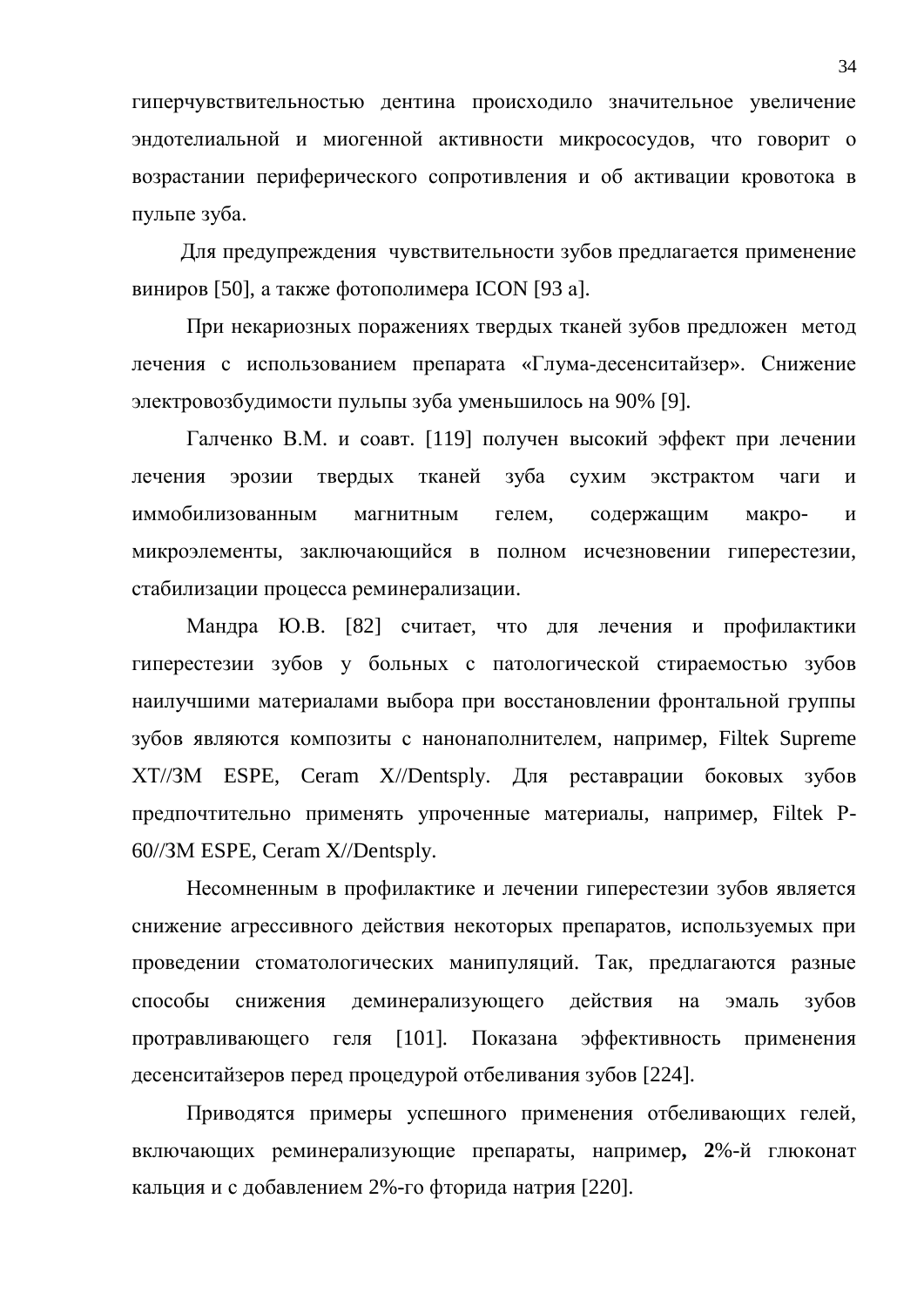Шварцнау В.И. [152 а] предлагает комплекс мероприятий: вакуумдарсонвализация, постоянный электрический ток физиологической величины) с адаптогенными (Биотрит-дента) и кальций-фосфат-фтор содержащими препаратами (глицерофосфат кальция, глубокое фторирование).

Анализ последних зарубежных работ показал, что в целом подход к лечению гиперестезии зубов не отличается от проводимых в нашей стране.

Также делается основной упор на применение химических десинситайзеров [240, 199, 201, 215, 282], препаратов фтора для реминерализации эмали [263], лазеротерапии [196, 238, 245], нанокомпозитов [219].

Pandit N. и соавт [255] провели сравнительные исследования эффективности двух коммерчески доступных агентов уменьшения чувствительности (лак фторида, содержащий 6%-й фторид натрия и 6%-й фтористый кальций и гель, содержащий 6%-й нитрат калия и ионы фторида на 0.11%) в лечении гиперчувствительности зубов и показали, что более выраженное действие оказал фтористый лак.

В домашних условиях рекомендуется применение зубных паст и ɨɩɨɥɚɫɤɢɜɚɬɟɥɟɣ ɫɟɪɢɢ «*Sensitive»* [164, 170, 202, 247, 270]. Позиционируются зубные пасты комплексного действия: анестезирующего и реминерализующего, например, содержащую нитрат калия и фосфосиликат [164], нитрат калия или фторид [242, 273], фтористый стронций [187, 234, 248, 284]. Показана десинтсетайзерная эффективность зубных паст. включающих лекарственные травы [198]. Установлена высокая активность теоброминсодержащей зубной пасты, способствующей закупорке открытых дентинных канальцев [171].

Приведены результаты экспериментального применения паст, содержащих гидроксиапатит и наногидроксиапатит, проведенного с целью сравнения эффекта обтурации дентинных канальцев. Оценивались морфологические изменения поверхности дентина по данным сканирующей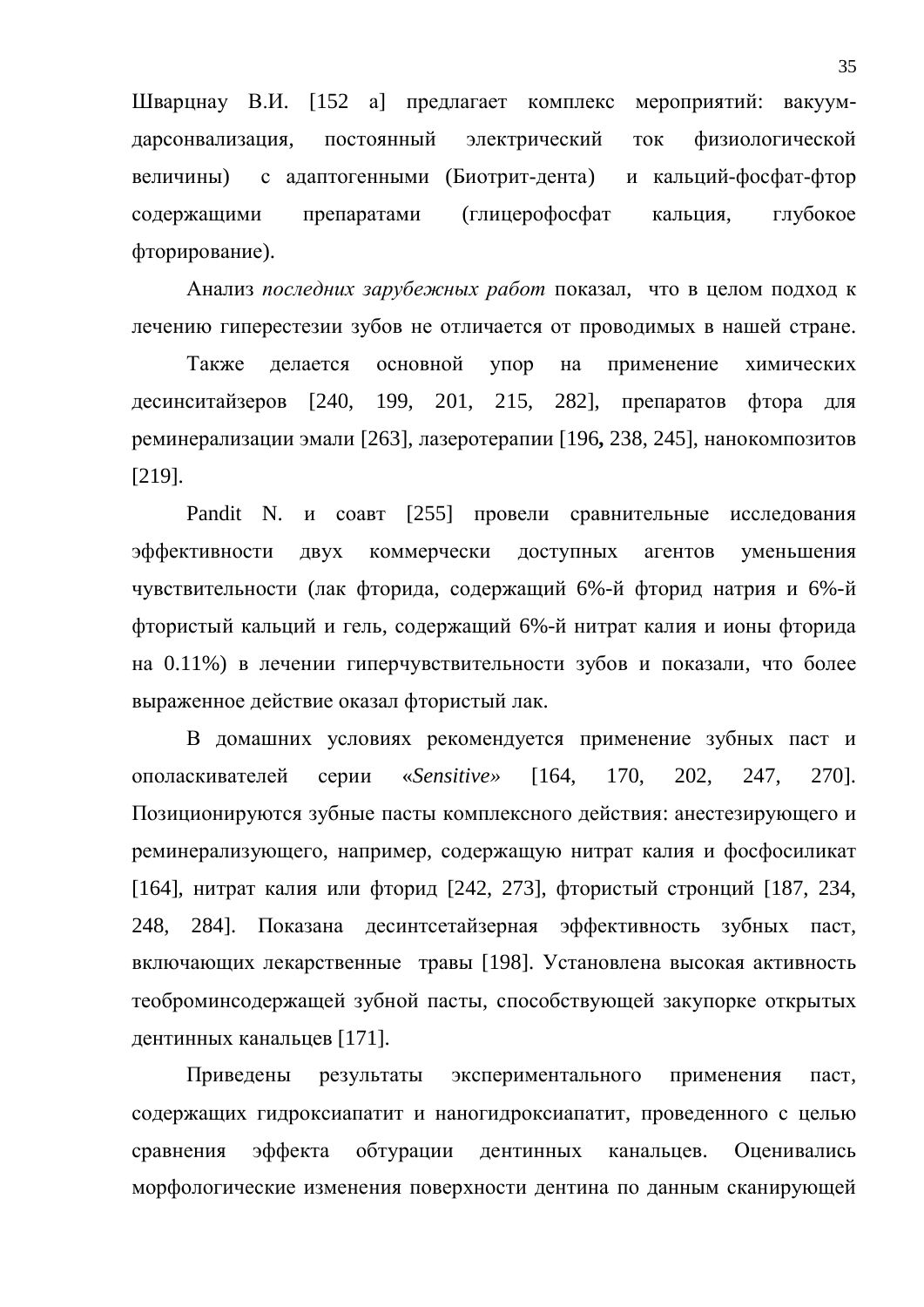электронной и атомно-силовой микроскопии. Благодаря детальной оценке структурных особенностей дентина выявлены различия в закупоривании дентинных канальцев разными видами паст. Установлено, что поверхность среза дентина после нанесения паст оказывается покрытой мелкодисперсными частицами, сливающимися между собой и образующими единый слой и отдельные конгломераты [294].

В ополаскиватели для рта с целью снижения гиперестезии зубов в основном включают компоненты анестезирующего действия, в частности, 1,4% оксалат калия [270].

Много уделяется внимания технологии *PRO-ARGIN* [182], в том числе, в составе полирующих паст [214] и зубных паст [165, 175, 188, 243, 273].

Однако имеются и оригинальные предложения методов лечения гиперестезии и доказательства их эффективности. Так, Hongal S. и соавт.[281] провели исследования и показали, что нанесение на чувствительный участок зуба спиртового экстракта прополиса полностью закупоривает дентинные канальцы. Такие же исследования проводили и другие ученые, подтвердившие эффективность препаратов прополиса для снижения чувствительности зубов, вызванной разными причинами [219, 251a, 285].

Для уменьшения гиперестезии зубов с высокой эффективностью используется озонированное оливковое масло [230].

Femiano F. И соавт.[225] доказали эффективность применения при генерализованной цервикальной гиперестезии комплекса препаратов, обеспечивающих сенситивное и реминерализующее действие, а именно, 2%фторида натрия (NaF), диодного лазера (DL), и гидроксильного десенситайзера (HEMA-G: Gluma desensitizer). В других исследованиях также показано более эффективное десенситивное действие применения лазера в комплексе с другими средствами, например, фтористого олова и нитрата калия [266].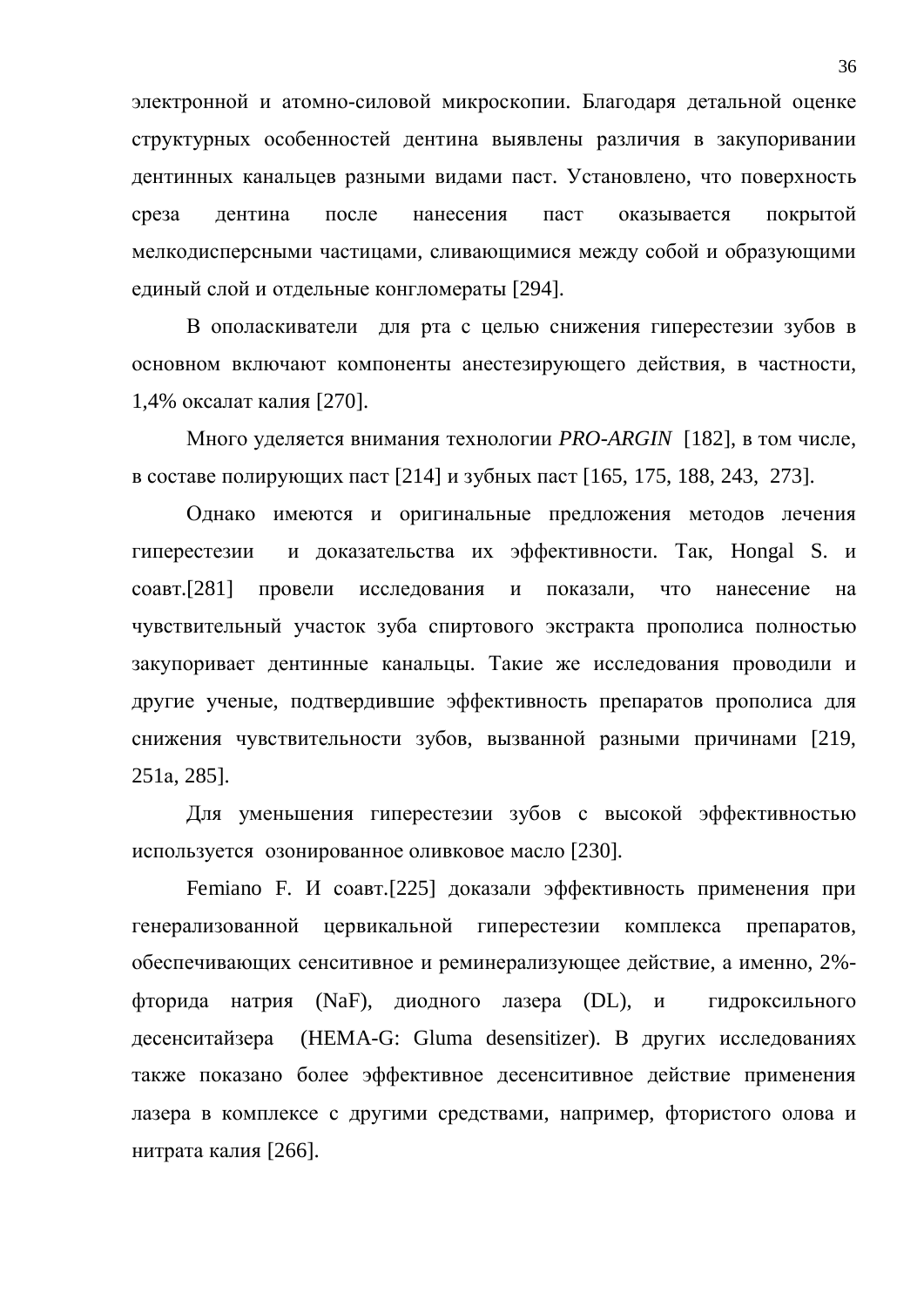Проведено интересное исследование влияния лазерной зубной щетки с низкой интенсивностью на снижение гиперестезии эмали и установлено, что чувствительность зубов исчезает уже после 2-го 5-минутного сеанса [283. 291].

Применение лазера в комбинации с зубной пастой, содержащей апатит нанокарбоната, как показали исследования, уменьшает чувствительность зубов в 65 % случаев и оказывает пролонгированный эффект [200, 278].

Показана десенситайзерная роль бондингов [223, 295]. Так, наногидроксиаппатитный бондинг обладает длительно герметизирующим эффектом дентина и препятствует развитию гиперестезии [178, 221, 227], также эффективны фторсодержащие адгезивы [246]. Для запечатывания клиновидных дефектов с целью лечения гиперестезии зубов предлагают использовать специальный пластырь (AdheSE, Ivoclar Vivadent; Schaan, Лихтенштейн) [290], а также десенситайзер – ненаполненный НЕМА (гидроксилметилметакрилат) [212]. Однако, в некоторых же случаях, как считают Rafeek RN и соавт.[265], избавиться от гиперчувствительности, возможно только путем покрытия зубов коронками.

Неожиданные результаты, проявившиеся в десенситайзерном действии, получены от применения ополаскивателя для рта, включающего хлоргексидин [237].

Как показывают исследования, весьма эффективным является местное применение анестетиков, например, 50%-го лигнокаина (лидокина), являющегося четвертичным аммониевым производным из группы местных анестетиков амидного типа [218].

Обобщая раздел, следует отметить, что достаточно много предлагается средств десенситайзерного действия, однако, по мнению ученых, все десенситивные средства необходимо подбирать индивидуализировано, учитывая все медицинские показания, причины развития и особенности проявления чувствительности и свойства предлагаемых средств [3, 52].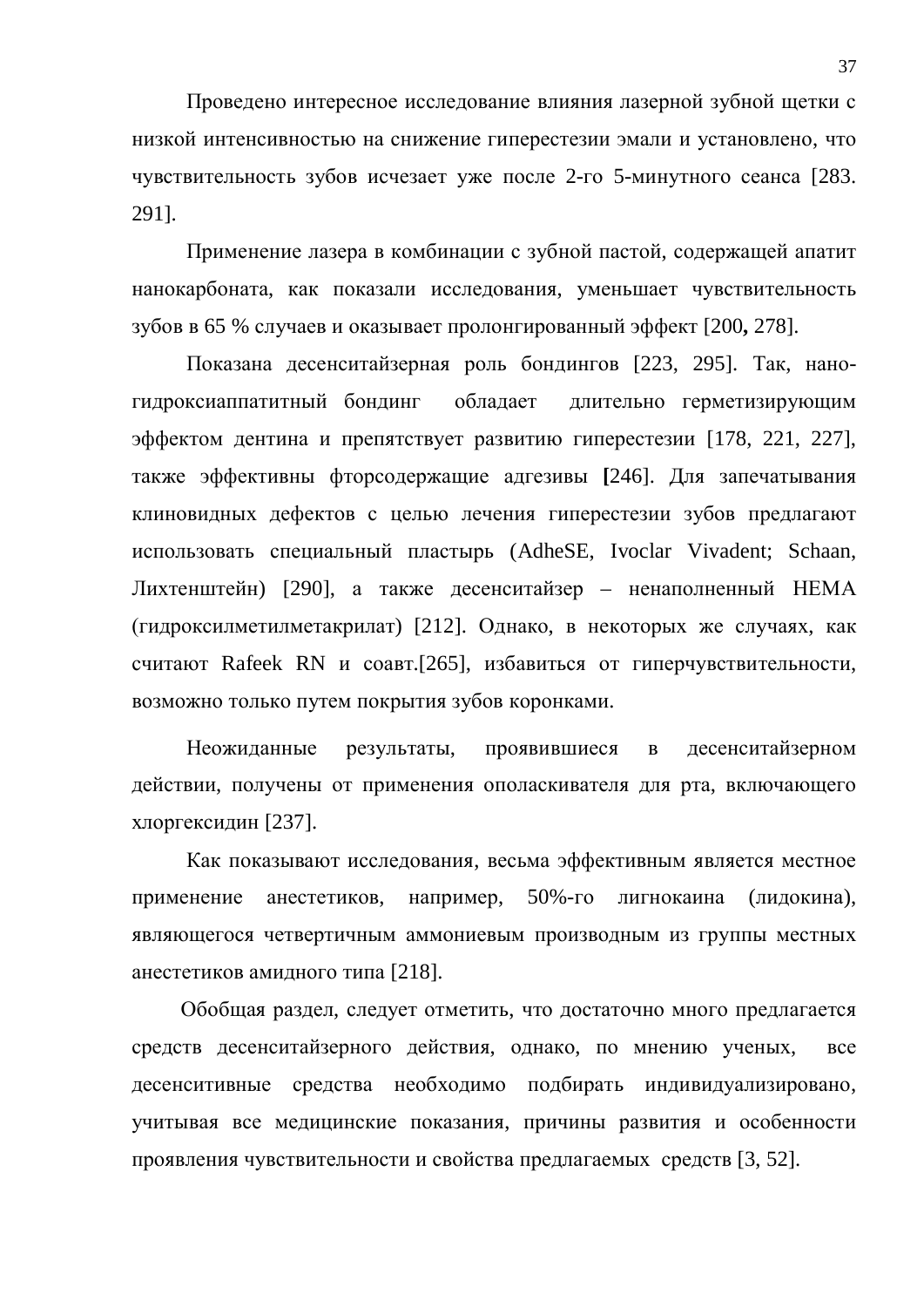#### 1. 3 Уход за полостью рта при гиперестезии зубов

Очень важным моментом для решения проблемы гиперчувствительности зубов является правильный уход за полостью рта. По мнению Addy M., West N.X. [170], используемые для ухода за полостью рта средства (зубные пасты, ополаскиватели) и предметы (зубные щетки, нити, зубочистки), метод чистки зубов могут принести как пользу, так и усложнить ситуацию. Так, высокоабразивная зубная паста, жесткая зубная щетка, зубочистки и др. способствуют истиранию эмали, и, как следствие, появлению инициальных путей для доступа раздражителей к нервным окончаниям; могут также обусловить рецессию десны. Некоторые ополаскиватели для рта действуют деминерализующее на эмаль.

Patel M. и соавт. [256] провели исследование и показали, что высокоабразивная зубная паста, применяемая в течении 3-х месяцев подряд, может вызвать эрозию эмали и, как следствие, гиперестезию зубов.

Косенко К.Н. и соавт. [21] рекомендуют при повышенной гиперчувствительности зубов осторожно относиться к выбору средств для ухода за полостью рта и учитывать следующие моменты:

1. Зубные щетки. Должны быть с мягкой щетиной (в том числе и электрические) или специальные зубные щетки типа «Сенситив». 2. Зубные пасты. Не рекомендуется использовать высокоабразивные зубные пасты. Можно – гелеообразные. Однако выбором должны стать специальные лечебно-профилактические зубные пасты, снижающие чувствительность зубов. 3. Зубные порошки. Не рекомендованы из-за высокого абразивного действия. 4. Зубные эликсиры. Не рекомендуется использовать из-за входящего в состав алкоголя. 5. *Ополаскиватели*. Только специальные типа «Сенситив». Другие (противовоспалительного, кариеспрофилактического действия) - рекоменованы лишь при наличии другой патологии на период проведения лечебно-профилактических процедур. 6. *Бальзамы и пасты для массажа десен*. Используются при наличии патологии пародонта и только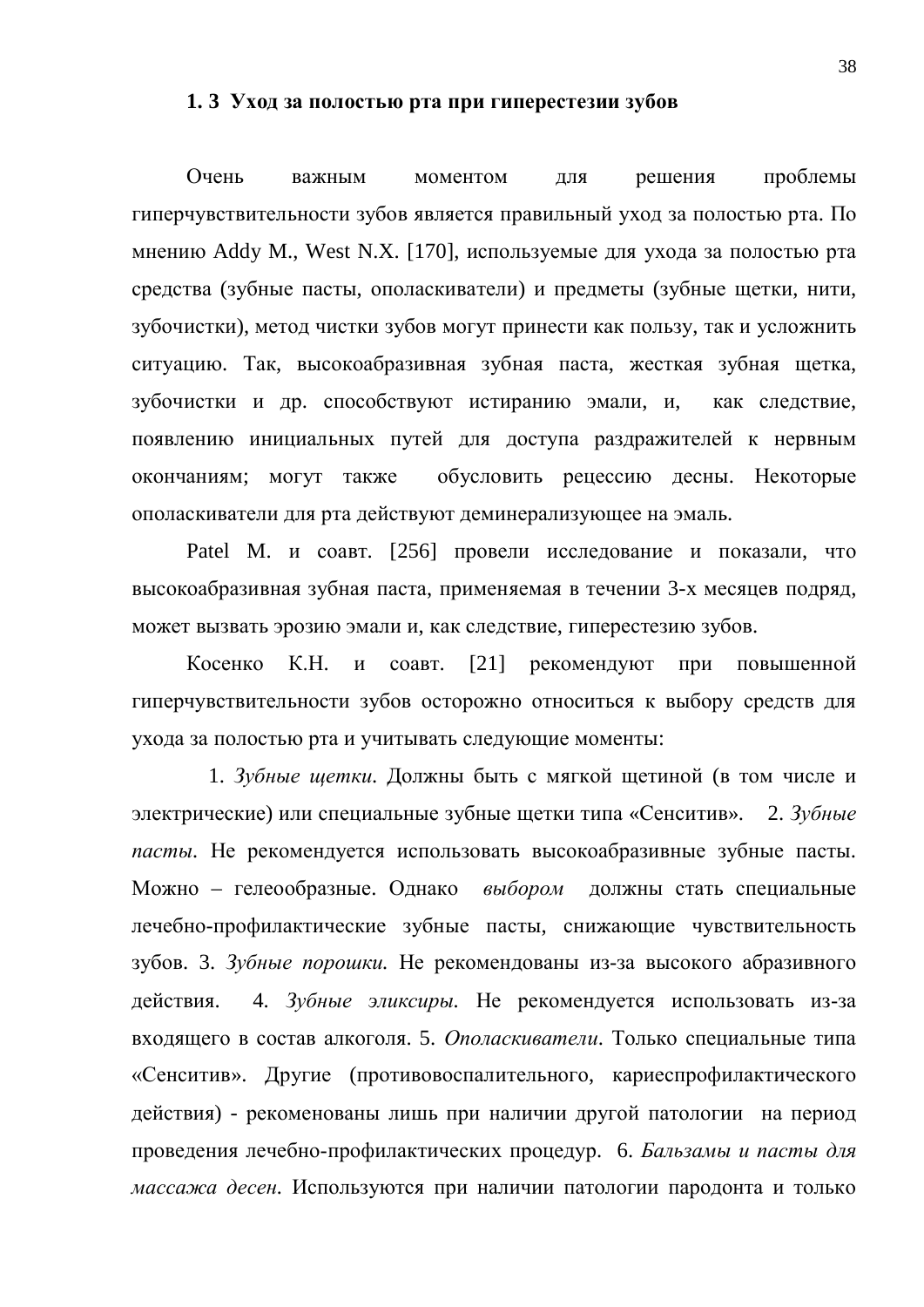после проведения курса лечения или профессиональной гигиены полости рта с удалением над- и поддестневых зубных отложений. 7. Зубочистки и  $\phi$ лоссы. Могут применяться в обычном режиме ухода за полостью рта.

8. *Ирригаторы*. Могут быть использованы в режиме душа для очищения дефектных поверхностей от остатков пищи и налета. 9. Жевательные резинки. Можно использовать кратковременно, причем, безабразивные, не содержащие компонентов отбеливания.

В домашних условиях наиболее доступным и эффективным способом избавления от болевой чувствительности зубов является, использование для ухода за полостью рта *специальных зубных паст* [43, 64 – 66, 68, 69, 73, 103, 105, 115, 151].

На сегодняшний день мы можем привести много примеров зубных пасты, сочетающих десенситивный и реминерализующий эффект, *«Восход* универсал»-содержит фторид и цитрат натрия; *«Лакалут сенсетив»*содержит алюминия фторид, алюминия лактат и аминофторид; «Сенсодин *фтор»-* содержит фторид и хлорид калия, цитрат цинка; «Орал-Би Сенсетив»- содержит гидроксиапатит, фосфат натрия, двуокись титана; «Орал-Би Сенсети с фтором»- содержит фторид и нитрат калия; «Ел-ке мед Сенсетив плюс» - содержит фторид, тиоцианид калия и пентакалийтрифосфат. «Дентсиблен»- содержит калия нитрат. Colgate *Sensitive enamel protect* включает нитрат калия и фторид натрия (1450 ррм F-), Colgate Sensitive multi protection включает цитрат калия и монофторфосфат натрия (1450 ррм F-), Oral-B Sensitive с фтором включает нитрат калия и фторид натрия (1450 ррм F-), Blend-a-med Sensitive Кальци-стат включает нитрат калия и фторид натрия (1450 ррм F-), BLEND-A-MED Expert Sensitive **в**ключает нитрат калия и фторид натрия (1450 ррм F-), Lacalut Sensitive включает аминофторид и фторид натрия [21, 52, 64, 68, 125, 157].

Исследования показывают, что чистка зубов десентситивными пастами значительно изменяет химический состав зуба [40]. Так, клиническое исследование лечебно-профилактических зубных паст INNOVA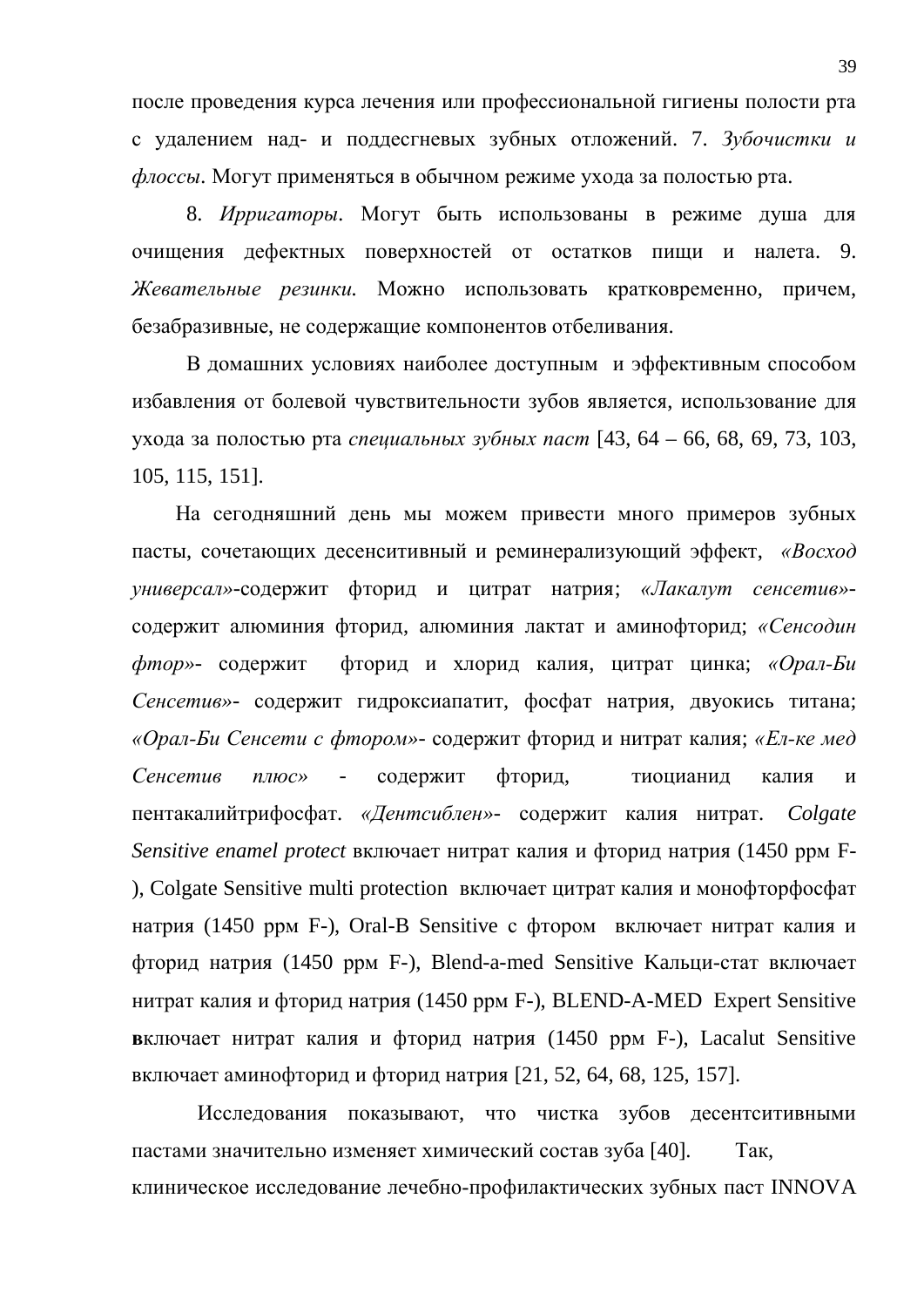SENSITIVE с аморфным наногидроксиапатитом, проведенные Кузьминой Э.М. и соавт.[64], продемонстрировали достоверное снижение чувствительности зубов пациентов к разным раздражителям. Исследование зубной пасты Professional «СПЛАТ Биокальций» с гидроксиапатитом показало, что она обладает выраженным и реминерализирующим действием и может быть рекомендована для ежедневного гигиенического ухода за полостью рта, профилактики и лечения начальных форм кариеса, а также снижения повышенной чувствительности зубов [156]. Установлена эффективность применения реминерализующей зубной пасты «СПЛАТ «INEY» для профилактики гиперестезии при клиновидных дефектах зубов [69]. Ронь Г.И. и соавт. [124 ] изучали влияние зубной пасты Sensodyne, содержащей 8% ацетата стронция, и получили мгновенный обезболивающий эффект.

Доказана эффективность применения лечебно- профилактических средств с аминофторидом, в том числе и зубных паст, для снижения тактильной чувствительности зубов [116, 157].

В последнее время в отечественной научной литературе представлено сведений о применении технологии *PRO-ARGIN* [42, 63], суть которой заключается в следующем: активные компоненты пасты - 8% аргинин и карбонат кальция - образуют комплекс, полностью обтурирующий открытые дентинные канальцы и устойчивый к действию кислоты, что приводит к полной реминерализации поверхности дентина. Показано, что применение зубной пасты *Colgate® Sensitive ProRelief<sup>™</sup>* способствует быстрому снижению чувствительности зубов к тактильным и температурным раздражителям [43, 63, 128, 134].

#### **Резюме к «Обзору литературы»**

Современное понятие «гиперестезия зубов» было сформулировано международной рабочей группой специалистов под руководством Addy M., (2002), которое в дальнейшем было утверждено ВОЗ. Гиперестезия может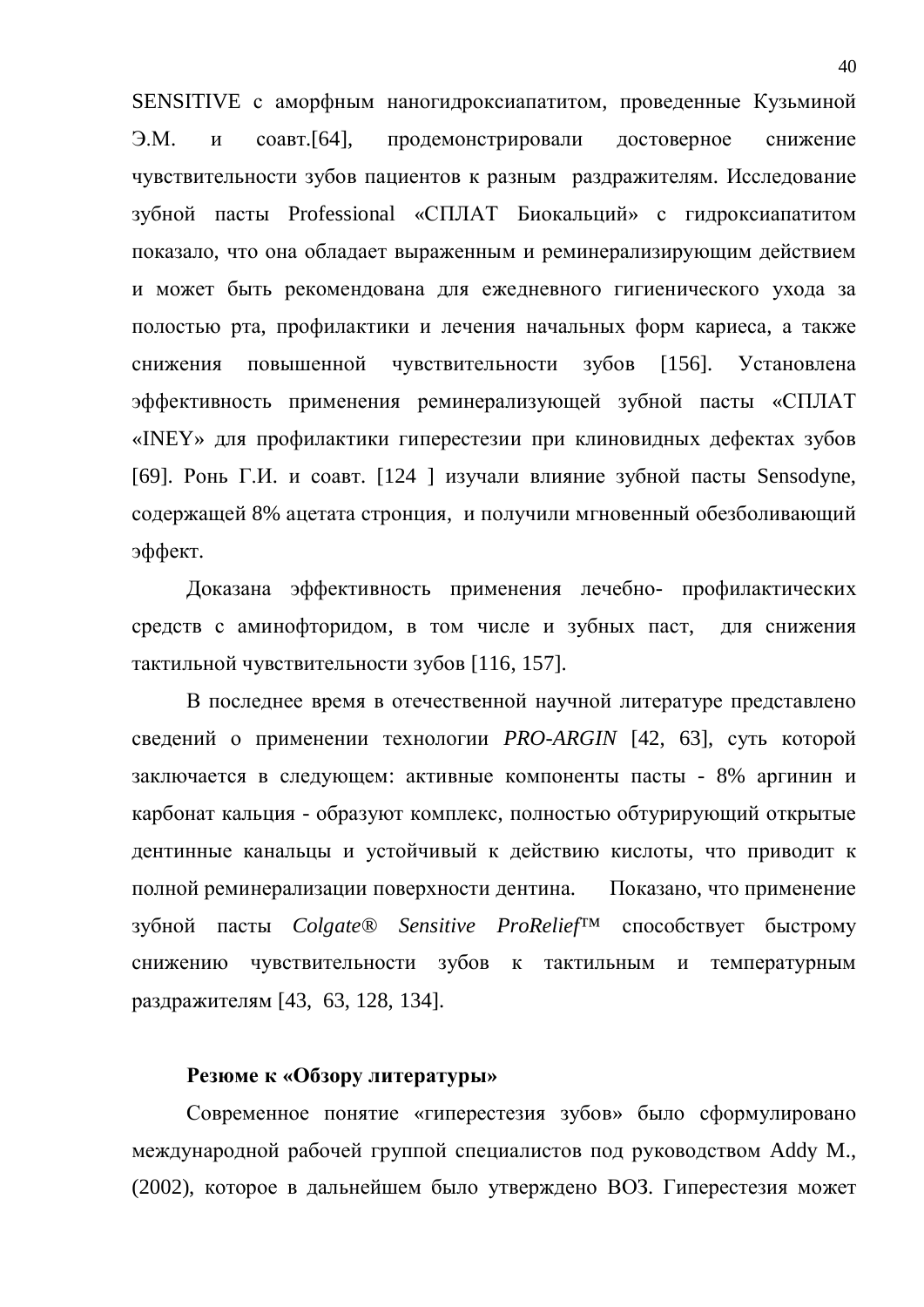развиваться при употреблении в пищу кислого, сладкого, соленого, холодного или горячего, при чистке зубов, прикосновении инструментов, что вызывает чувство дискомфорта, и ее нельзя отнести к любым формам дефекта или патологии зуба.

По данным эпидемиологических исследований, повышенной чувствительностью твёрдых тканей зубов страдает от 3 до 60% взрослого населения. В большей степени страдают люди в возрасте от 20 до 60 лет. Женщины чаще подвержены гиперестезиям зубов, тогда как дети и люди старческого возраста страдают очень редко.

Рассматривается 3 основные теории болевой чувствительности: первая гипотеза основывается на функциональном проявлении чувствительных к температуре рецепторов, осуществляя прямую трансдукцию температур центростремительными нейронами зуба. Вторая гипотеза, известная как гидродинамическая теория, объясняет возникшую зубную боль движению жидкости в дентинных трубочках. Третья гипотеза основывается на потенциальной сенсорной функции одонтобластов, реагирующих на тепловые или механические раздражители.

Повышенная чувствительность зубов может быть обусловлена различными факторами общего и местного характера, эндогенного и экзогенного происхождения. Но наиболее часто гиперестезия возникает вследствие деминерализации твердых тканей зуба, обусловленной разными причинами.

При лечении гиперестезии выделяют 3 направления: воздействие на ЦНС (седативные препараты, анальгетики, психотерапия), ослабление нервной проводимости (местноанестезирующие средства) и местное воздействие на зуб. Принцип местного лечения гиперчувствительности основан на прекращении раздражения нервных окончаний, находящихся в дентинных канальцах или пульпе зуба. Важное место в общей схеме лечения гиперестезии занимает реминерализующая терапия. Местное лечение может проводиться как в клинике (профессиональное лечение), так и в домашних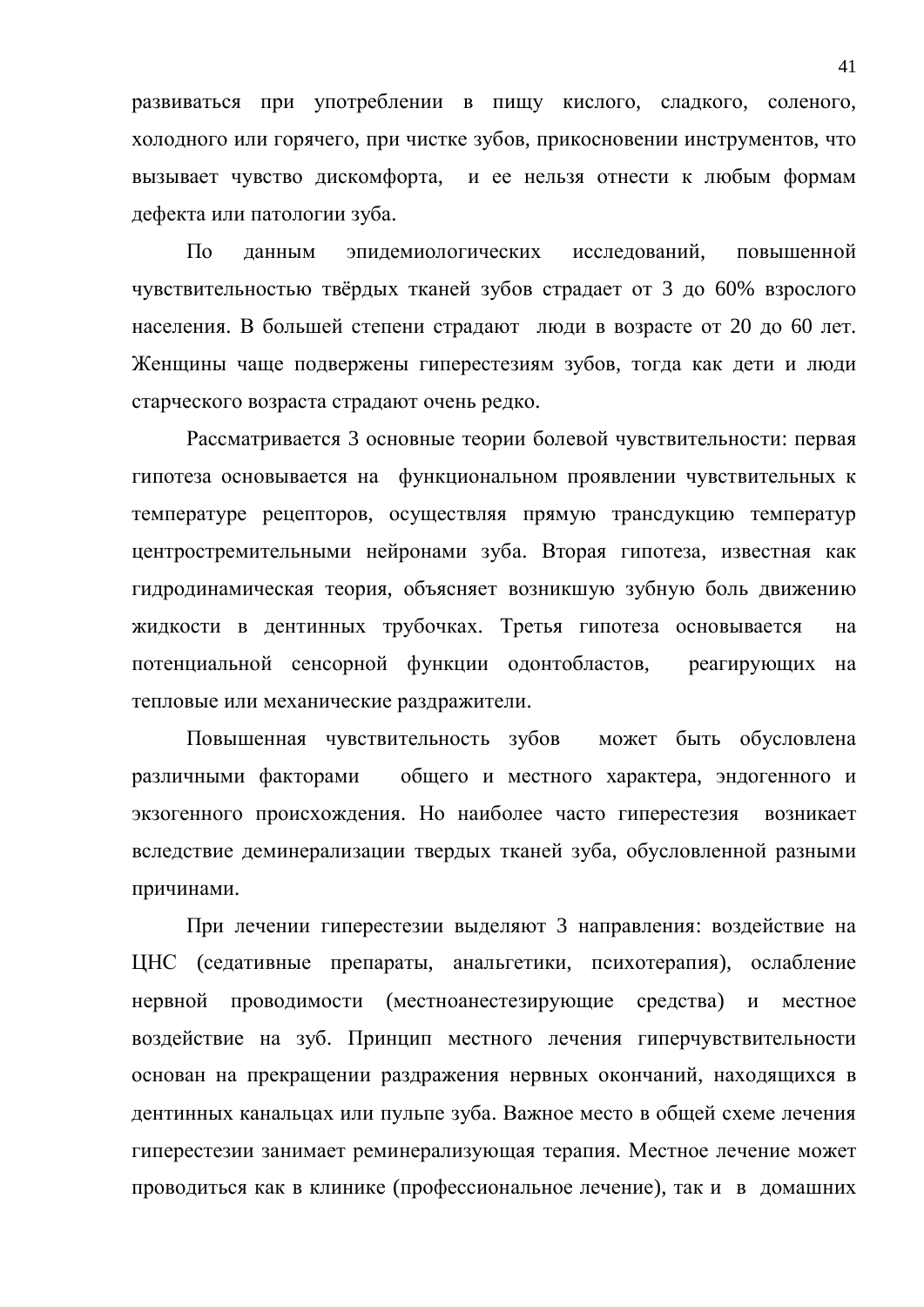үсловиях. Очень важным моментом для решения проблемы гиперчувствительности зубов является правильный уход за полостью рта.

Таким образом, внимание к проблеме гиперестезии зубов в мире значительное. Однако есть ряд моментов, на которые мало обращают внимание. Так, при выборе метода лечения гиперестезии зубов не всегда учитываются такие определяющие факторы, как распространенность процесса (локальный, гинерализованный), локализация (коронковая часть, корневой дентин, пришеечная область). Мы считаем, что при лечении гиперестезии коронковой части зуба и корневого дентина должны быть разные подходы, а генерализованный процесс целесообразно рассматривать как нарушение минерального обмена на уровне всего организма.

Все указанное послужило основанием для проведения настоящих исследований, а именно, обоснование дифференцированного подхода к лечению повышенной чувствительности зубов, одновременно учитывающего причины развития гиперестезии, распространенность процесса и его локализацию.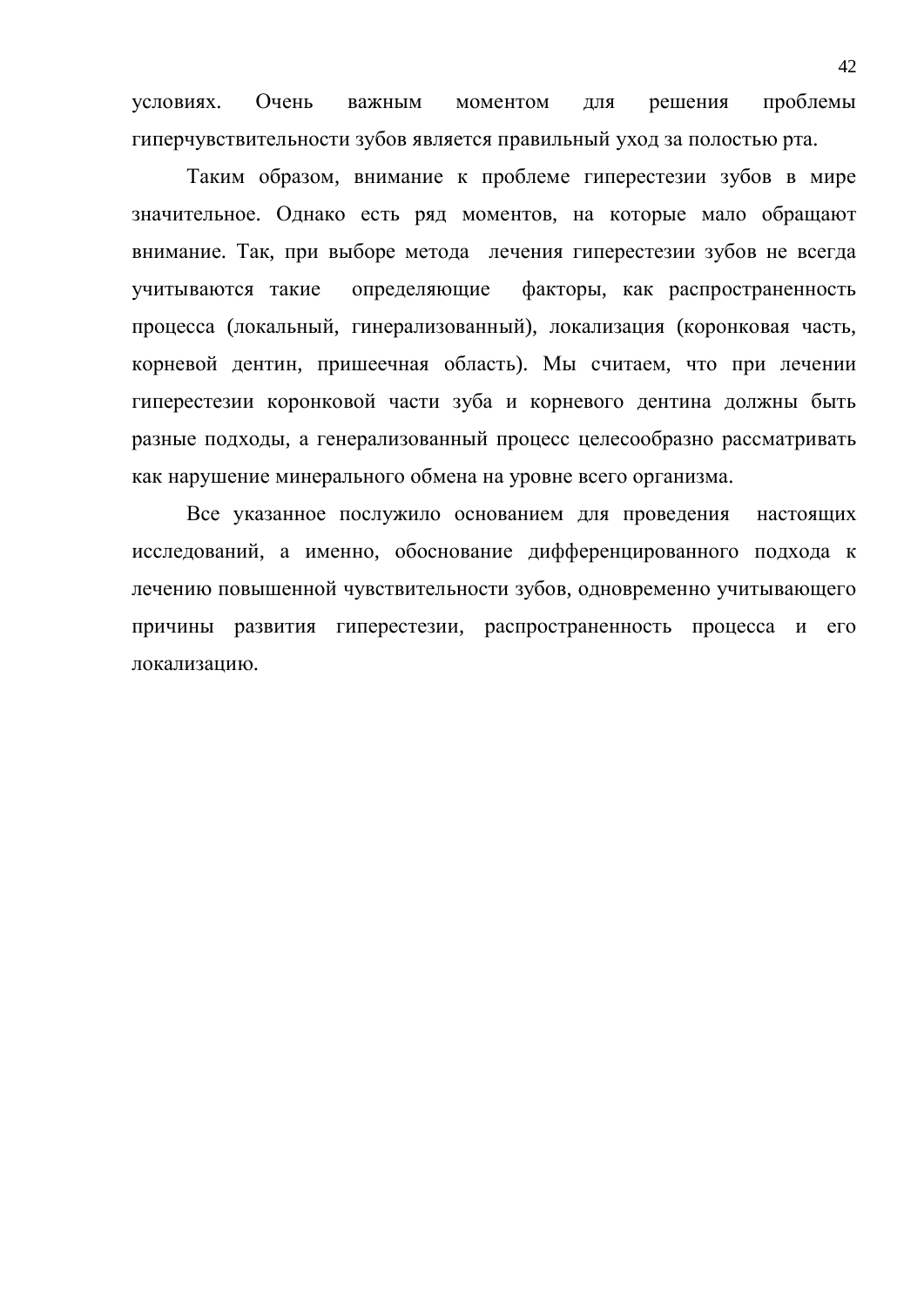### РАЗДЕЛ 2

## МАТЕРИАЛЫ, ОБЪЕКТЫ И МЕТОДЫ ИССЛЕДОВАНИЯ

Исходя из поставленных задач, были определены основные объекты, материалы и методы исследования.

Объекты исследования: пациенты в возрасте от 16 до 67 лет. Материалы исследования: зубы, ротовая жидкость.

Методы исследования: лабораторные, клинические, биохимические, биофизические, статистические.

Объем исследований: всего обследовано 525 человек; в клинических испытаниях приняло участие 126 человек. Проведено 980 лабораторных и клинических анализов.

# 2.1. Обоснование направления исследований и методологического подхода

Повышенная чувствительность зубов может быть обусловлена различными факторами общего и местного характера, эндогенного и экзогенного происхождения. Но наиболее часто гиперестезия возникает вследствие деминерализации твердых тканей зуба, обусловленной разными причинами.

Несмотря на то, что существует много разных мнений о механизме происхождения поверхностных болей зубов (нервная теория, теория одонтобластной проводимости, гидродинамическая теория и др.), вероятнее всего они связаны с раздражением нервных окончаний открытых дентинных канальцев.

Поэтому целесообразнее всего патогенез развития гиперестезии зубов рассматривать в связи с деминерализацией твердых тканей, приводящей к изменению структуры эмали и дентина.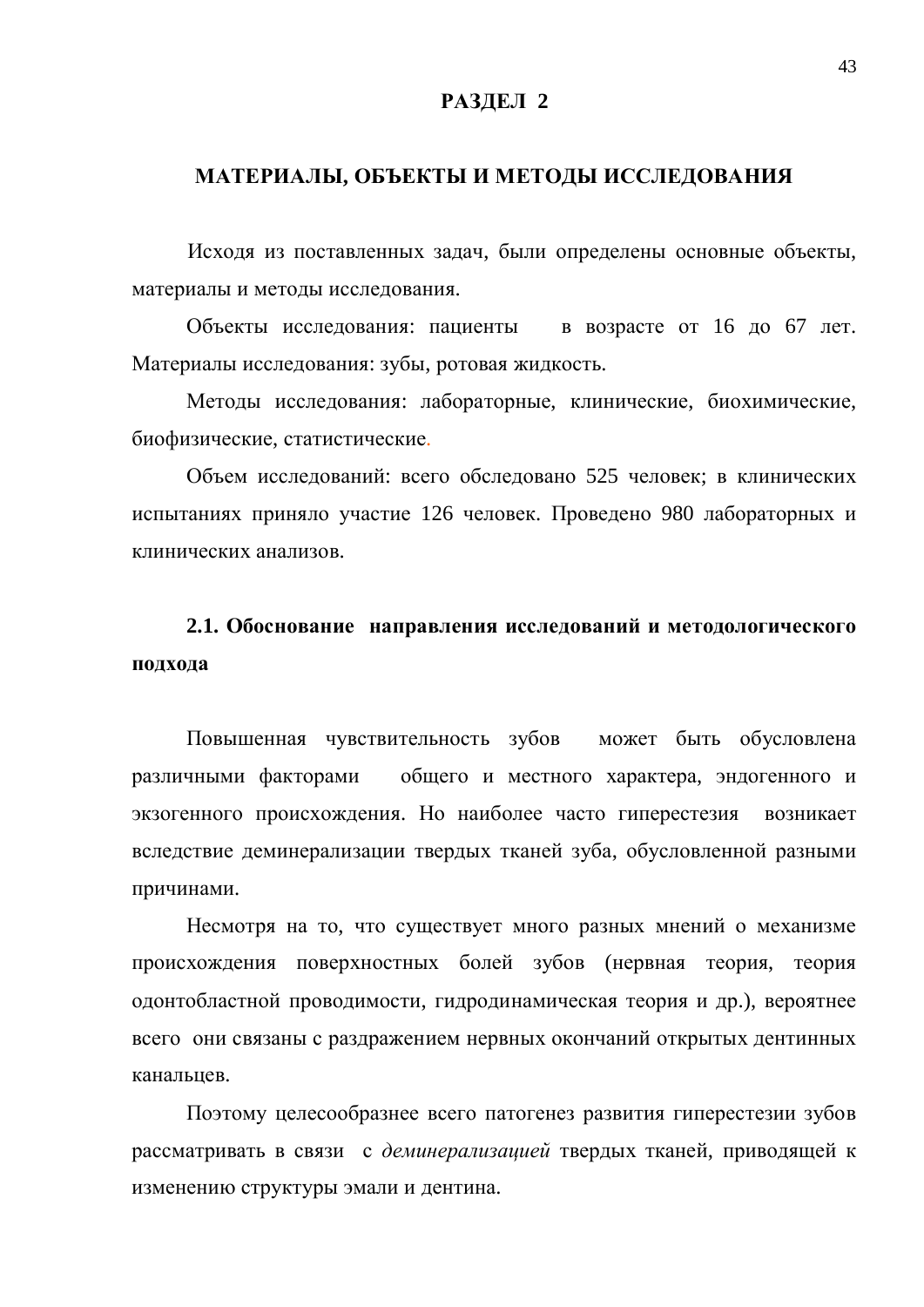Для оценки чувствительности зубов предложены разные тесты и пробы, позволяющие оценить не только наличие проблемы, но и степень генерализации процесса. Из них наиболее распространенными являются метод Шиффа - стимуляция потоком холодного воздуха и тактильная стимуляция, предложенная Уиплом. Их относят к международным стандартам.

Из лабораторных исследований для установления причины повышенной чувствительности зубов наиболее часто изучают минеральный состав ротовой жидкости. Четко установлено, что показателем деминерализации при гиперчувствительности зубов, вызванной разными этиологическими факторами, является снижение содержания неорганического кальция и фосфора в слюне, а также снижение рН ротовой жидкости.

Все вышеуказанное явилось основанием для выбора адекватных *методов исследования.* 

#### 2.2. Общая характеристика проводимых исследований

Проведен комплекс клинико-лабораторных исследований, представляемых ниже.

Всего обследовано 525 человек, в клинических исследованиях приняли участие 126 человек в возрасте от 17 до 67 лет из них 76 – при оценке эффективности лечебно-профилактических комплексов.

Клиническая характеристика их представлена в табл. 2.1.

При оценке распространенности гиперестезии, а также при изучении ответных болевых реакций на разные раздражители и при разных дефектах эмали и дентина применялись следующие методы оценки: холод - струя холодного воздуха из шприца (метод Шиффа), горячее - струя горячей воды из шприца, кислое – тампон на зуб со слабо-концентрированной соляной кислотой в концентрации 1 ммоль/л, сладкое – тампон на зуб с 40%-ным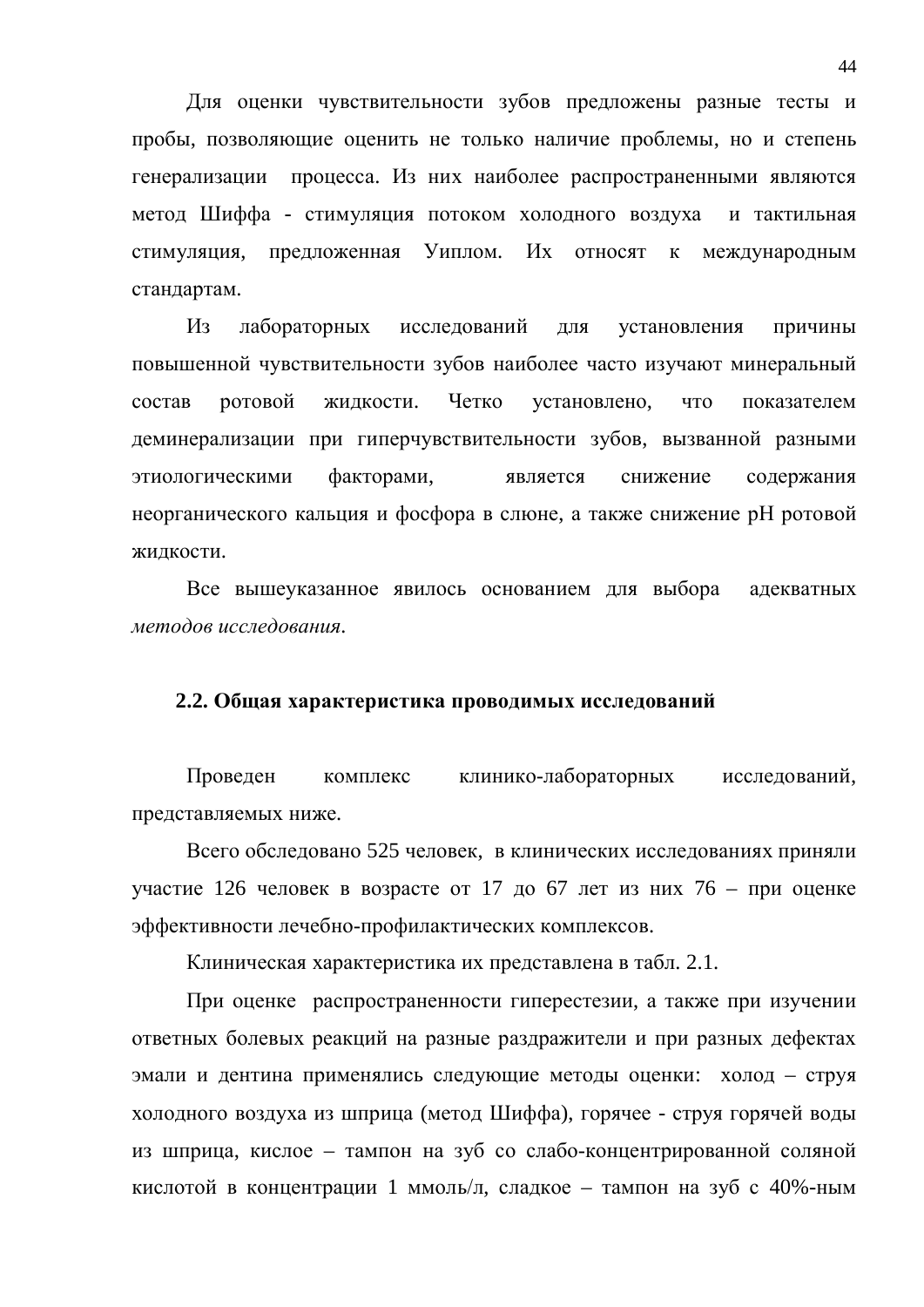сахарным сиропом, механический (тактильный) раздражитель – легкое постукивание по зубу стоматологическим инструментом.

Основные регистрируемые показатели при оценке эффективности лечебно-профилактических комплексов: тесты на чувствительность зубов – холодовый по Шиффу и тактильный – с помощью гладилки, скорость саливации, рН и буферная емкость слюны, содержание основных минеральных компонентов (кальция, фосфора) в ротовой жидкости, степень минерализации зубов по типу кристаллообразования слюны.

Клинико-лабораторные показатели изучались до начала исследования и в динамике лечения гиперестезии.

### *Ɍɚɛɥɢɰɚ 2.1*

#### Клиническая характеристика лиц, принявших участие в исследованиях

| Раздел     | Распределение по   |                             | Распределение по возрасту |                                                                   |                     |               |
|------------|--------------------|-----------------------------|---------------------------|-------------------------------------------------------------------|---------------------|---------------|
| работы/    | полу               |                             |                           |                                                                   |                     |               |
| Всего      |                    |                             |                           | 27 -45 лет                                                        |                     | $61-67$ лет   |
| ЛИЦ        | Муж.               | Жен.                        | 16-25 лет                 |                                                                   | 50-60 лет           |               |
|            |                    |                             |                           | Раздел 3 Частота встречаемости гиперестезии зубов на амбулаторном |                     |               |
|            |                    |                             |                           | стоматологическом приеме и основные причины ее развития           |                     |               |
|            |                    |                             |                           |                                                                   |                     |               |
| 525        | 248                | 277                         | 88                        | 256                                                               | 131                 | 50            |
| Раздел     | $\overline{4}$     | Результаты                  | изучения                  | основных                                                          |                     | характеристик |
|            |                    | гиперчувствительности зубов |                           |                                                                   |                     |               |
| $126*$     | 52                 | 74                          | $\overline{4}$            | 52                                                                | 44                  | 26            |
| Раздел     | 5<br>Клиническая   |                             | оценка                    | эффективности                                                     | дифференцированного |               |
| применения |                    |                             |                           | лечебно-профилактических комплексов при гиперестезии              |                     |               |
| зубов      |                    |                             |                           |                                                                   |                     |               |
| $76*$      | 32                 | 44                          | $\theta$                  | 52                                                                | 24                  | $\theta$      |
|            | Всего: 525 человек |                             |                           |                                                                   |                     |               |

Примечание: \* в общий счет не включаются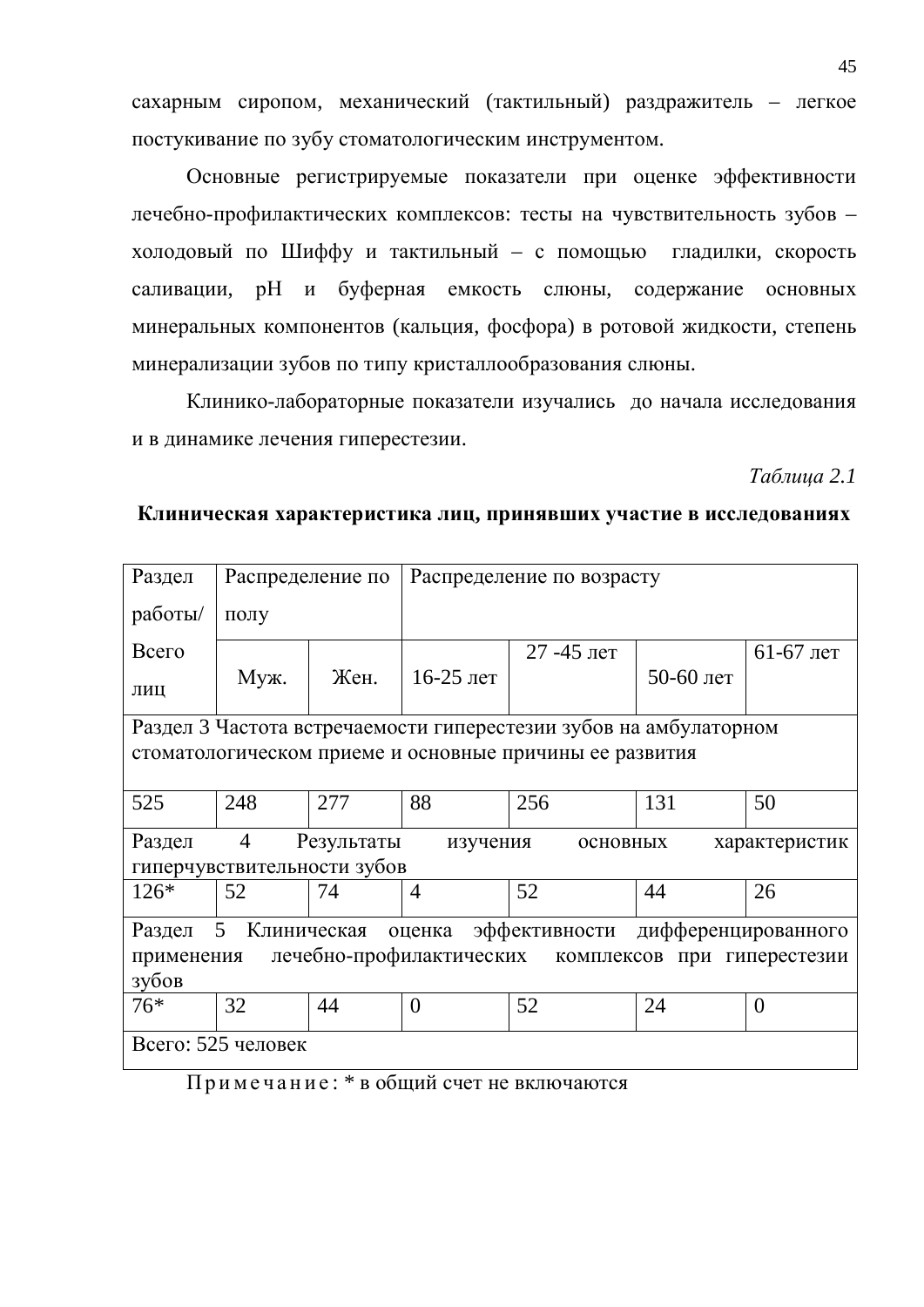#### 2.3. Методы исследования

#### 2.3.1. Клинические исследования

Схема обследования каждого пациента была следующей:

- визуальная оценка состояния зубов (кариес, некариозные поражения, сколы и трещины эмали, гингивит, пародонтит, рецессия десны, наличие препарированных зубов под коронку и др.);

- оценка состояния зубов по индексам КПУ и РМА;

- опрос и тщательный сбор анамнеза для выявления причин развития гиперестезии зубов (наличие соматических заболеваний, подвергались ли зубы отбеливанию, часто ли и когда в последний раз проводилась чистка зубов, сколько раз в день и какими щетками проводится домашняя чистка зубов, как давно страдает пародонтитом и наблюдается рецессия десны и др., как давно проводилось пломбирование зубов, наблюдается ли бруксизм);

- изучение скорости саливации;

- забор ротовой жидкости для биофизических и биохимических исследований:

- изучение рН и буферной емкости ротовой жидкости;

- изучение тестов на чувствительность зубов;

- социологический опрос о влиянии гиперестезии зубов на качество жизни.

Определение интенсивности кариеса. При оценке кариеса были использованы рекомендации ВОЗ.

Определение индекса РМА Папиллярно-маргинальноальвеолярный индекс позволяет судить о распространенности и тяжести гингивита: тяжесть воспалительного процесса - % пораженных участков десны (генерализованный, локализованный) и распространение (сосочек, десна, альвеола), которое выражали в абсолютных цифрах –0 - отсутствие воспаления; 1 - воспаление десневого сосочка; 2 - воспаление десневого края; 3 - воспаление альвеолярной десны [39].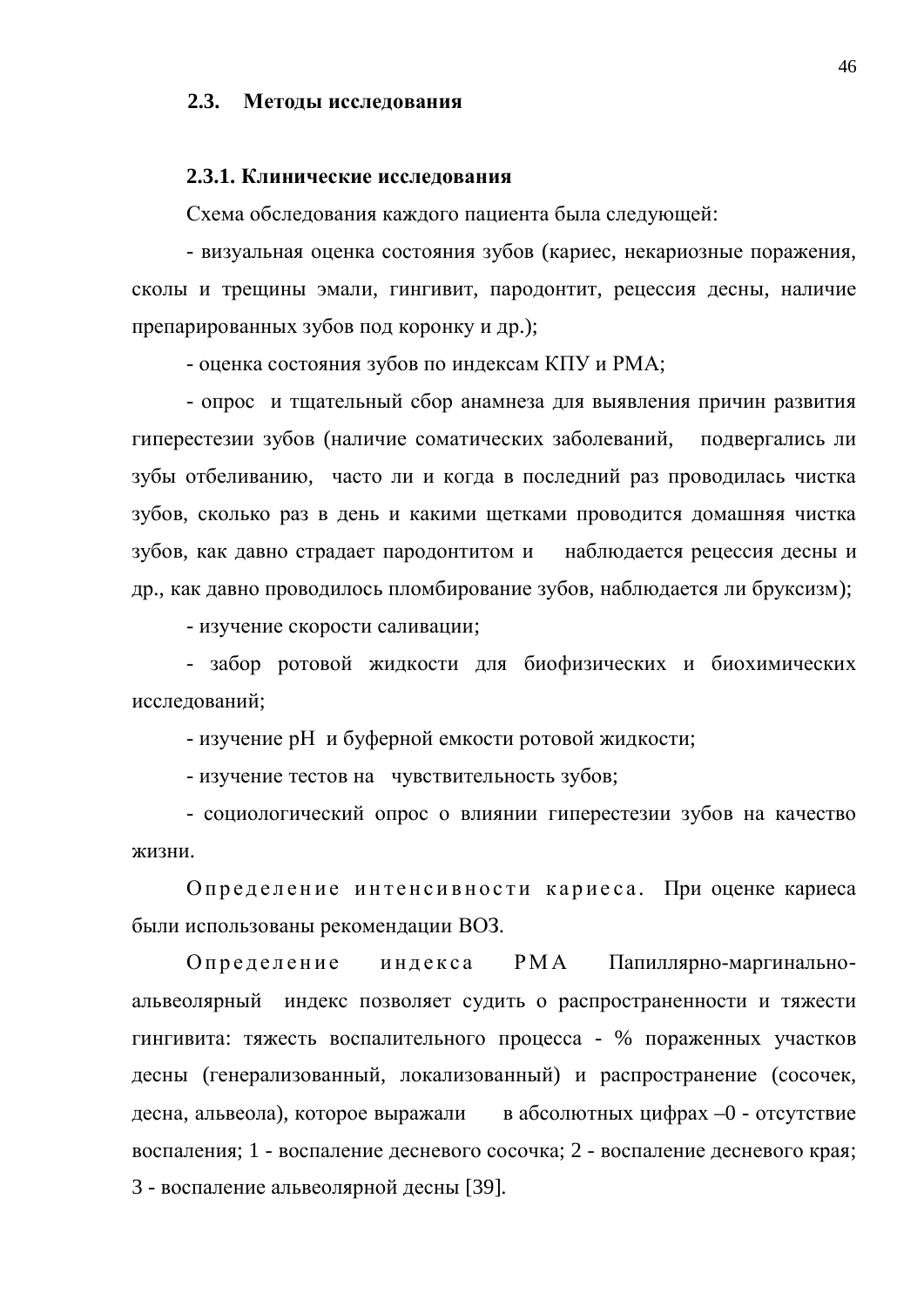Определение минерализующего потенциала ротовой жидкости. Проводили по методу П.А. Леус [74]. Для этого на предметное стекло, обезжиренное с помощью спирта, наносили 3 капли слюны. Микропрепараты высушивали при комнатной температуре. Высушенные капли изучали под микроскопом. Оценку результатов микрокристаллизации ротовой жидкости проводили, согласно выявленного типа кристаллообразования: 1-й тип – выявлен четкий рисунок больших кристаллопризматических структур, имеющих папоротникообразную форму, что указывает на высокий минерализующий потенциал (5 баллов); 2а тип – в центре капли небольшие древоподобной формы кристаллы, а по периферии размещены кристаллопризматические структуры неправильной формы (МП  $-3$  балла); 2б тип – в поле зрения одиночные кристаллы разной формы в виде сетки, иногда группирование кристаллов по периферии (МП – 2 балла); 3 а тип – в поле зрения большое количество изометрчно размещенных больших структур неправильной формы (МП – 1 балл); 3 б тип – полное отсутствие кристаллов в поле зрения  $(M\Pi - 0)$ .

Оценку чувствительности зубов проводили по 2-методам: методу Шиффа (Schiff) и тактильному.

Метод Шиффа [283]. Согласно этому методу, проводится воздействие на зуб холодным воздухом с помощью стандартного стоматологического воздушного пистолета в течение 1-й секунды с расстояния 1 см. При наличии чувствительности зуба пациент реагирует, указывая на разную степень болевых ощущений.

Реакцию пациента подсчитывали, используя шкалу чувствительности зубов к холодному воздуху:

"0" Реакция на раздражитель отсутствует;

"1" Реагирует, но можно продолжить;

"2" Реагирует и отстраняется и просит прекратить;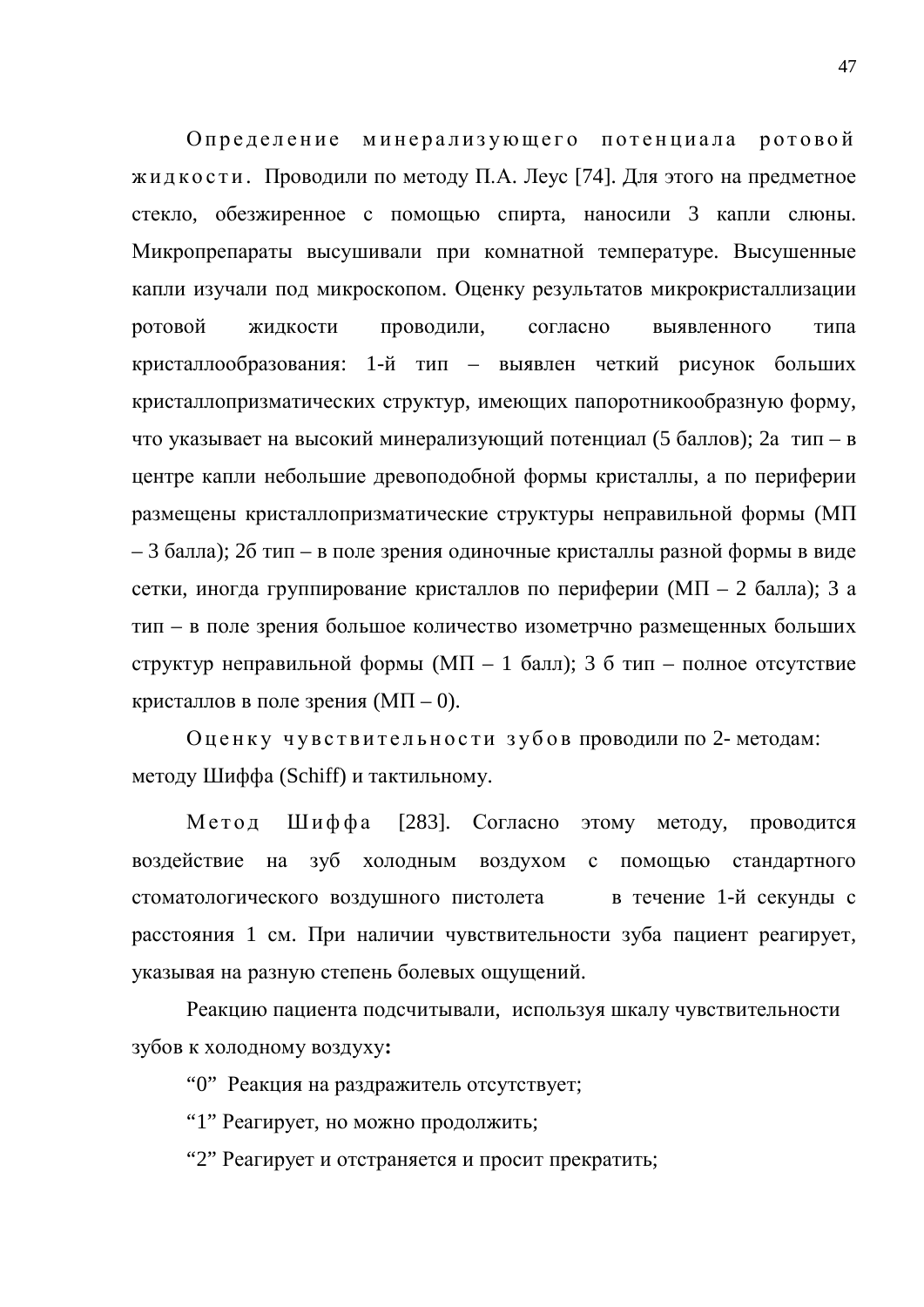"3" Выраженная болевая реакция на раздражитель, просьба прекратить.

Тактильный тест на чувствительность зубов.

Нами предложен упрощенный тест на чувствительность, который проводится с помощью прикосновения гладилки к чувствительному участку зуба.

Интерпретация полученных результатов следующая:

3 балла – ответная болевая реакция на легкое прикосновение – высокая чувствительность;

 $2 - 6a$ лла - ответная болевая реакция на легкое постукивание по зубу с интервалом 2 сек - средняя чувствительность;

1 – балл - ответная болевая реакция на интенсивное постукивание по зубу с интервалом  $0.5 - 1$  сек. – слабая чувствительность;

0 – баллов – отсутствие реакции при прикосновении и постукивании – отсутствие чувствительности (отрицательный результат).

Самый высокий показатель тактильной чувствительности, если болевой ответ возникает при легком прикосновении.

Для изучения влияния гиперестезии зубов на качество жизни был использован индекс OHR QoL- многомерный показатель, отражающий влияние соматического статуса на качество жизни, составляющей которого является индекс ОНІР, - влияние на качество жизни заболеваний стоматологического профиля [181]. Индекс предназначен для изучения, как частоты, так и степени влияния стоматологических проблем на функциональное и социальное благополучие. Этот индекс разработан Slade and Spenser в Австралии в 1994 году.

ОНІР это анкета, состоящая из 49 вопросов, которые разделены на 7 групп, относящихся соответственно к ограничению функций, боли, психологическому дискомфорту, физическим, психологическим, социальным ограничениям и дефектам В рамках каждого из 49 пунктов анкеты ОНIP пациенту задается вопрос о том, как часто у него возникают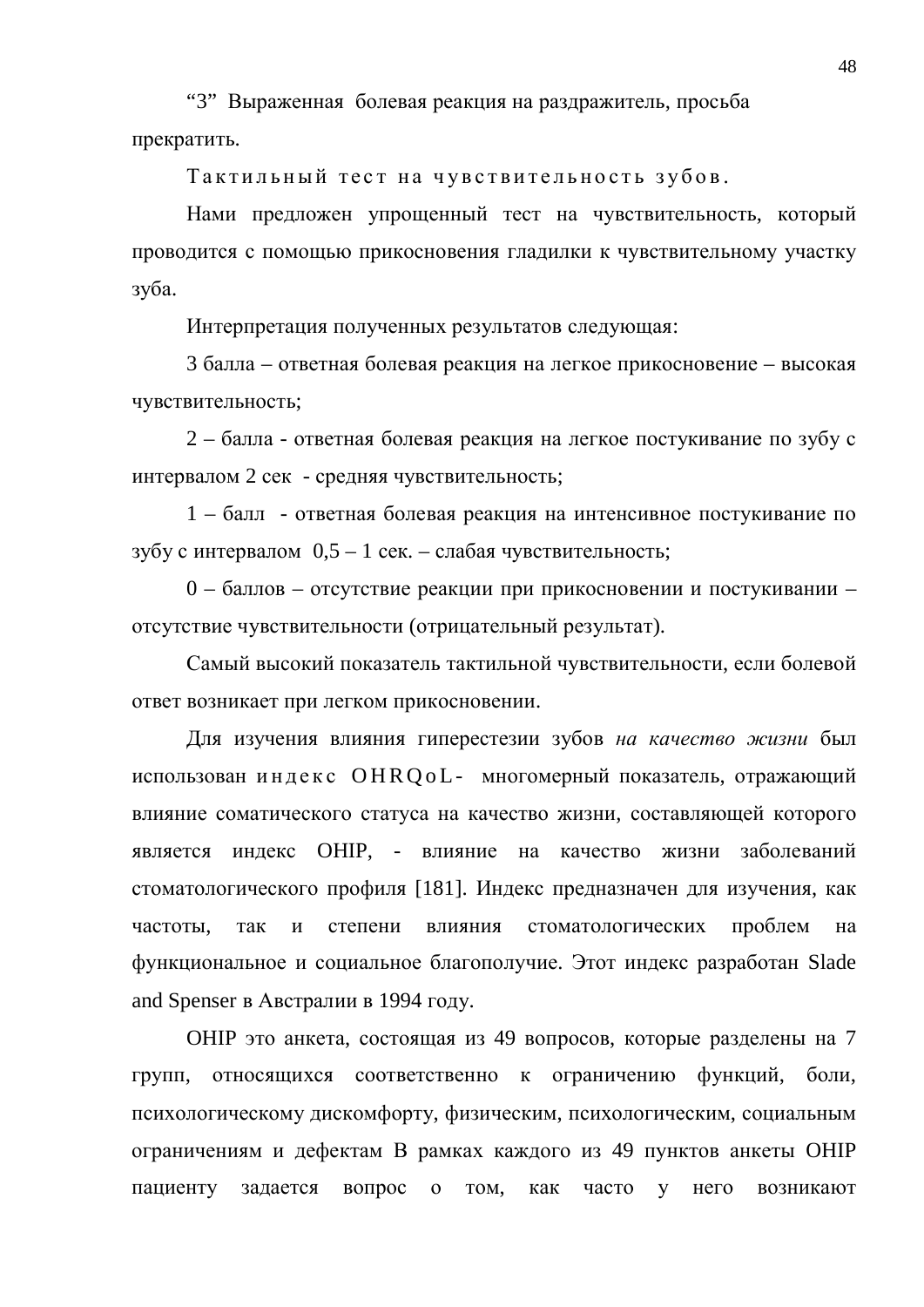стоматологические проблемы и влияют ли они на качество жизни в целом. Ответы даются по шкале Лайкерта: 0 – никогда,1 – почти никогда, 2 – иногда, 3 – довольно часто. 4 – очень часто. Общий счет от 0 до 196 баллов является результатом суммирования ответов по 49 вопросам.  $0$  – указывает на отсутствие проблем, связанным со стоматологическим здоровьем.

Оценку влияния гиперестезии зубов на качество жизни проводили по индексу ОНІР- G, являющегося одним из 49 пунктов анкеты ОНІР. Максимальный балл – 4.

#### 2.3.2 Биофизические метолы исследования.

Использованы для изучения скорости саливации, рН и буферной емкости ротовой жидкости.

Функциональную активность слюнных желез определяли на основании изучения скорости слюноотделения [72]. Изучали слюну покоя натощак без стимулирования слюноотделения.

р Н слюны определяли на универсальном ионометре ЭВ-74 [72], а также использовали индикаторную бумагу рН-Fix в виде индикаторных полосок (тест-полоски) фирмыМacherey-Nagel® (Германия), с широким диапазоном чуствительности (до 0,05).

Расчет буферной емкости ротовой жидкости производили, исходя из того, что за единицу емкости буферной смеси условно принята емкость такого раствора, для изменения рН которого на единицу требуется введение сильной щелочи или кислоты в количестве 1 г-экв на 1 л раствора. Для контрольного измерения использовали  $0,1$  N соляную кислоту [72].

#### 2.3.3. Биохимические методы исследования

В ротовой жидкости пациентов изучали содержание кальция и  $\phi$ <sub>b</sub>oc $\phi$ <sub>p</sub>opa.

Содержание кальция в ротовой жидкости определяли по методу Каракашова и Вичева в модификации В.К.Леонтьева и В.Б.Смирновой [72] с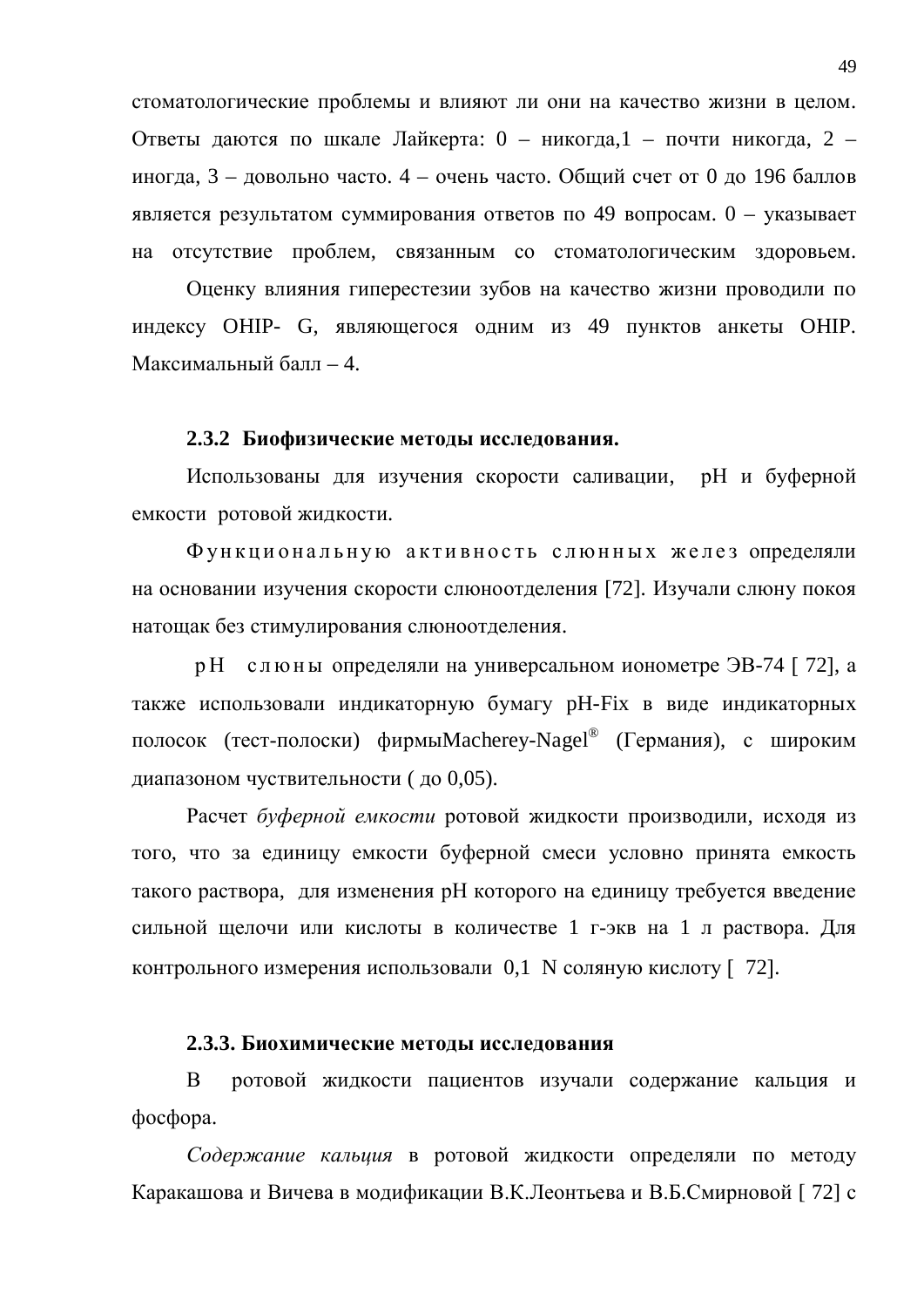помощью реакции с орто-крезолфталеинкомплексоном (о-КФК). Раствор о-КФК образует с кальцием в щелочной среде комплекс красно-фиолетового цвета, интенсивность окраски которого пропорциональна концентрации кальция.

Содержание кальция в ротовой жидкости выражали в млмоль/л.

*Неорганический фосфор* в слюне определяли по методу Больца и Льюка в модификации В.Д.Конвай, В.К.Леонтьева, В.П.Брызгалиной [72], используя реакцию фосфора с молибденовой кислотой, в результате которой образуется фосфорно-молибденовая кислота, дающая при восстановлении аскорбиновой кислотой комплекс синего цвета. Интенсивность окраски пропорциональна концентрации неорганического фосфора.

Использовали набор «Calcium Ars-DaC-Lg фотометрический Содержание фосфора в ротовой жидкости выражали в млмоль/л.

## 2.4. Статистические исследования

Для вычисления средне- статистического значения (М) и отклонения от среднего значения (m) вариационных рядов. использован метод Монцевичуте-Эрингене [85].

Достоверность различий средних величин (Р) оценивали в соответствии с общепринятым статистическим методом, используя Ткритерий Стьюдента. Данные считали достоверными при уровне значимости 0,95, r.e.  $P<0.05$ .

# 2.5 Характеристика препаратов, использованных при выполнении клинических исследований

В работе применялись следующие препараты: лак Clinpro White Varnish, защитный лак Admira Protect VOCO унидоза на основе ормомаркеров, фторсодержащий пломбировочный материал Admira Protect,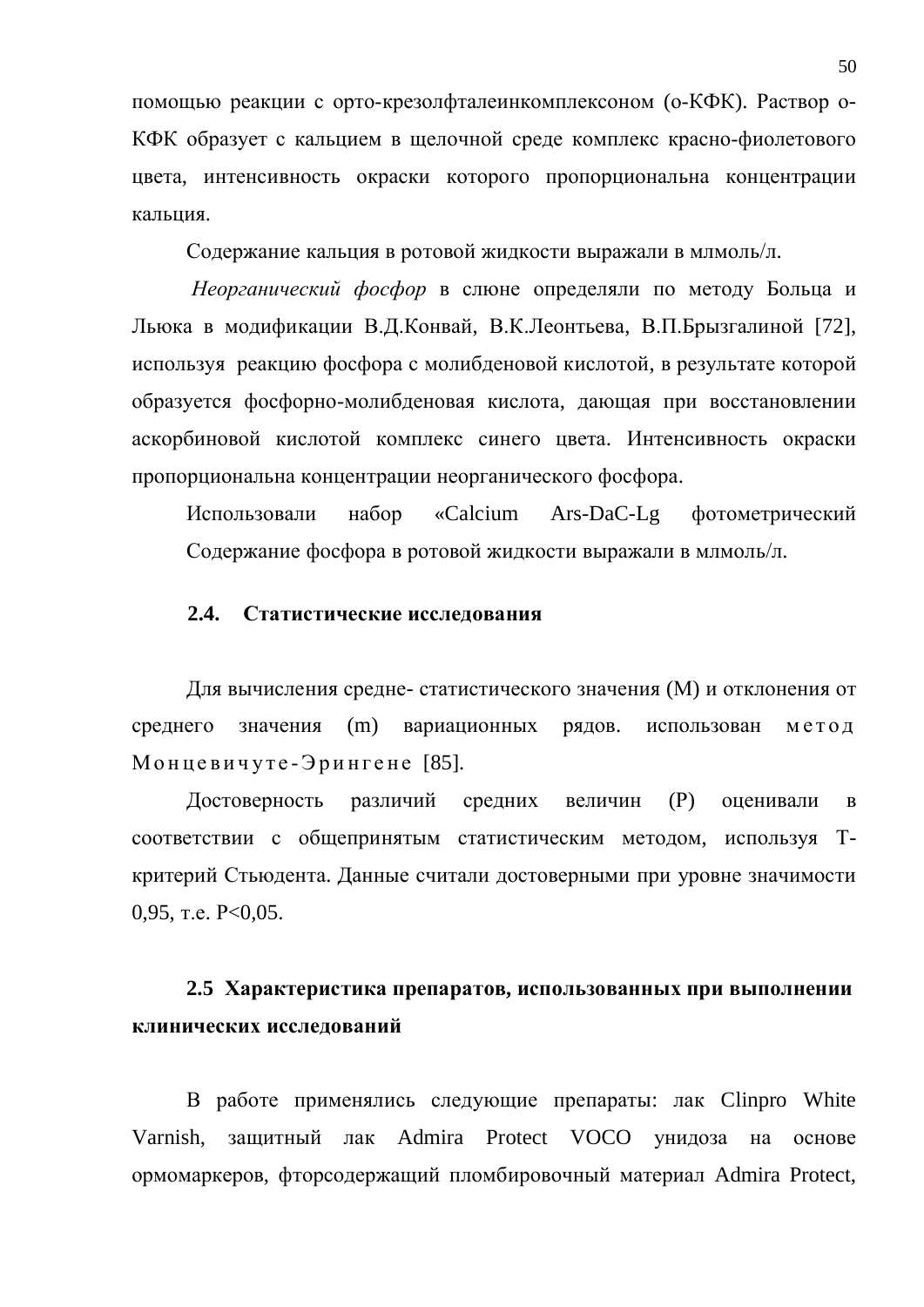зубная паста Colgate Sensitive enamel protect, технология Pro-Argin (профессиональная паста Pro-Relief и зубная паста Colgate Sensitive Pro-Relief), Нанокальцид (гидроксиапатит кальция), препараты кальция – Кальцид на основе яичной скорупы и минерально-витаминный комплекс Кальцемин Адванс, ополаскиватель для рта R.O.K.S.

*Clinpro White Varnish* белый лак с трикальцийфосфатом запатентованная формула, которая содержит ионы фтора, ионы фосфора и кальций - естественные компоненты твердых тканей зубов. Наносится на эмаль и дентин для обработки гиперчувствительных зубов. Лак Clinpro White Varnish активируется слюной, наносится на влажные зубы и благодаря этому происходит сцепление с поверхностью. Лак Clinpro White Varnish представляет собой спиртовой раствор модифицированных смол, вхдящий в состав лака ксилитол обеспечивает сладковатый вкус продукта. В каждых 0,50 мл белого лака Clinpro White Varnish содержится 25 мг фторида натрия, что эквивалентно 11,3 мг фторид - иона.

Фармакопейный препарат № UA/7110/01/01 от 08.10.

*Admira Protec*. Препарат светового отверждения с самостоятельной адгезией на основе ормокеров для изоляции твердых тканей зуба (обнаженного дентина коронки и корня зуба) от внешних раздражителей, провоцирующих реакцию гиперчувствительности.

Включает несколько компонентов, сбалансированных с целью достижения максимального десенсибилизирующего эффекта. Одним из компонентов данного средства является - гидроксилметилметакрилат, который выступает в роли смачивающего агента, создающего необходимую влажность дентина и предотвращающего спадение коллагеновых волокон. Это позволяет легко пропитывать поверхностные слои основным компонентом, разработанным по специальной технологии наполнения органической матрицы для тщательного запечатывания дентина.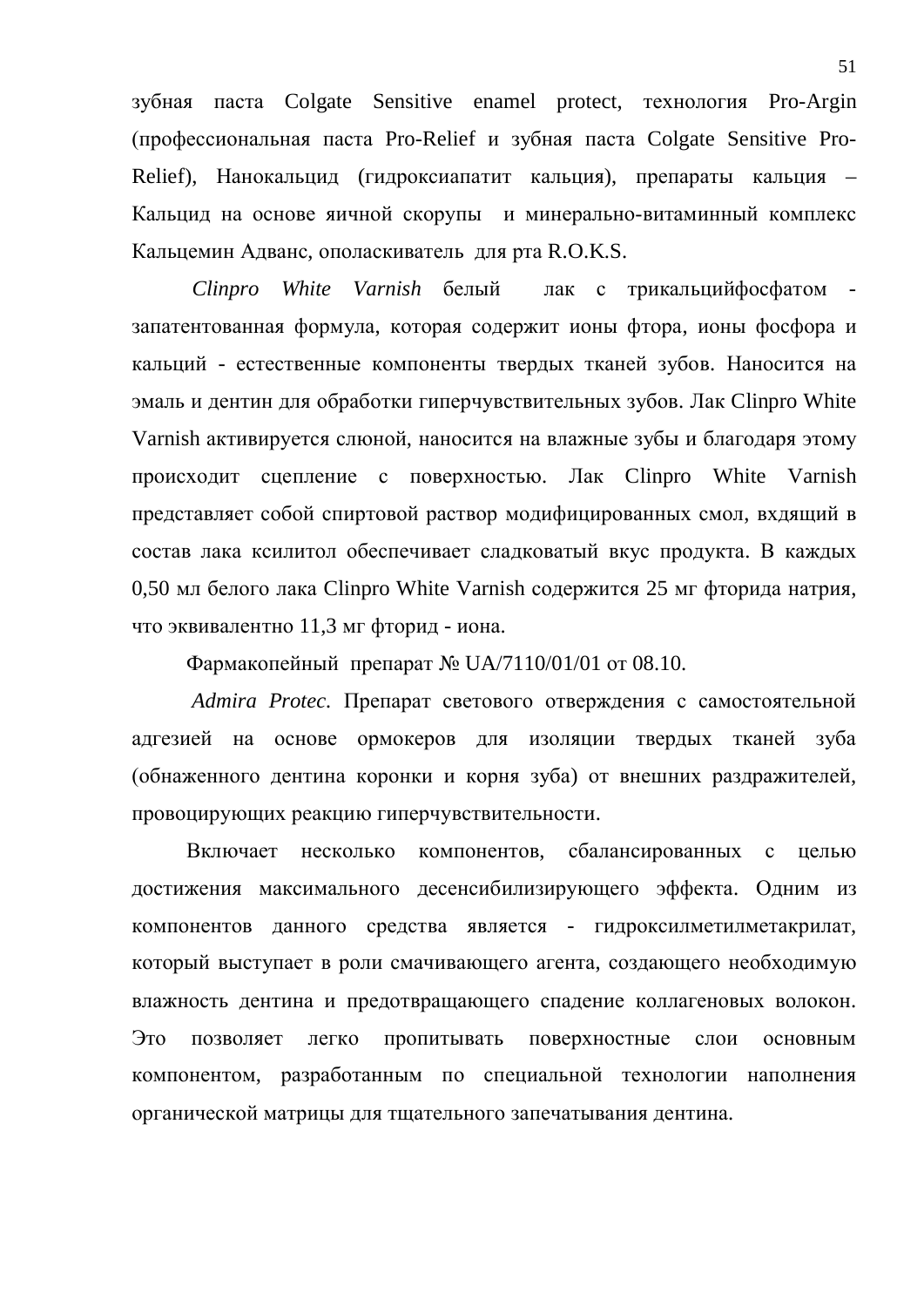$3$ убная паста Colgate Sensitive enamel protect. Основное назначение десенситивное и реминерализующее действие, а также и щадящее, малоабразивное, действие на эмаль. Достигается за счет включения в пасту нитрата калия и фторида натрия, а также использования низкоабразивных наполнителей.

Tехнология Pro-Argin. Основными компонентами Pro-Argin<sup>™</sup> технологии являются: аргинин (аминокислота, которая положительно заряжена при физиологическом рН т.е. рН 6.5-7.5), бикарбонат (в качестве рН буфера) и карбонат кальция (в качестве источника кальция).

Технология разработана компанией Colgate® Palmolive (США). На основе этой технологии разработана паста для зубов Colgate® Sensitive Pro-Relief<sup>™</sup> в 2-х исполнениях: для профессионального применения и зубная паста для индивидуального применения. Механизм действия Colgate® Sensitive Pro-Relief<sup>™</sup> заключается в том, что при обработке зуба с открытыми дентинными канальцами комплекс аргигин/СаСо<sub>3</sub>, имеющий положительный заряд, притягивается к отрицательно заряженной поверхности зуба. При этом аргинин проникает в открытый канале и «тянет» за собой кальций, плотно запечатывающий отверстие канальца – доступ раздражителей к нервному окончанию прекращается.

На сегодняшний день это самая современная технология для уменьшения чувствительности зубов, эффективность которой вполне доказана [193, 194, 231, 280].

Кальцид. Содержит Кальций яичной скорлупы, плоды рябины, витамины ДЗ и С.

Кальцид оказывает восполняющее дефицит кальция действие.

Производитель: Аптека Природы (Украина, Киев)

Кальиемин – минерально-витаминный комплекс. Регулирует фосфорнокальциевый обмен. Восполняет дефицит кальция, витамина D3, магния, микроэлементов. Содержит: Кальция цитрат - 217 мг, Кальция карбонат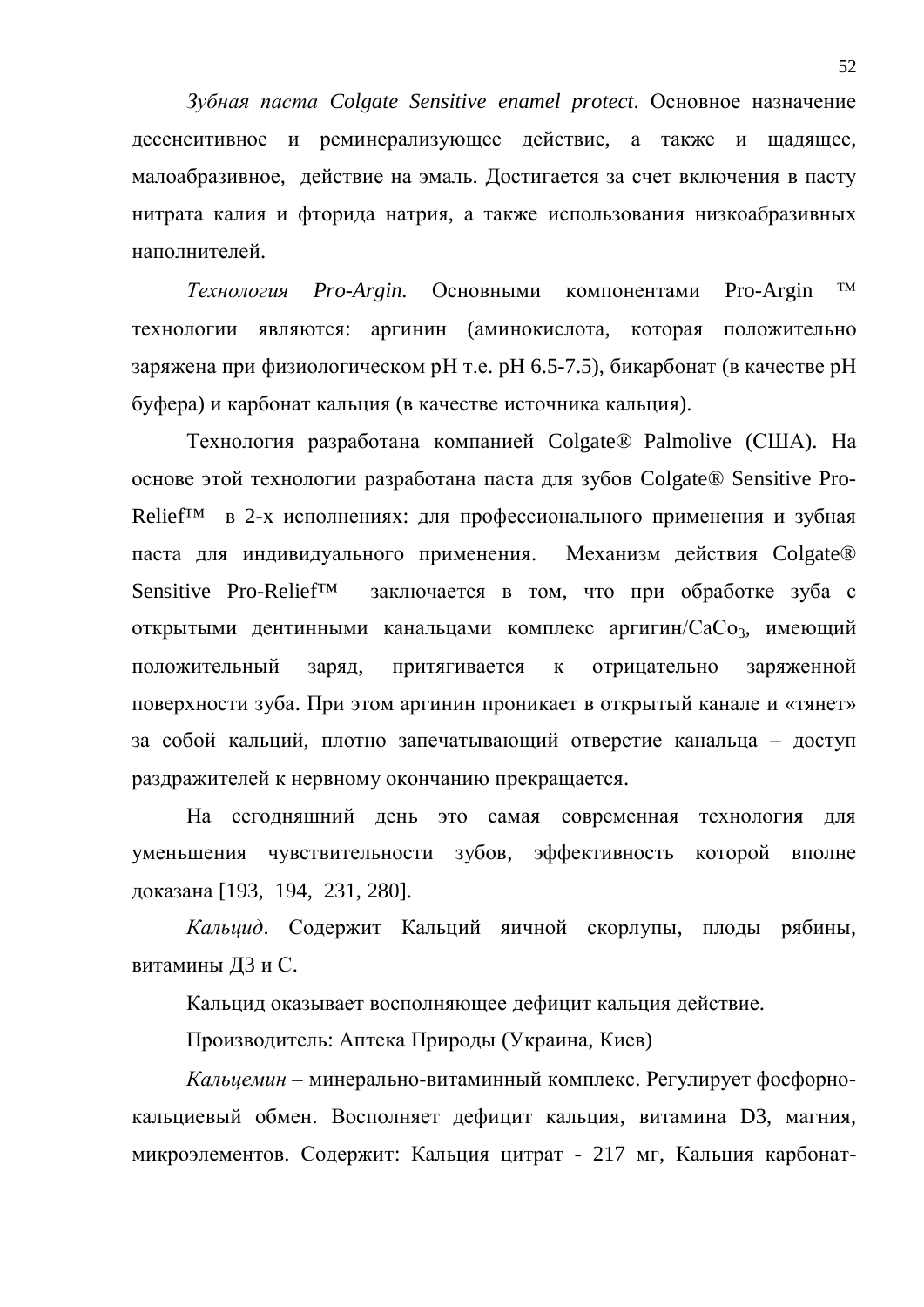1312 мг Витамин D3 (колекальциферол) - 200 МЕ; Магний -40 мг; Цинк -7,5 мг; Медь1 мг Марганец1,8 мг; Бор -250 мкг.

Магний содержится в виде магния оксида, цинк в виде цинка оксида, медь в виде меди оксида, марганец в виде марганца сульфата, бор в виде натрия бората. 217 мг кальция цитрата и 1312 мг кальция карбоната соответствует 500 мг ионизированного кальция.

Кальцемин Адванс рекомендован для применения при нарушении костного метаболизма.

 $\Phi$ армакопейный препарат № UA/7110/01/01 от 08.10.2007

Нанокальцид суспензия (гидроксиапатит кальция). Рекомендован для применения при дефиците кальция. Гидроксианатит (Calcium hydroxyphosphate является - регулятор обмена Ca2+ и фосфора), включенный в ремнерализующий гель №1, является основой неорганического матрикса твердых тканей человека. Содержит химические элементы в таких же ионных формах, в которых они находятся в живых организмах, поэтому не вызывает реакции отторжения в любых формах его применения [70].

Гилроксиаппатитные нанокомпозиты отличаются тем, что имеют очень высокую биодоступность кальция и фосфора [88].

Нанокальцид суспензия выпускается компанией Фелицата Украина, ООО, Буча, Украина. Компания ООО «Фелицата Украина» была основана в 2005 году. Является официальным представителем российской биотехнологической компании «Фелицата Холдинг» в Украине. С 2005 года компания является также партнером Фрезениус Каби Гмбх (Австрия).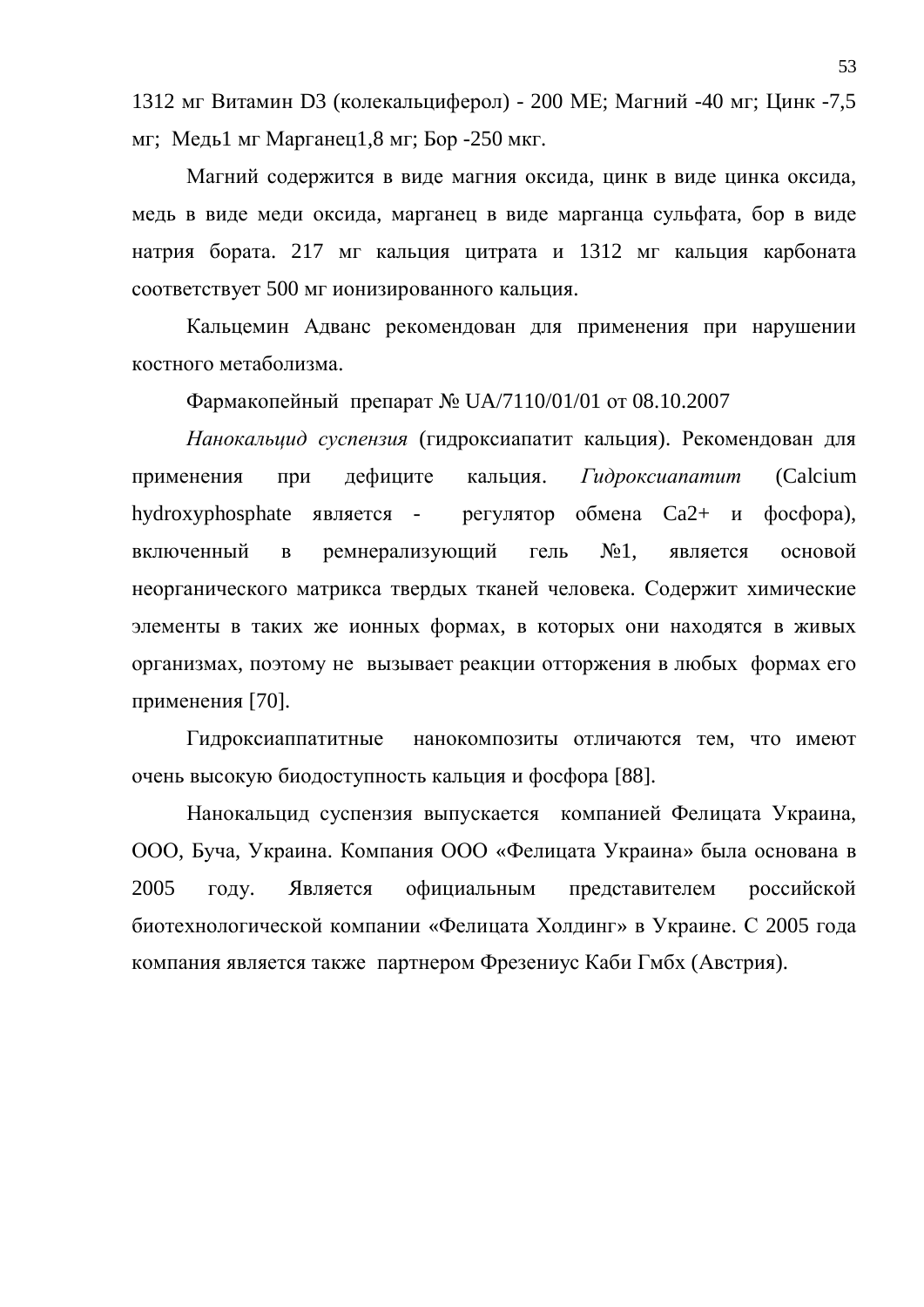#### РАЗДЕЛ 3

# ЧАСТОТА ВСТРЕЧАЕМОСТИ ГИПЕРЕСТЕЗИИ ЗУБОВ НА АМБУЛАТОРНОМ СТОМАТОЛОГИЧЕСКОМ ПРИЕМЕ И **ОСНОВНЫЕ ПРИЧИНЫ ЕЕ РАЗВИТИЯ**

Чтобы определить существование проблемы гиперчувствительности зубов и проанализировать основные причины ее развития были проведены настоящие исслелования.

Всего за 1 год на амбулаторном стоматологическом приеме было обследовано 525 человек в возрасте от 16 до 67 лет, в большинстве случаев явившихся на прием для лечения дефектов эмали и заболеваний пародонта, а также в связи с гиперестезией зубов.

Для выявления лиц с повышенной чувствительностью зубов всем пациентам был поставлен вопрос, наблюдаются ли у них (или наблюдались ранее) боли в области зубов при приеме разных раздражителей: горячего, холодного, кислого, сладкого, а также прикосновении металлических приборов (ложек, вилок, стоматологических инструментов и др.). В случае положительного ответа пациенты дополнительно отвечали на вопросы, касающиеся ранее проводимого лечения и его эффективности.

Результаты анкетирования представлены в табл. 3.1 и 3.2

*Tаблица* 3.1

| Задаваемые<br>вопросы                                | Количество<br>ЛИЦ | $%$ or $ $ bcex<br>обследован- | % от лиц явлениями гиперестезии<br>зубов (п=126) |                     |       |
|------------------------------------------------------|-------------------|--------------------------------|--------------------------------------------------|---------------------|-------|
|                                                      |                   | <b>НЫХ</b><br>$(\Pi = 525)$    | Мужчины<br>$(n=52)$                              | Женщины<br>$(n=74)$ | Всего |
|                                                      |                   | 3                              |                                                  |                     | 6     |
| Наблюдается ли гиперестезия зубов в настоящее время? |                   |                                |                                                  |                     |       |
| Да                                                   | 126               | 24                             | 41, 3                                            | 58,7                | 100   |
| Her                                                  | 399               | 76                             |                                                  |                     |       |

## Результаты изучения распространенности гиперестезии зубов у ПАЦИЕНТОВ, ЯВИВШИХСЯ НА СТОМАТОЛОГИЧЕСКИЙ ПРИЕМ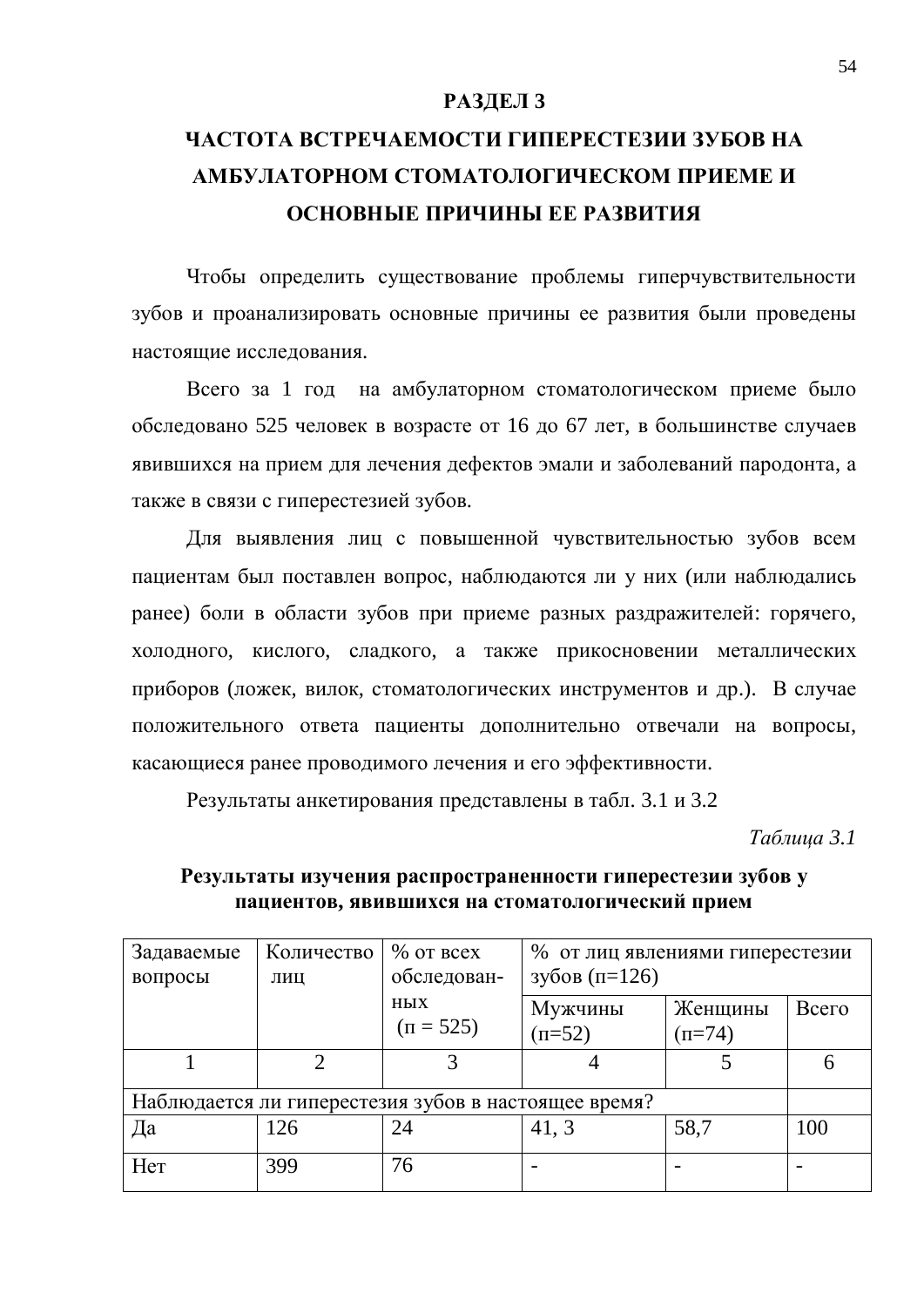$II$ родолж. табл. 3.1

| 1                                                    | $\overline{2}$ | 3                                                                      | $\overline{4}$ | 5                        | 6     |  |
|------------------------------------------------------|----------------|------------------------------------------------------------------------|----------------|--------------------------|-------|--|
| Явились ли Вы на прием по поводу гиперестезии зубов? |                |                                                                        |                |                          |       |  |
| Да                                                   | 12             | $\overline{2}$                                                         | $\theta$       | 9                        | 9     |  |
| Her                                                  | 114            | 98                                                                     |                | $\overline{\phantom{0}}$ | 91    |  |
|                                                      |                | Наблюдалась ли гиперестезия зубов ранее, но сейчас Вы здоровы?         |                |                          |       |  |
| Да                                                   | 95             | 18                                                                     | $\overline{4}$ | 27,8                     | 31,8  |  |
| Her                                                  | 430            | 82                                                                     |                |                          | 68,2  |  |
|                                                      |                | Считаете ли Вы, что повышенная чувствительность зубов является поводом |                |                          |       |  |
| для посещения стоматолога?<br>Да                     | 55             | 10                                                                     | 8              | 35,7                     | 43,7  |  |
| Her                                                  | 470            | 90                                                                     | 92             | 64,3                     | 56    |  |
|                                                      |                | Сколько лет наблюдается повышенная чувствительность зубов?             |                |                          |       |  |
| Не более<br>$\mathbf{1}$                             | 8              | 1,5                                                                    | 2,38           | 3,97                     | 6,35  |  |
| года<br>$1-3$ года                                   | 42             | 8                                                                      | 14,3           | 19,0                     | 33,3  |  |
| $3-x$<br>Более                                       | 76             | 14,5                                                                   | 24, 6          | 35,7                     | 60,35 |  |
| лет                                                  |                | Доставляет ли наличие гиперчувствительности зубов у Вас неудобства?    |                |                          |       |  |
|                                                      |                |                                                                        |                |                          |       |  |
| Да                                                   | 102            |                                                                        |                |                          | 81    |  |
| Her                                                  | 24             |                                                                        |                |                          | 19    |  |
|                                                      |                | На какой раздражитель наблюдается реакция наиболее часто?              |                |                          |       |  |
| Холодное                                             | 88             |                                                                        |                |                          | 70    |  |
| Горячее                                              | 45             |                                                                        |                |                          | 36    |  |
| Сладкое                                              | 54             |                                                                        |                |                          | 43    |  |
| Кислое                                               | 72             | $\overline{\phantom{a}}$                                               |                | $\overline{\phantom{a}}$ | 57    |  |
| Прикосно-<br>вение                                   | 56             | $\qquad \qquad -$                                                      |                | $\overline{a}$           | 44    |  |
| Ha<br><b>BCC</b><br>раздражи-<br>тели                | 14             |                                                                        |                |                          | 11    |  |

55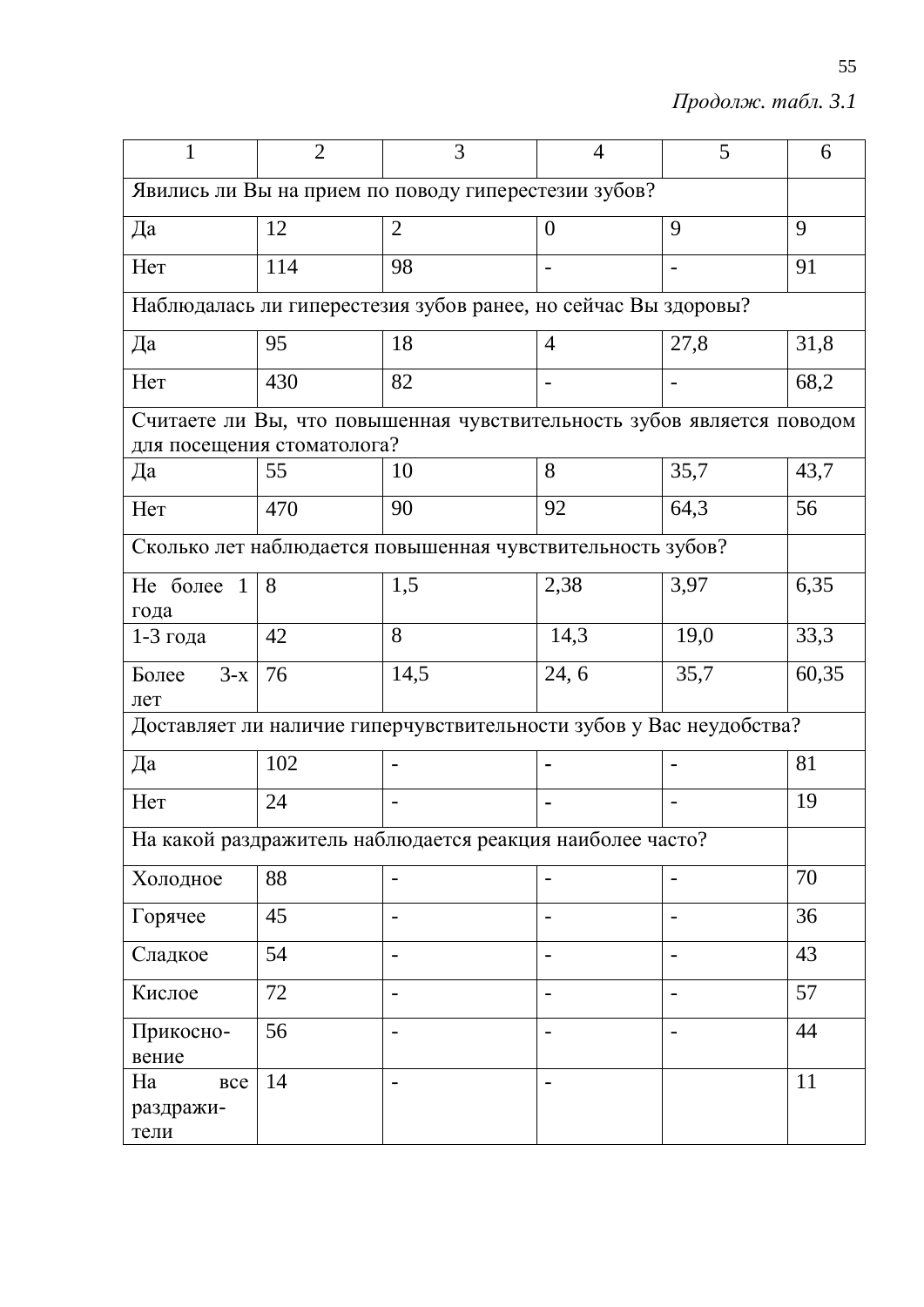Исследования показали (табл.3.1), что 24 % пациентов, явившихся на стоматологический прием, страдают гиперчувствительностью зубов (из них большинство женщин -58,7%). И только 9% из них явились по прямому назначению, а именно, в связи с наличием болевых ощущений в области зубов, не связанных с поражением твердых тканей зуба. У остальных 91% лиц гиперестезия зубов была выявлена только в результате тщательного опроса. И, многие из них (56 %), не считали, что наличие гиперчувствительности зубов является поводом для посещения стоматолога.

18% лиц от всех обследованных заявили, что раньше у них наблюдались неприятные ощущения при приеме горячего, холодного, прикосновения к зубам, но сейчас их нет. При дополнительном опросе было выявлено, что болезненные явления были связаны с наличием дефектов твердых тканей зуба – в большинстве случаев кариозных полостей и клиновидных дефектов, которые были вылечены.

Прицельное анкетирование пациентов, у которых была выявлена гиперестезия зубов, показало, что у большинства из них (60%) - эта проблема существует давно (более 3-х лет), и только чуть более 6% лиц отметили, что гиперчувствительность зубов появилась лишь в последний год.

И большинство из них (81%) ответили, что гиперестезия зубов доставляет им серьезные неудобства, так как из-за этого они не могут полноценно наслаждаться многими пищевыми продуктами.

При выявлении раздражителя было установлено, что наибольший процент болевых реакций на «холодное», затем «кислое», «прикосновение» и «сладкое». Менее всего реагируют на «горячее». При этом 11% лиц с гиперестезией испытывают болевые ощущения от всех перечисленных раздражителей.

Следующий немаловажный вопрос, который нас интересовал, это обращаемость в лечебные учреждения для решения проблемы гиперестезии зубов, и эффективности проводимого решения.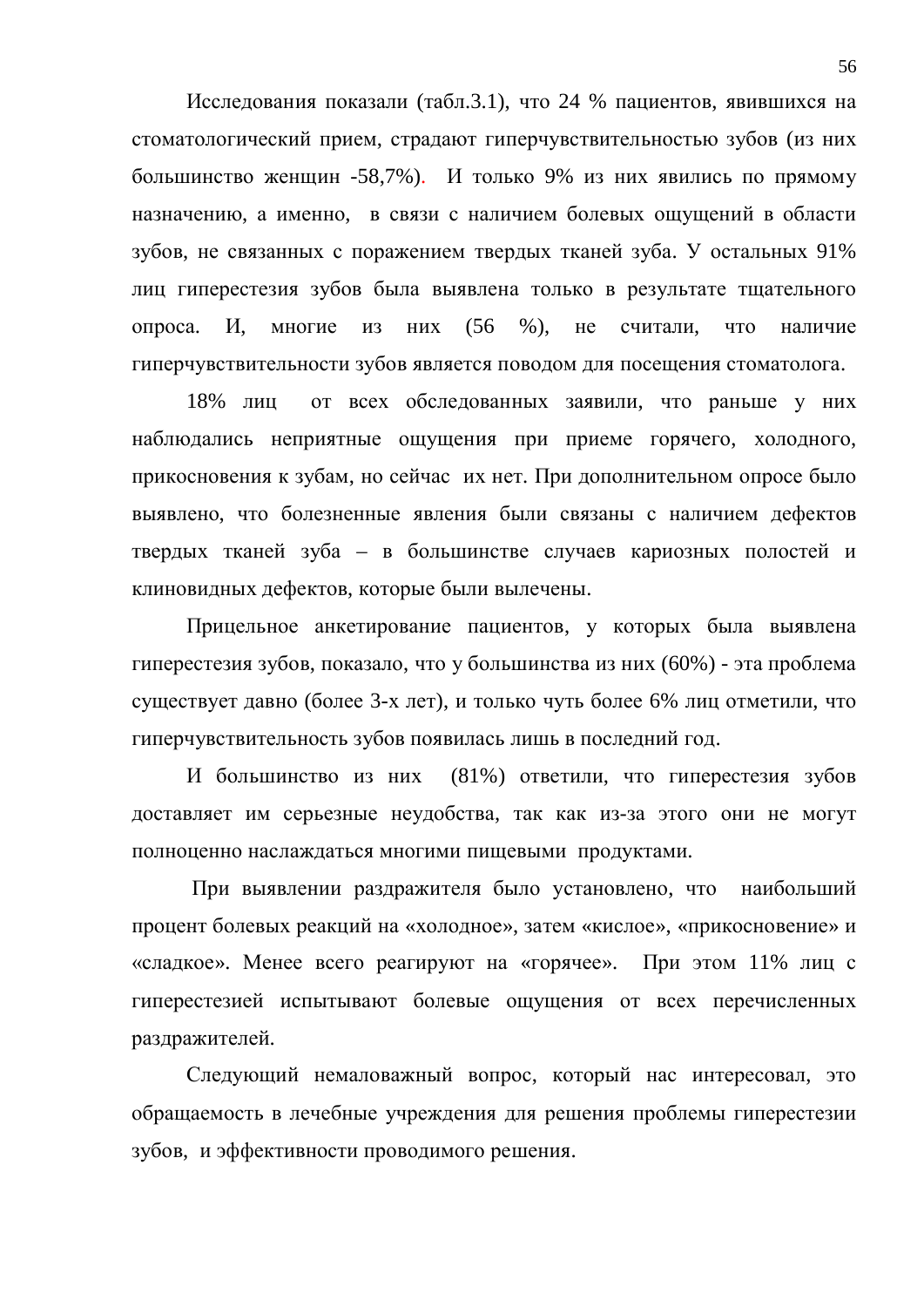# *Ɍɚɛɥɢɰɚ 3.2*

# Результаты изучения эффективности ранее проводимого лечения гиперестезии зубов у пациентов, явившихся на стоматологический прием

| Задаваемые вопросы                                                  | Количество     | $\%$<br><b>OT</b><br>$\mathbf{C}$<br>ЛИЦ |  |  |  |
|---------------------------------------------------------------------|----------------|------------------------------------------|--|--|--|
|                                                                     | ЛИЦ            | явлениями                                |  |  |  |
|                                                                     |                | гиперестезии зубов                       |  |  |  |
|                                                                     |                | $(\pi = 126)$                            |  |  |  |
| Обращались ли ранее к стоматологу для решения проблемы гиперестезии |                |                                          |  |  |  |
| зубов?                                                              |                |                                          |  |  |  |
| Да                                                                  | 35             | 28                                       |  |  |  |
| Her                                                                 | 91             | 72                                       |  |  |  |
| Если обращались, то, как часто?                                     |                |                                          |  |  |  |
| Регулярно                                                           | $\overline{0}$ | $\theta$                                 |  |  |  |
| Не регулярно                                                        | 12             | 34<br>$\%$<br><b>OT</b>                  |  |  |  |
|                                                                     |                | лечившихся                               |  |  |  |
| Очень редко                                                         | 23             | 64<br>$\%$<br><b>OT</b>                  |  |  |  |
|                                                                     |                | лечившихся                               |  |  |  |
| Какой метод лечения гиперестезии Вам был рекомендован?              |                |                                          |  |  |  |
| Профессиональный<br>$\bf{B}$                                        | 21             | 25% от лечившихся                        |  |  |  |
| клинических условиях                                                |                |                                          |  |  |  |
| Домашний с рекомендацией                                            | 9              | 15 % от лечившихся                       |  |  |  |
| специальных<br>средств<br>ДЛЯ                                       |                |                                          |  |  |  |
| ухода за полостью рта                                               |                |                                          |  |  |  |
| Профессиональное<br>$\boldsymbol{\mathrm{M}}$                       | 21             | 60 % от лечившихся                       |  |  |  |
| домашнее лечение                                                    |                |                                          |  |  |  |
| Наблюдали ли эффект от проводимого лечения?                         |                |                                          |  |  |  |
| Да, высокий эффект                                                  | 15             | 43 % от лечившихся                       |  |  |  |
| непродолжительный<br>Да, но                                         | 14             | 40 % от лечившихся                       |  |  |  |
| эффект                                                              |                |                                          |  |  |  |
| Her.                                                                | 6              | 17 % от лечившихся                       |  |  |  |

Данные, представленные в табл.3.2, свидетельствуют, что только 28 % лиц с гиперестезией зубов ранее лечились у стоматолога. При этом никто из них не лечился регулярно, а 64% - очень редко посещали врача по проблеме чувствительности зубов. 25 % получали профессиональное лечение, включающее комплекс десенситивных мероприятий, а некоторым из них (15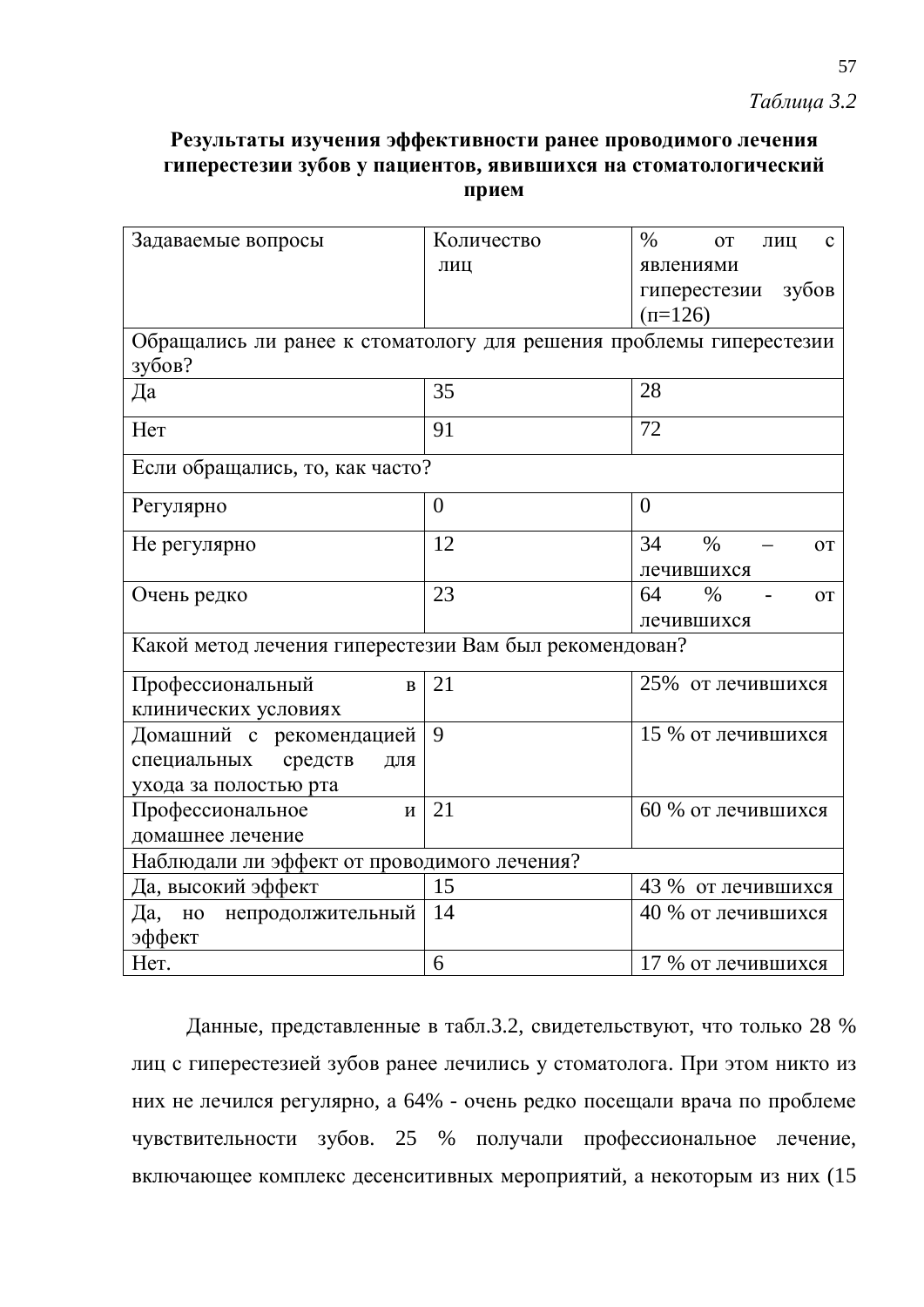% лиц) было рекомендовано лишь применение для ухода за полостью рта зубных паст серии «сенситив». Профессиональное и домашнее лечение было назначено большинству пациентов (60%). 43% лиц наблюдали высокий эффект от лечения, а 17% - вообще не почувствовали эффекта.

Дальнейшие исследования были посвящены изучению тяжести гиперестезии зубов.

Для этого у лиц, ответивших положительно на вопрос о наличии чувствительности зубов при анкетировании, проводилось изучение реакции зубов на холодовую пробу (метод Шиффа).

*Ɍɚɛɥɢɰɚ 3.3*

| Чувствительность | Степень    | Количество лиц | %<br><b>OT</b><br>ЛИЦ<br>$\mathbf{c}$ |
|------------------|------------|----------------|---------------------------------------|
| зубов            | тяжести    |                | явлениями                             |
| $\Pi$ O<br>шкале |            |                | гиперестезии                          |
| Шиффа            |            |                | зубов (п=126)                         |
| 0 баллов         | Отсутствие | $\overline{0}$ |                                       |
|                  | реакции    |                |                                       |
| $16a$ лл         | легкая     | 45             | 36                                    |
| 2 балла          | средняя    | 62             | 49                                    |
| 3 балла          | тяжелая    | 19             | 15                                    |

Оценка реакции зубов на холодовую пробу по методу Шиффа

Результаты исследований, представленные в табл. 3.3, показали, что все пациенты в той или иной степени реагировали на раздражитель. У большинства пациентов (49 %) была выявлена гиперестезия средней тяжести, и у 15% - тяжелая степень, указывающая на выраженную болевую реакцию на раздражитель.

Для выявления возможных причин появления чувствительности зубов был изучен стоматологический и соматический статус, а также другие факторы, способствующие развитию гиперестезии.

Стоматологический статус представлен в табл. 3.4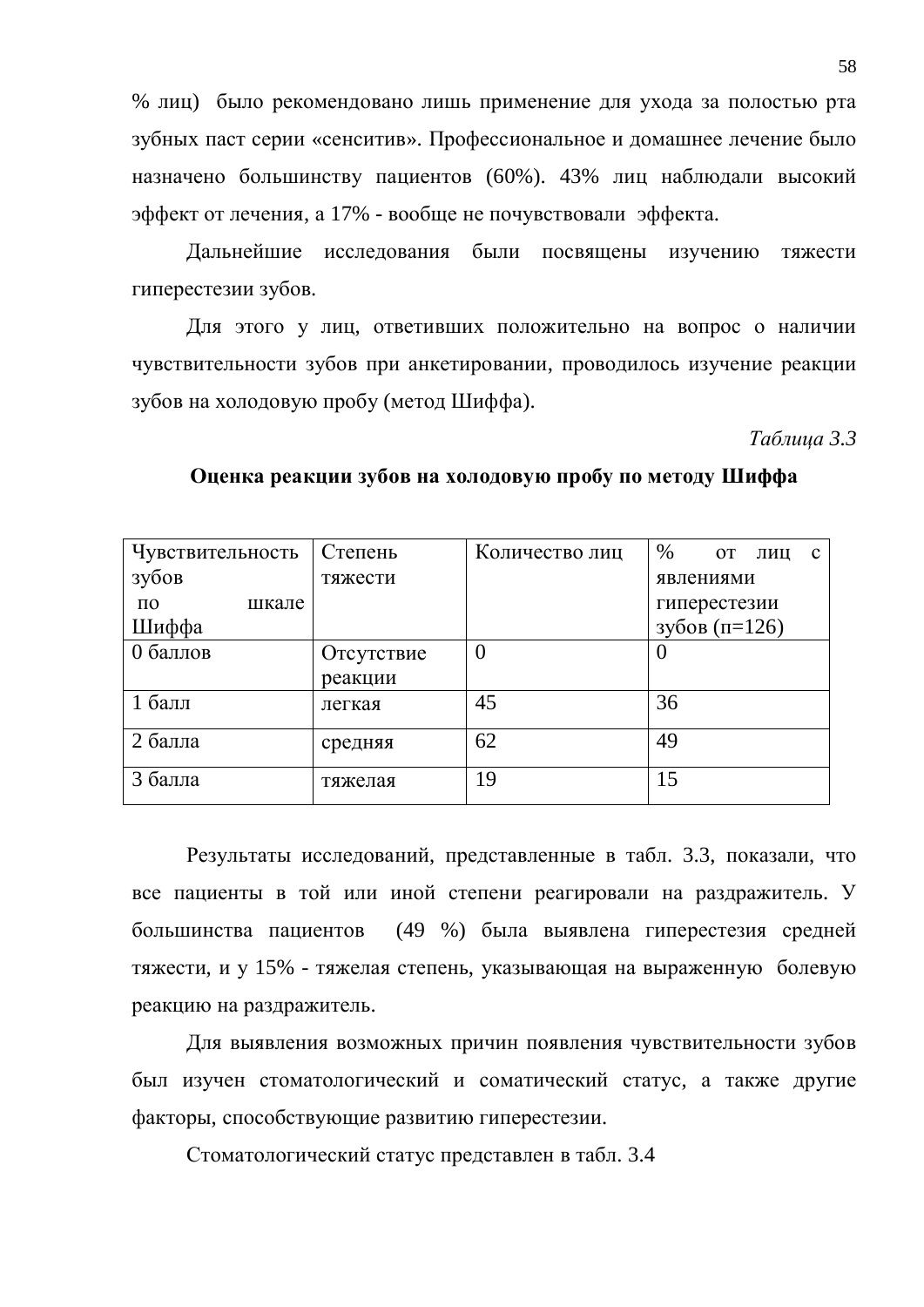*Ɍɚɛɥɢɰɚ 3.4*

| Стоматологический статус                                     | Кол-во         | % по отношению  |  |  |  |
|--------------------------------------------------------------|----------------|-----------------|--|--|--|
|                                                              | ЛИЦ            | ко всем лицам с |  |  |  |
|                                                              |                | гиперестезией   |  |  |  |
|                                                              |                | зубов (п=126)   |  |  |  |
| Пациенты с интактной                                         | $\overline{0}$ | $\Omega$        |  |  |  |
| полостью рта                                                 |                |                 |  |  |  |
| - из них, периодически                                       | 26             | 21              |  |  |  |
| подвергающиеся процедуре                                     |                |                 |  |  |  |
| отбеливания зубов                                            |                |                 |  |  |  |
| Кариес                                                       | 126            | 100             |  |  |  |
| Пародонтит с рецессией десны                                 | 39             | 31              |  |  |  |
| Рецессия десны другого                                       | 8              | 6               |  |  |  |
| происхождения                                                |                |                 |  |  |  |
| Некариозные поражения                                        | 36             | 29              |  |  |  |
| Гипосаливация                                                | 54             | 43              |  |  |  |
| Зубы после отбеливания                                       | 26             | 21              |  |  |  |
| Пациенты с изолированной стоматологической патологией (п=65) |                |                 |  |  |  |
| Кариес                                                       | 36             | 29              |  |  |  |
| Пародонтит с рецессией десны                                 | 22             | 14              |  |  |  |
| Рецессия десны другого                                       | $\overline{4}$ | 3               |  |  |  |
| происхождения                                                |                |                 |  |  |  |
| Некариозные поражения                                        | 8              | 9               |  |  |  |
| Гипосаливация                                                | 6              | 5               |  |  |  |
| Зубы после отбеливания                                       | 12             | 10              |  |  |  |
| Пациенты с комплексом стоматологической патологии (п=61)     |                |                 |  |  |  |
| Кариес + рецессия десны                                      | 45             | 36              |  |  |  |
| Кариес + некариозные                                         | 34             | 27              |  |  |  |
| поражения                                                    |                |                 |  |  |  |
| Кариес + гипосаливация                                       | 48             | 38              |  |  |  |
| Кариес + зубы после                                          | 29             | 23              |  |  |  |
| отбеливания                                                  |                |                 |  |  |  |

## Стоматологический статус у лиц с гиперестезией зубов

Результаты исследований показали, что у пациентов с интактной полостью рта не были зафиксированы стоматологические заболевания, за исключением лиц после отбеливания зубов. В то же время в 100 % случаев наблюдался кариес зубов, на 2-м месте - гипосаливация (43 %), затем пародонтит с рецессией десны (31 %) и некариозные поражения (29%). Среди лиц с гиперестезией зубов было выявлено достаточно высокое количество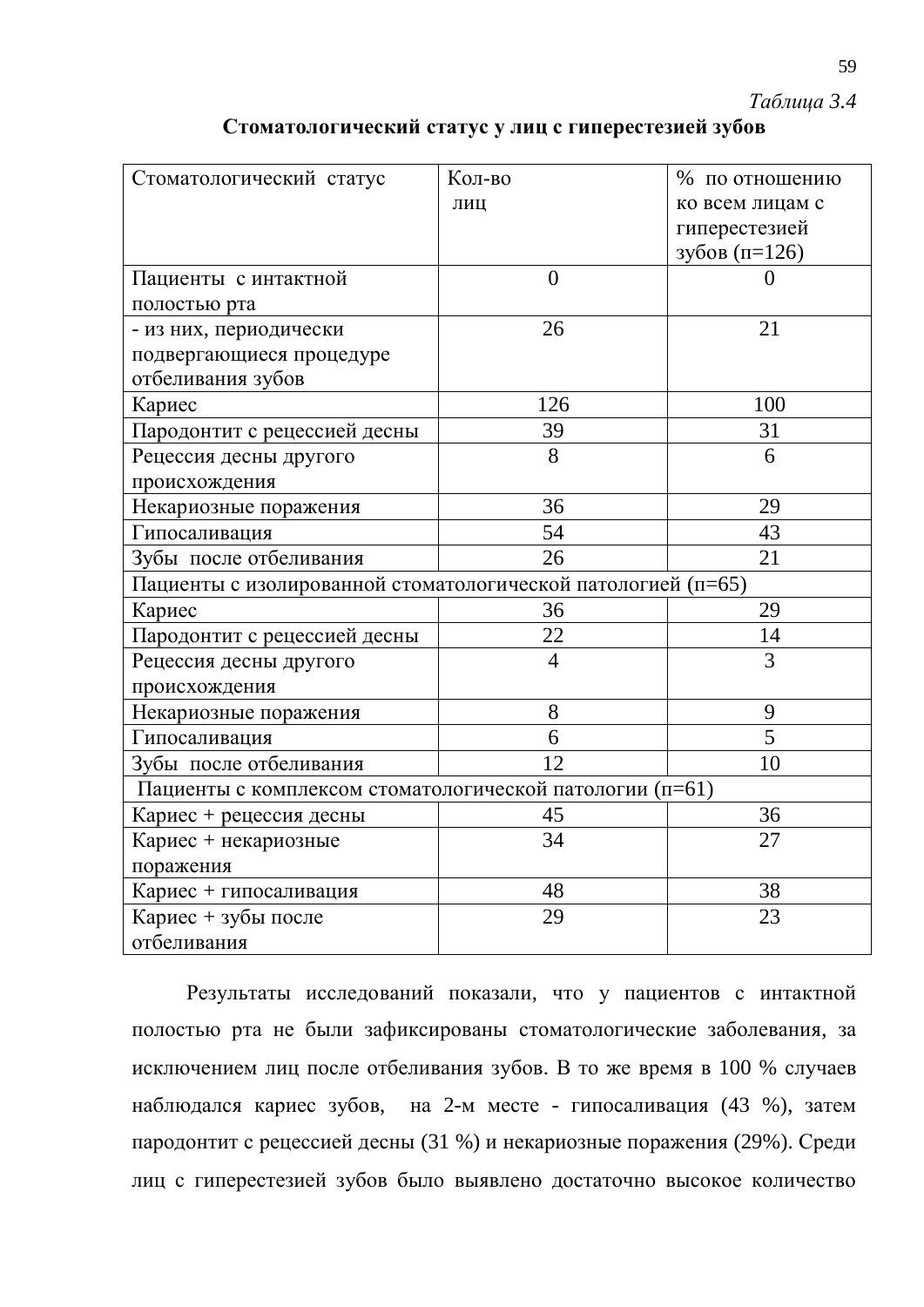пациентов, отбеливающих зубы (21 %). Наблюдалась случаи рецессии десны, не связанные с заболеваниями пародонта (6%).

Далее были проанализированы результаты частоты встречаемости среди лиц с гиперестезией зубов изолированной стоматологической патологии и комплекса стоматологических заболеваний. В последнем случае за основу было принято наличие кариеса в сочетании с другой стоматологической патологией.

Установлено, что из изолированных форм чаще всего встречался кариес (29%), затем пародонтит с рецессией десны (14%). В 10% случаях выявлено применение отбеливающих систем, но без видимых поражений твердых тканей зуба.

Большинство пациентов имели сочетанную стоматологическую патологию, характеризующуюся поражением твердых структур зубов. Наиболее часто кариес сопровождался гипосаливацией (38%), у 36% пациентов наблюдался кариес и рецессия десны, обусловленная как наличием развившихся стадий пародонтита, так и оголения дентина другого происхождения. Одновременно кариес и некариозные поражения зубов зафиксированы в 27% случаев. Кариес в сочетании с регулярными процедурами отбеливания зубов встречался у 23% пациентов.

При оценке соматического статуса учитывали превалирующее (основное) заболевание. Понятие «аллергический статус» включал все заболевания, развивающиеся вследствие сенсибилизации организма, и, в первую очередь, заболевания дыхательной системы и дерматиты.

Результаты представлены в табл. 3.5

*Tаблица* 3.5

| Соматический статус у лиц с гиперестезией зубов |  |  |
|-------------------------------------------------|--|--|
|                                                 |  |  |

| Состояние организма  | Кол-во | % по отношению ко   |
|----------------------|--------|---------------------|
|                      | ЛИЦ    | всем лицам с        |
|                      |        | гиперестезией зубов |
|                      |        | $(n=126)$           |
|                      |        |                     |
| Практически здоровые |        |                     |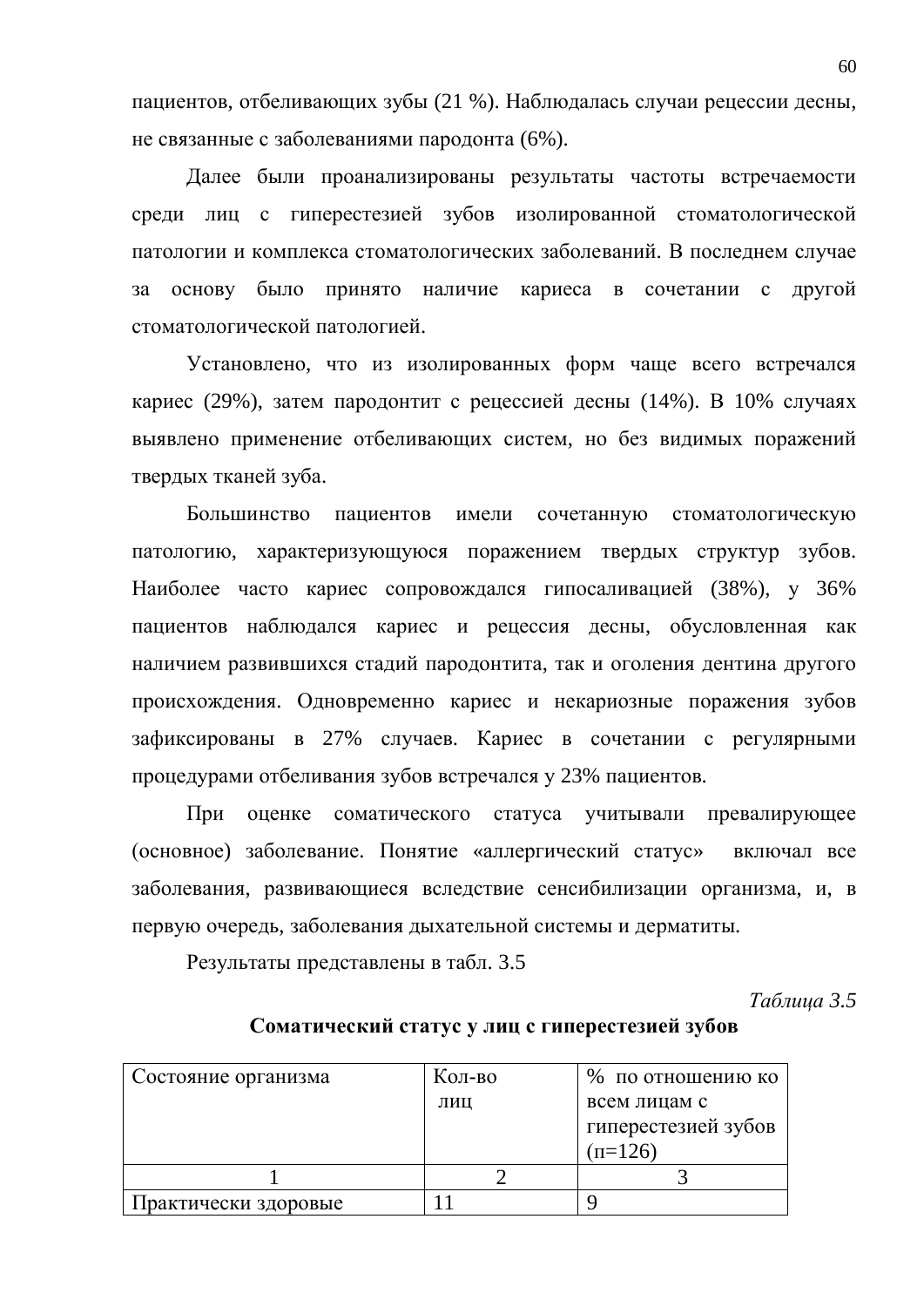$II$ родолж. табл. 3.5

| С заболеваниями ЖКТ        | 33 | 26 |
|----------------------------|----|----|
| С заболеваниями            |    |    |
| эндокринной системы        |    |    |
| С заболеваниями нервной    |    |    |
| системы                    |    |    |
| С заболеваниями СС системы |    | 6  |
| С наличием аллергического  | 42 | 33 |
| статуса                    |    |    |

При изучении соматического статуса лиц с гиперестезией зубов было установлено, что лиц, считающих себя здоровыми, было всего 9 %. Поэтому, если и присутствовали у них заболевания, о которых они не знали, при общем подсчете это существенно не повлияло на конечные результаты.

Среди пациентов, которые указали на присутствие у них соматической патологии, более всего было лиц с заболеваниями аллергического характера (33 %), затем с заболеваниями ЖКТ (26 %) и эндокринной системы (17 %). При этом 11 лиц (9 %) указали на наличие у них частых случаев психоэмоционального напряжения, вплоть до неврозов и депрессии.

Основываясь на законах физиологии и патологических состояний организма человека, мы считаем, что все эти заболевания, помимо нарушения обменных процессов, и, в первую очередь, минерализации, приводят к состоянию напряжения организма и общим болезненным реакциям, в том числе и со стороны зубочелю стного аппарата.

Прицельное исследование в каждом индивидуальном случае позволило нам выделить основные причины развития гиперестезии зубов у обследованных пациентов.

Как показали исследования, приведенные в табл. 3.6, гиперестезия зубов в 54, 3 % случаев встречалась при повреждении эмали, и в 45, 2 % при оголении корневого дентина. В первом случае наиболее часто - при деминерализации эмали после отбеливания зубов (15, 1 %), кариесе (12, 7 %) и клиновидных дефектах (10,3 %), во втором – при пародонтите (27,8%).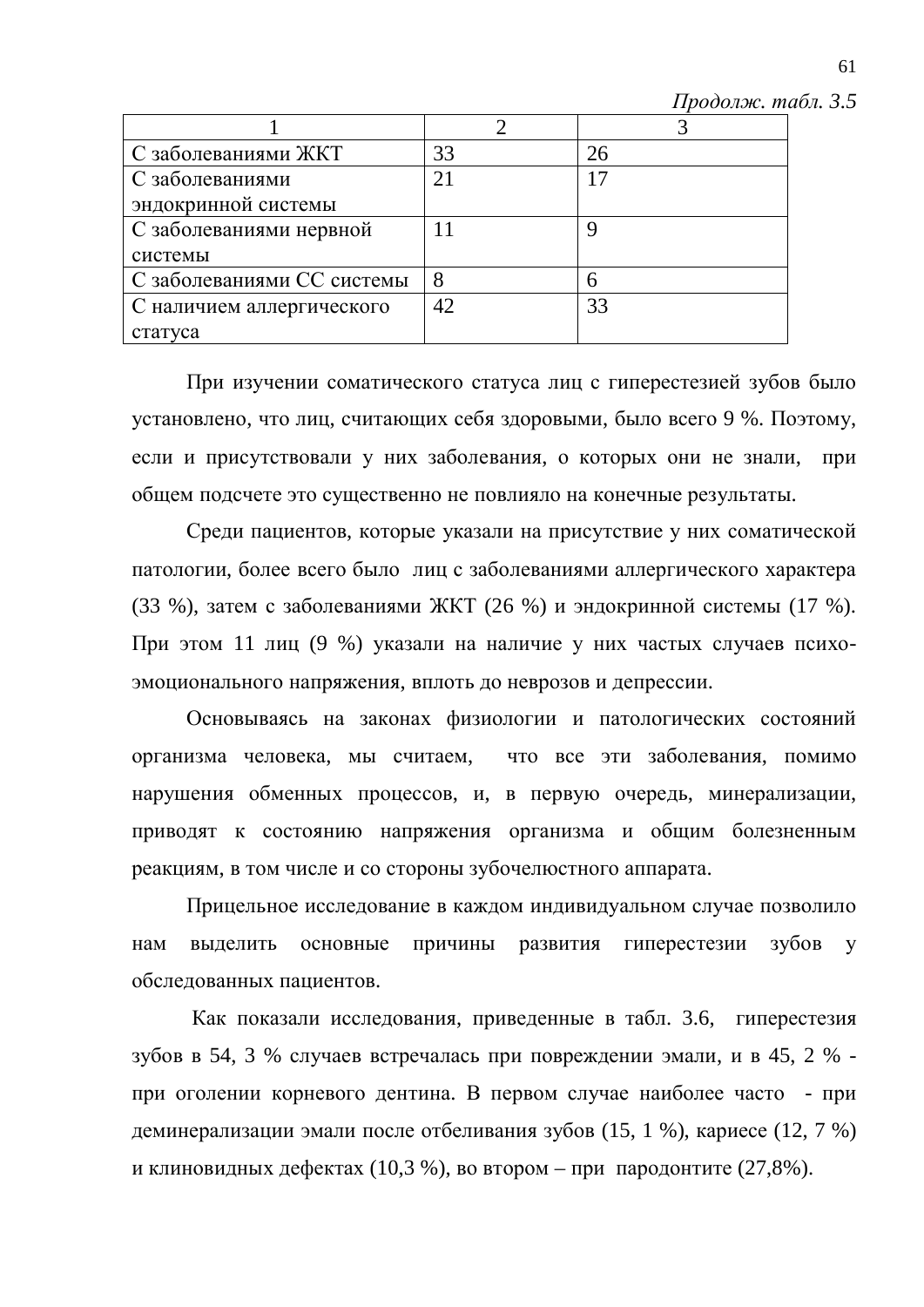|  |  |  |  | Анализ местных причин развития гиперестезии зубов |  |
|--|--|--|--|---------------------------------------------------|--|
|--|--|--|--|---------------------------------------------------|--|

| Основные причины         | Кол-во         | % по отношению                                             | Примечание      |
|--------------------------|----------------|------------------------------------------------------------|-----------------|
|                          | ЛИЦ            | ко всем лицам с                                            |                 |
|                          |                | гиперестезией                                              |                 |
|                          |                | зубов (п=126)                                              |                 |
| 1                        | $\overline{2}$ | 3                                                          | 4               |
|                          |                | Обусловленные повреждением эмали                           |                 |
| Очаговая кариозная       | 16             | 12,7                                                       | Поверхностный и |
| деминерализация          |                |                                                            | начальный ка-   |
|                          |                |                                                            | риес, открытые  |
|                          |                |                                                            | кариозные       |
|                          |                |                                                            | полости         |
| Травмирование зуба в     | $\overline{2}$ | 1,6                                                        |                 |
| результате удара         |                |                                                            |                 |
| Деминерализация          | 17             | 13,5                                                       |                 |
| зубов после отбеливания  |                |                                                            |                 |
| Повышенная стираемость   | 8              | 6,3                                                        | у пациентов     |
| зубов                    |                |                                                            | после 40 лет    |
| Клиновидные дефекты      | 13             | 10,3                                                       |                 |
| Эрозия эмали             | 3              | 2,4                                                        |                 |
| Неправильное             | $\overline{5}$ | 4,0                                                        | Чрезмерное      |
| проведение манипуляций   |                |                                                            | удаление эмали, |
| при препаровке зубов     |                |                                                            | обозначившее    |
|                          |                |                                                            | открытые ден-   |
|                          |                |                                                            | тинные канальцы |
| Агрессивная чистка зубов | 5              | 4,0                                                        | Применение      |
|                          |                |                                                            | жестких щеток и |
|                          |                |                                                            | увеличение вре- |
|                          |                |                                                            | мени чистки     |
|                          |                |                                                            | зубов           |
| Итого                    | 69             | 54,3                                                       |                 |
|                          |                | Обусловленные оголением корневого дентина (рецессия десны) |                 |
| При развившихся стадиях  | 35             | 27,8                                                       |                 |
| периодонтита             |                |                                                            |                 |
| При неправильном         | 8              | 6,3                                                        | Длительное при- |
| применении средств для   |                |                                                            | менение зубных  |
| чистки зубов             |                |                                                            | паст, включаю-  |
|                          |                |                                                            | щих квасцы.     |
|                          |                |                                                            | Травмирование   |
|                          |                |                                                            | десны зубными   |
|                          |                |                                                            | <b>НИТЯМИ</b>   |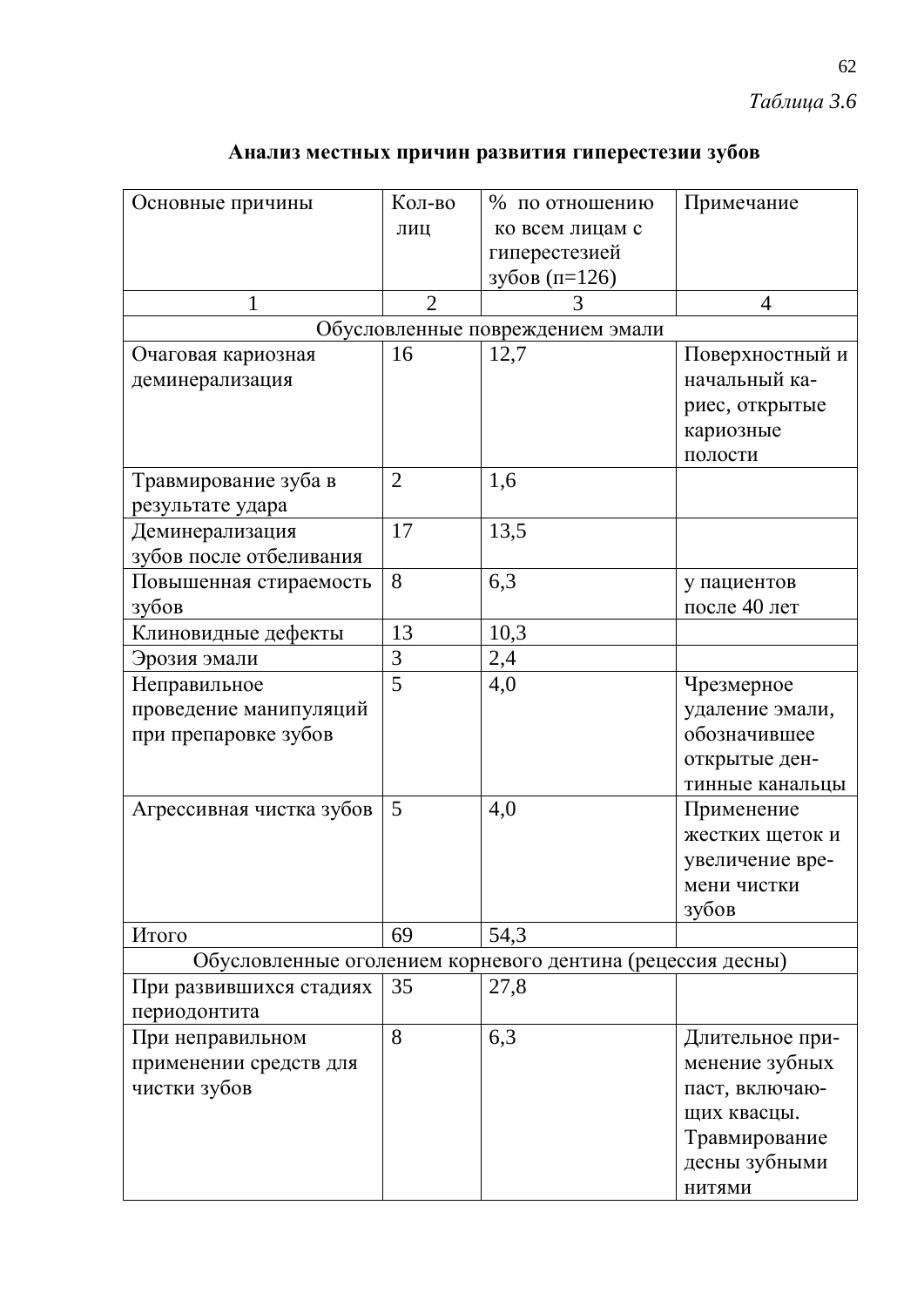$\Pi$ родож. табл. 3.6

| После неправильной  | 6  | 4,8  | Отсутствие      |
|---------------------|----|------|-----------------|
| манипуляции         |    |      | изоляции десны, |
| отбеливания зубов   |    |      | приводящей к ее |
|                     |    |      | травмированию   |
| Травмирование десны | 8  | 6,3  |                 |
| неправильно         |    |      |                 |
| изготовленными      |    |      |                 |
| коронками           |    |      |                 |
| Итого               | 57 | 45,2 |                 |

При этом достаточно высокое число наблюдений развития гиперестезии после препарирования зубов (4 %), при несоблюдении режима ухода за полостью рта (10,3%), при травмировании десны коронками или при неправильной манипуляции отбеливания зубов  $(6,3, 96, 4,8, 96)$ соответственно).

Таким образом, результаты исследований свидетельствуют, что гиперестезия зубов обусловлена как нарушением структуры эмали, обусловленной либо ее деминерализацией, либо чрезмерным истончением, так и оголением дентина, открывающим доступ раздражителей к дентинным канальцам.

На заключительном этапе данного раздела работы мы провели очень важные на наш взгляд исследования, а именно, изучили, как же влияет проблема гиперчувствительности зубов на качество жизни каждого пациента.

Для этого мы использовали индекс OHRQoL- многомерный показатель, отражающий влияние соматического статуса на качество жизни, составляющей которого является индекс ОНIP, - влияние на качество жизни заболеваний стоматологического профиля. Оценку влияния гиперестезии зубов на качество жизни проводили по индексу OHIP- G, являющегося одним из 49 пунктов анкеты ОНІР. Максимальный балл – 4.

Результаты исследований представлены в табл.3.7. Опрос проводили у 76 человек, разделенных по половым и возрастным признакам.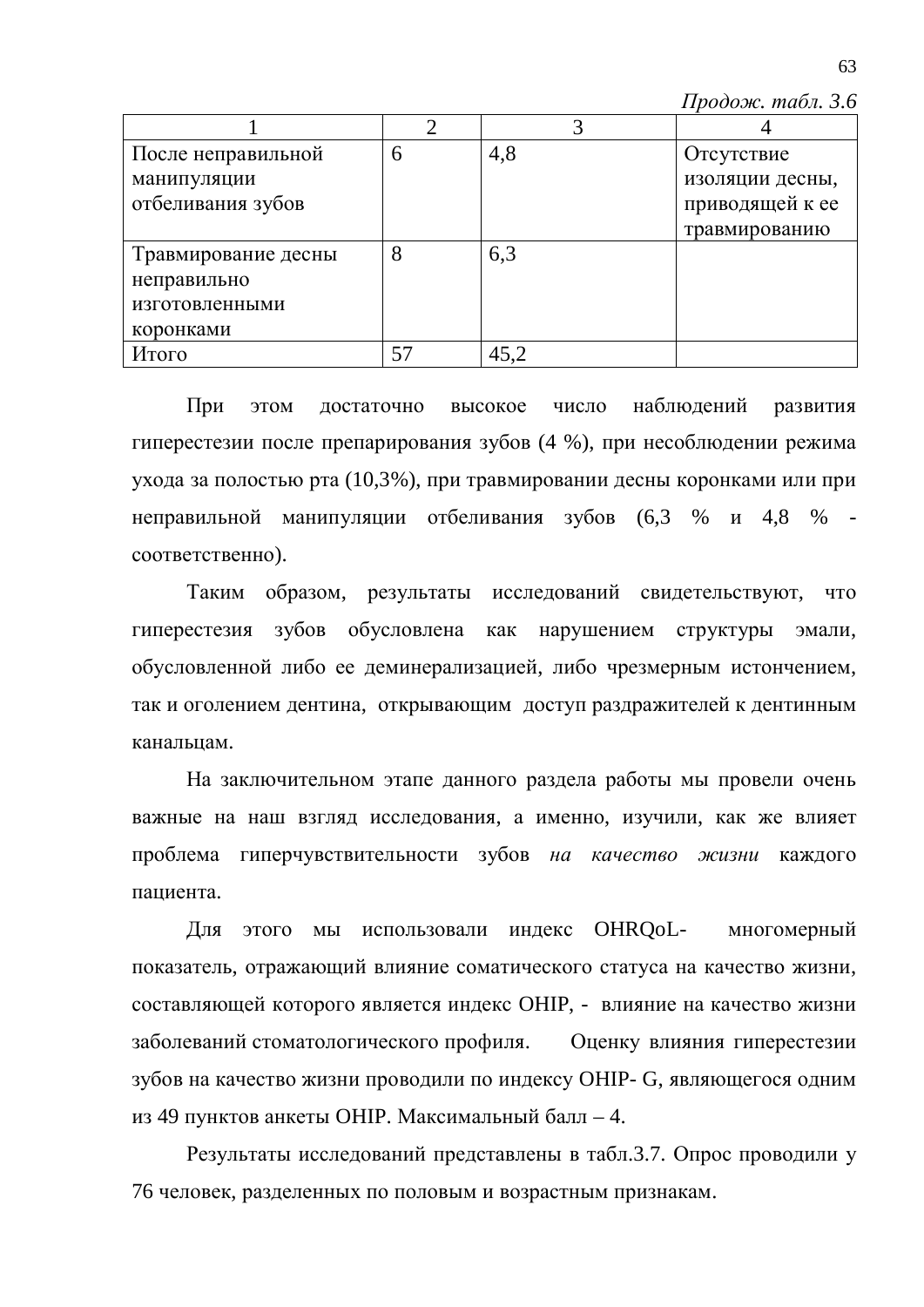*Таблица* 3.7

| Баллы   | Кол-во лиц, выставивших конкретные баллы |                 |                            |              |                |  |  |  |  |
|---------|------------------------------------------|-----------------|----------------------------|--------------|----------------|--|--|--|--|
|         | Мужчины $(n=28)$                         |                 | Женщины (п=48)             | Средние      |                |  |  |  |  |
|         | от 16 до 35   от 37 до 55                |                 | от 22 до 35                | от 37 до 65  | показа-        |  |  |  |  |
|         | лет $(n=10)$                             | лет (п=18)      | $\text{IPT}(\text{II}=32)$ | лет $(n=16)$ | тели           |  |  |  |  |
|         | 0                                        | 4               | 0                          |              | 4              |  |  |  |  |
|         | 3                                        | $\overline{2}$  | $\theta$                   |              | 5              |  |  |  |  |
|         | 8                                        |                 | 12                         | $\theta$     | 21             |  |  |  |  |
| 3       | 3                                        | 2               | 14                         | 11           | 30             |  |  |  |  |
| 4       | 3                                        | 2               | 6                          | 5            | 17             |  |  |  |  |
| Сумма   | 26                                       | 32              | 90                         | 53           | 201            |  |  |  |  |
| баллов  |                                          |                 |                            |              |                |  |  |  |  |
| Средний | $2,6 \pm 0,44$                           | $1, 8 \pm 0.21$ | $2,8 \pm 0,36$             | $3,3\pm0,6$  | $2,6 \pm 0,32$ |  |  |  |  |
| балл    |                                          |                 |                            |              |                |  |  |  |  |

Влияние гиперестезии зубов на качество жизни

Оценку 0 – не влияет – поставили 4 мужчин в возрасте от 37 до 55 лет и все из обследуемых женщин в возрасте от 22 до 65 лет. Наивысший средний балл 3,3±0,5, свидетельствующий о достаточно высоком негативном влиянии на качество жизни, был поставлен женщинами в возрасте от 37 до 65 лет (рис. $3.1$ ).





Из представленных данных можно сделать вывод, что наличие гиперестезии зубов влияет на качество жизни. Но является ли это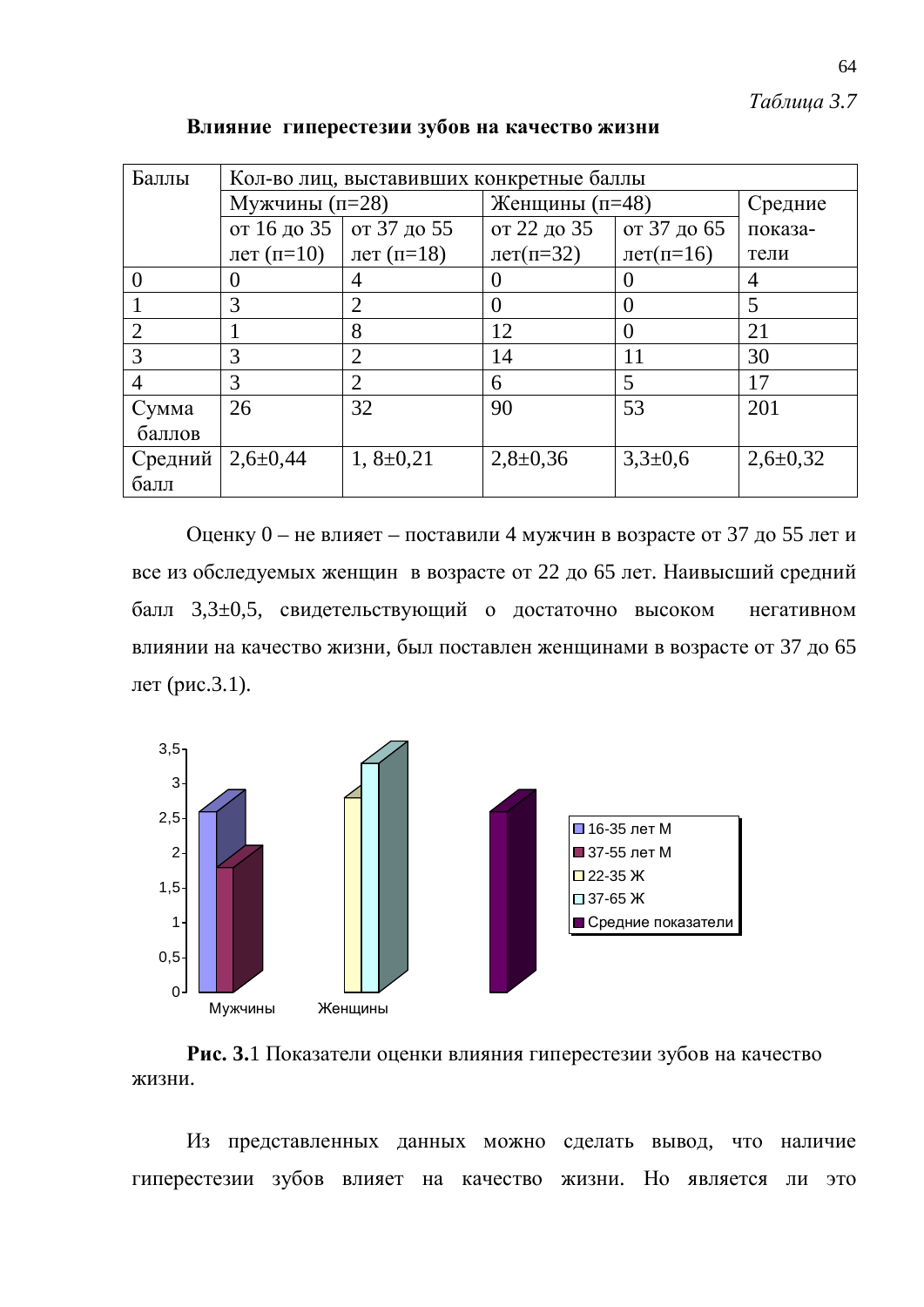достаточной мотивациией для посещения стоматолога? Из данных, представленных в табл. 3.2, лишь 28 % лиц, посещали стоматолога по поводу лечения гиперчувствительности зубов.

Мы решили сравнить отношение к проблеме гиперестезии зубов у жителей Украины и в другой стране, например, Германии. Исследования в Германии проводились в 2010 году [181].

Результаты исследований представлены в табл. 3.8

*Ɍɚɛɥɢɰɚ 3.8*

## **Сравнительная оценка посещаемости стоматолога по проблеме** гиперестезии зубов и оценке влияния на качество жизни в Украине и **Германии**

| Показатель            | Украина            | Германия           |
|-----------------------|--------------------|--------------------|
| Кол-во обследованных  | 76                 | 112                |
| ЛИЦ                   |                    |                    |
| Средний возраст       | $42,5 \pm 7,6$ лет | $48,4 \pm 8,6$ лет |
| Показатели            | 28                 | 92                 |
| посещаемости по       |                    |                    |
| проблеме гиперестезии |                    |                    |
| $3\sqrt{6}$ OB $(\%)$ |                    |                    |
| Средняя сумма         | $50,2{\pm}16,3$    | $34,5 \pm 22,6$    |
| выставленных баллов   |                    |                    |
| Средний балл          | 2,6                | 3,2                |

Если сравнить с данными Bekes K, Hirsch C. [181], полученными у выборочных групп населения Германии, страдающих гиперестезией зубов (34,5 балла), то наш показатель в 1,4 раза (на 31,3 %) выше.

Это мы можем объяснить тем, что большинство лиц, принявших үчастие в анкетировании в Германии, в 3,3 чаще обращались к стоматологу для решения проблемы чувствительности зубов, нежели в Украине.

При этом у жителей Германии оценка влияния гиперестезии зубов на качество жизни гораздо выше. Если многие немцы, даже при регулярном лечении гиперестезии, не выставили оценку «0» (отсутствие влияния на качество жизни), то в Украине, даже при наличии гиперчувствительности,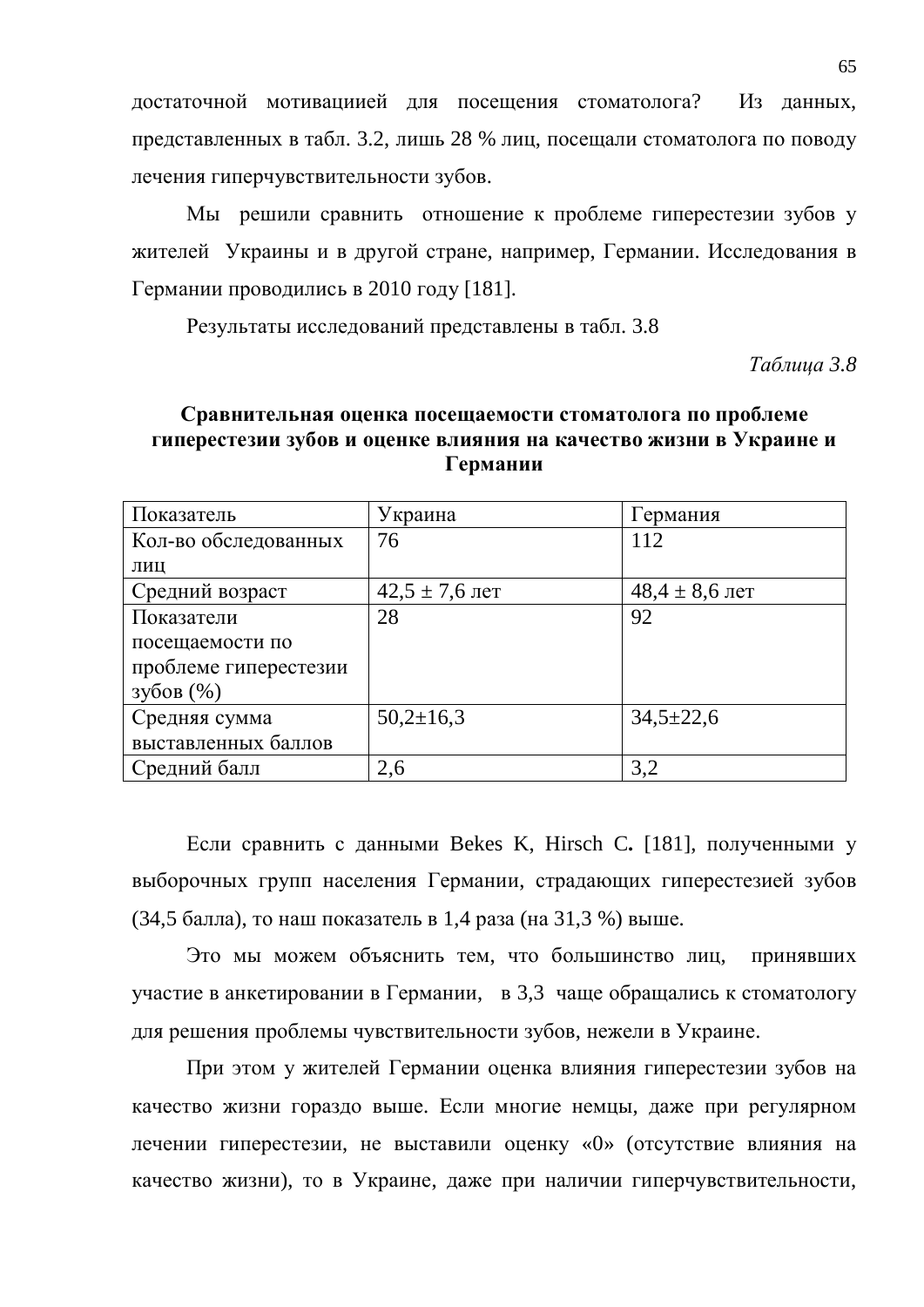некоторые из пациентов отвечали, что эта проблема волнует их меньше всего (8 человек из 76 обследованных, что составило  $10,5\%$ ).

На рис. 3.2 более наглядно представлены показатели посещаемости врача стоматолога и оценка отношения к проблеме в Украине и Германии.



Рис. 3.2 Сравнительные показатели посещаемости стоматолога и оценки влияния гиперестезии зубов на качество жизни в Украине и Германии

Следовательно, из всего вышеуказанного следует сделать заключение, что в Украине проблема гиперестезии зубов существует, однако ей уделяется недостаточно внимания.

#### **Резюме к разделу 3**

На амбулаторном стоматологическом приеме было обследовано 525 человек в возрасте от 16 до 65 лет, в большинстве случаев явившихся на прием для лечения дефектов эмали и заболеваний пародонта, а также и в связи с гиперестезией зубов.

Для выявления лиц с повышенной чувствительностью зубов всем пациентам был поставлен вопрос, наблюдаются ли у них (или наблюдались ранее) боли в области зубов при приеме разных раздражителей.

Исследования показали, что 24% пациентов, явившихся на стоматологический прием, страдают гиперчувствительностью зубов.

У лиц, ответивших положительно на вопрос о наличии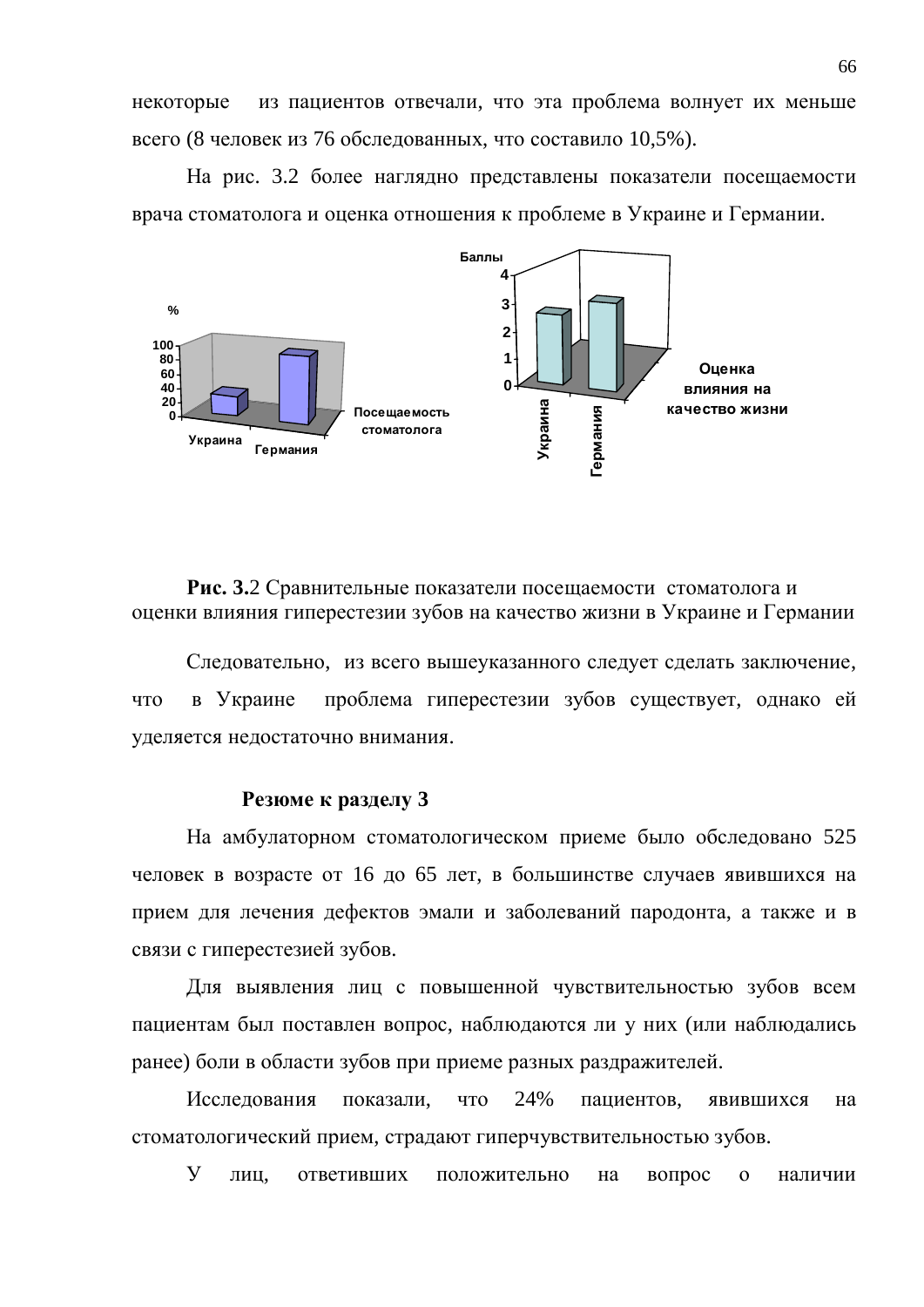чувствительности зубов при анкетировании, проводилось изучение реакции зубов на холодовую пробу (метод Шиффа).

Далее был изучен стоматологический и соматический статус пациентов с гиперестезией зубов, а также проведены исследования по изучению влияния гиперчувствительности зубов на качество жизни пациентов. Для этого использован индекс OHRQoL- многомерный показатель, отражающий влияние соматического статуса на качество жизни, составляющей которого является индекс ОНIP, - влияние на качество жизни заболеваний стоматологического профиля.

На основании проведенных исследований было сделано заключение, что в Украине проблема гиперестезии зубов существует, однако ей уделяется недостаточно внимания.

Выводы.

1. Частота встречаемости гиперестезии зубов среди пациентов стоматологического приема составила 24 % в год, большинство из них составляют женщины (58,7 %). 9% из них явились по прямому назначению. 81% указали, что гиперестезия зубов доставляет им серьезные неудобства.

2. Только 28 % лиц с гиперестезией зубов ранее лечились у стоматолога. При этом никто из них не лечился регулярно, а 64% - очень редко посещали врача по проблеме чувствительности зубов. 25 % получали профессиональное лечение.

3. У большинства пациентов (49 %) была выявлена гиперестезия средней тяжести, и у 15% - тяжелая степень, указывающая на выраженную болевую реакцию на раздражитель. Гиперестезия зубов в 54, 3 % случаев встречалась при повреждении эмали, и в 45, 2 % - при оголении корневого дентина.

4. Большинство пациентов с гиперестезией зубов имели сочетанную стоматологическую патологию, характеризующуюся поражением твердых структур зубов. При этом в 100 % случаев наблюдался кариес зубов, на 2-м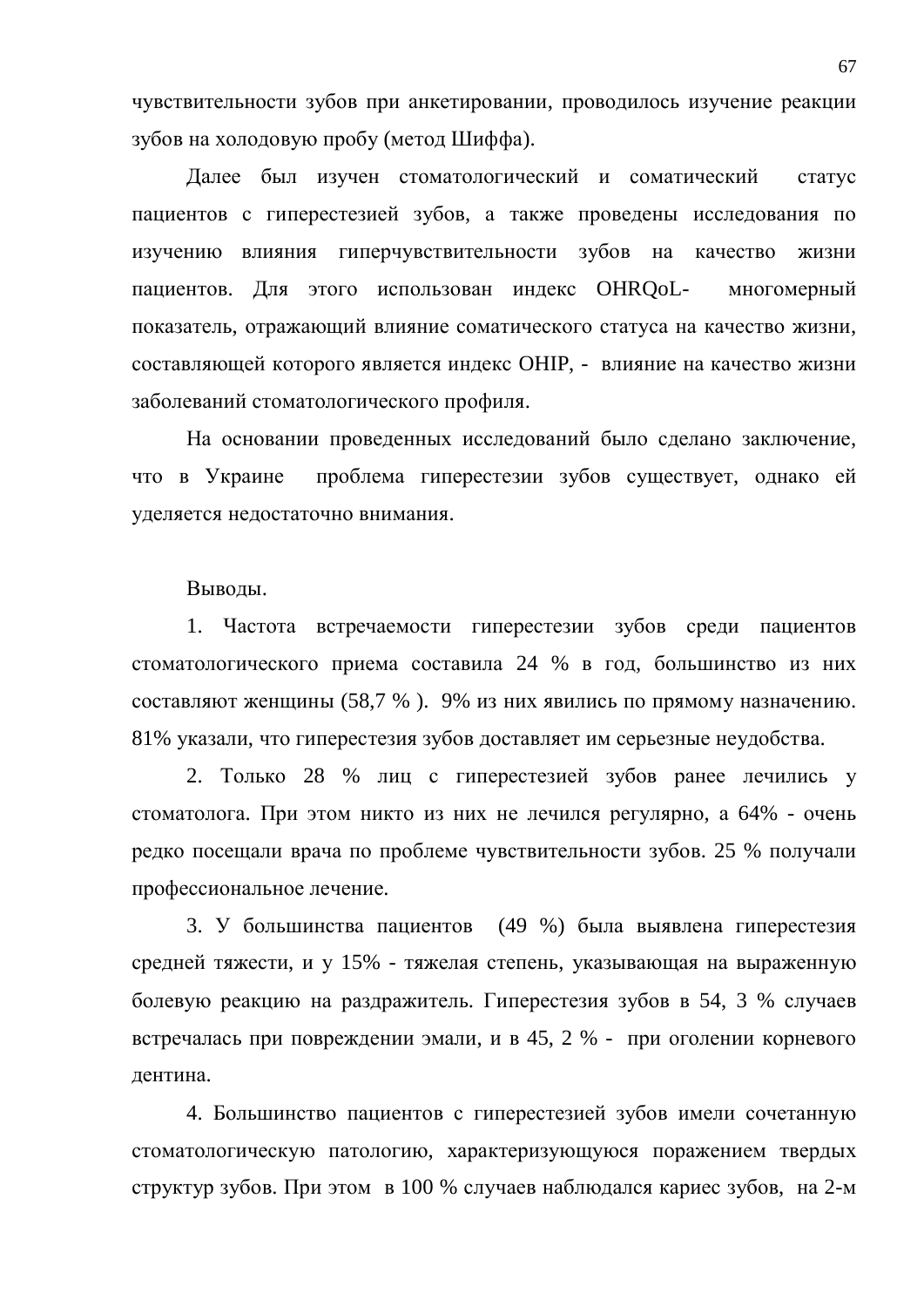месте- гипосаливация (43 %), затем пародонтит с рецессией десны (31 %) и некариозные поражения (29%), выявлено 21 % лиц регулярно отбеливающих зубы, а также 6% случаев рецессии десны, не связанных с заболеваниями пародонта.

5. Изучение соматического статуса показало, что более всего присутствовали лица с заболеваниями аллергического характера (33 %), затем с заболеваниями ЖКТ (20 %) и эндокринной системы (17 %), и частыми случаями психо-эмоционального напряжения (9 %).

6. Опрос пациентов, проведенный с использованием индекса ОНIP- G (многомерный показатель, отражающий стоматического статуса на качество жизни) показал, что наличие гиперестезии зубов влияет на качество жизни. При этом наивысший средний балл 3,3±0,5, свидетельствующий о достаточно высоком негативном влиянии на качество жизни, был поставлен женщинами в возрасте от 37 до 65 лет.

7. При сравнении показателей посещаемости стоматолога для лечения гиперестезии зубов у населения Германии и Украины, то немцы в 3,3 чаще обращаются к стоматологу для решения проблемы чувствительности зубов.

По материалам раздела 3 опубликованы следующие работы:

1. Терешина Т.П. Социологические аспекты проблемы гиперестезии зубов / Т.П. Терешина, О.В.Зубачик // Вісник проблем біології і медицини. –  $2014. - N<sub>2</sub>4, Tom2 (114) . - C.337-340.$ 

2. Зубачик О.В. Частота поширеності гіперчутливості зубів у стоматологічних хворих на амбулаторному прийомі / О.В. Зубачик // контроверсійні питання сучасної клінічної медицини: 2-га загально університетська науково-практична конференція Молодих вчених та спеціалістів. – Львів, 2013. – С.112-113.

3. Бабеня А.А. Соматический и стоматологический статус у лиц с гиперестезией зубов /А.А. Бабеня, О.В. Зубачик // Инновации в стоматологии. – 2014. –  $N_2$ 3 (5). – С.37-40.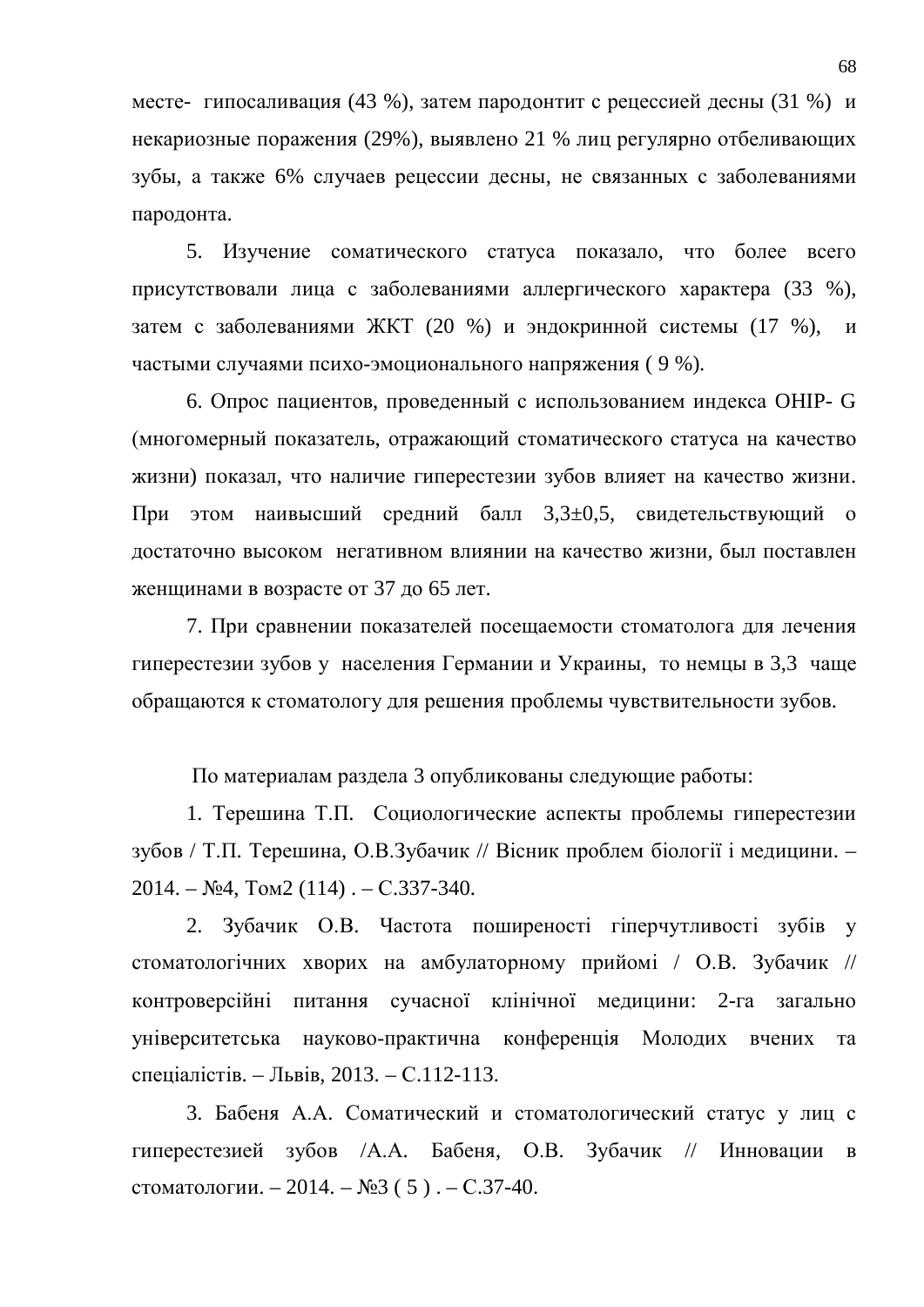#### РАЗДЕЛ 4

# РЕЗУЛЬТАТЫ ИЗУЧЕНИЯ ОСНОВНЫХ ХАРАКТЕРИСТИК ГИПЕРЧУВСТВИТЕЛЬНОСТИ ЗУБОВ

Для оценки основных характеристик гиперчувствительности зубов были изучены ряд показателей, а именно, преимущественная реакция зубов на разные раздражители, преимущественная локализация чувствительных участков зубов и групп зубов, распространенность патологического процесса, специфичность проявления чувствительности при разных дефектах эмали и дентина, характер и продолжительность боли при действии разных раздражителей.

В исследованиях приняли участие 126 пациентов с гиперчувствительностью зубов в возрасте от 22 до 67 лет.

После выяснения возможных причин развития гиперестезии зубов (см. раздел 3), были проведены прицельные исследования по изучению характеристик проявления боли.

Первой была изучена преимущественная реакция зубов на конкретный раздражитель. Был использован метод опроса каждого из пациентов. Результаты исследования представлены в табл. 4.1.

*Ɍɚɛɥɢɰɚ 4.1*

# Результаты изучения реакции зубов на разные раздражители  $(\Pi = 126)$

| Кол-во лиц с | Раздражители |         |            |         |          |       |  |  |  |
|--------------|--------------|---------|------------|---------|----------|-------|--|--|--|
| реакцией на  | Гермальные   |         | Химические |         | Тактиль- | Комп- |  |  |  |
| раздражители | Холод        | горячее | Кислое     | сладкое | ный      | лекс  |  |  |  |
| Всего        |              |         |            | 15      | 40       | 102   |  |  |  |
| человек      |              |         |            |         |          |       |  |  |  |
| $\%$         | 40.5         |         | o.         | 11.9    | 31,7     | 80,9  |  |  |  |

Примечание: показатели в % выражены по отношению ко всему количеству наблюдений (п=126)

Опрос пациентов показал, что у большинства пациентов преимущественная реакция была на 2 раздражителя – холод (40,5%) и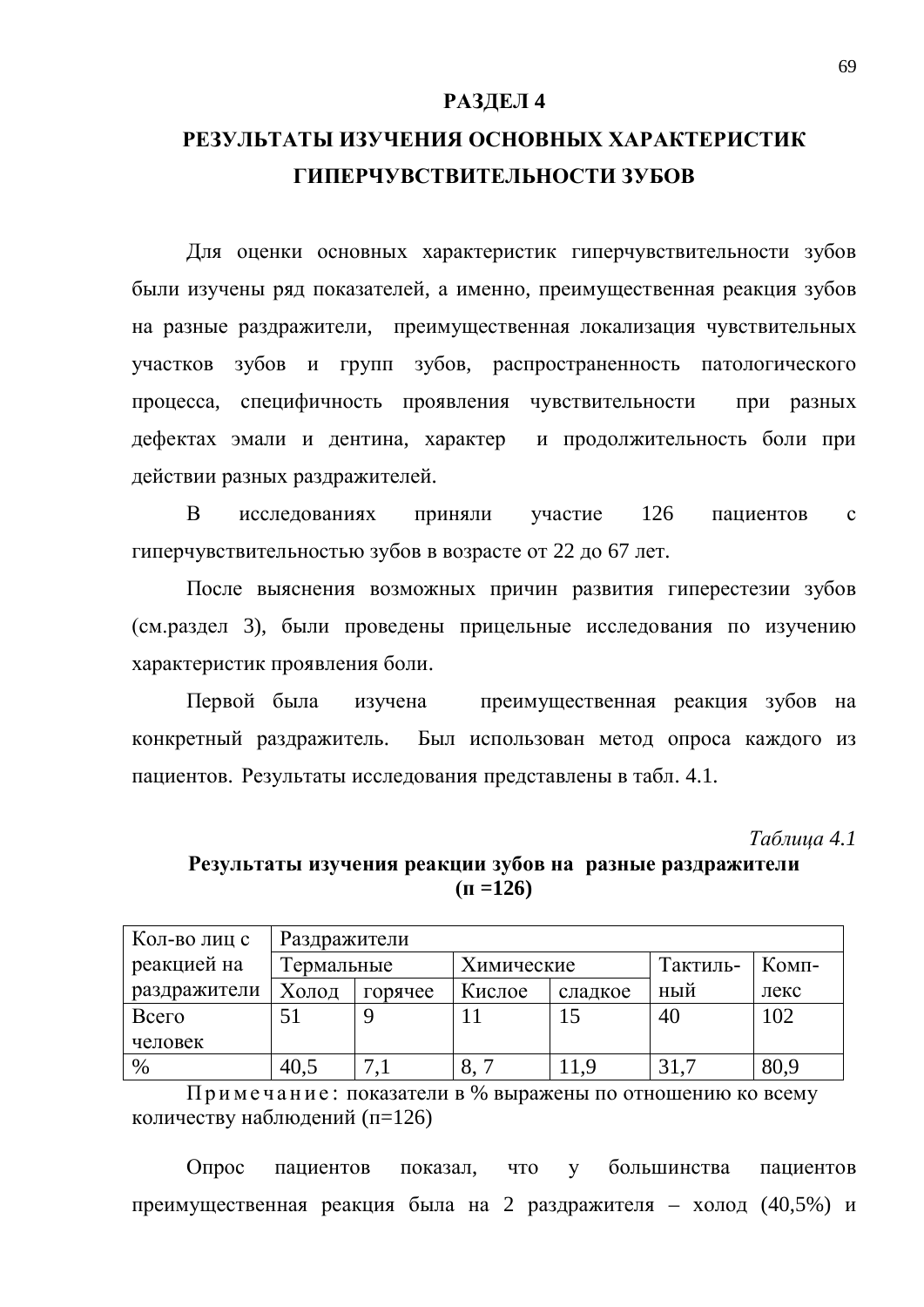прикосновение (31,7%). При этом у 80,9 % пациентов наблюдалась реакция сразу на несколько раздражителей.

Согласно же классификации, предложенной Ю.А. Федоровым и соавт. [144], в первую очередь определяется реакция зуба на температурные, затем на химические и в последнюю очередь — на механические раздражители.

При проведении дальнейших исследований, касающихся распространенности гиперестезии, а также при изучении ответных болевых реакций на разные раздражители и при разных дефектах эмали и дентина применялись следующие методы оценки: холод – струя холодного воздуха из шприца (метод Шиффа), горячее - струя горячей воды из шприца, кислое – тампон на зуб с слабо-концентрированной соляной кислотой в концентрации 1 ммоль/л, сладкое – тампон на зуб с 40%-ныя сахарным сиропом, механический (тактильный) раздражитель – легкое постукивание по зубу стоматологическим инструментом.

При изучении локализации чувствительных участков зубов и выявления степени распространенности процесса проводили прицельное обследование каждого *зуба с применением сочетанного воздействия холода* и прикосновения. В качестве последнего использован стоматологический инструмент, например гладилка, предварительно охлажденная в морозильной камере или нагретая в горячей воде.

Результаты изучения локализации гиперестезии на разных участках зуба представлены в табл. 4.2.

Как видно из данных таблицы, чаще гиперестезия выявлялась на фронтальной группе зубов (35, 7 %), нежели на жевательной группе (30,2 %). Но при этом в 34, 1 % случаев чувствительными были как жевательная, так и фронтальная группа зубов.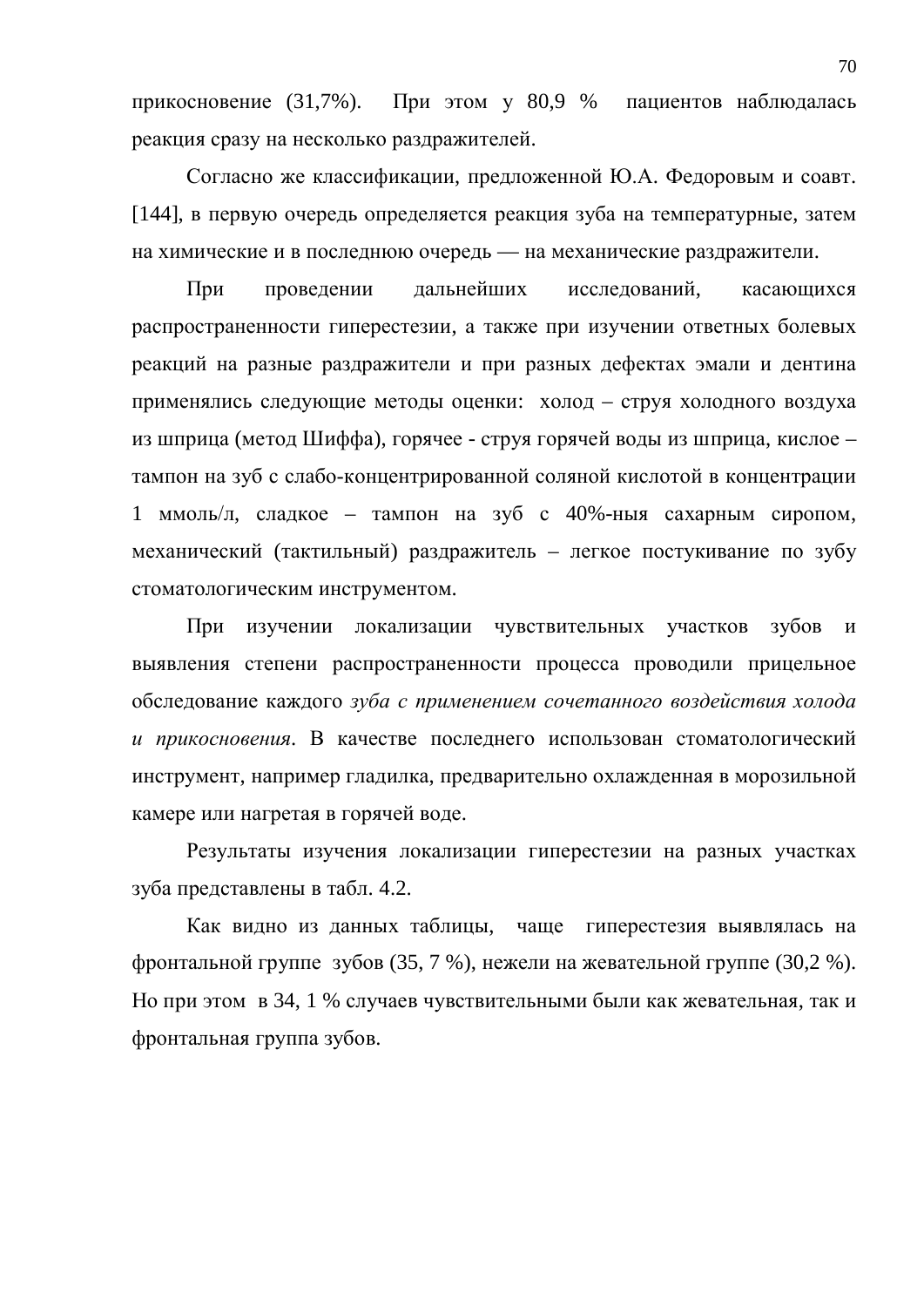## *Таблица* 4.2

## Результаты изучения локализации чувствительных участков зубов  $(\text{π=126})$

| Группа зубов | Всего      |      | Оголенный       |      | Коронковая       |      | Пришеечная |      |
|--------------|------------|------|-----------------|------|------------------|------|------------|------|
|              | наблюдений |      | дентин $(n=41)$ |      | часть $(\pi=35)$ |      | область    |      |
|              | $(n=126)$  |      |                 |      |                  |      | $(n=50)$   |      |
|              | Кол-во     | $\%$ | Кол-во          | $\%$ | Кол-во           | $\%$ | Кол-во     | $\%$ |
|              | ЛИЦ        |      | ЛИЦ             |      | ЛИЦ              |      | ЛИЦ        |      |
| Фронтальная  | 45         | 35,7 | 13              | 10,3 | 11               | 8,7  | 21         | 16,7 |
| Жевательная  | 38         | 30,2 | 12              | 9,5  | $\overline{4}$   | 3,2  | 22         | 17,5 |
| Все группы   | 43         | 34,1 | 14              | 11,1 | 11               | 8,7  | 18         | 14,2 |
| зубов        |            |      |                 |      |                  |      |            |      |
| Всего        | 126        | 100  | 39              | 30,9 | 26               | 20,7 | 61         | 48,4 |

Примечание: показатели в % выражены по отношению ко всему количеству наблюдений (п=126)

В большинстве случаев (в 48,4%) гиперчувствительными были участки, расположенные в пришеечной части зуба, причем независимо от группы зубов. На 2-м месте по выявлению чувствительности был оголенный дентин (30,9 %) и затем коронковая часть зуба (20,7 %). В последнем случае менее всего страдала коронковая часть жевательной группы зубов  $(3,2, 2)$  (рис.4.1).



Рис.4.1 Локализация чувствительных участков зубов (% наблюдений)  $1$  – оголенный дентин; 2 – коронковая часть зуба; 3 – пришеечная область зуба.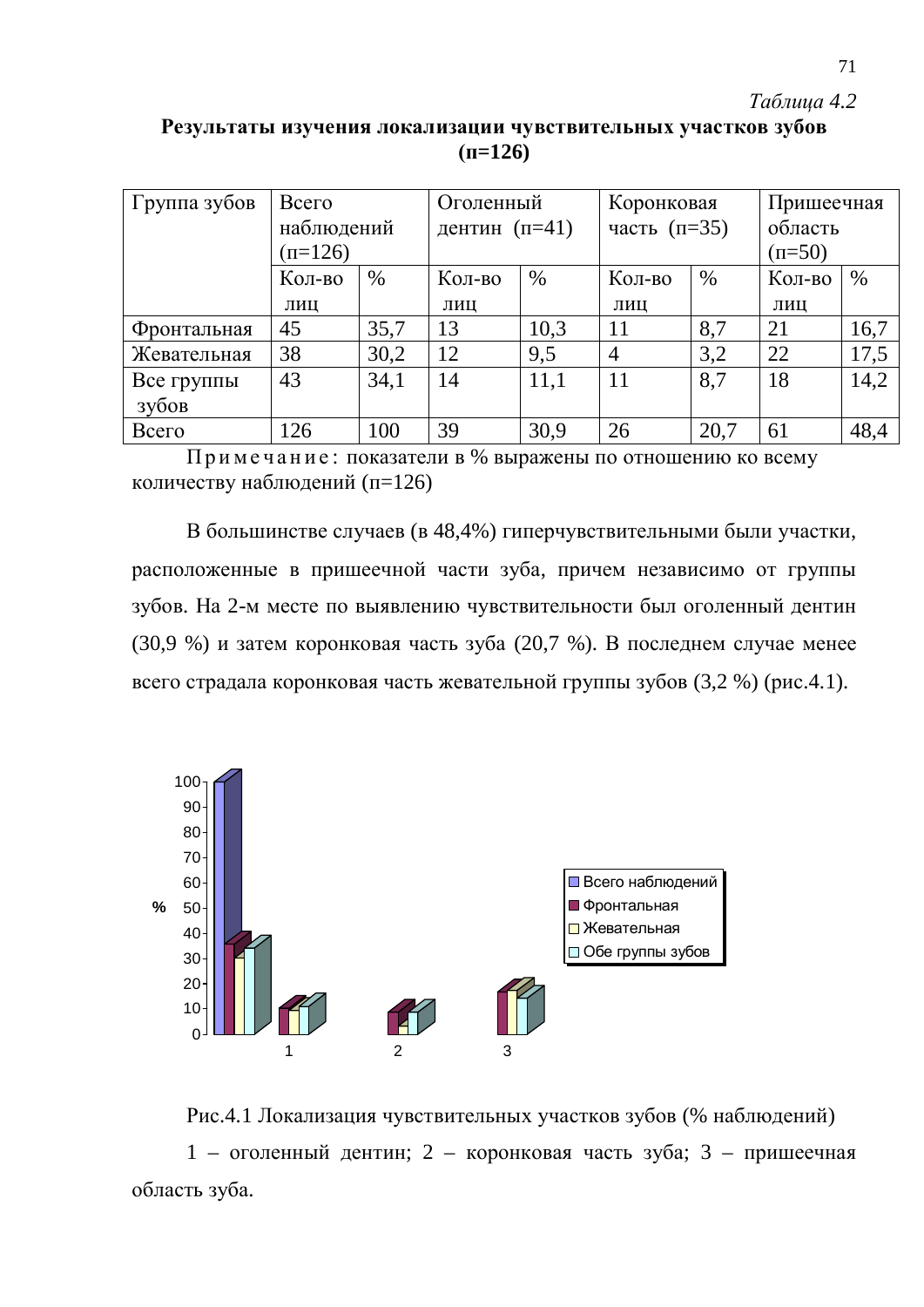Изучение распространенности гиперестезии зубов (табл.4.3) показало, что чаще встречалась локализованная форма, причем в процесс были вовлечены от 1 до 8 зубов – подряд либо отдельно стоящие зубы на каждой челюсти. Генерализованный процесс зафиксирован в 39,7 % случаев и наблюдалась чувствительность более 1/2 присутствующих в полости рта зубов.

*Ɍɚɛɥɢɰɚ 4.3*

| Распростра-  | Всего      |      | Оголенный       |      | Коронковая       |      | Пришеечная |      |
|--------------|------------|------|-----------------|------|------------------|------|------------|------|
| ненность     | наблюдений |      | дентин $(n=41)$ |      | часть $(\pi=35)$ |      | область    |      |
| процесса     | $(n=126)$  |      |                 |      |                  |      | $(n=50)$   |      |
|              | Кол-во     | $\%$ | Кол-во          | $\%$ | Кол-во           | $\%$ | Кол-во     | $\%$ |
|              | ЛИЦ        |      | ЛИЦ             |      | ЛИЦ              |      | ЛИЦ        |      |
| Локализован- | 76         | 60,3 | 19              | 15,1 | 22               | 17,5 | 35         | 27,8 |
| ный          |            |      |                 |      |                  |      |            |      |
| Генерализо-  | 50         | 39,7 | 20              | 15,9 | $\overline{4}$   | 3,2  | 26         | 20,6 |
| ванный       |            |      |                 |      |                  |      |            |      |
| Всего        | 126        | 100  | 39              | 31,0 | 26               | 20,7 | 61         | 48,4 |
|              |            |      |                 |      |                  |      |            |      |

**Результаты изучения распространенности гиперестезии зубов (п =126)** 

Примечание: показатели в % выражены по отношению ко всему количеству наблюдений (п=126)

На рис. 4.2 показана степень распространенности гиперестезии зубов в зависимости от локализации болевых реакций. Так, при рецессии десны соотношение локализованных и генерализованных форм гиперестезии было одинаково. Чувствительность коронковой части зуба в большинстве случаев была локализованной. В пришеечной части зуба несколько чаще выявлялась локализованная форма.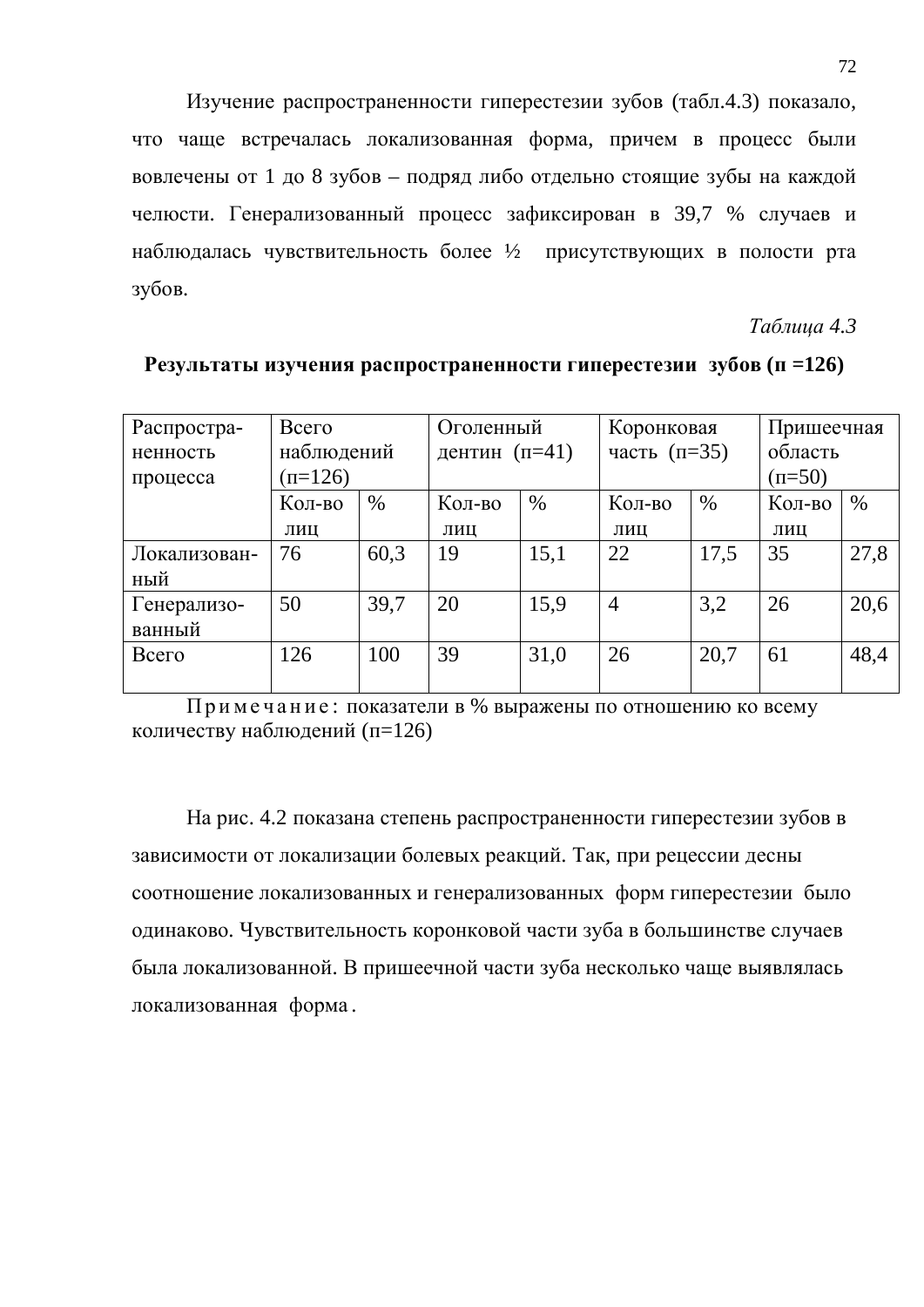

Рис.4.2 Распространенность гиперестезии в зависимости от локализации боли (% наблюдений)

 $1$  – оголенный дентин; 2 – коронковая часть зуба; 3 – пришеечная область зуба.

В связи с тем, что мы не встретили в доступной литературе результатов по специфичности проявления чувствительности при разных дефектах эмали и дентина, а именно, характер и продолжительности боли при действии разных раздражителей, мы провели следующие исследования. Результаты исследований представлены в табл.4.4 и 4.5

*Ɍɚɛɥɢɰɚ 4.4*

| Дефекты зуба  | Всего           | Область локализация боли   |                |                          |      |                        |          |
|---------------|-----------------|----------------------------|----------------|--------------------------|------|------------------------|----------|
|               | наблюде-<br>ний | Пришеечная<br>область зуба |                | Коронковая<br>часть зуба |      | Корневая<br>часть зуба |          |
|               |                 | Кол-                       | $\%$           | Кол-                     | $\%$ | Кол-во                 | $\%$     |
|               |                 | <b>BO</b>                  |                | B <sub>O</sub>           |      |                        |          |
|               | $\overline{2}$  | 3                          | 4              | 5                        | 6    | 7                      | 8        |
| Травмирование | 12              | $\overline{0}$             | $\overline{0}$ | 10                       | 83,3 | 2                      | 16,7     |
| зуба          |                 |                            |                |                          |      |                        |          |
| Клиновидный   | 13              | 10                         | 76,9           | 3                        | 23,1 | $\overline{0}$         | $\theta$ |
| дефект        |                 |                            |                |                          |      |                        |          |
| Эрозия эмали  | 3               | 3                          | 100            | 3                        | 100  | $\theta$               | $\theta$ |
| Повышенная    |                 | $\theta$                   | $\theta$       | 8                        | 100  | $\theta$               | $\theta$ |

## Специфичность локализации гиперчувствительности при разных **дефектах зуба (п=126)**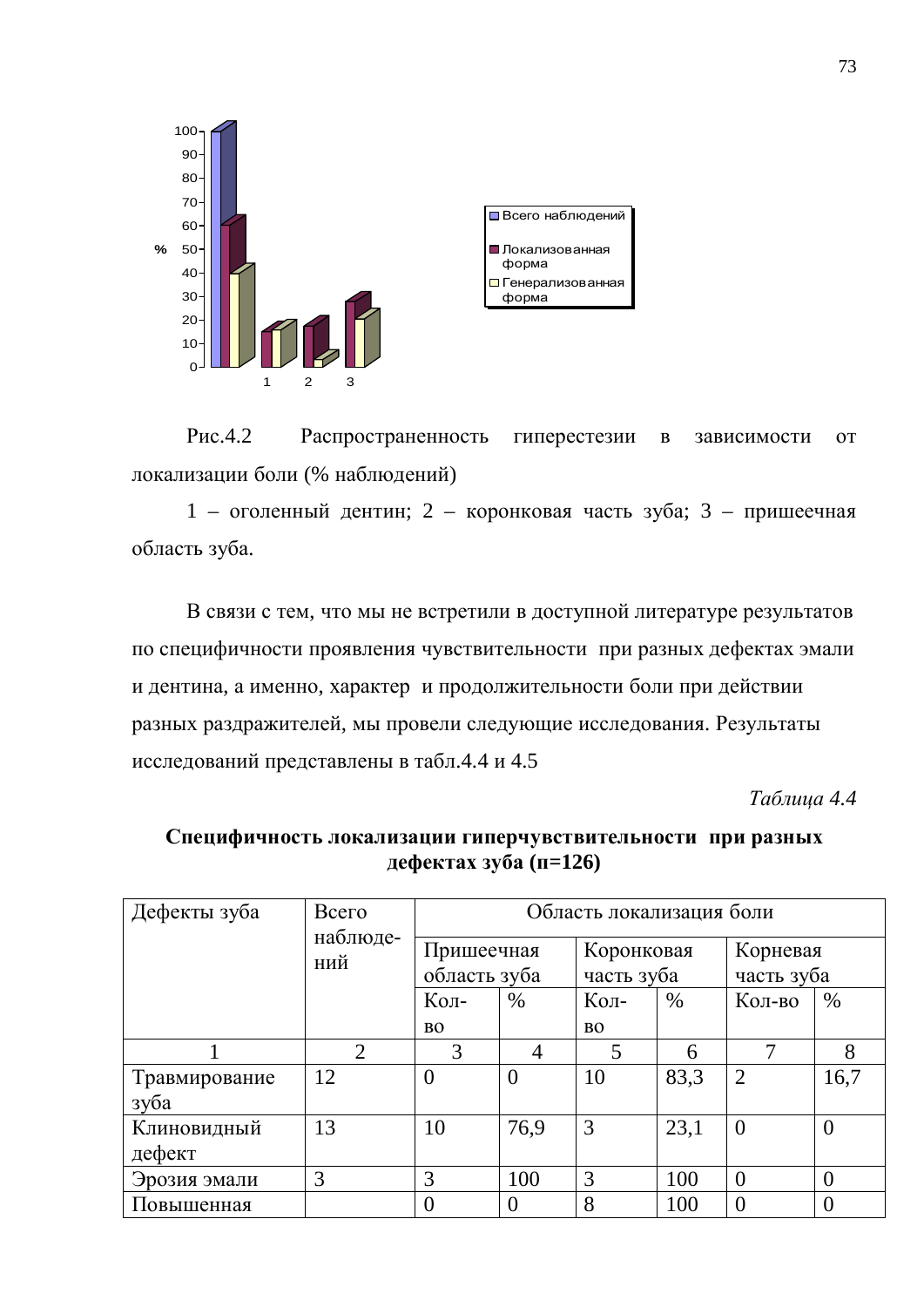|  | $\cdots$<br>$\alpha$ T<br>алтаемс<br><b>CITIDACNIOCID</b> |  |  |  |  |  |  |  |
|--|-----------------------------------------------------------|--|--|--|--|--|--|--|
|--|-----------------------------------------------------------|--|--|--|--|--|--|--|

 $\overline{II}$ *poдолж. maбл. 4.4* 

74

| Деминерализация   33 |    | 33 | 100 | 27 | 81,1 |    | U    |
|----------------------|----|----|-----|----|------|----|------|
| эмали                |    |    |     |    |      |    |      |
| Рецессия десны       | 22 | 22 | 100 |    |      | O  | 27,3 |
| локализованная       |    |    |     |    |      |    |      |
| Обнажение            | 35 |    |     |    |      | 35 | 100  |
| корней при           |    |    |     |    |      |    |      |
| пародонтите          |    |    |     |    |      |    |      |

Примечание: показатели в % выражены по отношению ко всему количеству наблюдений (п=126)

При травмировании зуба, вызванном разными причинами (в результате удара, при препаровке зубов, агрессивной чистке зубов), преимущественная локализация боли наблюдалась в коронковой части зуба, и в значительно меньше – в корневой части. Клиновидные дефекты в большинстве случаев характеризовались появлением болевых ощущений в пришеечной части зуба, хотя некоторые пациенты (23,1%) указали на распространение боли по всей коронковой части зуба.

Все пациенты с эрозией эмали указывали на то, что боль распространяется на всю коронку зуба, включая и пришеечную область. При повышенной стираемости болевые ощущения от действия раздражителей наблюдаются в коронковой части зуба, особенно на окллюзионных поверхностях, и никто из пациентов не указал на болезненную реакцию в пришеечной части зуба, даже при наличии рецессии десны.

Деминерализация эмали, обусловленная как отбеливанием зубов, так и другими факторами, препятствующими естественной минерализации эмали, вызывает чувствительность коронки зубов, причем с усилением в пришеечной части зуба.

При рецессии десны вызванной травматическим фактором, боль проявляется в пришеечной части зуба, иногда распространяясь на корневой дентин. Для рецессии десны у больных пародонтитом характерно болевая реакция только со стороны оголенного корня.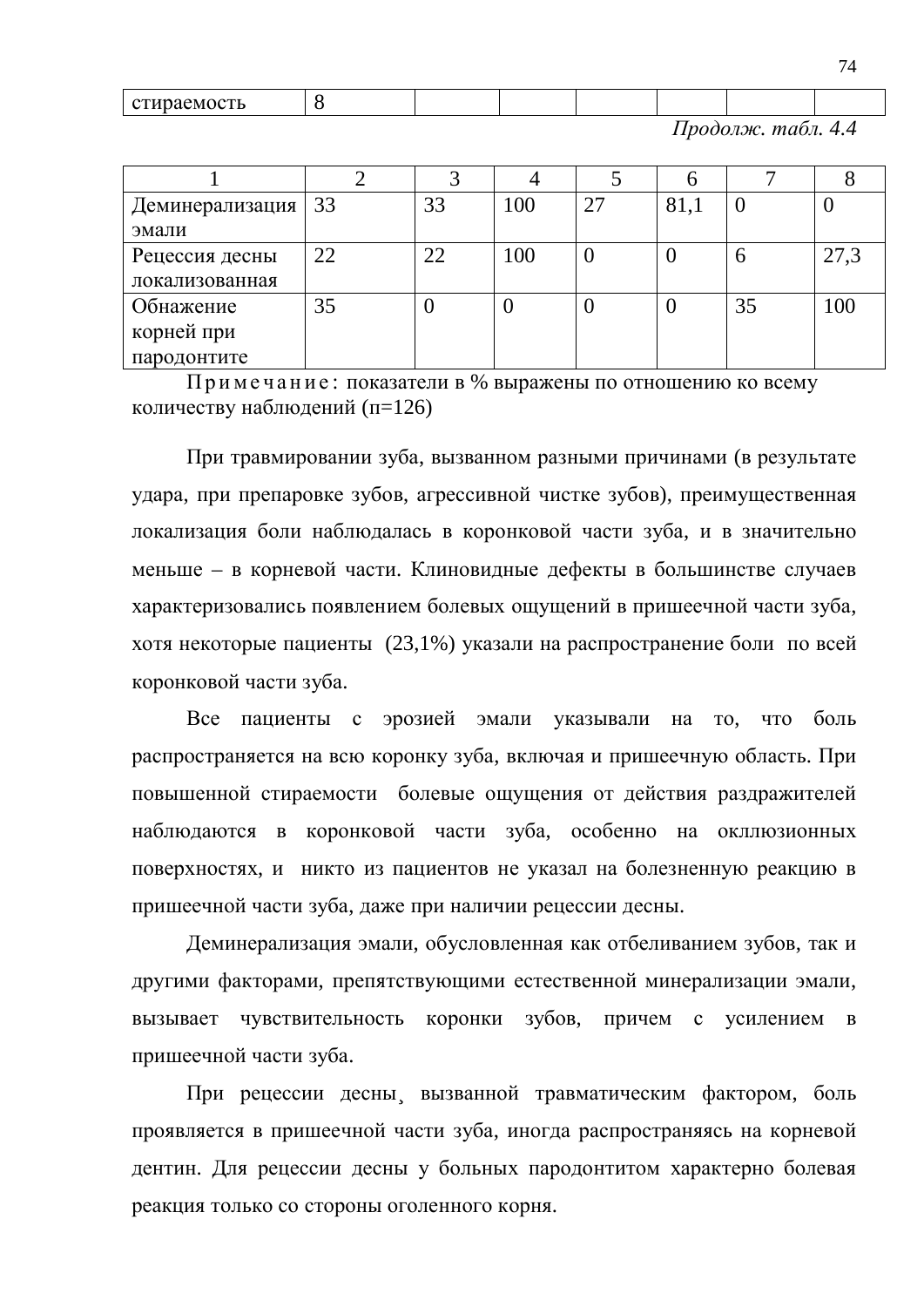Полученные данные свидетельствуют о том, что неправильно представлять проблему гиперестезии зубов в целом или как чаще всего называют гиперестезией дентина. Мы считаем, что более целесообразным является определять конкретную область зуба, хотя бы для правильного определения направления лечения. Например, при оголенном дентине, нанесение десенситайзеров на коронковую часть зуба, не будет эффективным. При повышенной стираемости зубов для снижения гиперчувствительности терапевтические мероприятия следует проводить преимущество на жевательной поверхности.

При оценке специфичности и продолжительности боли при действии разных раздражителей было установлено, что большинство пациентов указывали на чувствительность зубов от действия 2-х и более из 5 изученных раздражителей (табл. 4.5). Существенная же разница заключалась в продолжительности болевого ответа – быстропроходящая (до 5 секунд после окончания действия раздражителя) и пролонгированная боль (от 10 до 40 секунд – соответственно).

Результаты исследований показали, что болевая реакция оголенного дентина корня зуба наблюдалась только при действии 2-х раздражителей холода и прикосновения (тактильный). При этом на холод чаще была пролонгированная болевая реакция (у некоторых длилась 30-40 секунд) и особенно проявлялась в зимний период времени при выходе из теплого помещения на холод.

Гиперестезию коронковой части зуба вызывали все 5 раздражителей, но наиболее часто на холод и кислое, и реже – тактильный раздражитель. Причем чаще наблюдалась пролонгированная болевая реакция.

Для пришеечной области специфичным оказался тактильный раздражитель (указали все пациенты), хотя у некоторых лиц наблюдалась чувствительность на другие раздражители, и чаще всего на холод. При этом в большинстве случаев болевая реакция наблюдалась только в период действия раздражителей.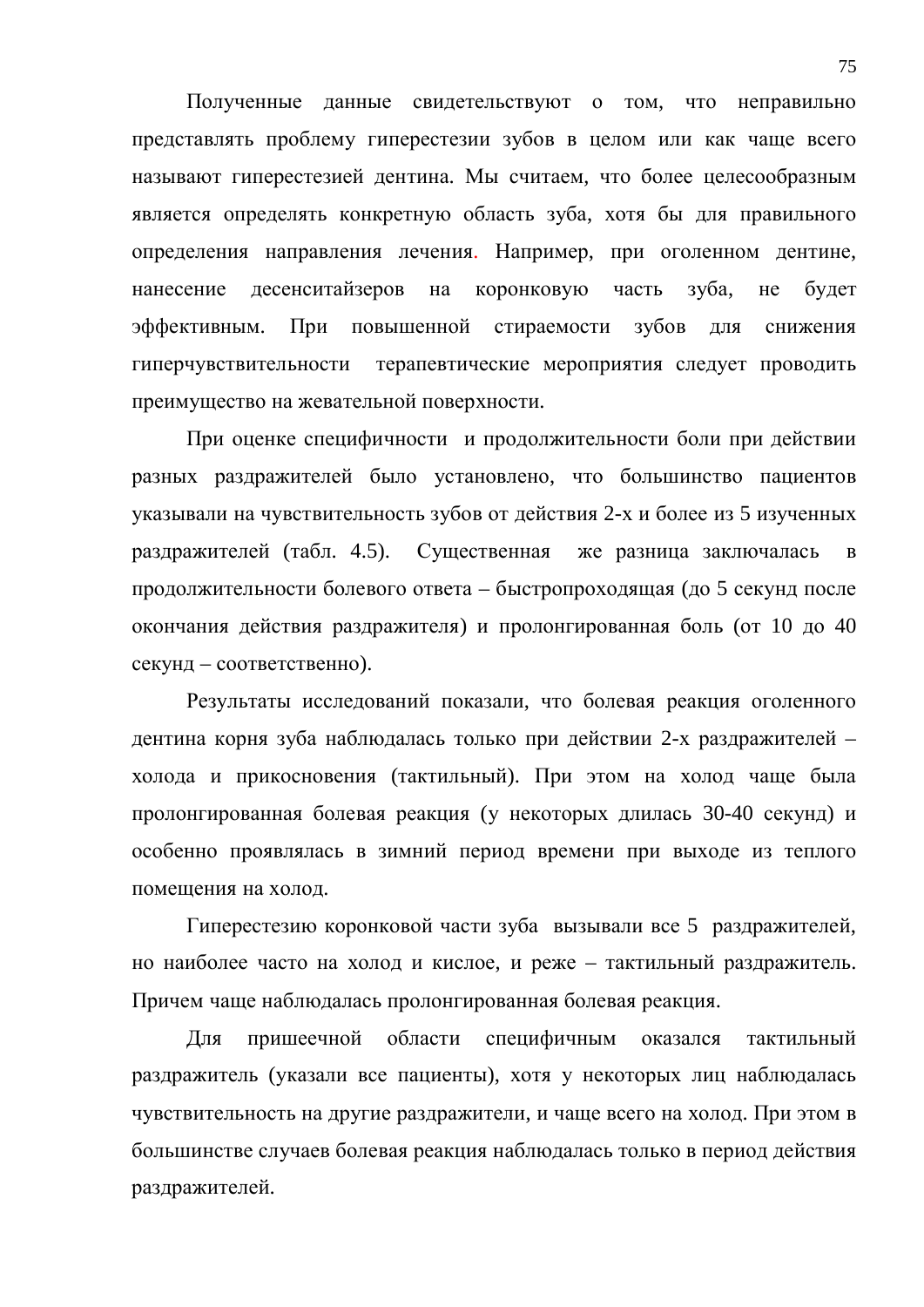## 76 *Ɍɚɛɥɢɰɚ 4.5*

# Характер и продолжительность боли при действии разных раздражителей (п=126)

| Участки                   | Раздражители   |          |                  |                |                |                |                   |                |                |               | Всего |
|---------------------------|----------------|----------|------------------|----------------|----------------|----------------|-------------------|----------------|----------------|---------------|-------|
| зубов/                    |                | холодное |                  | горячее        |                | сладкое        |                   | кислое         |                | прикосновение | (%)   |
| характер<br>боли          | Кол-во         | $\%$     | Кол-во           | $\%$           | Кол-во         | $\%$           | Кол-<br><b>BO</b> | $\%$           | Кол-во         | $\%$          |       |
| Оголенный дентин (п=41)   |                |          |                  |                |                |                |                   |                |                |               |       |
| Быстропро-<br>ходящая     | 25             | 20,6     | $\overline{0}$   | $\overline{0}$ | $\overline{0}$ | $\overline{0}$ | $\overline{0}$    | $\mathbf{0}$   | 12             | 9,5           | 46,6  |
| Пролонги-<br>рованная     | 16             | 12,7     | $\overline{0}$   | $\overline{0}$ | $\overline{0}$ | $\overline{0}$ | $\overline{0}$    | $\overline{0}$ | 8              | 6,3           | 28,7  |
| Всего                     | 41             | 32,5     | $\boldsymbol{0}$ | $\overline{0}$ | $\Omega$       | $\theta$       | $\Omega$          | $\overline{0}$ | 20             | 15,8          | 48,3  |
| Коронковая часть (п=35)   |                |          |                  |                |                |                |                   |                |                |               |       |
| Быстропро-<br>ходящая     | 11             | 8,7      | 6                | 4,7            | 12             | 9,5            | $\overline{7}$    | 5,5            | $\overline{4}$ | 3,2           | 34,8  |
| Пролонги-<br>рованная     | 14             | 11,1     | $\overline{4}$   | 3,2            | 15             | 11,9           | 18                | 14,3           | $\overline{2}$ | 1,6           | 38,9  |
| Bcero:                    | 25             | 19,8     | 10               | 7,9            | 27             | 21,4           | 25                | 19,8           | 6              | 4,8           | 76,7  |
| Пришеечная область (п=50) |                |          |                  |                |                |                |                   |                |                |               |       |
| Быстропро-<br>ходящая     | $\overline{4}$ | 3,2      | 6                | 4,8            | $\overline{2}$ | 1,6            | $\mathfrak{2}$    | 1,6            | 8              | 6,3           | 17,5  |
| Пролонги-<br>рованная     | $\overline{2}$ | 1,6      | 8                | 6,3            | $\mathbf{0}$   | $\overline{0}$ | $\overline{0}$    | $\overline{0}$ | 42             | 33,3          | 41,2  |
| сего:                     | 6              | 4,8      | 14               | 11,1           | $\overline{2}$ | 1,6            | $\overline{2}$    | 1,6            | 50             | 39,6          | 58,7  |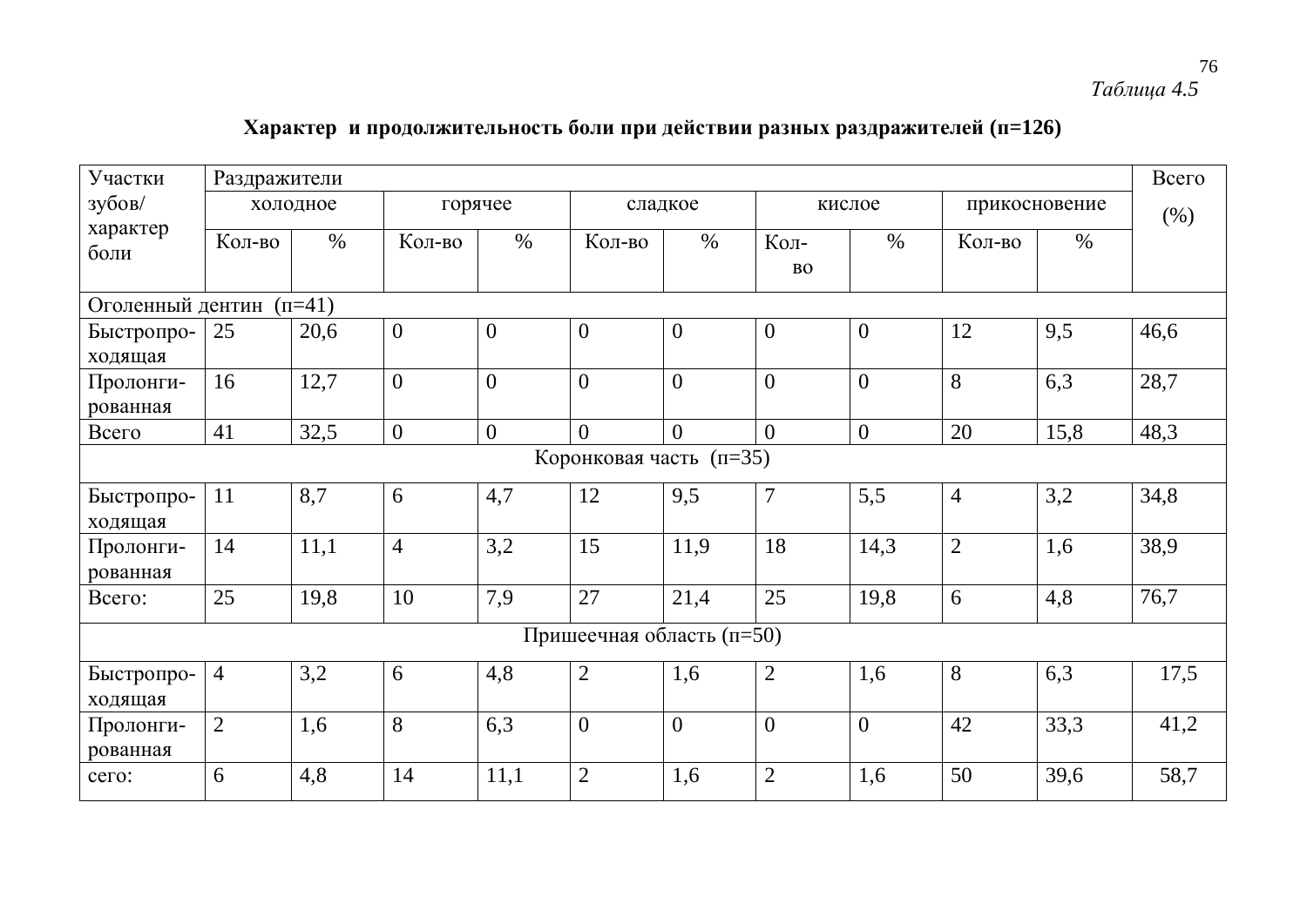Как показано на рис.4.3, наиболее часто болевая реакция возникает при действии тактильного раздражителя (61,1 %) и холода (18,2 %), затем на кислое  $(8,2, \%)$ , сладкое  $(7,7, \%)$  и менее всего на горячее  $(3, \%)$ .





 $1$  – оголенный дентин корня зуба; 2 – коронковая часть зуба; 3 – пришеечная область зуба.

При действии раздражителей на корневой дентин в большинстве случаев ответная болевая реакция носила кратковременный характер, а при раздражении коронковой и пришеечной части – боль была пролонгированной (рис. 4.4).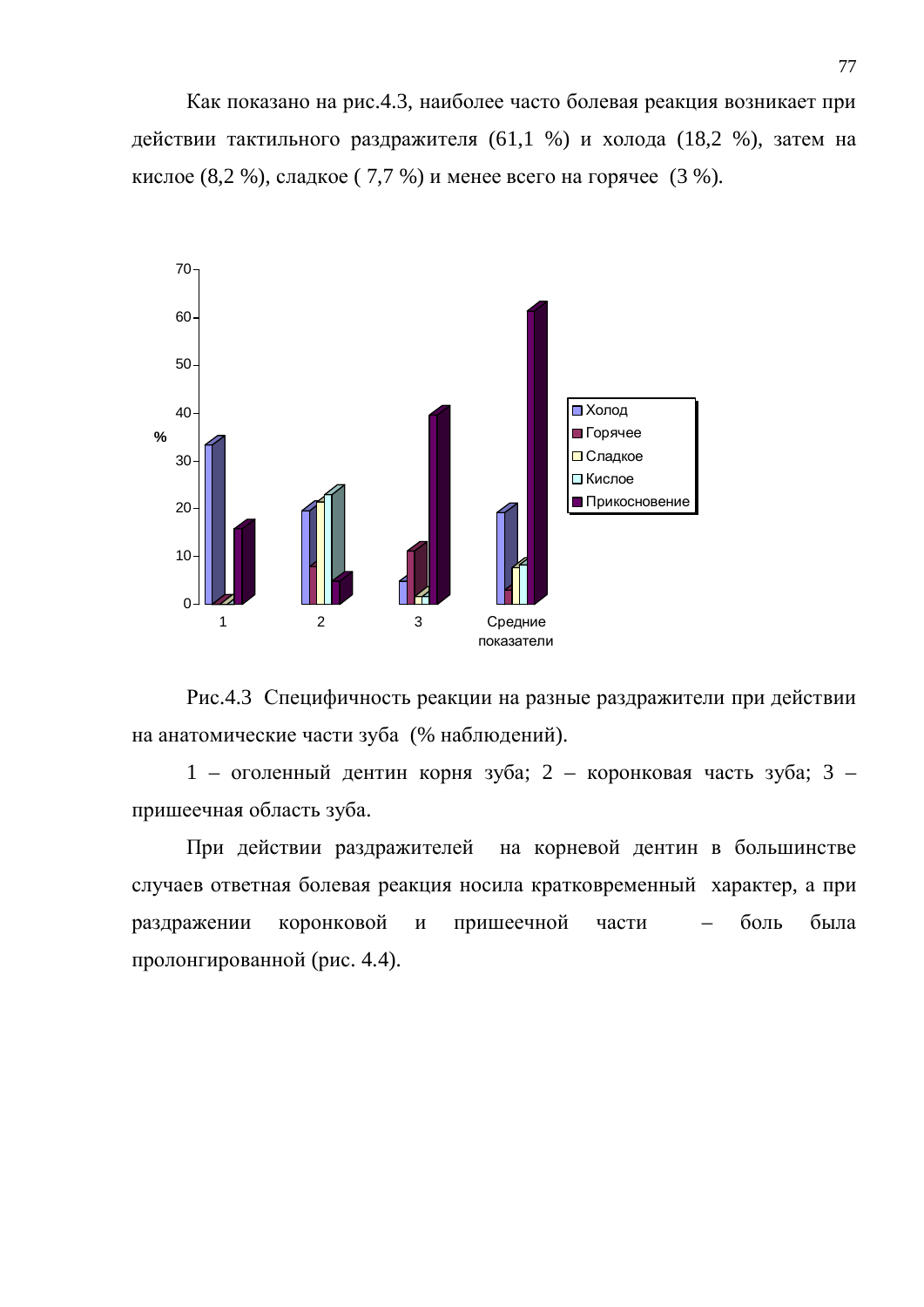

Рис.4.4 Продолжительность болевой реакции при действии раздражителей на разные части зуба (% наблюдений)

 $1$  – оголенный дентин корня зуба; 2 – коронковая часть зуба; 3 – пришеечная область зуба.

### **Резюме к разделу 4**

Для оценки основных характеристик гиперчувствительности зубов были изучены ряд показателей, а именно, преимущественная реакция зубов на разные раздражители, преимущественная локализация чувствительных участков зубов и групп зубов, распространенность патологического процесса, специфичность проявления чувствительности при разных дефектах эмали и дентина, характер и продолжительность боли при действии разных раздражителей.

В исследованиях приняли участие 126 пациентов с гиперчувствительностью зубов.

Первой была изучена преимущественная реакция на конкретный раздражитель. Был использован метод опроса каждого из пациентов.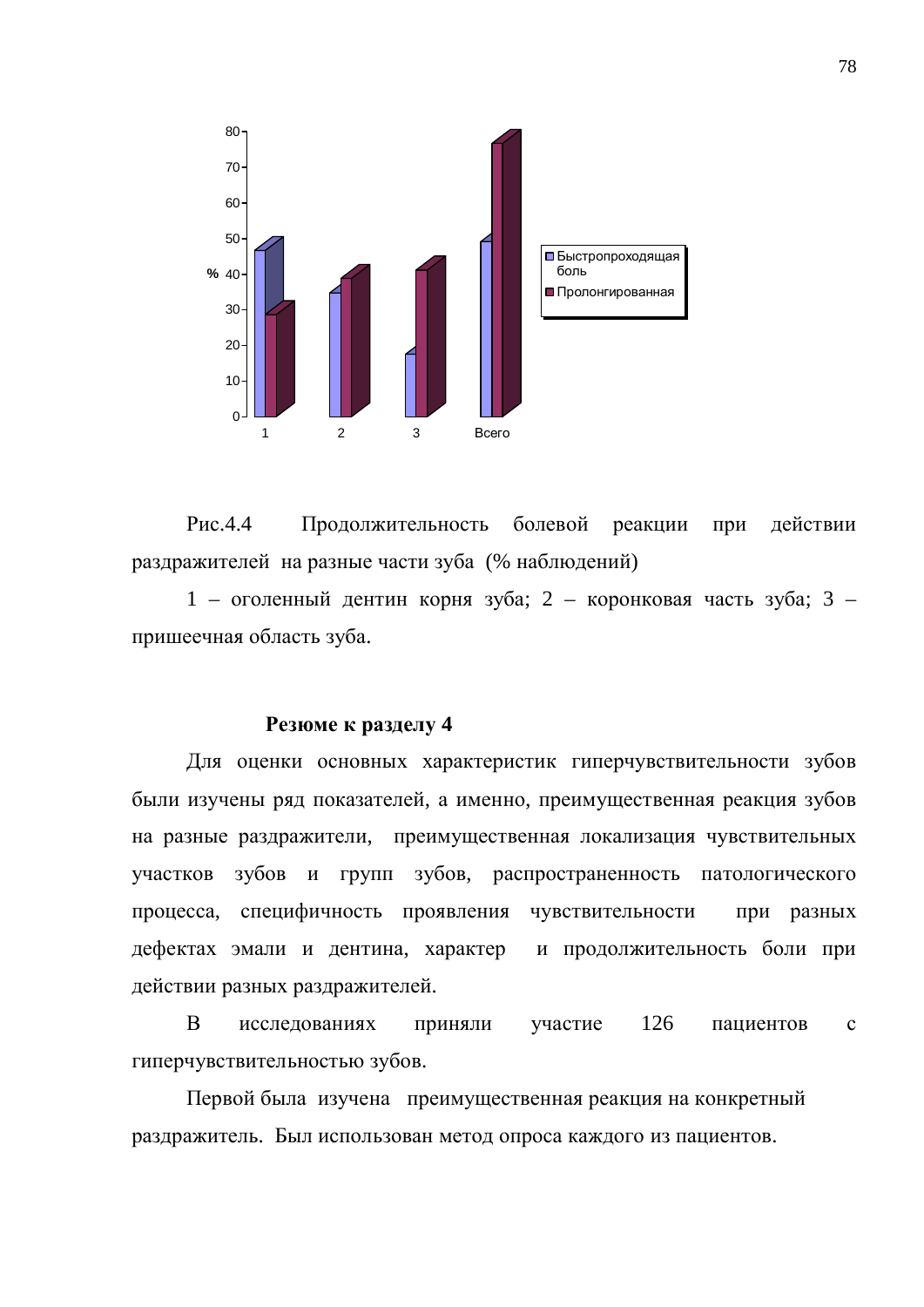При проведении дальнейших исследований применялись следующие методы оценки: холод – струя холодного воздуха из шприца (метод Шиффа), горячее - струя горячей воды из шприца, кислое – тампон на зуб с слабоконцентрированной соляной кислотой в концентрации 1 ммоль/л, сладкое – тампон на зуб с 40%-ныя сахарным сиропом, механический (тактильный) раздражитель – легкое постукивание по зубу стоматологическим инструментом.

При изучении локализации чувствительных участков зубов и выявления степени распространенности процесса проводили прицельное обследование каждого *зуба с применением сочетанного воздействия холода* и прикосновения. В качестве последнего использован стоматологический инструмент, например гладилка, предварительно охлажденная в морозильной камере или нагретая в горячей воде.

Результаты проведенных исследований показали, что наиболее часто наблюдается реакция на 2 раздражителя – холодовый и тактильный, проявляющаяся в виде болевой реакции, которая может носить кратковременный и пролонгированный характер. Чаще гиперестезия выявлялась во фронтальной группе зубов и носила локализованный характер.

Выводы

1. Опрос пациентов показал, что у большинства пациентов преимущественная реакция была на 2 раздражителя – холодовый  $(40,5\%)$  и тактильный (31,7%). При этом у 80,9 % пациентов наблюдалась реакция сразу на несколько раздражителей. При оценке с применением специальных методов большинство пациентов указывали на чувствительность зубов от действия 2-х и более из 5 изученных раздражителей. При действии раздражителей на корневой дентин в большинстве случаев ответная болевая реакция носила кратковременный характер, а при раздражении коронковой и пришеечной части – боль была пролонгированной.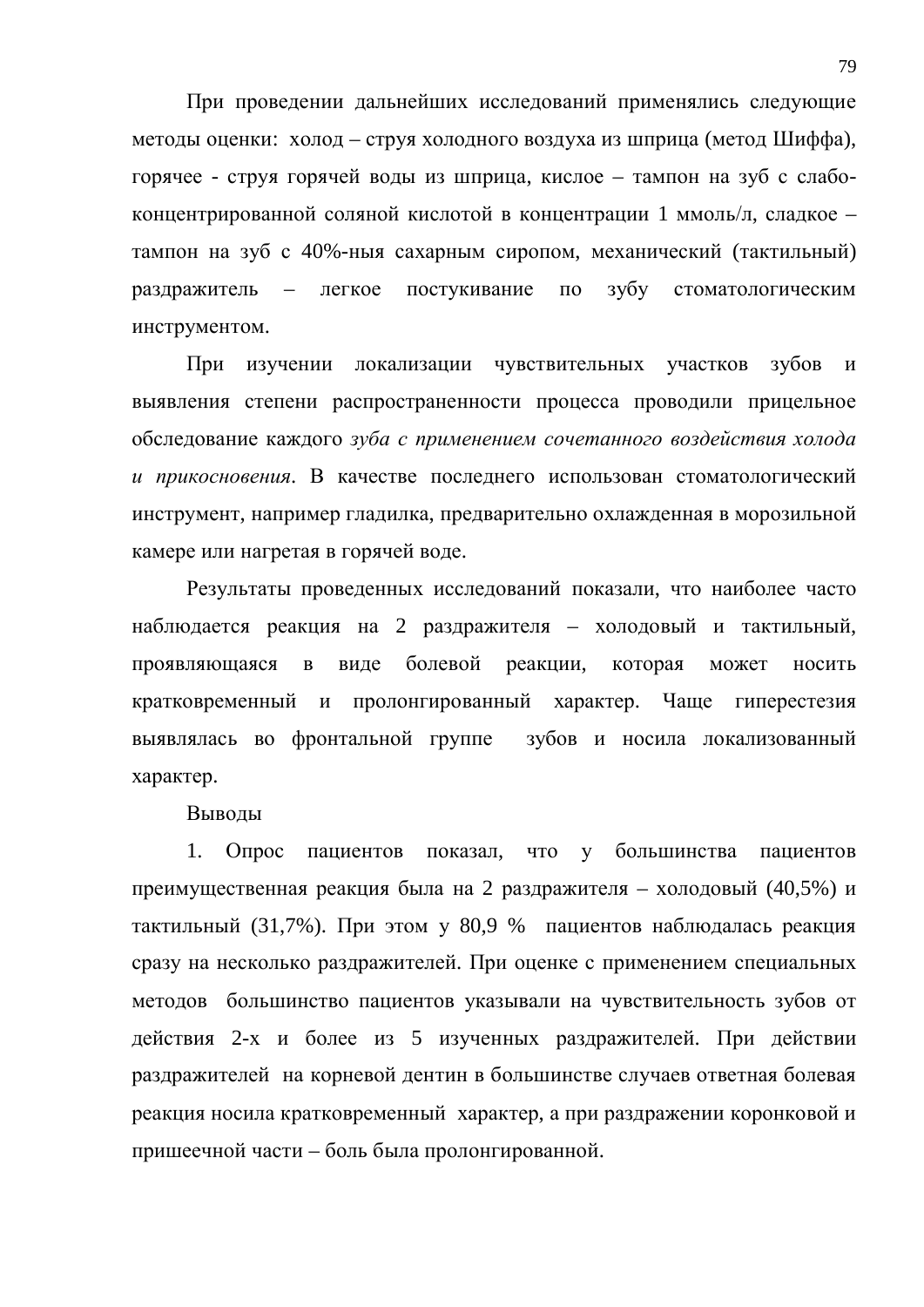2. Результаты изучения локализации гиперестезии показали, что чаще гиперестезия выявлялась во фронтальной группе зубов (35, 7 %), нежели на жевательной группе (30,2 %). Но при этом в 34, 1 % случаев чувствительными были как жевательная, так и фронтальная группа зубов.

3. Наиболее часто (в 48,4%) гиперчувствительными были участки, расположенные в пришеечной части зуба, причем независимо от группы зубов. На 2-м месте по выявлению чувствительности был оголенный дентин (30,9 %) и затем коронковая часть зуба (20,7 %). В последнем случае менее всего страдала коронковая часть жевательной группы зубов (3,2 %).

4. Изучение распространенности гиперестезии зубов показало, что чаще встречалась локализованная форма, причем в процесс были вовлечены от 1 до 8 зубов – подряд либо отдельно стоящие зубы на каждой челюсти. Генерализованный процесс зафиксирован в 39,7 % случаев и наблюдалась чувствительность более 1/2 присутствующих в полости рта зубов.

5. Установлена специфичность локализации гиперчувствительности при разных дефектах зуба: при травмировании зуба преимущественная локализация боли наблюдалась в коронковой части зуба, и значительно меньше – в корневой части; при клиновидных дефектах - в пришеечной части зуба; при эрозии эмали - по всей коронке зуба, включая и пришеечную область; при деминерализации эмали – по всей коронке зуба с усилением в пришеечной части. При рецессии десны вызванной травматическим фактором, боль проявляется в пришеечной части зуба, при рецессии десны у больных пародонтитом - болевая реакция только со стороны оголенного корня.

По данному разделу диссертации опубликованы следующие работы.

1.3 убачик О.В.Специфичность проявления гиперчувствительности при разных дефектах зуба / О.В. Зубачик // Вісник проблем біології і медицини. – 2014. – №4, том 4 (116). – С. 333-336.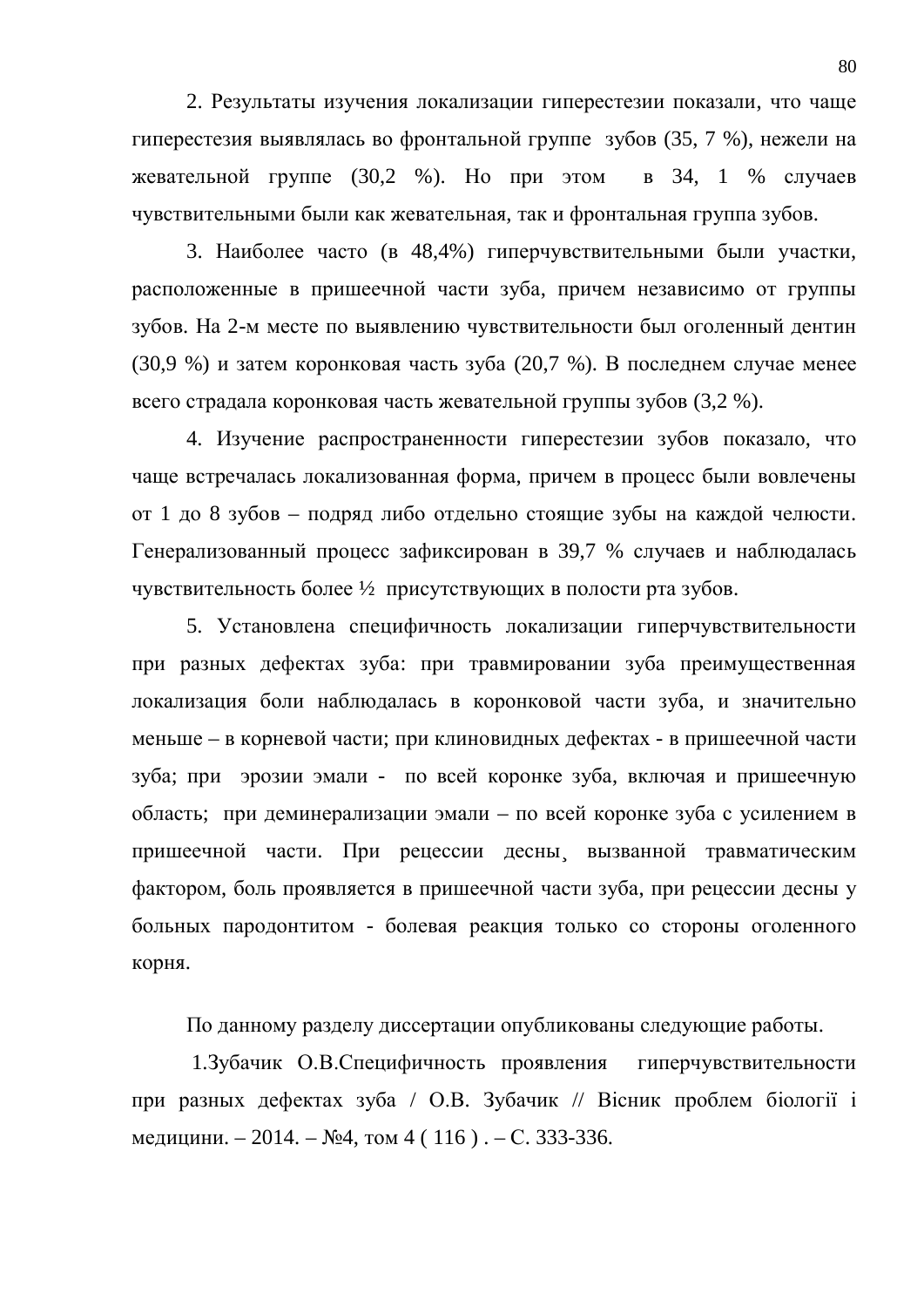2. Зубачик О.В. Результаты изучения некоторых особенностей проявления гиперчувствительности зубов / О.В. Зубачик // Медицинские новости. – 2014 .-№11. – С. 94-95.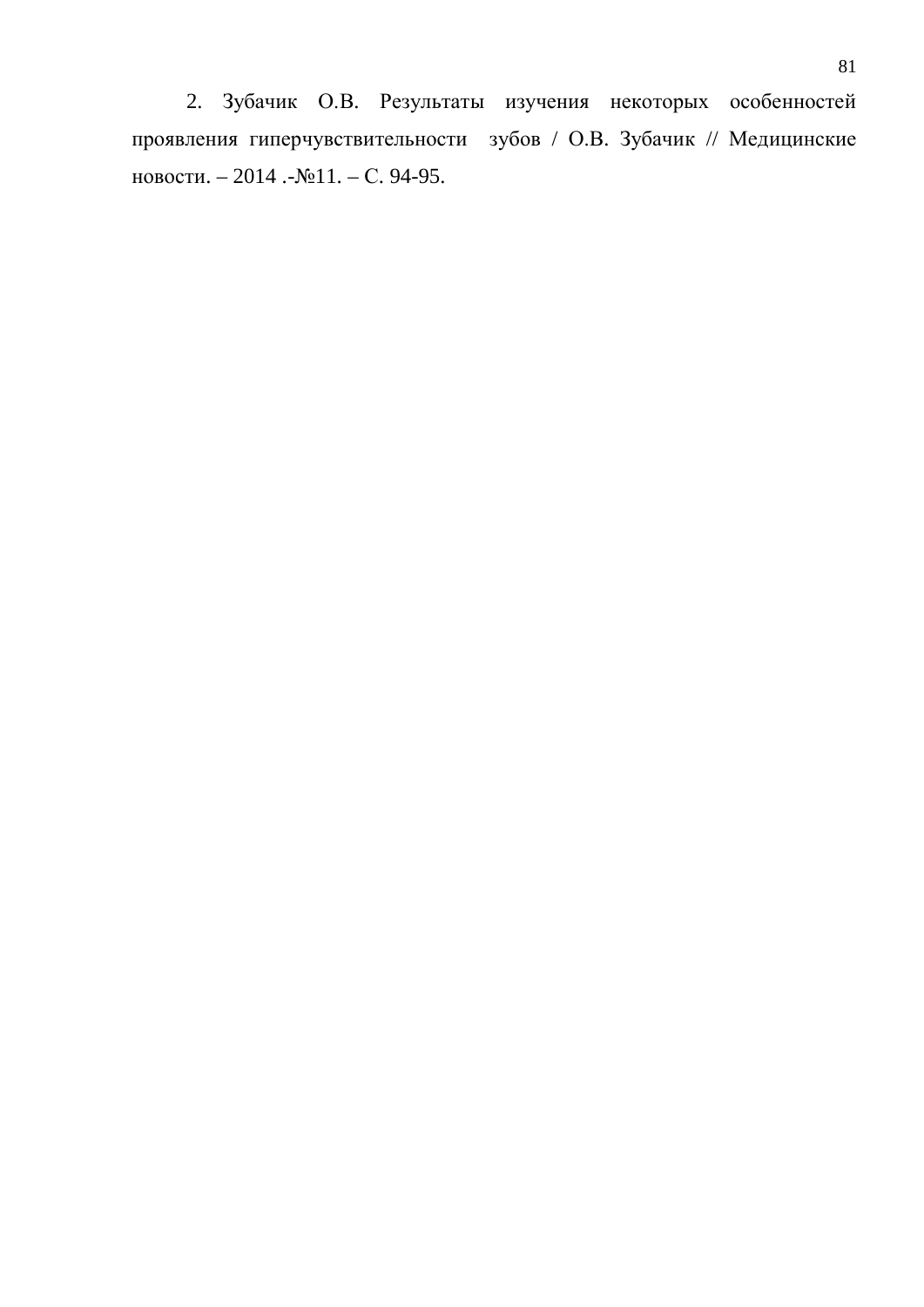### **РАЗДЕЛ 5**

## КЛИНИЧЕСКАЯ ОЦЕНКА ЭФФЕКТИВНОСТИ ДИФФЕРЕНЦИРОВАННОГО ПРИМЕНЕНИЯ ЛЕЧЕБНО**ɉɊɈɎɂɅȺɄɌɂɑȿɋɄɂɏ ɄɈɆɉɅȿɄɋɈȼɉɊɂȽɂɉȿɊȿɋɌȿɁɂɂ 3VEOB**

В связи с установленными факторами проявления гиперчувствительности зубов (см. раздел 4) был осуществлен дифференцированный подход к лечению гиперестезии, в основу которого положены 2 основные позиции: степень распространенности процесса (локализованный, генерализованный) и локализация процесса (коронковая часть зуба, пришеечная область и корневой дентин).

В каждом конкретном случае выявлялась специфичность жалоб, возможные причины развития гиперестезии, предположительный механизм развития чувствительности зубов. Исходя из полученных результатов, предлагался специально разработанный адаптированный комплекс.

В исследованиях приняли участие 37 человек с локализованной формой гиперестезии зубов и 41 человек с генерализованной гиперестезией.

## 5.1 Обоснование и разработка адаптированных лечебнопрофилактических комплексов для лечения гиперестезии зубов

В табл.5.1 представлена клиническая характеристика основных форм гиперестезии зубов у пациентов, принявших участие в исследованиях. При этом чувствительные участки зубов локализовались либо в коронковой части зуба, либо в пришеечной области или корневом дентине, и гиперестезия была обусловлена разными причинами.

В настоящее время существует два основных способа снижения гиперчувствительности зубов: первый - прекратить ответ нерва на болевые раздражители путем его десенситализации; второй – «запечатать» дентинные канальцы и заблокировать таким образом «гидродинамический механизм».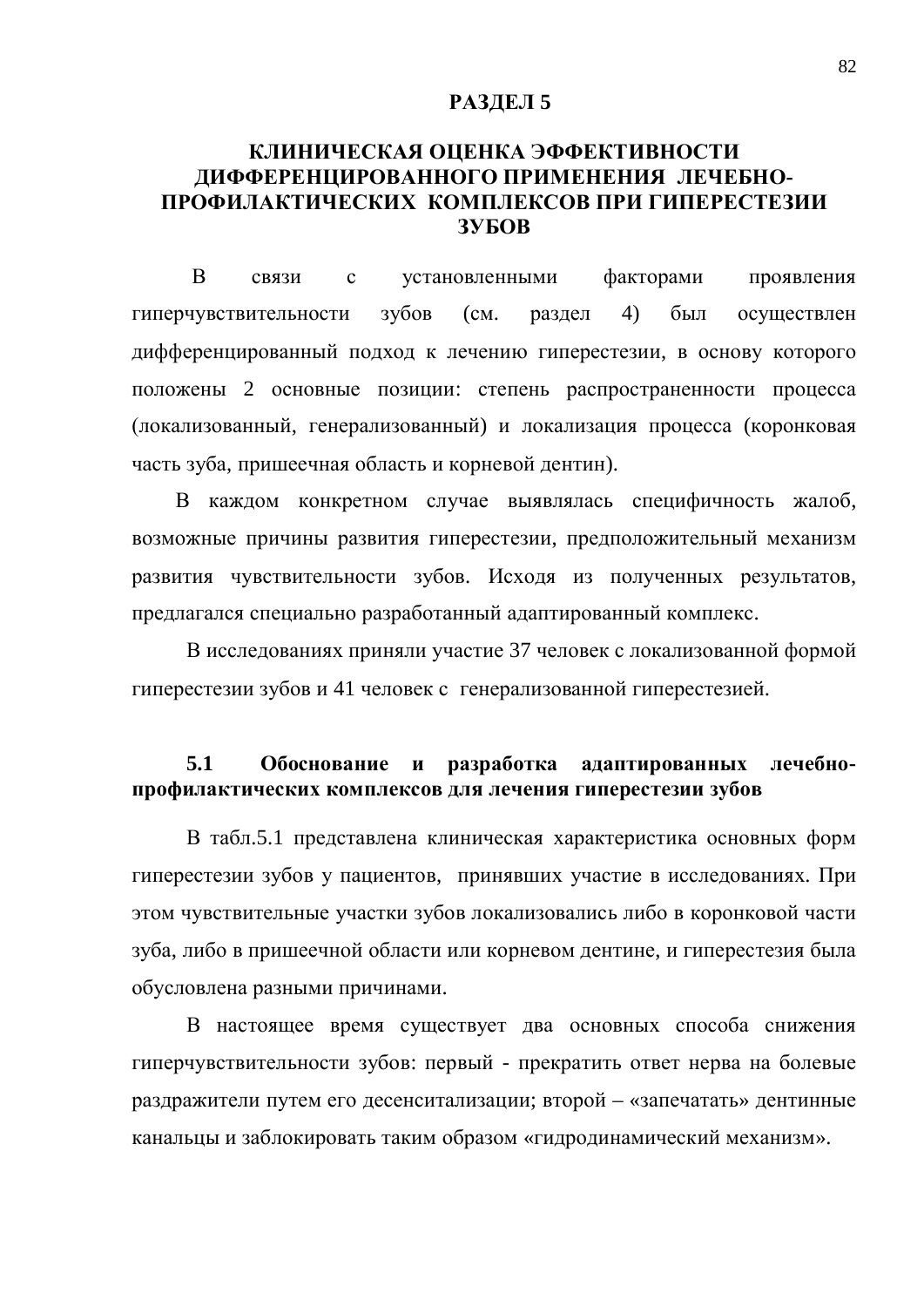# Клиническая характеристика основных форм гиперестезии зубов у пациентов и назначенные лечебнопрофилактические комплексы

| Изучаемое                 | Локализация гиперестезии                                                                                                                                                                                                                                                                                                                                                                                           |                                                                                     |                                                                                                                                                                                                  |
|---------------------------|--------------------------------------------------------------------------------------------------------------------------------------------------------------------------------------------------------------------------------------------------------------------------------------------------------------------------------------------------------------------------------------------------------------------|-------------------------------------------------------------------------------------|--------------------------------------------------------------------------------------------------------------------------------------------------------------------------------------------------|
| явление                   | Коронковая часть зуба                                                                                                                                                                                                                                                                                                                                                                                              | область<br>Пришеечная<br>зуба                                                       | Корневой дентин                                                                                                                                                                                  |
| Специфичность<br>жалоб    | Реакция на холод в зимнее время года в<br>большей части случаев в области<br>фронтальных зубов.                                                                                                                                                                                                                                                                                                                    | болевые<br>ощущения<br>пролонгированного<br>действия от всех видов<br>раздражителей | острая<br>внезапная<br>кратковременная боль всех<br>раздражителей<br>видов<br>$\mathbf{B}$<br>области<br>обнаженного<br>дентина зуба, не связанная с<br>какой-либо<br>явной<br>патологией зубов. |
| Предполагаемые<br>причины | дефект эмали в виде микроскопических<br>1. в результате<br>трещин, возникших:<br>зуба, либо повышенной<br>травмирования<br>стираемости (в том числе, при пользовании<br>высокоабразивными<br>чистящими<br>средствами), после отбеливания зубов 2.<br>наличия врожденных дефектов (эмалевые<br>ламелы, пучки и веретена ответственны за<br>образование<br>трещин, приводящих<br>повышенной чувствительности эмали). | Клиновидные дефекты,<br>рецессия десны                                              | при пародонтите и рецессии<br>десны                                                                                                                                                              |
| Механизм<br>развития      | Bce<br>собой<br>указанное<br>представляет<br>инициальные пути для проникновения                                                                                                                                                                                                                                                                                                                                    | доступ раздражителей<br>к нервным окончаниям                                        | раздражителей<br>доступ<br>$\mathbf{K}$<br>нервным<br>окончаниям                                                                                                                                 |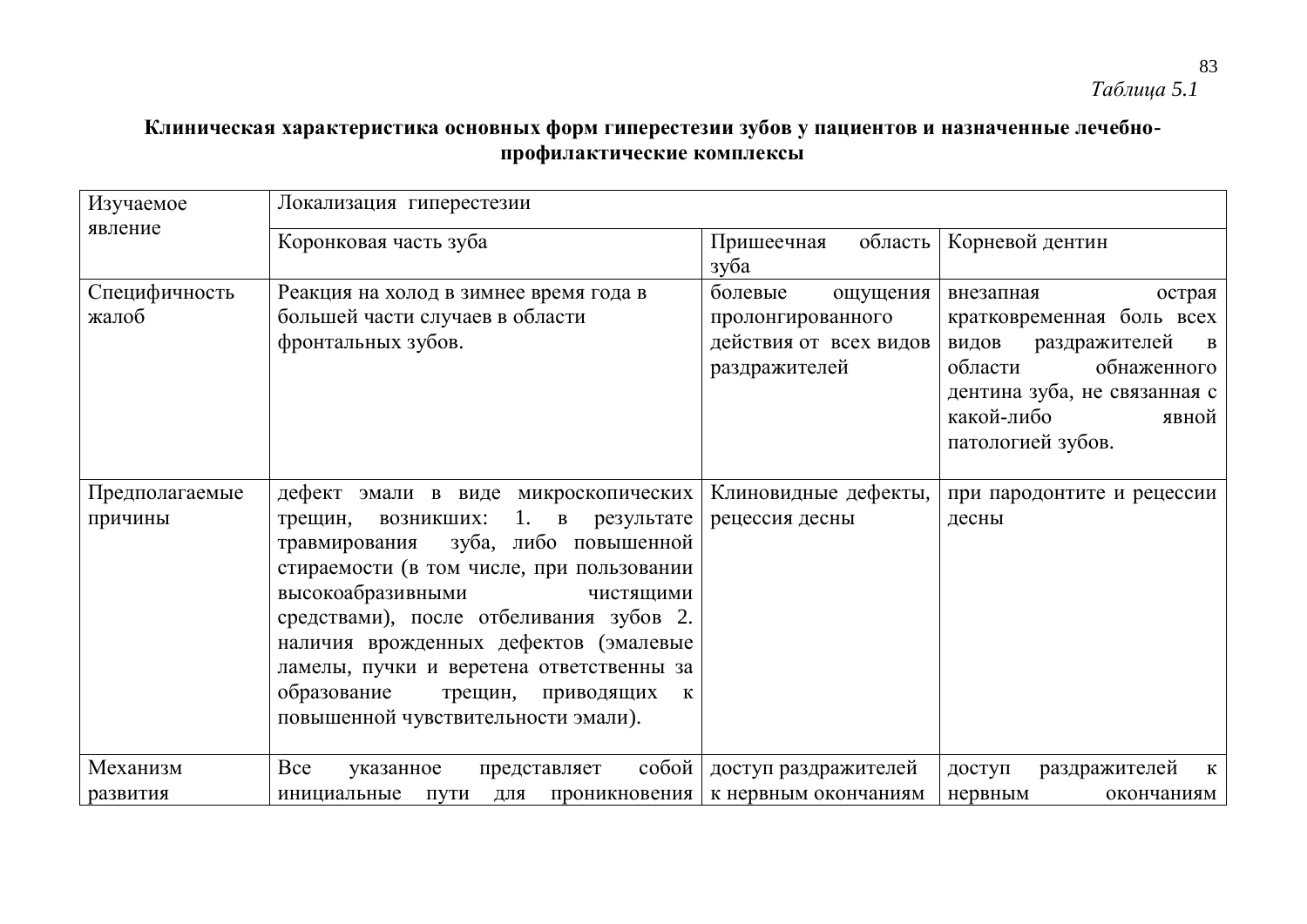|             |                                                               |                       | 84                          |
|-------------|---------------------------------------------------------------|-----------------------|-----------------------------|
|             | жидкости<br>пульпу,<br>через<br>эмаль<br>B<br>B               | пульпы и дентинных    | открытых<br>дентинных       |
|             | результате<br>чего<br>возникает<br>повышенная                 | канальцев из-за       | канальцев                   |
|             | чувствительность эмали                                        | тонкого слоя эмали.   |                             |
|             |                                                               |                       |                             |
| Направление | действие<br>закупоривании<br>основано<br>на                   | Лечебный комплекс:    | действие его основано на 1  |
| лечения     | микродефектов эмали путем повышения                           | действие его основано | этапе: быстром              |
|             | ротовой<br>потенциала<br>реминерализующего                    | на 1 этапе:           | десенситайзерном и          |
|             | (полоскание<br>жидкости<br>рта                                | анестезирующим и      | закупоривающим дентинные    |
|             | растворами)<br>реминерализующими<br>$\boldsymbol{\mathit{M}}$ | закупоривающим        | канальцы действием, и на 2- |
|             | контактное насыщение эмали минералами                         | дентинные канальцы    | м этапе - пролонгирование   |
|             | аппликаций,<br>(B<br>лаков,<br>виде                           | действием, и на 2-м   | действия с помощью          |
|             | реминерализующих гелей в специальных                          | этапе - пломбировании | ежедневного применения      |
|             | $\kappa$ апах)                                                | дефектов.             | средств с десенситайзерным  |
|             |                                                               |                       | и реминерализующим          |
|             |                                                               |                       | действием.                  |
|             |                                                               |                       |                             |
|             |                                                               |                       |                             |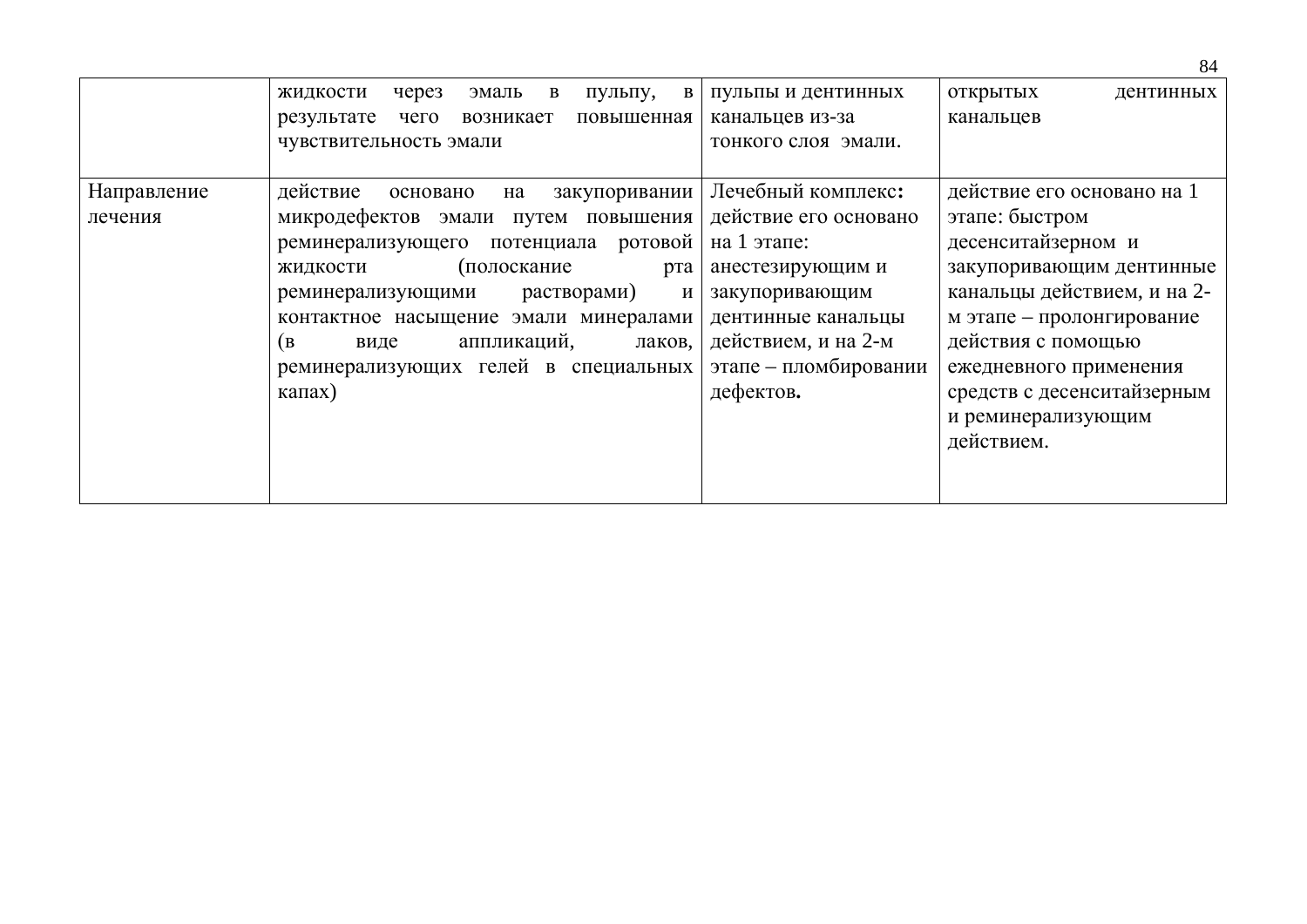На основании проведенного анализа ряда изученных показателей, предложены адаптированные лечебные комплексы, учитывающие не только причины и механизм развития гиперчувствительности, но и распространенность и локализацию процесса. Схемы лечебнопрофилактических комплексов представлены в табл. 5.2 и 5.3.

При локализованной гиперестезии лечебно-профилактический комплекс включал препараты местного контактного действия, которые осуществляли как десенситивное, так и реминерализующее действие. Лицам с генерализованной формой гиперестезии зубов, в отличие от локализованной, дополнительно назначались кальцийсодержащие препараты для нормализация минерального обмена на местном и общем уровне, а также пролонгировался курс местной десенситайзерной терапии. При этом назначенные средства местного и общего действия отличались в зависимости от локализации процесса. В зависимости от достигнутого эффекта было рекомендовано применение комплексов 1-2 раза в год.

*Tаблица* 5.2

| Наименование                           | Лечебно-профилактический комплекс             |                 |                                                  |  |  |  |
|----------------------------------------|-----------------------------------------------|-----------------|--------------------------------------------------|--|--|--|
| препарата                              | Активные                                      | Назначение      | Способ применения                                |  |  |  |
|                                        | компоненты                                    |                 |                                                  |  |  |  |
|                                        | Коронковая часть зуба (деминерализация зубов) |                 |                                                  |  |  |  |
| Лак<br>Clinpro                         | Трикальцийфос-                                | Активная реми-  | Нанесение<br>лака<br>Ha                          |  |  |  |
| White Varnish                          | фат<br>и натрий                               | нерализация     | влажную<br>поверхность                           |  |  |  |
|                                        | фтористый                                     | эмали зубов     | коронковой части зуба 1                          |  |  |  |
|                                        | (иони-                                        |                 | раз в 3 дня в течение 2-х                        |  |  |  |
|                                        | зированный                                    |                 | недель-1 мес.                                    |  |  |  |
|                                        | фтор, кальций и                               |                 |                                                  |  |  |  |
|                                        | $\phi$ oc $\phi$ op)                          |                 |                                                  |  |  |  |
| Зубная<br>паста                        | Нитрат калия и                                | Пролонгирован   | Ежедневная 2-х разовая                           |  |  |  |
| Colgate Sensitive                      | фторид<br>натрия                              | десенси-<br>ное | чистка зубов в течение                           |  |  |  |
| enamel protect                         | $(1450$ ppm F- $)$                            | тивное<br>И     | $3-x$<br>месяцев<br>$\mathbf{C}$                 |  |  |  |
|                                        |                                               | реминерализу-   | зубной<br>применением                            |  |  |  |
| ющее действие   щетки серии «Сенситив» |                                               |                 |                                                  |  |  |  |
|                                        | Пришеечная область зуба (клиновидные дефекты) |                 |                                                  |  |  |  |
| Защитный                               | лак   Десенситайзер                           | Закрытие        | $\mathfrak{Z}$<br>$He - 1$ pas B<br>месяца<br>на |  |  |  |

## Назначенные лечебно-профилактические комплексы при локализованной гиперестезии зубов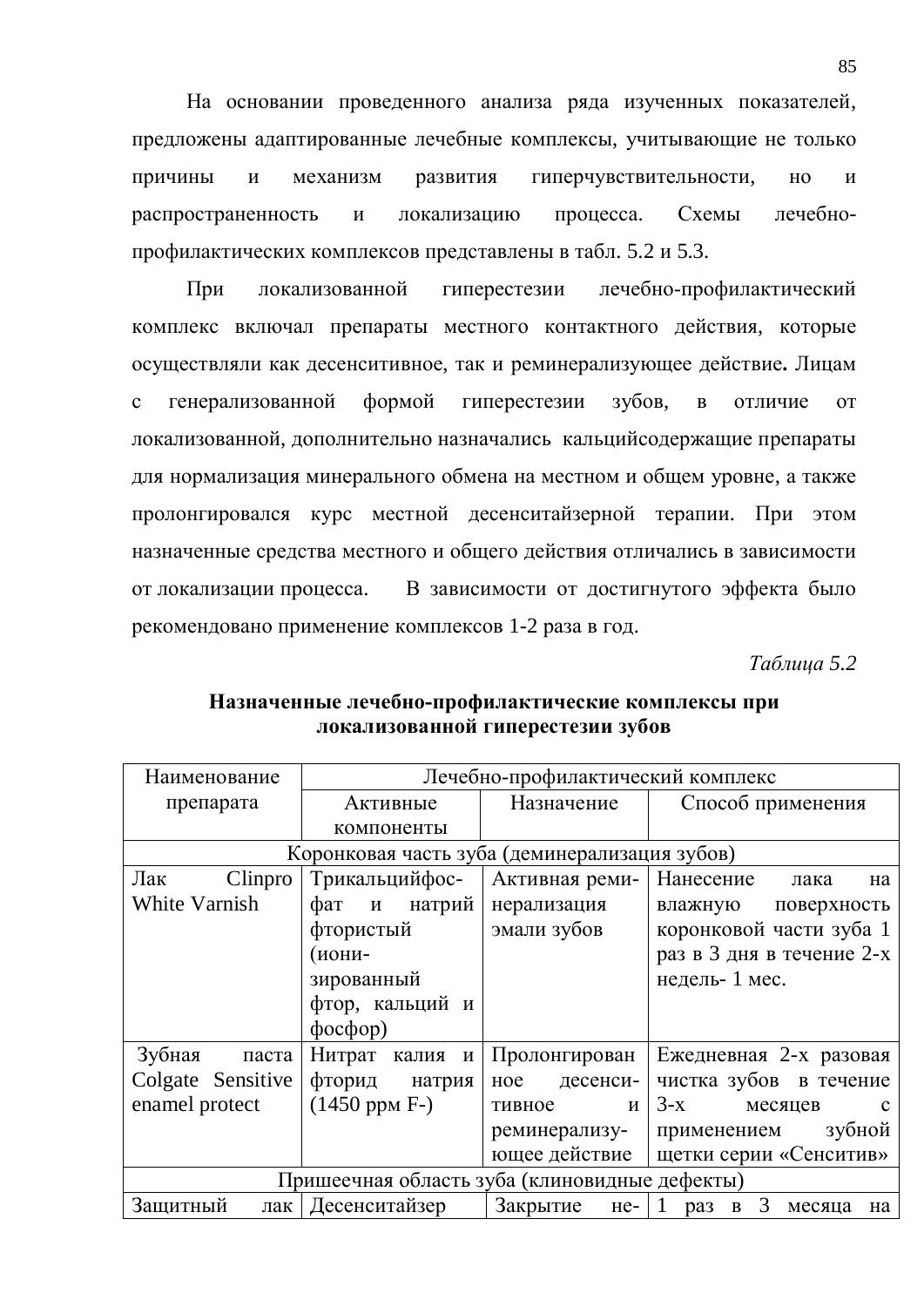| Admira<br>Protect                                | <b>HEMA</b>                    | глубоких поло-     | стоматологическом            |  |
|--------------------------------------------------|--------------------------------|--------------------|------------------------------|--|
| <b>VOCO</b><br>унидоза                           | (гидроксилметил-               | стей, оказание     | приеме                       |  |
| основе<br>на                                     | метакрилат).                   | десенситивног      |                              |  |
| ормомаркеров                                     |                                | о действия         |                              |  |
| Фторсодержа-                                     | Десенситайзер                  | Закрытие глу-      | Одноразовое                  |  |
| щий пломбиро-                                    | HEMA<br>(гидро-                | дефек-<br>боких    | пломбирование                |  |
| вочный материал                                  | ксилметилметак-                | оказание<br>TOB,   |                              |  |
| <b>Admira Protect</b>                            | рилат),<br>натрий              | десенситивног      |                              |  |
|                                                  | фтористый                      | о действия         |                              |  |
| Корневой дентин (рецессия десны при пародонтите) |                                |                    |                              |  |
| Профессиональ-                                   | Технология<br>Pro-             | Закупоривание      | После<br>профессио-          |  |
| Pro-<br>паста<br>ная                             | Argin, включаю-                | дентинных          | нальной гигиены зубов        |  |
| Relief                                           | аргинин<br>$\mathbf{M}$<br>щая | канальцев          | обработка<br>одноразовая     |  |
|                                                  | карбонат кальция               |                    | пастой каждого зуба (по      |  |
|                                                  | (в качестве источ-             |                    | cex.)<br>3<br>стомато-<br>на |  |
|                                                  | ника кальция)                  |                    | логическом приеме.           |  |
| Зубная<br>паста                                  | 8%<br>аргинина,                | Пролонгиро-        | Ежедневная 2-х разовая       |  |
| Colgate Sensitive                                | карбонат кальция               | ванная ремине-     | чистка зубов                 |  |
| Pro-Relief                                       | монофторфос-<br>И              | рализация эма-     | в течение 2-х месяцев.       |  |
|                                                  | фат натрия                     | дентина<br>И<br>ЛИ |                              |  |
|                                                  |                                | зубов              |                              |  |

# *Ɍɚɛɥɢɰɚ 5.3*

## Назначенные лечебно-профилактические комплексы при генерализованной форме гиперестезии зубов

| Наименование | Лечебно-профилактический комплекс |                                               |                   |  |  |
|--------------|-----------------------------------|-----------------------------------------------|-------------------|--|--|
| препарата    | Активные                          | Назначение                                    | Способ применения |  |  |
|              | компоненты                        |                                               |                   |  |  |
|              |                                   |                                               |                   |  |  |
|              |                                   | Коронковая часть зуба (деминерализация зубов) |                   |  |  |
| Кальцид      | Кальций яичной   Восполняет       |                                               | По 1 табл. 3 р. в |  |  |
|              | скорлупы, плоды                   | дефицит кальция в                             | день в течение    |  |  |
|              | рябины,                           | зубах, активизирует                           | месяца            |  |  |
|              | витамины $\mathcal{I}_3$ и С.     | минеральный                                   |                   |  |  |
|              |                                   | обмен                                         |                   |  |  |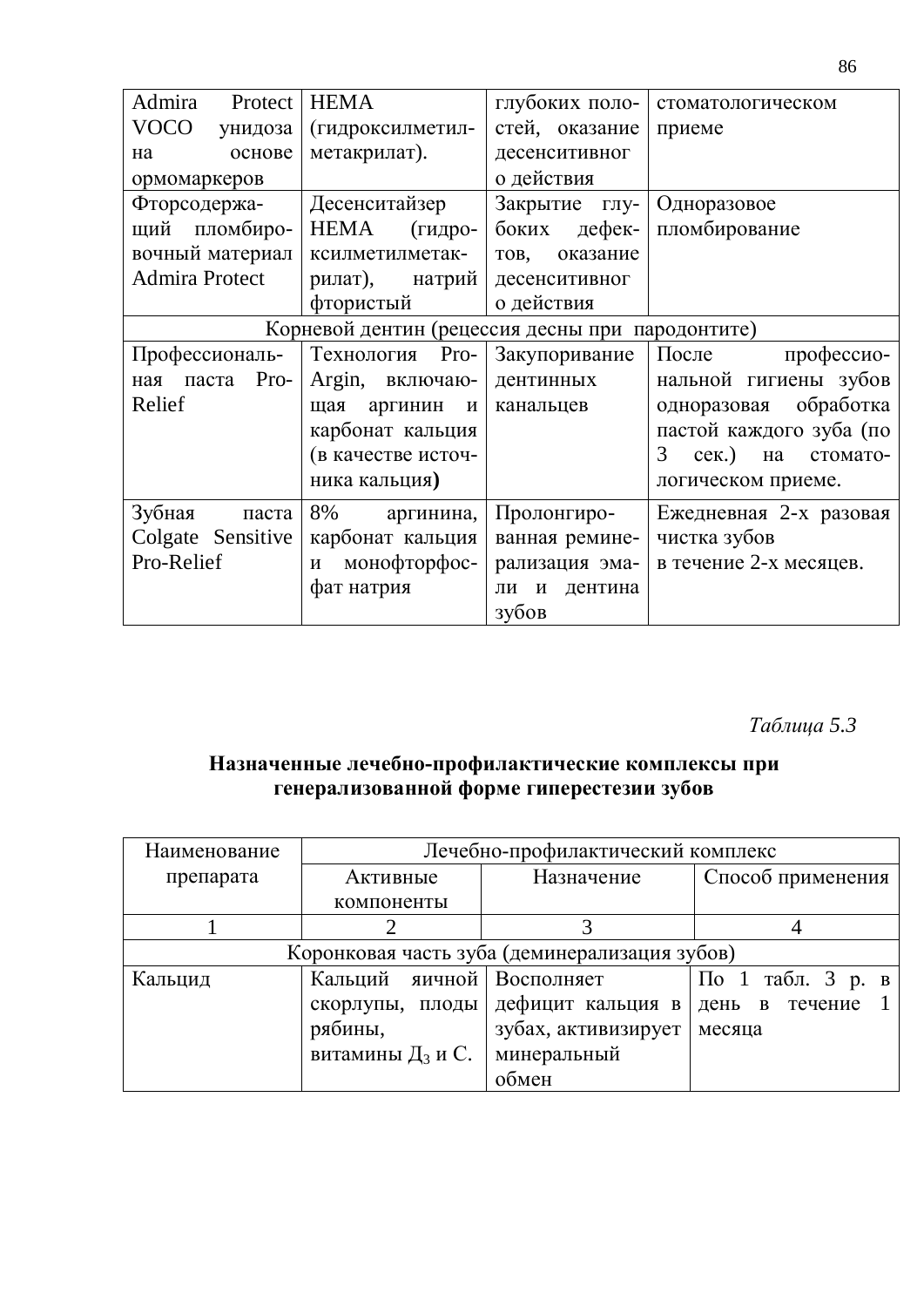$II$ родолж. табл.5.3

|                       | $\overline{2}$                                   | 3                | $\overline{4}$                   |
|-----------------------|--------------------------------------------------|------------------|----------------------------------|
| Clinpro<br>Лак        | Трикальцийфос-                                   | Активная реми-   | Нанесение<br>лака<br>Ha          |
| White Varnish         | фат<br>натрий<br>$\,$ M                          | нерализация      | поверхность<br>влажную           |
|                       | фтористый (иони-                                 | эмали зубов      | коронковой части зуба 1          |
|                       | зированный фтор,                                 |                  | раз в 3 дня в течение 2-х        |
|                       | кальций<br>$\boldsymbol{\mathsf{M}}$             |                  | недель-1 мес.                    |
|                       | $\phi$ oc $\phi$ op)                             |                  |                                  |
| Зубная<br>паста       | Нитрат калия<br>И                                | Пролонгирован    | Ежедневная 2-х разовая           |
| Colgate Sensitive     | фторид натрия                                    | десенси-<br>ное  | чистка зубов в течение           |
| enamel protect        | $(1450$ ppm $F-$ )                               | тивное<br>И      | $6-TH$<br>месяцев<br>$\mathbf c$ |
|                       |                                                  | реминерализу-    | зубной<br>применением            |
|                       |                                                  | ющее действие    | щетки<br>серии                   |
|                       |                                                  |                  | «Сенситив»                       |
|                       | Пришеечная область зуба (клиновидные дефекты)    |                  |                                  |
| Суспензия             | Кальций<br>$\mathbf{M}$                          | Восполнение      | Нанесение суспензии на           |
| нанокальцида          | фосфор -                                         | дефицита         | зубы 2 раза в день в             |
| (гидроксиапатит       |                                                  | кальция          | $2-x$<br>течение<br>недель       |
| кальция)              |                                                  |                  | (используется                    |
|                       |                                                  |                  | специальная каппа)               |
| Защитный<br>лак       | Десенситайзер                                    | Закрытие         | После применения                 |
| Admira<br>Protect     | <b>HEMA</b>                                      | неглубоких       | суспензии<br>нанокаль-           |
| VOCO<br>унидоза       | (гидроксилметил-                                 | полостей,        | цида лак наносится на            |
| основе<br>на          | метакрилат).                                     | оказание         | зубы 1 раз в 3 месяца на         |
| ормомаркеров          |                                                  | десенситивного   | стоматологическом                |
|                       |                                                  | действия         | приеме                           |
| Фторсодержа-          | Десенситайзер                                    | Закрытие<br>глу- | Одноразовое                      |
| щий пломбиро-         | HEMA<br>(гидро-                                  | боких<br>дефек-  | пломбирование                    |
| вочный материал       | ксилметилметак-                                  | TOB,<br>оказание |                                  |
| <b>Admira Protect</b> | рилат), натрий                                   | десенситивного   |                                  |
|                       | фтористый                                        | действия         |                                  |
|                       | Корневой дентин (рецессия десны при пародонтите) |                  |                                  |
| Минерально-           | Цитрат кальция,                                  | Регулирует       | По 1 табл. 3 р. в день в         |
| витаминный            | карбонат кальция                                 | фосфорно-        | течение 1 месяца                 |
| комплекс              | кальциферол,                                     | кальциевый       |                                  |
| Кальцемин             | магний,<br>цинк,                                 | обмен<br>B       |                                  |
| Адванс                | медь, марганец,<br>6op                           | организме        |                                  |
| Ополаскиватель        | Соединения                                       | насыщение        | По 15 мл 2 раза в день в         |
| R.O.C.S.              | кальция, фосфора                                 | ионами кальция   | течение 2-х недель               |
|                       | и магния                                         | фтора<br>И       |                                  |
|                       |                                                  | ротовой          |                                  |
|                       |                                                  | жидкости         |                                  |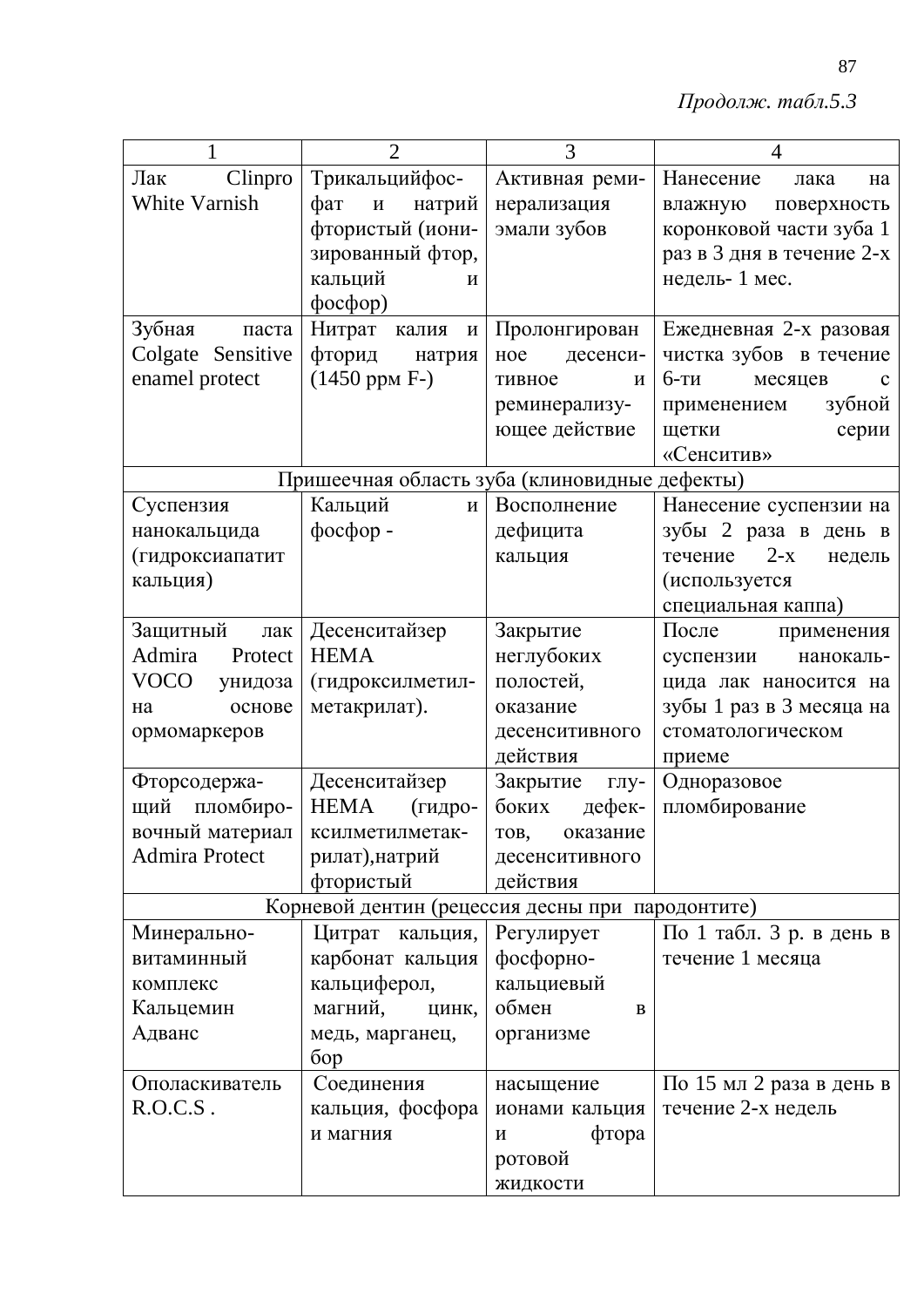$II$ родолж. табл.5.3

|                                                    | $\overline{2}$                                                                                                                     |                                                                             |                                                                                                                                                                                                                                            |
|----------------------------------------------------|------------------------------------------------------------------------------------------------------------------------------------|-----------------------------------------------------------------------------|--------------------------------------------------------------------------------------------------------------------------------------------------------------------------------------------------------------------------------------------|
| Профессиональ-<br>ная паста Pro-<br>Relief         | Pro-<br>Технология<br>Argin, включаю-<br>щая<br>аргинин<br>$\mathbf{M}$<br>карбонат кальция<br>(в качестве источ-<br>ника кальция) | Закупоривание<br>дентинных<br>канальцев                                     | После<br>профессио-<br>нальной гигиены зубов<br>одноразовая обработка<br>пастой каждого зуба (по<br>3<br>$cex.$ )<br>на стомато-<br>логическом приеме<br>$\mathbf c$<br>периодичностью<br>применения<br>1<br>pa <sub>3</sub><br>B<br>месяц |
| Зубная<br>паста<br>Colgate Sensitive<br>Pro-Relief | 8%<br>аргинина,<br>карбонат кальция<br>монофторфос-<br>$\mathbf{M}$<br>фат натрия                                                  | Пролонгиро-<br>ванная ремине-<br>рализация эма-<br>дентина<br>ли и<br>зубов | Ежедневная 2-х разовая<br>чистка зубов<br>в течение 6-ти месяцев.                                                                                                                                                                          |

# 5.2. Клиническая оценка эффективности применения лечебнопрофилактических комплексов при гиперестезии зубов

В исследованиях приняли участие 76 человек с гиперестезией зубов в возрасте от 31 до 54 лет, из них 28 - с локализованной гиперестезией, 29 человек с генерализованной, 19 человек составили группы сравнения.

В 1-й группе – присутствовали лица с локализованной гиперестезией зубов, во 2-й группе – с генерализованной гиперестезией зубов, причем в обоих случаях независимо от локализации.

В первое посещение пациенты предъявляли жалобы на гиперестезию зубов. Для выбора адекватного лечения у них были изучены локализация и распространенность чувствительных участков зубов, а также характер болевой реакции.

В зависимости от степени выраженности гиперестезий, назначались разные схемы лечения. Однако, если чувствительность зубов появились в результате их повреждений, то проводили коррекцию выявленных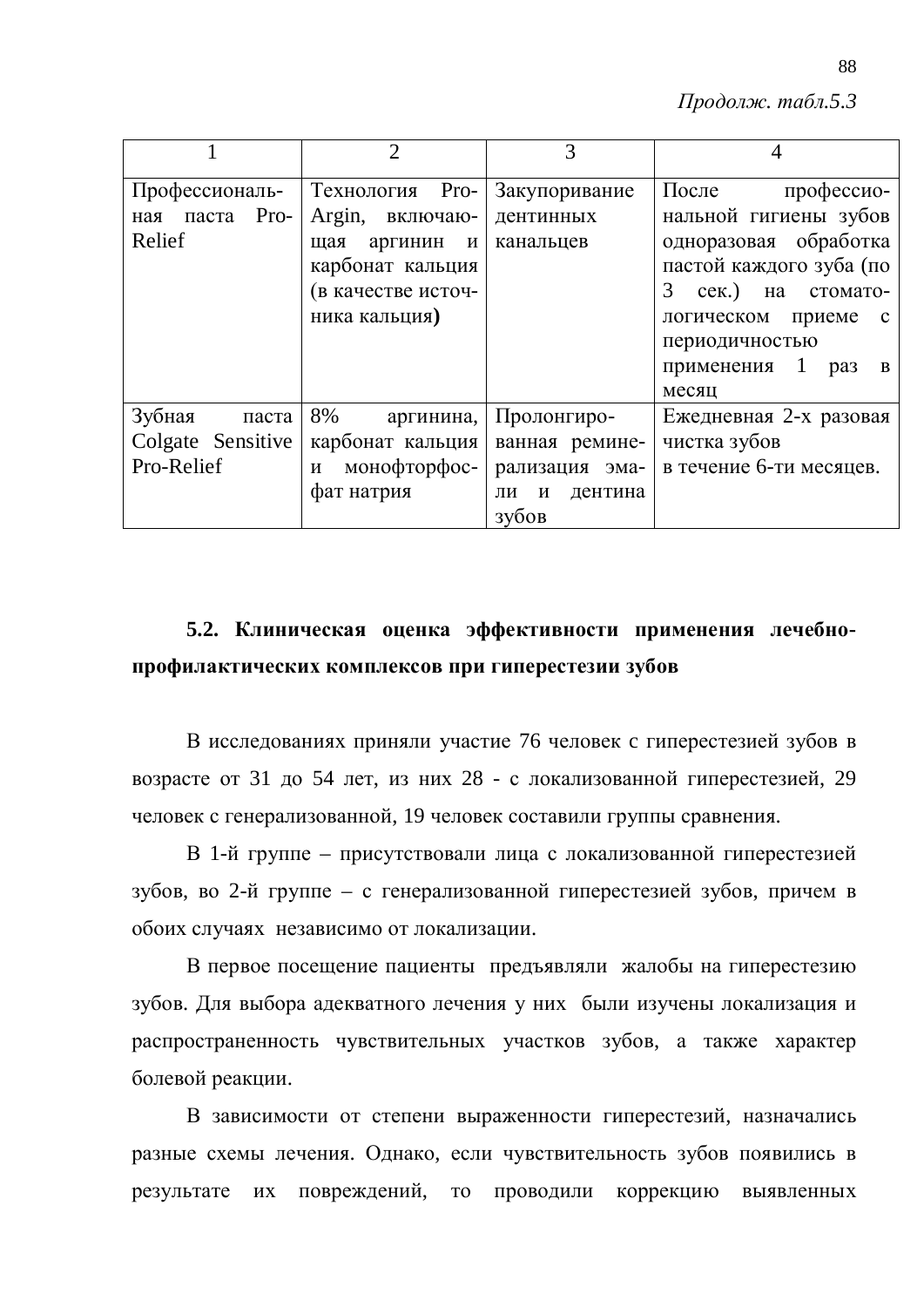повреждений, после которой обычно исчезали неприятные симптомы.

Во всех случаях до начала лечения проводили профессиональную гигиену полости рта и лечение всех кариозных очагов.

До начала клинического испытания, через 3 и 6 месяцев у пациентов исследовали следующие клинико-лабораторные показатели; тесты на чувствительность зубов – холодовый по Шиффу и тактильный – с помощью гладилки, скорость саливации, рН и буферная емкость слюны, содержание в слюне основных минералов Са и Р, степень минерализации зубов по Леусу-Куку.

Выбранные тесты для оценки чувствительности зубов - тактильная стимуляция и стимуляция потоком холодного воздуха - являются международным стандартом.

Все лица до начала исследований были проинформированы о необходимости лечения и проинструктированы относительно самого лечения, использованных методах и препаратах. Им раздавались специальноразработанные листки памятки с инструкциями по применению назначенных препаратов, в том числе, указывались и даты посещения стоматолога.

Назначенные лечебно-профилактические комплексы представлены в табл.5.2 – для лиц с локализованной гиперестезией зубов и в табл. 5.3 - для лиц с генерализованной гиперестезией зубов.

Лицам группы сравнения предлагалось применять для снижения чувствительности зубов зубную пасту Colgate Sensitive multi protection, включающую цитрат калия и монофторфосфат натрия (1450 ррм F-). Зубная паста предлагается для снижения чувствительности эмали и дентина. Оказывает двойной эффект - блокирование нервных импульсов цитратом калия и закупоривание дентинных канальцев с участием монофторфосфата натрия.

Результаты клинического изучения лечебно-профилактического комплекса у лиц с локализованной гиперестезией зубов показаны в табл. 5.4.

Исследования показали, что до начала лечения 100 % лиц всех групп с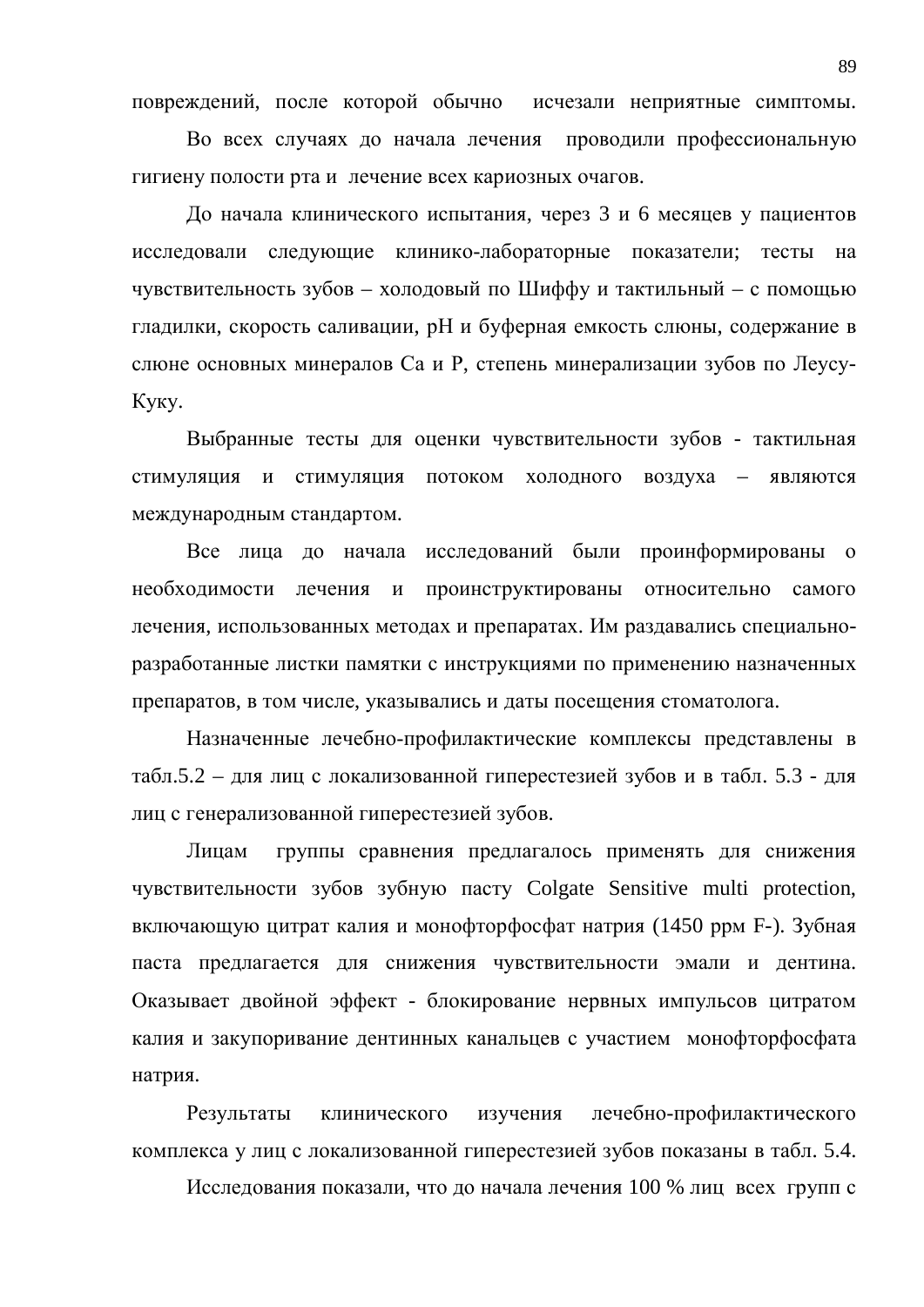локализованной гиперестезией, в том числе и в группе сравнения, предъявляли жалобы на гиперчувствительность зубов. Проведенные до начала применения лечебно-профилактических комплексов среднегрупповые показатели тестов - холодовой и тактильной - были положительные, свидетельствующие о высокой чувствительности зубов (более 2-х баллов). При этом встречались пациенты, которым был поставлен наивысший балл – 3, свидетельствующий о выраженной болевой реакции, и незначительному количеству лиц был выставлен балл – 1 – слабая чувствительность. Отрицательного результата по тестам на исходном уровне лечения не выявлено.

*Ɍɚɛɥɢɰɚ 5.4*

| Изучаемый         | Наличие<br>жалоб                                                        | Проба Шиффа                                    | Тактильная проба |
|-------------------|-------------------------------------------------------------------------|------------------------------------------------|------------------|
| показатель        | чувстви-<br>на                                                          |                                                |                  |
|                   | тельность зубов                                                         |                                                |                  |
|                   | 2                                                                       | 3                                              | 4                |
|                   | Группа сравнения $(n=10)$                                               |                                                |                  |
| Исходный          | 10 чел. $(100\%)$                                                       | $2,1\pm0,23$                                   | $2,5+0,26$       |
| уровень           |                                                                         |                                                |                  |
| Через 3 месяца    | 6 чел. (60 %)                                                           | $2,2\pm0,21$                                   | $1,5+0,17$       |
|                   |                                                                         | $P_1 > 0,05$                                   | $P_1 < 0.05$     |
| Через 6 месяцев   | 8 чел. (80 %)                                                           | $1,5+0,18$                                     | $0,8+0,11$       |
|                   |                                                                         | $P_1 < 0.05$                                   | $P_1 < 0,001$    |
| Основная группа 1 |                                                                         | (чувствительность коронковой части зуба) (п=8) |                  |
| Исходный          | 9 чел. (100%)                                                           | $2,6 \pm 0,20$                                 | $2,7+0,22$       |
| уровень           |                                                                         |                                                |                  |
| Через 3 месяца    | 3(33%)                                                                  | $1,3\pm0,16$                                   | $1,5+0,17$       |
|                   |                                                                         | $P_1 < 0,001$                                  | $P_1 < 0,001$    |
|                   |                                                                         | $P_2 < 0,002$                                  | $P_2 < 0.05$     |
| Через 6 месяцев   | $0(0\%)$                                                                | $0,11\pm0,05$                                  | $\theta$         |
|                   |                                                                         | $P_1 < 0.001$                                  |                  |
|                   |                                                                         | $P_2 < 0,001$                                  |                  |
|                   | Основная группа 2 (чувствительность пришеечной части зуба) ( $\pi$ =10) |                                                |                  |
| Исходный          | 10 чел. $(100\%)$                                                       | $2,8+0,22$                                     | $2,2\pm0,20$     |
| уровень           |                                                                         |                                                |                  |

Результаты изучения тестов на чувствительность зубов до и после применения лечебно-профилактического комплекса у лиц с локализованной гиперестезией зубов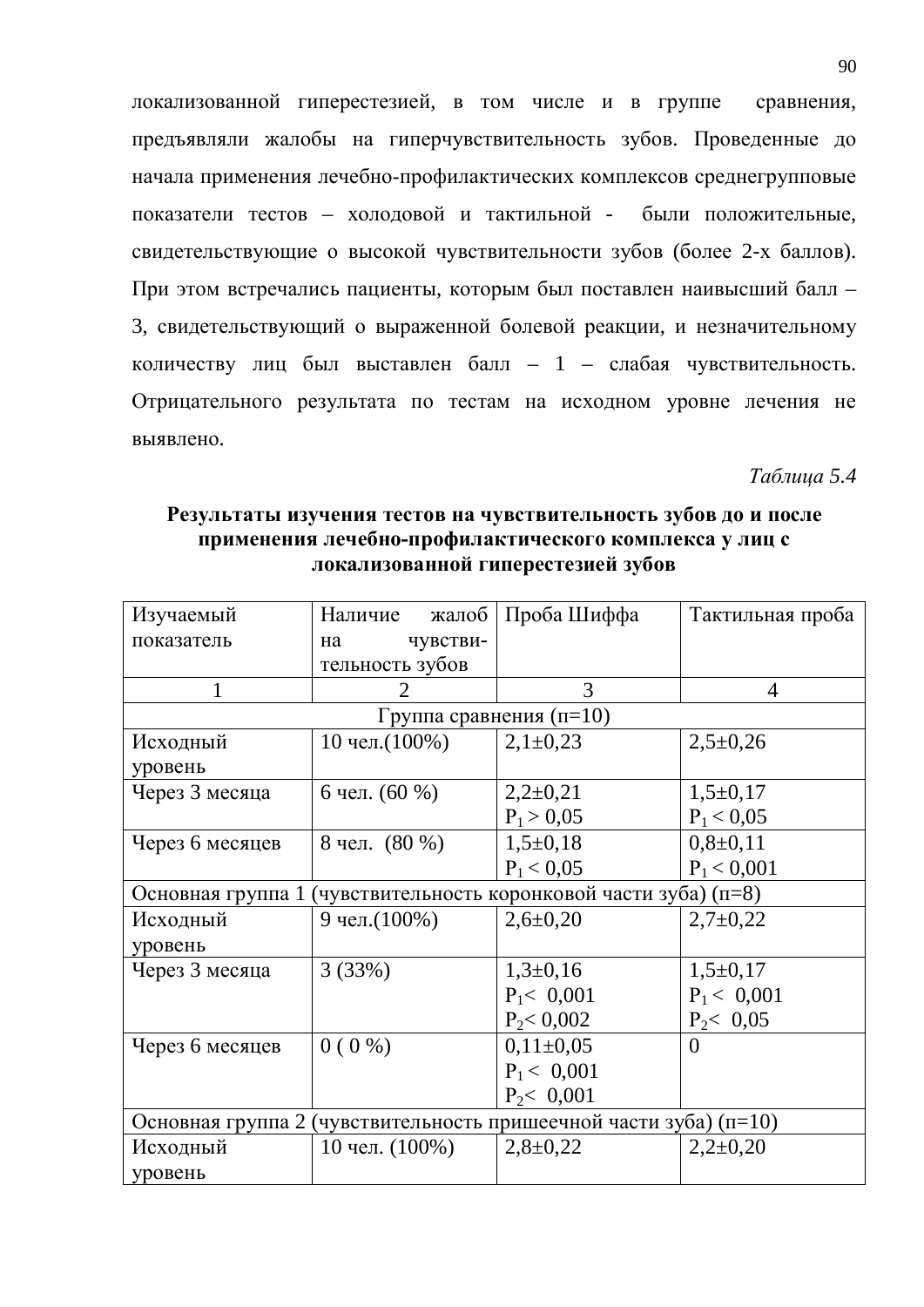$\Pi$ родолж. табл. 5.4

|                                                                      | $\overline{2}$    | 3             |               |  |
|----------------------------------------------------------------------|-------------------|---------------|---------------|--|
| Через 3 месяца                                                       | $4(40\%)$         | $0,4\pm0,18$  | $0,9+0,14$    |  |
|                                                                      |                   | $P_1 < 0,001$ | $P_1 < 0,001$ |  |
|                                                                      |                   | $P_2 < 0,001$ | $P_2 < 0,001$ |  |
| Через 6 месяцев                                                      | $0(0\%)$          | O             | $\theta$      |  |
| Основная группа 3 (чувствительность дентина корня зуба) ( $\pi$ =10) |                   |               |               |  |
| Исходный                                                             | 10 чел. $(100\%)$ | $2,5\pm0,26$  | $2,7+0,21$    |  |
| уровень                                                              |                   |               |               |  |
| Через 3 месяца                                                       | $5(50\%)$         | $0,6{\pm}0,2$ | $1,2\pm0,15$  |  |
|                                                                      |                   | $P_1 < 0,001$ | $P_1 < 0,001$ |  |
|                                                                      |                   | $P_2 < 0,002$ | $P_2 > 0.05$  |  |
| Через 6 месяцев                                                      | $0(0\%)$          | $\theta$      | $\theta$      |  |

 $\Pi$ римечание: достоверность отличий –  $P_1$ - рассчитана по отношению к исходному уровню;  $P_2$  - по отношению к группе сравнения

Через 3 месяца в группе сравнения 60% лиц все еще предъявляли жалобы на возникающую чувствительность при действии раздражителей, однако тестирование показало, что только в 20% случаев (2 пациента) получен отрицательный результат. Вместе с тем, групповой показатель чувствительности был ниже первоначальных данных, не встречались лица с 3-х бальной оценкой болевого ответа.

В 1-й основной группе – лица с локализацией процесса в коронковой части зуба – через 3 месяца лишь 30% лиц утверждали, что чувствительность все еще существует. При этом показатели тестов, как Шиффа, так и тактильной, уменьшились вдвое, хотя и определялись у большей половины лиц, но в основном на уровне слабого и среднего болевого ответа. Через 6 месяцев никто из пациентов не предъявлял жалоб на чувствительность зубов, тактильная проба у всех была отрицательной и только у 2-х человек была зафиксирована незначительная реакция (1 балл) на холодовую пробу, что в среднем составило 0,2 балла. Отличительные данные, как по отношению к исходному уровню, так и данным, зафиксированным в группе сравнения через 3 и 6 месяцев высокодостоверны.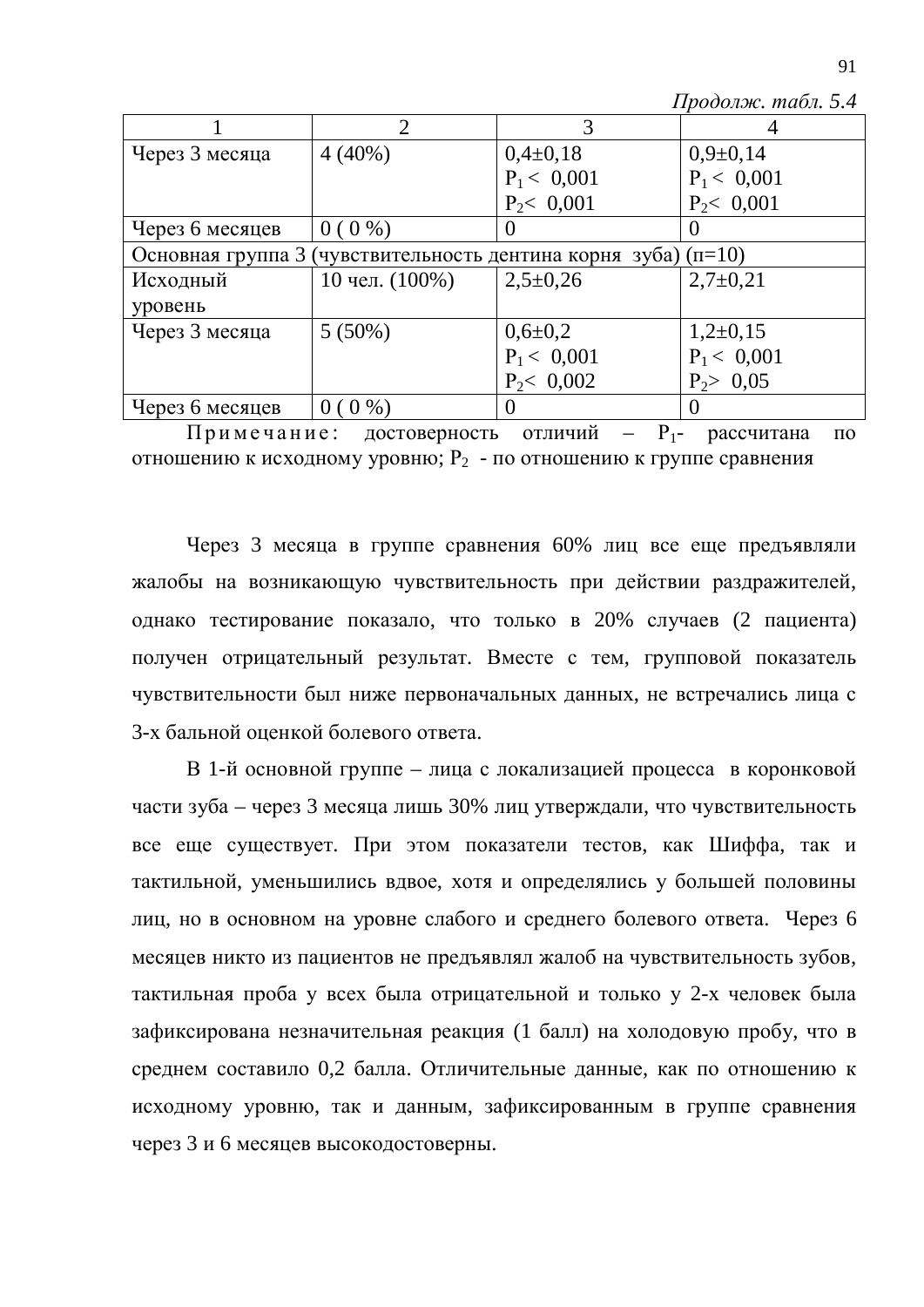Во 2-й основной группе (чувствительность пришеечной части зуба) через 3 месяца 40 % лиц указали на то, что иногда проявляется чувствительность зубов. Позитивный ответ по пробе Шиффа выявлен у 3-х человек, и у двоих из них по 1 баллу и у одного – 2 балла. Тактильная проба положительной оставалась у 6 человек, которые в сумме набрали 9 баллов (2 человека по 2 балла и 5 – по 1 баллу). По среднему показателю отличия достоверны как по отношению к исходному уровню, так и к группе сравнения. Исследования, проведенные через 6 месяцев, указали на отсутствие чувствительности зубов.

У пациентов 3-й основной группы (чувствительность дентина корня зуба) через 3 месяца 5 человек указывали на периодически проявляющиеся чувствительность зубов. На холодовую пробу слабая болевая реакция (1 балл) выявлена у 6 человек. Тест же на тактильную пробу был позитивным у 8 человек (4 человека по 1 баллу и 4 человека по 2 балла). По первому тесту выявлено достоверное отличие по отношению к исходным данным и данным группы сравнения, по 2-му тесту – только по отношению к сходному уровню. Через 6 месяцев чувствительность зубов не наблюдалась ни у одного из пациентов.

На рис. 5.1 представлены сравнительные данные субъективных показателей (жалоб пациентов) на наличие чувствительности зубов в процессе лечения.

Как видно из диаграммы, до начала исследований 100% пациенты предъявляли жалобы на гиперчувствительность зубов. Через 3 месяца более всего жалоб на наличие чувствительности зафиксировано у лиц группы сравнения. Через 6 месяцев никто из пациентов основных групп не предъявлял жалоб, в то же время в группе сравнения количество лиц с жалобами на чувствительность зубов увеличилось по отношению к данным, зафиксированным через 3 месяца от начала лечения. Это свидетельствует о том, что даже при регулярном применении десенситивной зубной пасты невозможно достичь желаемого эффекта.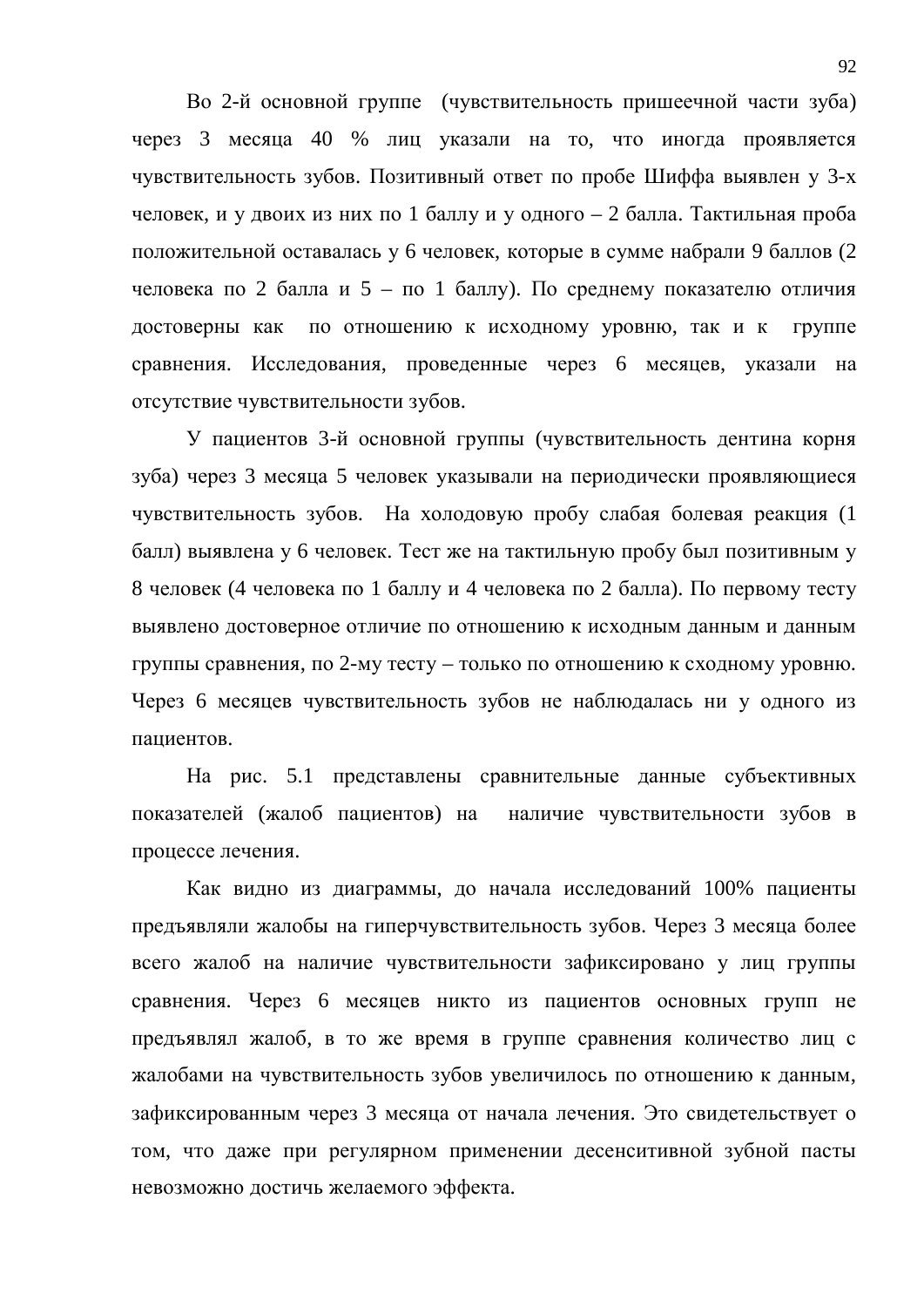

Рис. 5.1 Сравнительные показатели жалоб пациентов с локализованной гиперестезией в процессе лечения (%)

1 – исходные данные; 2 – через 3 месяца; 3 – через 6 месяцев.

*Ɍɚɛɥɢɰɚ 5.5*

## Результаты изучения тестов на чувствительность зубов до и после применения лечебно-профилактического комплекса у лиц с генерализованной гиперестезией зубов

| Время                                                               | Наличие<br>жалоб | Проба Шиффа  | Тактильная проба |  |
|---------------------------------------------------------------------|------------------|--------------|------------------|--|
| исследования                                                        | чувстви-<br>на   | (баллы)      |                  |  |
|                                                                     | тельность зубов  |              |                  |  |
|                                                                     | 2                |              | 4                |  |
| Группа сравнения (п=9)                                              |                  |              |                  |  |
| До лечения                                                          | 9 чел. (100%)    | $2,4\pm0,25$ | $2,8+0,27$       |  |
| Через 3 месяца                                                      | 5 чел. (55 %)    | $1,7+0,22$   | $1,8+0,19$       |  |
|                                                                     |                  | $P_1 < 0.05$ | $P_1 < 0.05$     |  |
| Через 6 месяцев                                                     | 6 чел. $(67%)$   | $1,6+0,13$   | $1,2\pm0,03$     |  |
|                                                                     |                  | $P_1 < 0.05$ | $P_1 < 0,001$    |  |
| (чувствительность коронковой части зуба) (п=9)<br>Основная группа 1 |                  |              |                  |  |
| До лечения                                                          | 10 чел. (100%)   | $2,5+0,20$   | $2,4\pm0,23$     |  |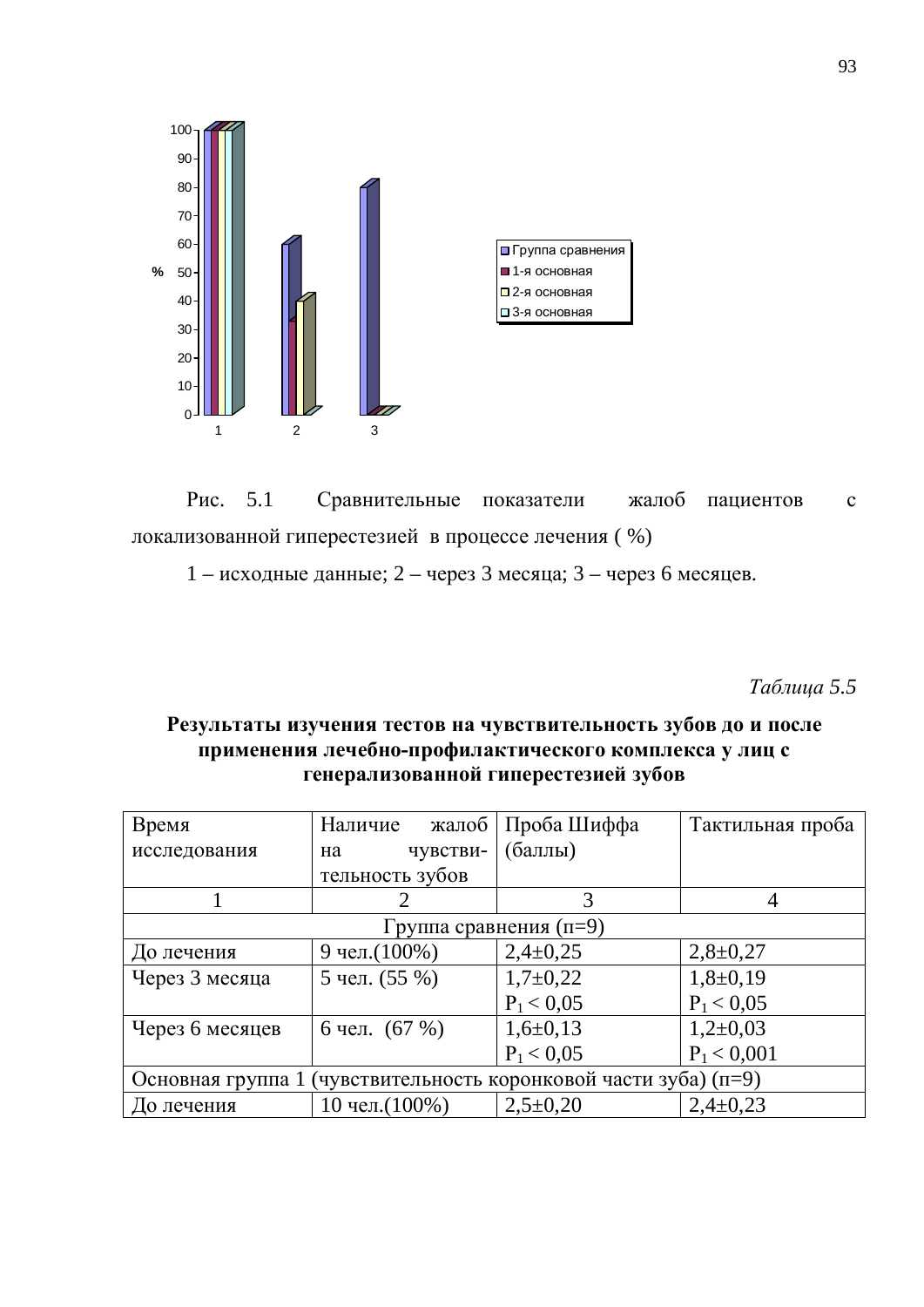*Продолж. табл. 5.5* 

|                                                                         | $\overline{2}$    | 3             | 4                |  |
|-------------------------------------------------------------------------|-------------------|---------------|------------------|--|
| Через 3 месяца                                                          | 3(33%)            | $0,5\pm0,2$   | $\theta$         |  |
|                                                                         |                   | $P_1 < 0,001$ |                  |  |
|                                                                         |                   | $P_2 < 0,001$ |                  |  |
| Через 6 месяцев                                                         | 2(22%)            | $\Omega$      | $\theta$         |  |
| Основная группа 2 (чувствительность пришеечной части зуба) (п=10)       |                   |               |                  |  |
| До лечения                                                              | 10 чел. $(100\%)$ | $2,7\pm0,24$  | $2,6 \pm 0,21$   |  |
|                                                                         |                   |               |                  |  |
| Через 3 месяца                                                          | $4(40\%)$         | $0,6 \pm 0,3$ | $0,3\pm0,2$      |  |
|                                                                         |                   | $P_1 < 0.001$ | $P_1 < 0,001$    |  |
|                                                                         |                   | $P_2 < 0,001$ | $P_2 < 0,001$    |  |
| Через 6 месяцев                                                         | $0(0\%)$          | $\theta$      | $\left( \right)$ |  |
| Основная группа 3<br>(чувствительность дентина корня зуба) ( $\pi$ =10) |                   |               |                  |  |
| До лечения                                                              | 10 чел. $(100\%)$ | $2,8+0,27$    | $2,7+0,22$       |  |
|                                                                         |                   |               |                  |  |
| Через 3 месяца                                                          | $1(10\%)$         | $0,1\pm0,05$  | $0,4\pm 0,15$    |  |
|                                                                         |                   | $P_1 < 0.001$ | $P_1 < 0.001$    |  |
|                                                                         |                   | $P_2 < 0,001$ | $P_2 > 0.05$     |  |
| Через 6 месяцев                                                         | $0(0\%)$          | 0             | $\overline{0}$   |  |

Примечание: достоверность отличий –  $P_1$ - рассчитана по отношению к исходному уровню;  $P_2$  - по отношению к группе сравнения

Пациенты всех групп с генерализованной гиперестезией до начала исследования жаловались на гиперестезию зубов, возникающую преимущественно на холодовой и тактильный раздражитель. Изучение указанных тестов указало на наличие высокой чувствительности зубов. Большинству лиц был поставлен наивысший балл – 3, и незначительному количеству пациентов был выставлен балл – 1 – слабая чувствительность.

В группе сравнения через 3 месяца чуть больше половины пациентов все еще предъявляли жалобы на возникающую чувствительность при действии раздражителей. При этом на основании тестирования установлено, что в другой половине группы, не предъявляющих жалоб, было выявлено наличие болевого ответа на использованные раздражители, однако на уровне  $1-2-x$  баллов.

В 1-й основной группе через 3 месяца у 3-х человек (33%) выявлялись жалобы на чувствительность зубов. При изучении тестов было установлено,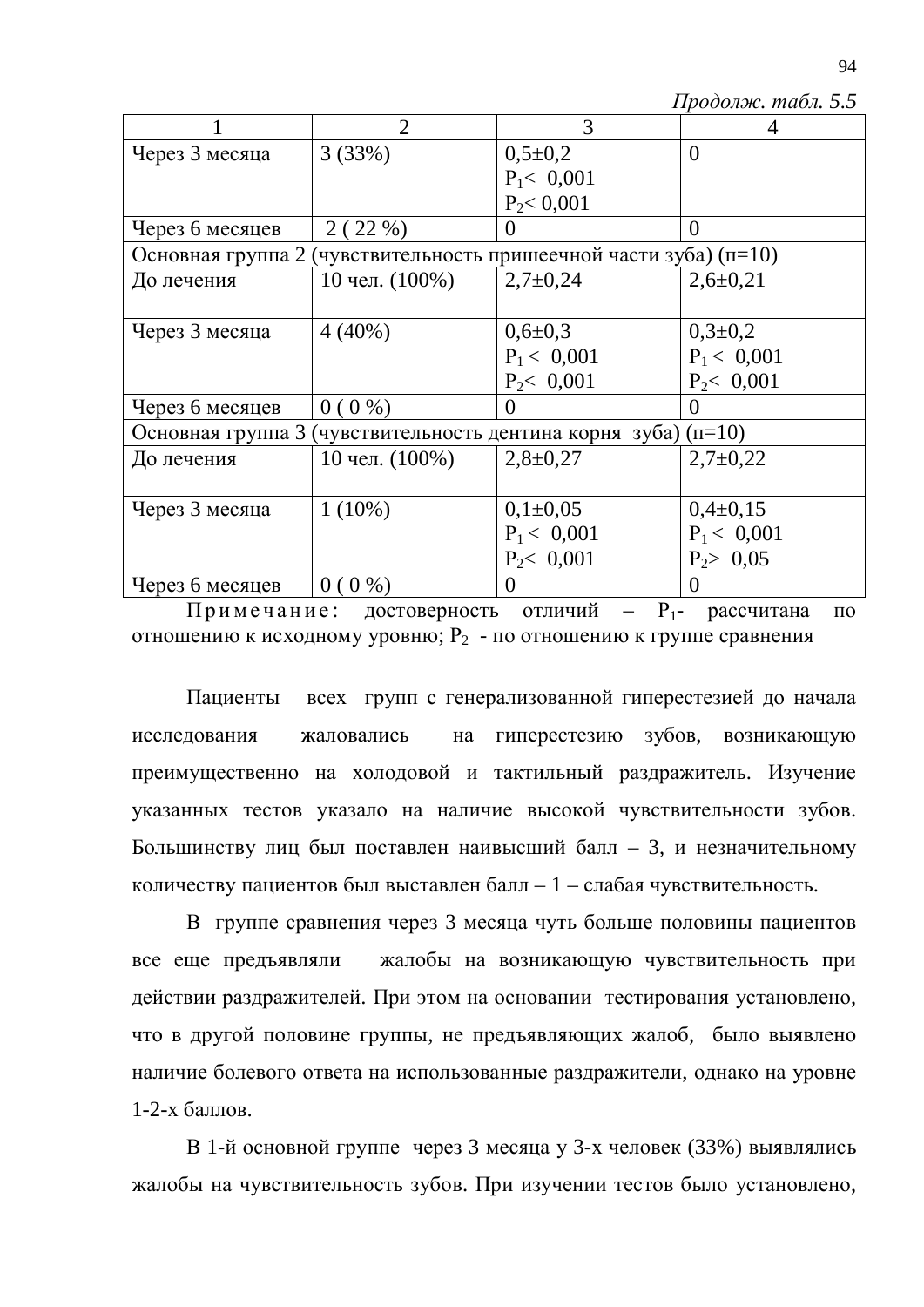что позитивные ответы на пробу Шиффа наблюдаются у 4-х человек (3 человека по 1 баллу и 1 человек -2 балла), на тактильный раздражитель все пациенты дали отрицательный ответ. Исследования, проведенные через полгода, показали, что 2 человека предъявляли жалобы на изредка возникающую чувствительность зубов, однако тесты на чувствительность у всех показали отрицательный результат. Отличительные данные, как по отношению к исходному уровню, так и данным, зафиксированным в группе сравнения через 3 и 6 месяцев высокодостоверны.

Во 2-й основной группе лиц с генерализованной гиперестезией зубов (чувствительность пришеечной части зуба) через 3 месяца 40 % лиц (только у тех, которым зубы покрывали лаком) указали на то, что иногда проявляется чувствительность зубов. В то же время позитивный ответ по пробе Шиффа выявлен у 6-х человек (у всех не более 1 балла, и у 3-х лиц по 1 баллу). Отличия достоверны как по отношению к исходному уровню, так и к группе сравнения. Исследования, проведенные через 6 месяцев, показали на отсутствие чувствительности зубов у всех лиц и при тестировании получены отрицательные результаты.

В 3-ей основной группе (генерализованная чувствительность дентина корня зуба) через 3 месяца только 1 человек указывал на чувствительность зубов. И у него же была получена позитивная реакция на холодовую пробу (1 балл). Тест же на тактильную пробу был позитивным у 2-х человек, причем ответная реакция оценивалась в 2 балла. По первому тесту выявлено достоверное отличие по отношению к исходным данным и данным группы сравнения, по 2-му тесту – только по отношению к сходному уровню. Через 6 месяцев лиц с чувствительностью зубов не выявлено.

При сравнении показателей жалоб пациентов с генерализованной гиперестезией четко видно, что через 6 месяцев только у пациентов группы сравнения сохранился высокий процент предъявления жалоб на чувствительность зубов (рис.5.2).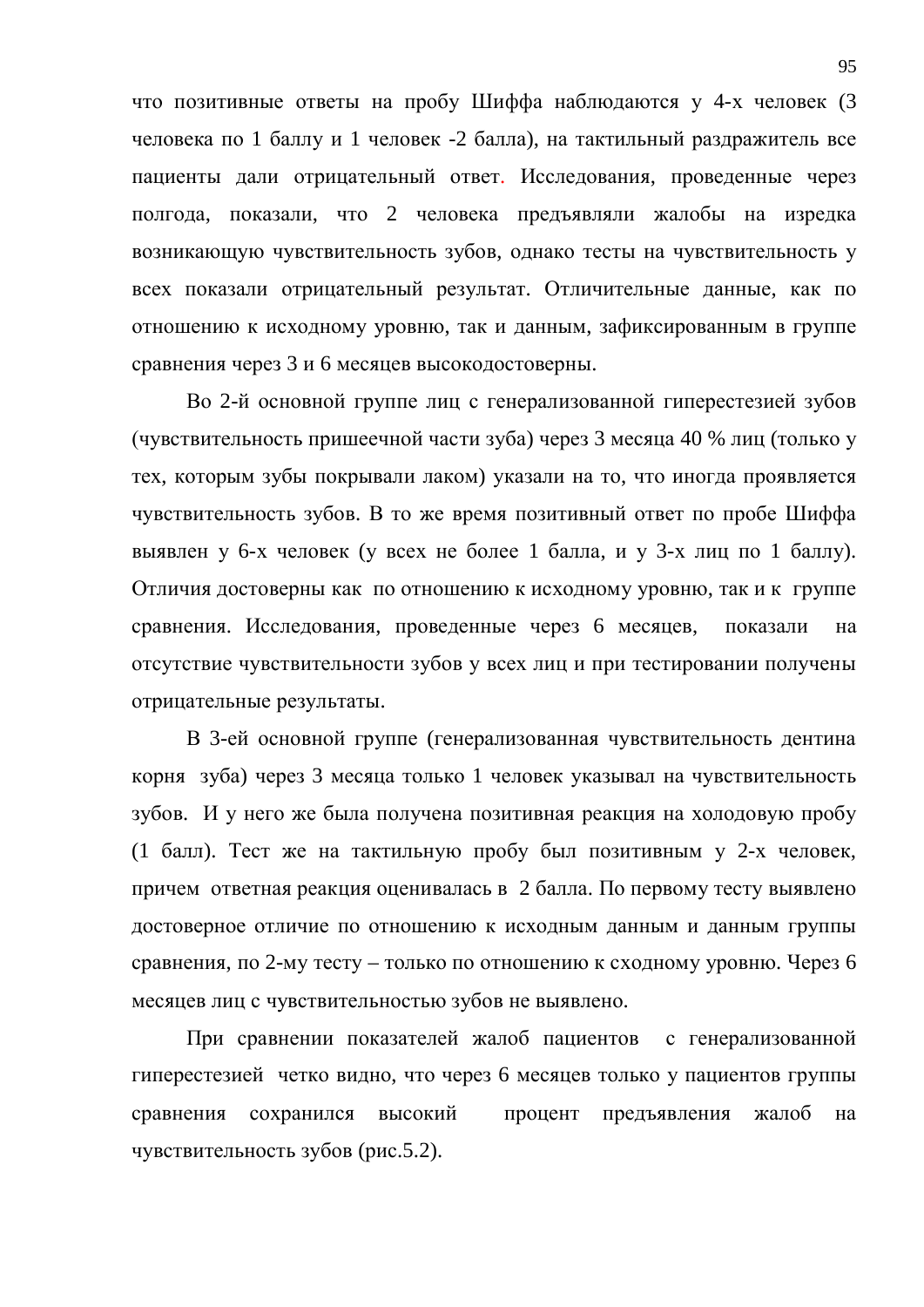

Рис. 5.2 Сравнительные показатели жалоб пациентов с генерализованной гиперестезией в процессе лечения ( %)

 $1 - \mu$ сходные данные; 2 – через 3 месяца; 3 – через 6 месяцев.

Вместе с тем, в процессе проведения исследований, были выявлены некоторые особенности. Так, не всегда получено совпадение по субъективной оценке такого явления как гиперестезия зубов и объективного изучения ответной болевой реакции на раздражители при тестировании. В одних случаях человек предъявлял жалобы, но при тестировании был отрицательный ответ, в других же, при отсутствии жалоб, показатели тестов были положительные.

Мы считаем, что не исключены психологические проявления неадекватности оценки ситуации.

В связи с тем, что генерализованная форма гиперестезии зубов предполагает нарушение минерализации зубов, дополнительно у пациентов было изучено состояние минерализующего потенциала ротовой жидкости у лиц с разной локализацией чувствительных участков зубов.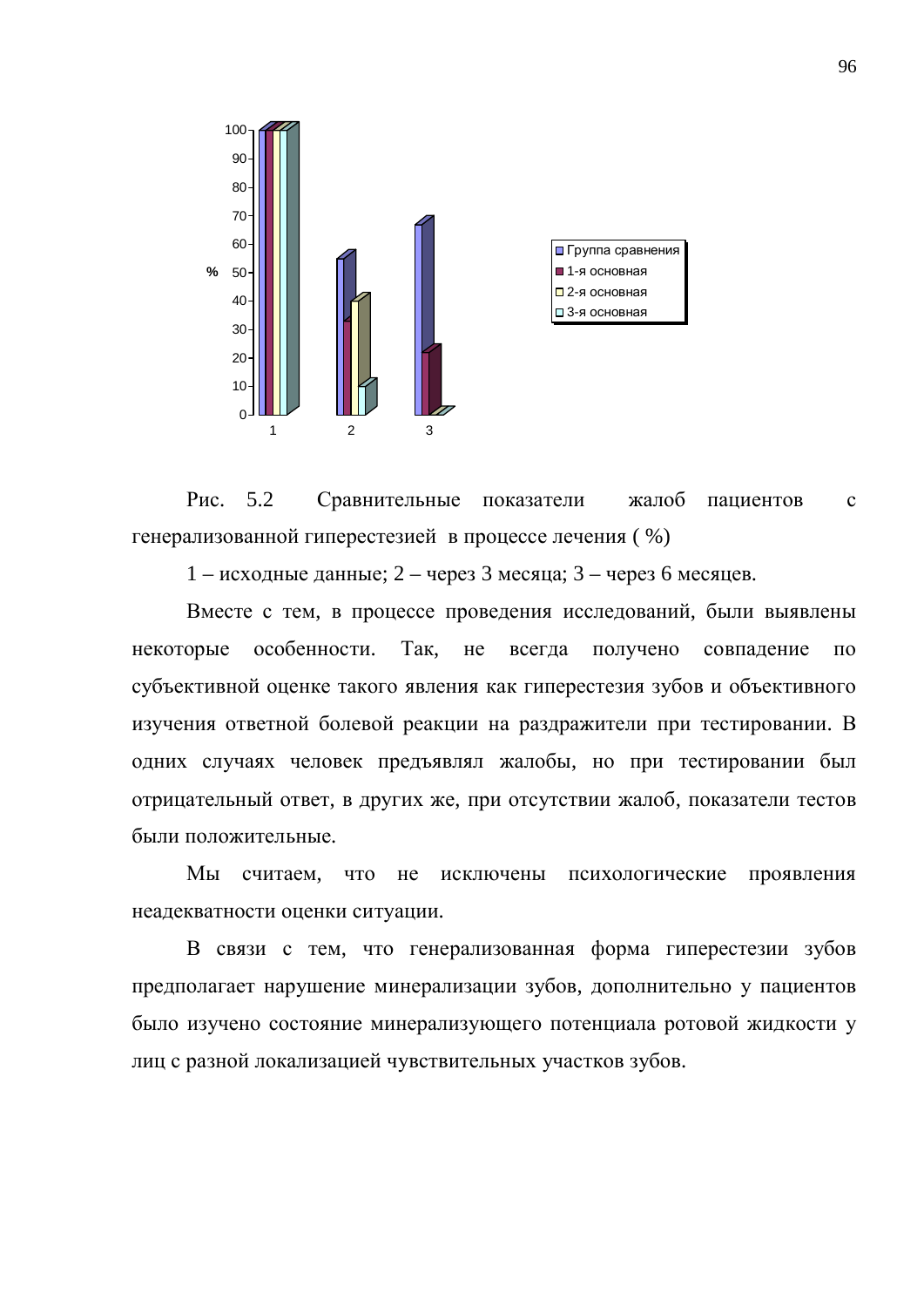Результаты изучения минерализующего потенциала ротовой жидкости до и после применения лечебно-профилактического комплекса у лиц с **ɝɟɧɟɪɚɥɢɡɨɜɚɧɧɨɣɝɢɩɟɪɟɫɬɟɡɢɟɣɡɭɛɨɜ**

| генерализованной гиперестезией зубов |               |               |               |                |
|--------------------------------------|---------------|---------------|---------------|----------------|
| Изучаемый                            | Скорость      | рН слюны      | Буферная      | Тип            |
| показатель                           | саливации     | (ед.)         | емкость       | кристаллизации |
|                                      | (мл/мин)      |               | слюны         | слюны          |
|                                      |               |               | (усл.ед.)     | (баллы)        |
| Исходный                             | $0,32\pm0.4$  | $6,52\pm0.04$ | $3,74\pm0,32$ | $1,5\pm0,2$    |
| уровень                              |               |               |               |                |
| Через 6 месяцев                      | $0,38\pm0,04$ | $6,72\pm0,02$ | $5,54\pm0,45$ | $2,7\pm0,3$    |
|                                      | P > 0,05      | P < 0,001     | P < 0.01      | P < 0.01       |
|                                      |               |               |               |                |

Примечание: достоверность отличий – P- рассчитана по отношению к исходному уровню.

Биофизические и биохимические показатели ротовой жидкости, представленные в табл.5.6, свидетельствуют о том, что до начала исследований скорость саливации была ниже нормы. У отдельных лиц достигала 0,7 мл/мин, однако у большинства была ниже 0,5 мл/мин (разброс показателей саливации у этих людей от 0,25 мл/мин до 0,48 мл/мин).

рН – показатель кислотности ротовой жидкости и важный информативный тест при оценке кариесогенной ситуации в полости рта [28, 29] – был снижен, также зафиксированы невысокие показатели буферной емкости. Как известно, основное назначение буферной емкости ротовой жидкости это нейтрализация кислот и щелочей за счет взаимодействия гидрокарбонатной, фосфатной и белковой систем [228].

Коэффициент минерализующего потенциала ротовой жидкости, который изучали по типу кристаллообразования слюны, был невысокий.

Все это указывало на создавшиеся в полости рта условия, благоприятные для деминерализации зубов.

Результаты исследований, проведенные через 6 месяцев, показали, что скорость саливации изменилась не значительно, однако показатели рН и буферная емкость ротовой жидкости, а также тип кристаллизации слюны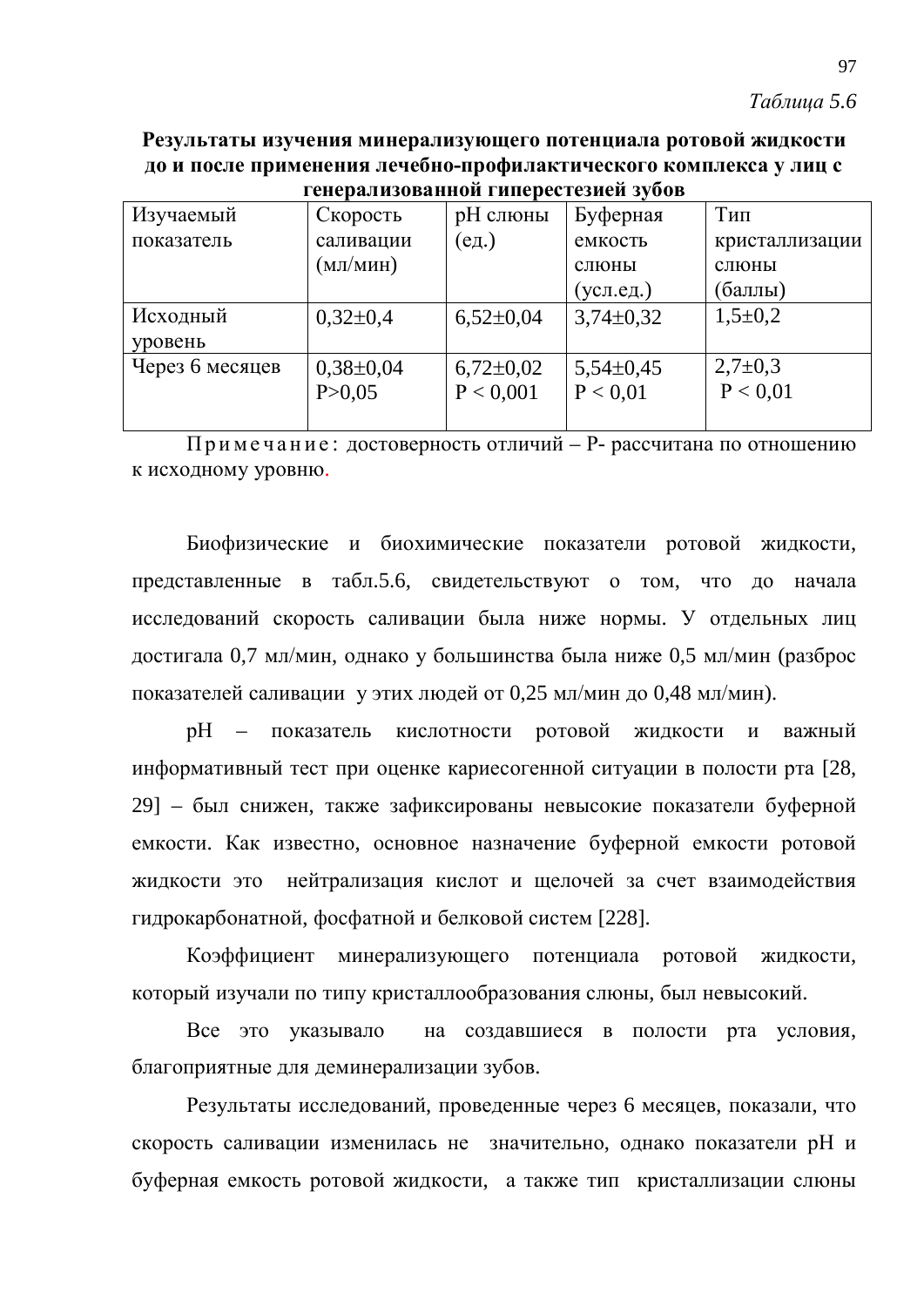достоверно увеличились. Все вместе свидетельствовало о повышении минерализующего потенциала ротовой жидкости, как мы считаем, за счет ее увеличения насыщения ионами кальция, поступающих в полость рта эндогенно и экзогенно.

Следующие исследования были посвящены изучению динамики изменения минерального состава ротовой жидкости.

Как известно, источниками насыщения ротовой жидкости основными минералами являются слюнные железы, кровь и непосредственно твердые ткани зуба.

Для нормального протекания процессов минерализации зубов необходимо некоторое перенасыщение ротовой жидкости ионами кальция и фосфатов. При преобладании процессов деминерализации либо реминерализации важное значение имеет соотношение основных минералов – кальция и фосфатов [300].

Исследования показали (табл.5.7), что до применения лечебнопрофилактического комплекса соотношение концентраций кальция и фосфора было низким и свидетельствовало о сдвиге в сторону деминерализации.

Исследование же минеральных компонентов в ротовой жидкости через 6 месяцев показало, что содержание кальция увеличилось, а концентрация фосфора имела тенденцию к снижению, а их соотношение – к увеличению, причем за счет меньших темпов увеличения концентрации фосфора. Это свидетельствует о том, что фосфаты меньше стали участвовать в процессах изоморфного замещения кальция в эмали зуба.

На основании полученных результатов был сделан вывод, что минерализующий потенциал слюны не только не снизился, но и имел явную тенденцию к уравновешиванию процессов де- и реминерализации: кальций занял более прочное положение в кристаллической решетке эмали и замещения его другими элементами не происходило.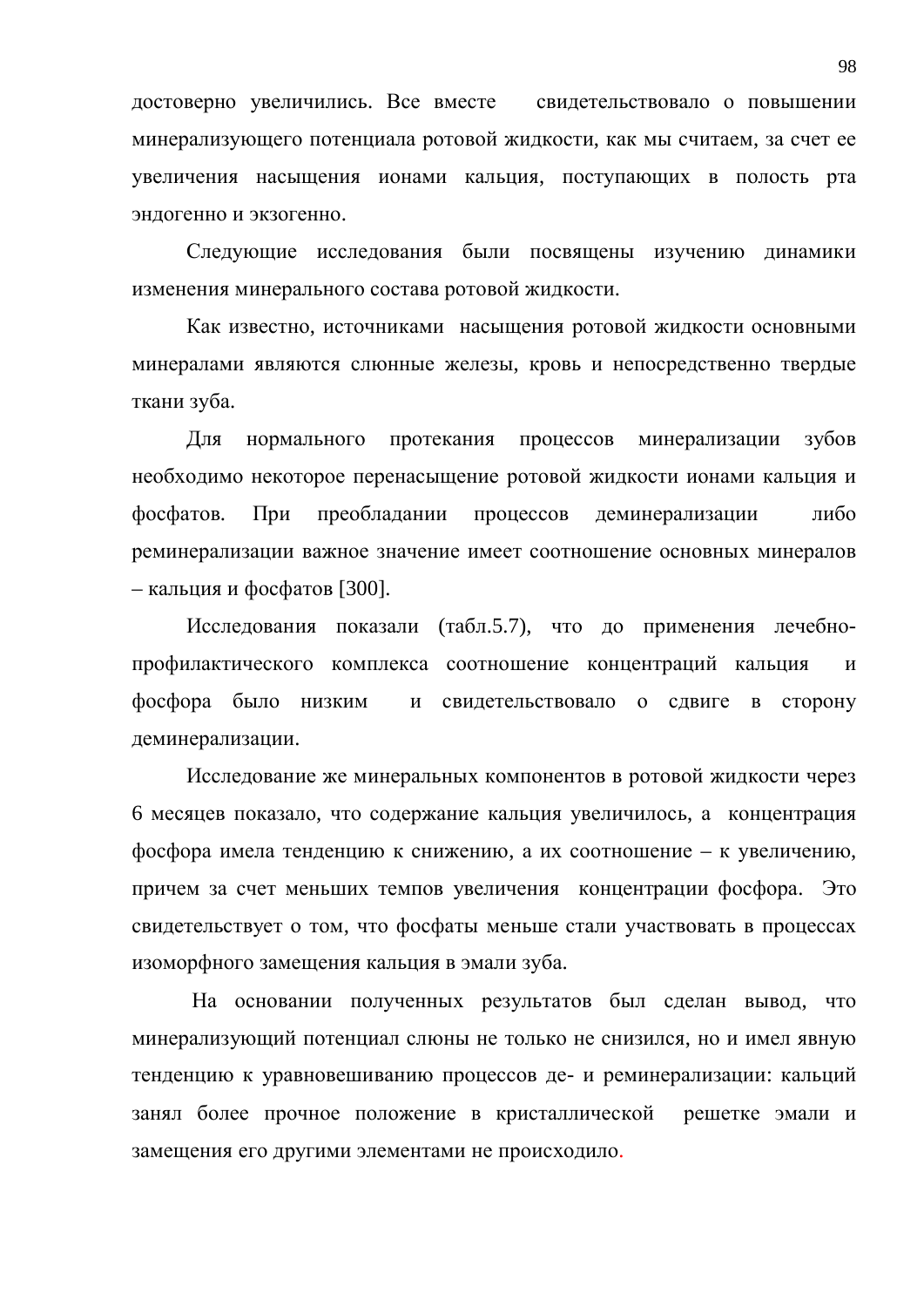### *Tаблииа* 5.7

Динамика изменения содержания кальция и фосфатов в ротовой **ЖИДКОСТИ ДО И ПОСЛЕ ПРИМЕНЕНИЯ ЛЕЧЕбно-профилактического** комплекса у лиц с генерализованной гиперестезией зубов

| Исследуемый     | Исходный         | Через 6 месяцев | % изменения    |
|-----------------|------------------|-----------------|----------------|
| показатель      | уровень          |                 | показателей по |
|                 |                  |                 | отношению к    |
|                 |                  |                 | исходному      |
|                 |                  |                 | уровню         |
| Содержание      | $0,46\pm0,05$    | $0,53 \pm 0,11$ | Увеличение на  |
| кальция в слюне |                  | P > 0,05        | 13%            |
| (ммоль/л)       |                  |                 |                |
| Содержание      | $4,01 \pm 0,35$  | $3,59\pm0,38$   | Снижение       |
| фосфора в слюне |                  | P > 0.05        | на 10%         |
| (ммоль/л)       |                  |                 |                |
| Соотношение     | $0.11 \pm 0.006$ | $0,14\pm0.01$   | Увеличение     |
| кальций /фосфор |                  | P<0,002         | на 27%         |
|                 |                  |                 |                |

Примечание: достоверность отличий – P- рассчитана по отношению к исходному уровню.

Все указанное свидетельствовало о том, что применение лечебнопрофилактических комплексов у лиц с гиперестезией зубов способствует увеличению слюноотделения, повышает минерализующий потенциал ротовой жидкости и, как следствие, снижает интенсивность чувствительности зубов к действию раздражителей.

Таким образом, на основании изучения жалоб пациентов и тестов на чувствительность зубов, а также состояния минерализующего потенциала ротовой жидкости, сделано заключение, что у лиц с гиперестезией зубов, которым назначали дифференцированные лечебно-профилактические комплексы, значительно снизились показатели, отражающие наличие гиперестезии и степень ее проявления.

Через 6 месяцев были изучены отдаленные результаты эффективности проведенного исследования. С помощью проб Шиффа и тактильной изучены наличие и степень чувствительности зубов у 42 человек, у которых через 6 месяцев после курса лечения отсутствовали жалобы на чувствительность зубов и реакция на пробы составила «0».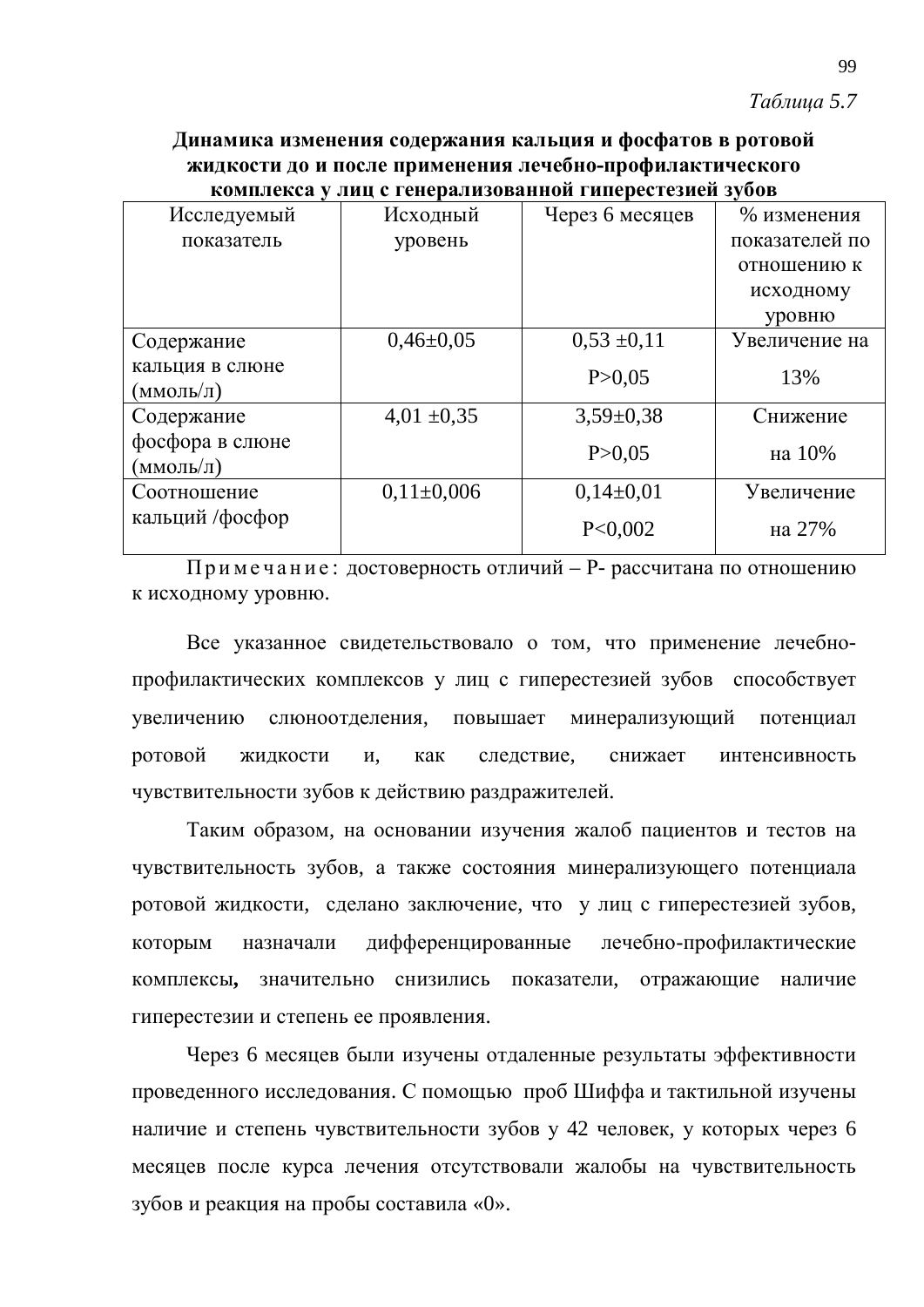Исследования показали (табл.5.8), что только 3 человека жаловались на чувствительность зубов и у них же определялась слабая ответная реакция, не превышающая 1 балла, на холодовый и тактильный раздражитель, что не является статически значимым показателем, так как отклонение (ошибка) более чем в 2 раза превосходило средний показатель.

*Tаблица* 5.8

## Результаты изучения тестов на чувствительность зубов через 6 месяцев после лечения (п=42)

| Время исследования                    | Наличие жалоб на | Проба Шиффа    | Тактильная     |
|---------------------------------------|------------------|----------------|----------------|
|                                       | чувствительность | (баллы)        | проба(баллы)   |
|                                       | зубов            |                |                |
| Сразу<br>после курса                  |                  |                |                |
| лечения                               |                  |                |                |
| Через 6 месяцев после   3 чел. $(7%)$ |                  | $0.07 \pm 1.6$ | $0.07 \pm 1.6$ |
| курса лечения                         |                  |                |                |

## Резюме к разделу 5

В исследованиях приняли участие 78 человек с гиперестезией зубов в возрасте от 31 до 54 лет, из них 29 - с локализованной гиперестезией, 30 человек с генерализованной. 19 человек составили группы сравнения, которым предлагалось применять для снижения чувствительности зубов зубную пасту Colgate Sensitive multi protection, включающую цитрат калия и монофторфосфат натрия  $(1450 \text{ ppm F-})$ .

До начала клинического испытания, через 3 и 6 месяцев у пациентов исследовали следующие клинико-лабораторные показатели: тесты на чувствительность зубов – холодовый по Шиффу и тактильный, скорость саливации, рН и буферную емкость слюны, содержание в слюне основных минералов Са и Р, степень минерализации зубов по Леусу-Куку.

Выбранные тесты для оценки чувствительности зубов - тактильная стимуляция и стимуляция потоком холодного воздуха - являются международным стандартом.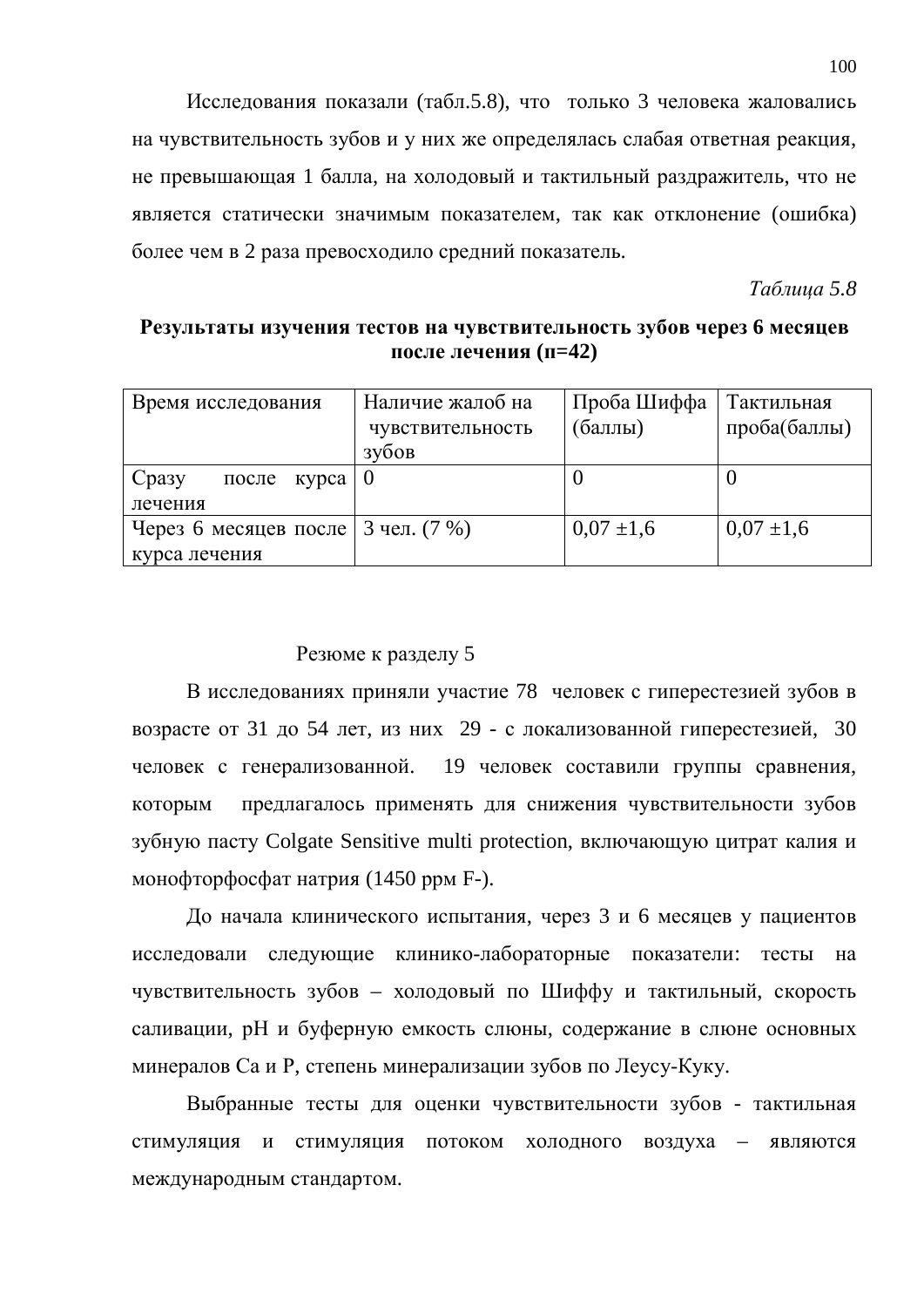На основании изучения жалоб пациентов и тестов на чувствительность зубов, а также состояния минерализующего потенциала ротовой жидкости, сделан вывод, что у лиц с гиперестезией зубов, которым назначали дифференцированные лечебно-профилактические комплексы, значительно снизились показатели, отражающие наличие гиперестезии и степень ее проявления.

По результатам исследований было сделано заключение, что дифференцированное применение лечебно-профилактических комплексов, учитывающее как распространенность гиперестезии, так и локализацию процесса, оказало эффективное действие, заключающееся в десенсенситивном и реминерализующем эффекте.

Выводы.

1. Предложен дифференцированный подход к лечению гиперестезии зубов, в основу которого положены 2 основные позиции: степень распространенности процесса (локализованный, генерализованный) и локализация процесса (коронковая часть зуба, пришеечная область и корневой дентин).

2. При локализованной гиперестезии зубов лечебно-профилактический комплекс включает препараты десенситивного и реминерализующего действия для местного применения, при генерализованной гиперестезии дополнительное назначение кальцийсодержащих препаратов для нормализации минерального обмена на местном и общем уровне, а также пролонгирование курса местной десенситайзерной терапии.

3. Дифференцированное применение лечебно-профилактических комплексов оказало эффективное действие, заключающееся в десенсенситивном (снижение показателей, отражающих наличие гиперестезии и степень ее проявления) и реминерализующем действии (увеличение слюноотделения, повышение минерализующего потенциала ротовой жидкости).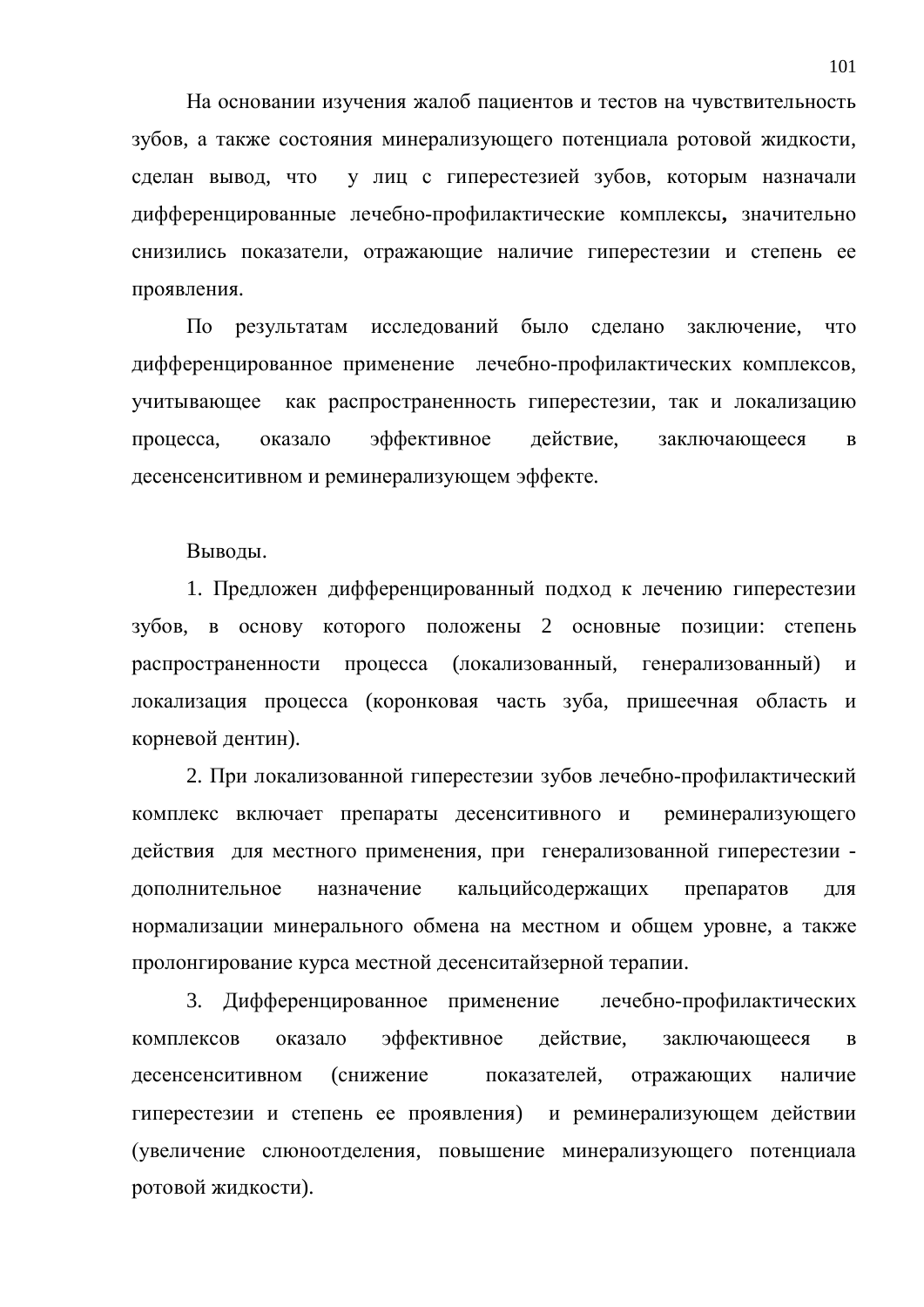По разделу 5 опубликованы следующие статьи:

1. Зубачик О.В. Клиническая эффективность применения диференцированно направленных лечебно-профилактических комплексов при генерализованной гиперестезии зубов / О.В. Зубачик, М.В. Лисничук // Вісник стоматології 2014. – №4 (89). – С. 21-24.

2. Зубачик О.В. Состояние минерализующего потенциала ротовой жидкости у лиц с генерализованной гиперестезией зубов / О.В. Зубачик // Нновації в стоматології. – 2014.-№ 3 (5). – С. 156.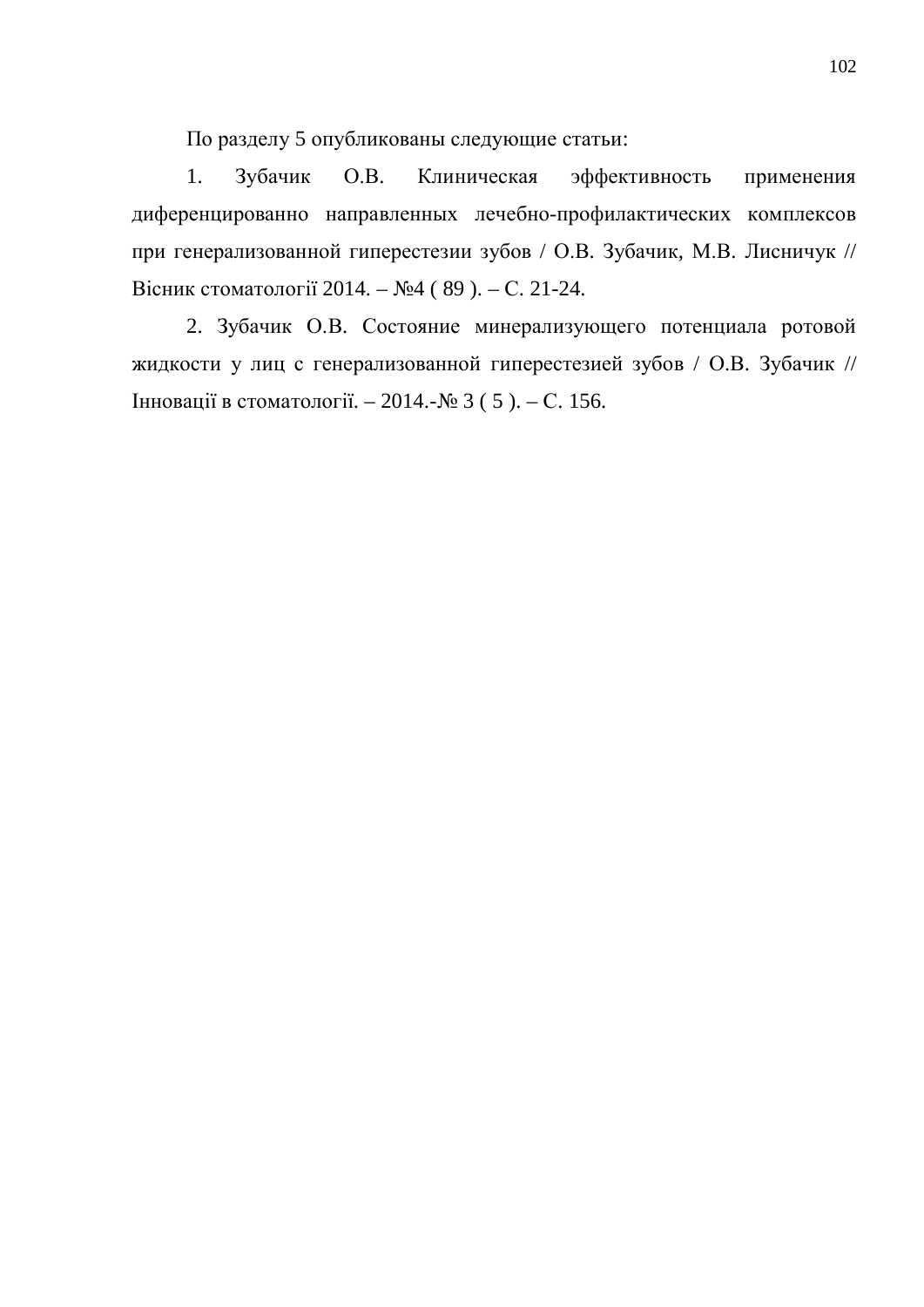### АНАЛИЗ И ОБСУЖДЕНИЕ РЕЗУЛЬТАТОВ ИССЛЕДОВАНИЯ

Гиперчувствительность зубов является актуальной проблемой в стоматологии. По данным разных авторов болевые ощущения в области зубов в ответ на химические, термические либо механические раздражители возникают от 3 до 60% случаев у взрослого населения, и, по данным ВОЗ, эта цифра неуклонно растёт.

По этиологическим факторам различают гиперестезию, связанную с потерей твердых тканей зуба и несвязанную с потерей твердых тканей зуба. При этом каждый из этих вариантов может проявляться в ограниченной или генерализованной системной форме.

При лечении гиперестезии выделяют 3 направления: воздействие на ЦНС (седативные препараты, анальгетики, психотерапия), ослабление нервной проводимости (местноанестезирующие средства) и местное воздействие на ткани зуба.

Принцип местного лечения основан, во-первых, на усилении реминерализации твердых тканей зуба. Однако это длительный процесс. Быстрый же эффект возможен за счет прекращения доступа раздражителей к нервным окончаниям, в основном - закупорке дентинных канальцев, а также анестезирующем влиянии на нервные окончания.

К сожалению, мы практически не встретили работ, обосновывающих и конкретизирующих методы лечения при разной выраженности проявления болевых ощущений (легкая или тяжелая степень), распространенности (ограниченная, генерализованная), этиологических факторов развития гиперестезии (рецессия десен, пародонтит, деминерализация зубов, дефекты твердых тканей зубов и пр.), чувствительности на разные раздражители (химические, термические, тактильные и др.).

Все указанное обусловило проведение настоящих исследований.

При этом в качестве рабочей концепции принято следующее: лечение гиперестезии зубов, несмотря на то, что оно имеет общие принципы,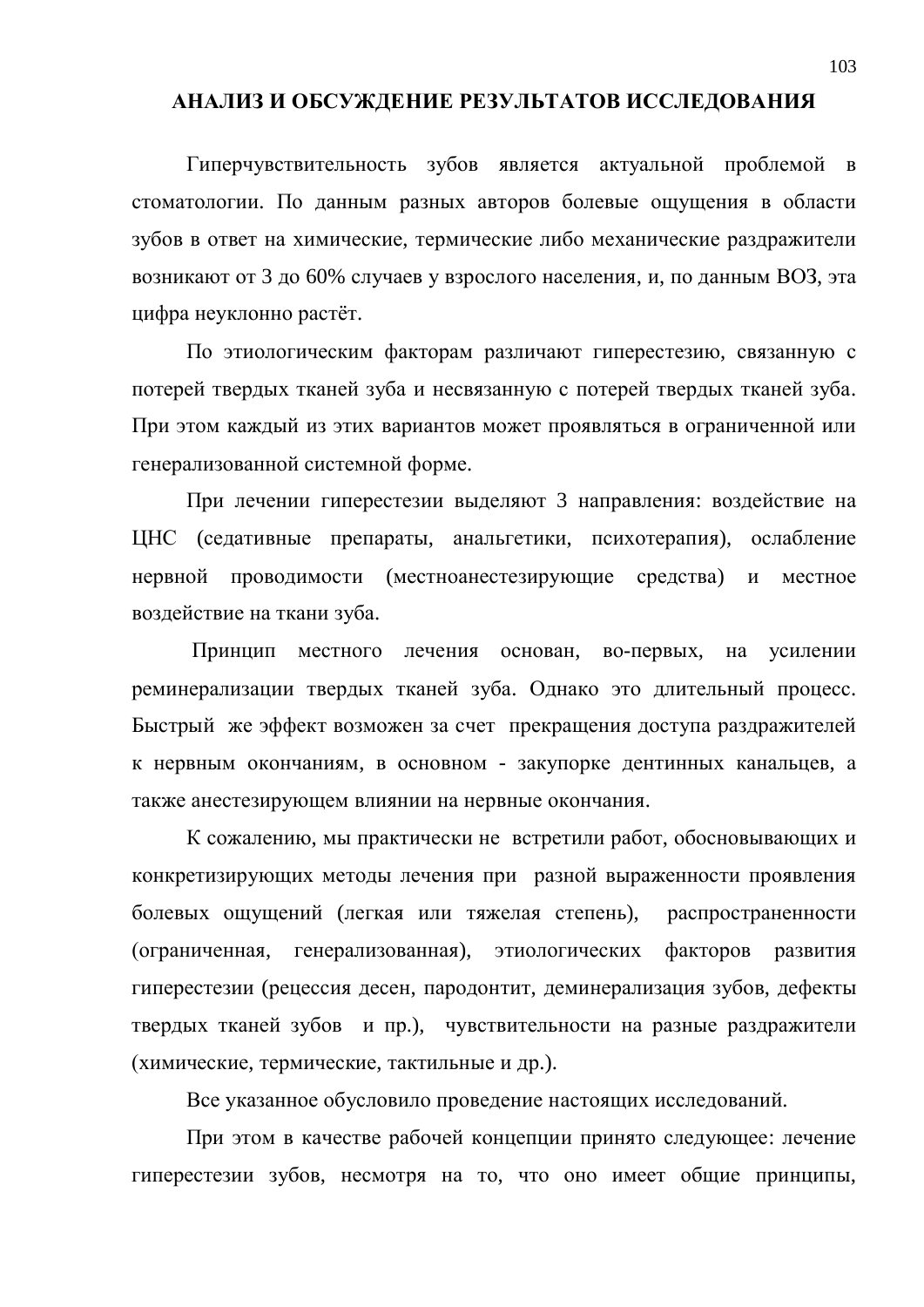основывающиеся на десенситайзерном и реминерализующем действии применяемых средств, должно быть индивидуализировано.

**Цель исследования:** повышение эффективности профилактики и лечения гиперестезии зубов путем разработки патогенетически обоснованных лечебно-профилактических комплексов и обоснования их применения в зависимости от этиологических факторов возникновения гиперчувствительности, распространенности и локализации процесса.

### Задачи исследования:

1. Изучить частоту встречаемости гиперестезии зубов на амбулаторном стоматологическом приеме и некоторые социологические аспекты проблемы, отражающиеся на качестве жизни

2. Изучить стоматологический и соматический статус лиц с гиперчувствительностью зубов для выяснения возможных причин развития гиперестезии зубов.

3. Провести комплекс исследований для изучения выраженности и характера гиперчувствительности зубов, специфичности локализации гиперестезии при разных дефектах зуба, а также селективности реакции на разные раздражители.

4. Разработать и обосновать схемы лечебно-профилактических мероприятий и обосновать их применение при гиперестезии в зависимости от установленных этиологических факторов, распространенности и локализации процесса.

5. Провести клиническую апробацию разработанных лечебнопрофилактических мероприятий с применением комплекса клиниколабораторных исследований у больных с гипестезией зубов и изучить отдаленные результаты.

В работе использованы следующие методы исследования: социологические исследования для изучения влияния гиперестезии зубов на качество жизни: - клинические исследования – КПУ для оценки интенсивности кариеса, РМА для изучения распространенности и тяжести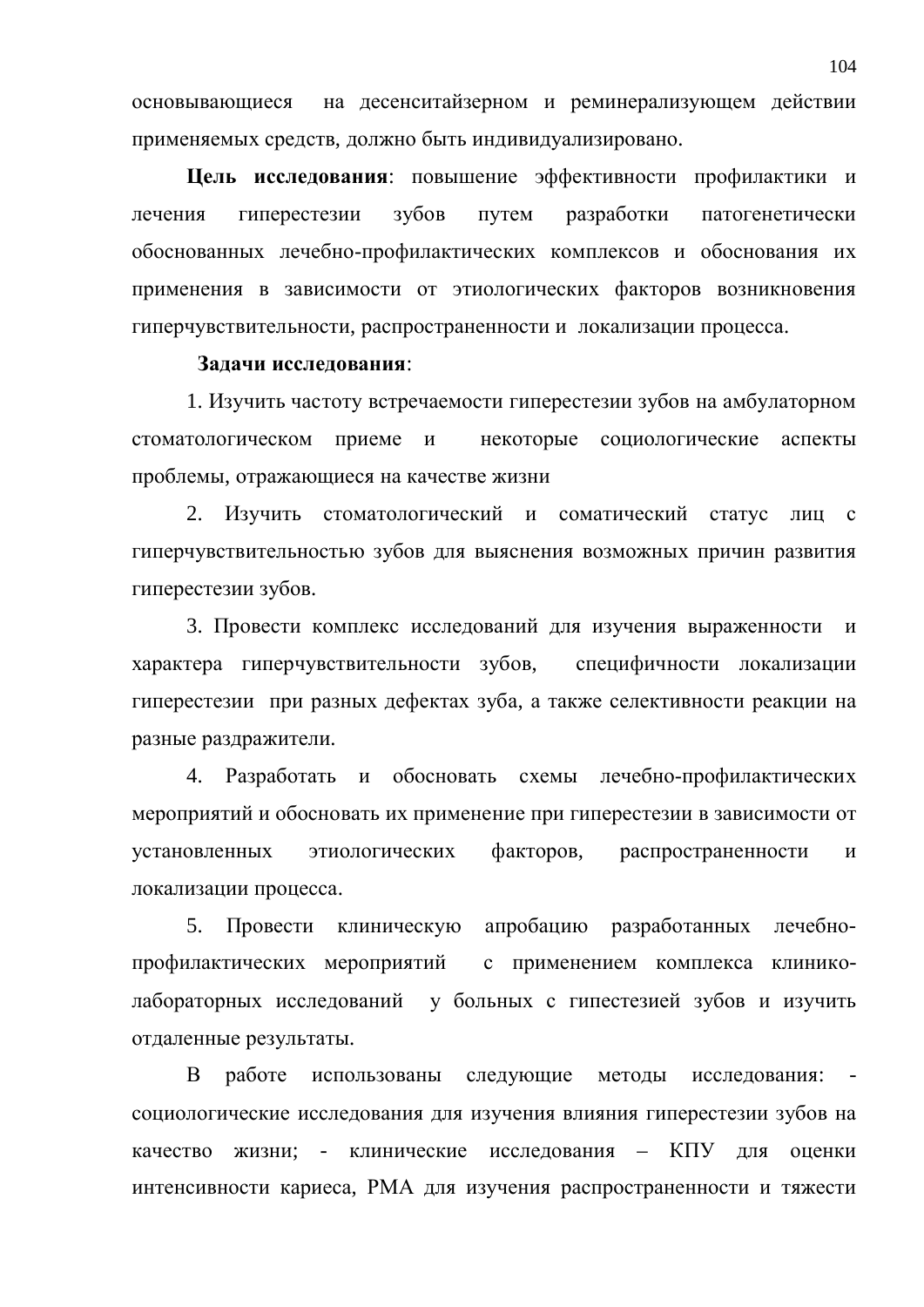гингивита, холодовая проба Шиффа и тактильная проба для оценки чувствительности зубов; - изучение скорости саливации для оценки функциональной активности слюнных желез; - биофизические исследования – изучение рН для оценки уровня кислотности и буферной емкости ротовой жидкости, - биохимические исследования ротовой жидкости – изучение содержания кальция и фосфора для оценки минерализующего потенциала ротовой жидкости; - оптические исследования для изучения кристаллообразования слюны; - статистические – для подтверждения достоверности полученных данных.

В рамках решения 1-й задачи проведены исследования по изучению частоты встречаемости гиперчувствительности зубов и проанализированы основные причины ее развития.

Всего за 1 год на амбулаторном стоматологическом приеме было обследовано 525 человек в возрасте от 16 до 67 лет, в большинстве случаев явившихся на прием для лечения дефектов эмали и заболеваний пародонта, а также и в связи с гиперестезией зубов.

Исследования показали, что 24 % пациентов, явившихся на стоматологический прием, страдают гиперчувствительностью зубов (из них большинство женщин -58,7%). И только 9% из них явились по прямому назначению, а именно, в связи с наличием болевых ощущений в области зубов, не связанных с поражением твердых тканей зуба. У остальных 91% лиц гиперестезия зубов была выявлена только в результате тщательного опроса. И, многие из них (56 %), не считали, что наличие гиперчувствительности зубов является поводом для посещения стоматолога.

Прицельное анкетирование пациентов, у которых была выявлена гиперестезия зубов, показало, что у большинства из них (60%) - эта проблема существует давно (более 3-х лет), и только 6% лиц отметили, что гиперчувствительность зубов появилась лишь в последний год.

И большинство из них (81%) ответили, что гиперестезия зубов доставляет им серьезные неудобства.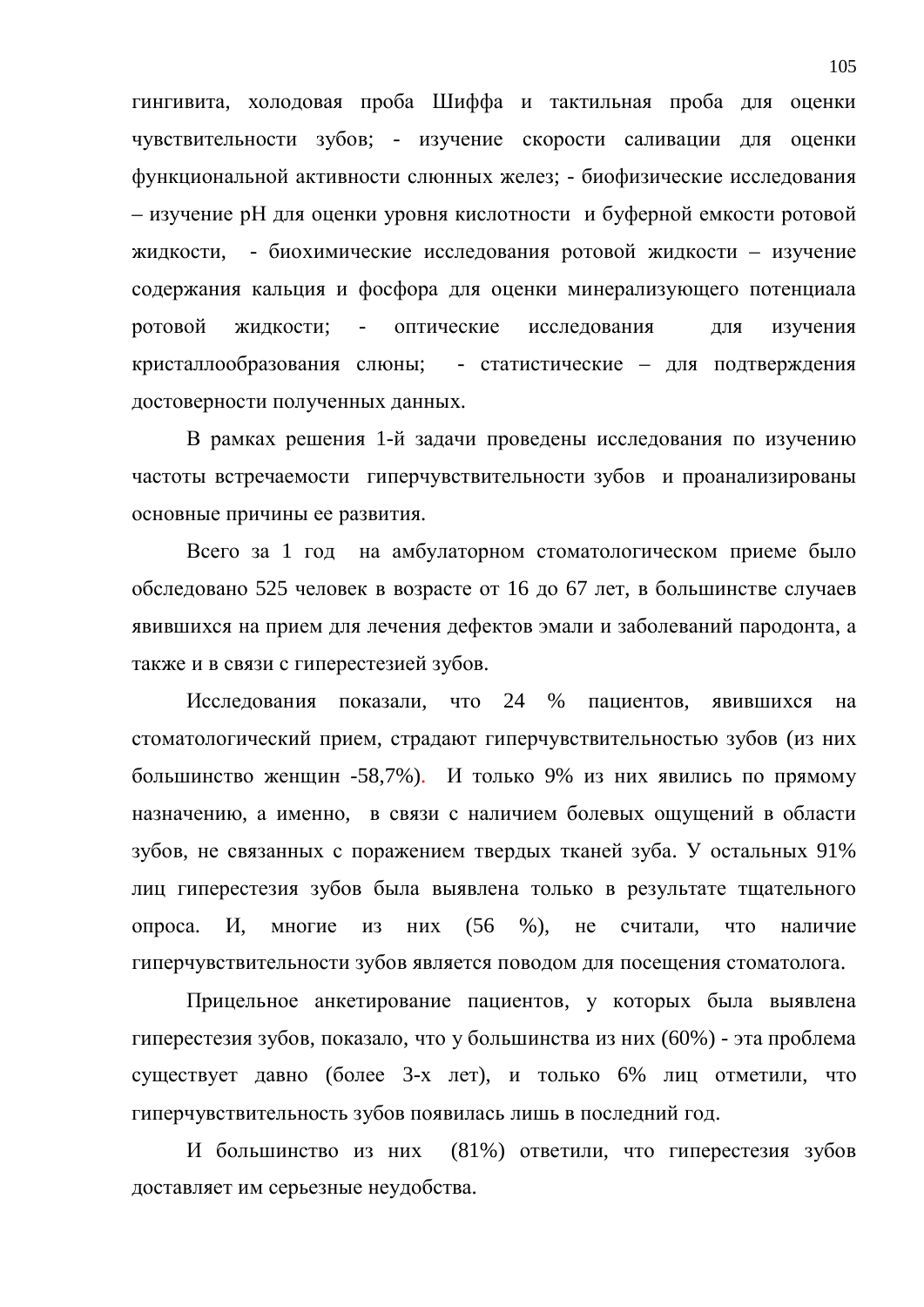При выявлении раздражителя было установлено, что наибольший процент болевых реакций на «холодное», затем «кислое», «прикосновение» и «сладкое». Менее всего реагируют на «горячее».

Установлено, что только 28 % лиц с гиперестезией зубов ранее проходили лечение у стоматолога. При этом никто из них не лечился регулярно, а  $64\%$  - очень редко посещали врача по проблеме чувствительности зубов. 25 % получали профессиональное лечение.

Дальнейшие исследования были посвящены изучению тяжести течения гиперестезии зубов. Для этого у лиц, ответивших положительно на вопрос о наличии чувствительности зубов при анкетировании, проводилось изучение реакции зубов на холодовую пробу (метод Шиффа). Результаты исследований показали, что все пациенты в той или иной степени реагировали на раздражитель. У большинства пациентов (49 %) была выявлена гиперестезия средней тяжести, и у 15% - тяжелая степень, указывающая на выраженную болевую реакцию на раздражитель.

В то же время в 100 % случаев наблюдался кариес зубов, на 2-м местегипосаливация (43 %), затем пародонтит с рецессией десны (31 %) и некариозные поражения (29%). Среди лиц с гиперестезией зубов было выявлено достаточно высокое количество пациентов, отбеливающих зубы (21 %). Наблюдались случаи рецессии десны, не связанные с заболеваниями пародонта (6%)

Далее были проанализированы результаты частоты встречаемости среди лиц с гиперестезией зубов изолированной стоматологической патологии и комплекса стоматологических заболеваний. В последнем случае за основу было принято присутствие кариеса в сочетании с другой стоматологической патологией.

Установлено, что из изолированных форм чаще всего встречался кариес (29%), затем пародонтит с рецессией десны (14%). В 10% случаях выявлено применение отбеливающих систем, но без видимых поражений твердых тканей зуба. Большинство пациентов имели сочетанную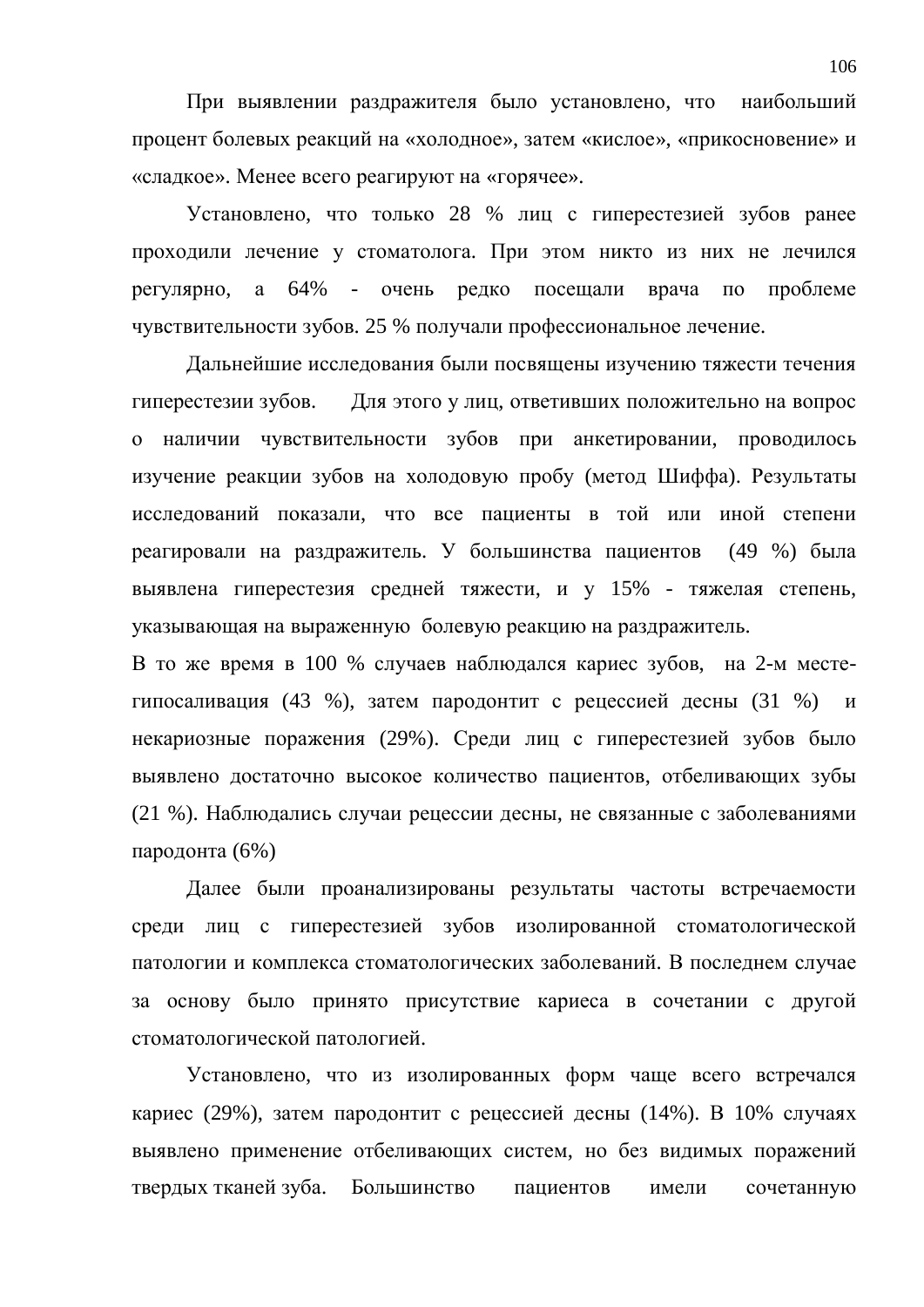стоматологическую патологию, характеризующуюся поражением твердых структур зубов. Наиболее часто кариес сопровождался гипосаливацией (38%), у 36 % пациентов наблюдались кариес и рецессия десны.

Одновременно кариес и некариозные поражения зубов зафиксированы в 27% случаев. Кариес в сочетании с регулярными процедурами отбеливания зубов встречался у 23 % пациентов.

При оценке соматического статуса учитывали превалирующее (основное) заболевание. Установлено, что практически здоровых среди пациентов с гиперестезией зубов было всего 15%. Из соматической патологии более всего присутствовали лица с заболеваниями аллергического характера (33 %), затем с заболеваниями ЖКТ (20 %) и эндокринной системы (17 %). При этом 11 лиц (9 %) указали на наличие у них частых случаев психо-эмоционального напряжения, вплоть до неврозов и депрессии.

Более прицельное исследование в каждом индивидуальном случае позволило нам выделить основные причины развития гиперестезии зубов у обследованных пациентов.

Как показали исследования, гиперестезия зубов в 54, 3 % случаев встречалась при повреждении эмали, и в 45, 2 % - при оголении корневого дентина. В первом случае наиболее часто - при деминерализации эмали после отбеливания зубов (15, 1 %), кариесе (12, 7 %) и клиновидных дефектах (10,3 %), во втором – при пародонтите (27,8%).

При этом достаточно высокое число наблюдений развития гиперестезии после препарирования зубов (4 %), при несоблюдении регламента ухода за полостью рта  $(10,3 \%)$ , при травмировании десны коронками или при неправильной манипуляции отбеливания зубов (6,3 % и  $4,8$  % - соответственно).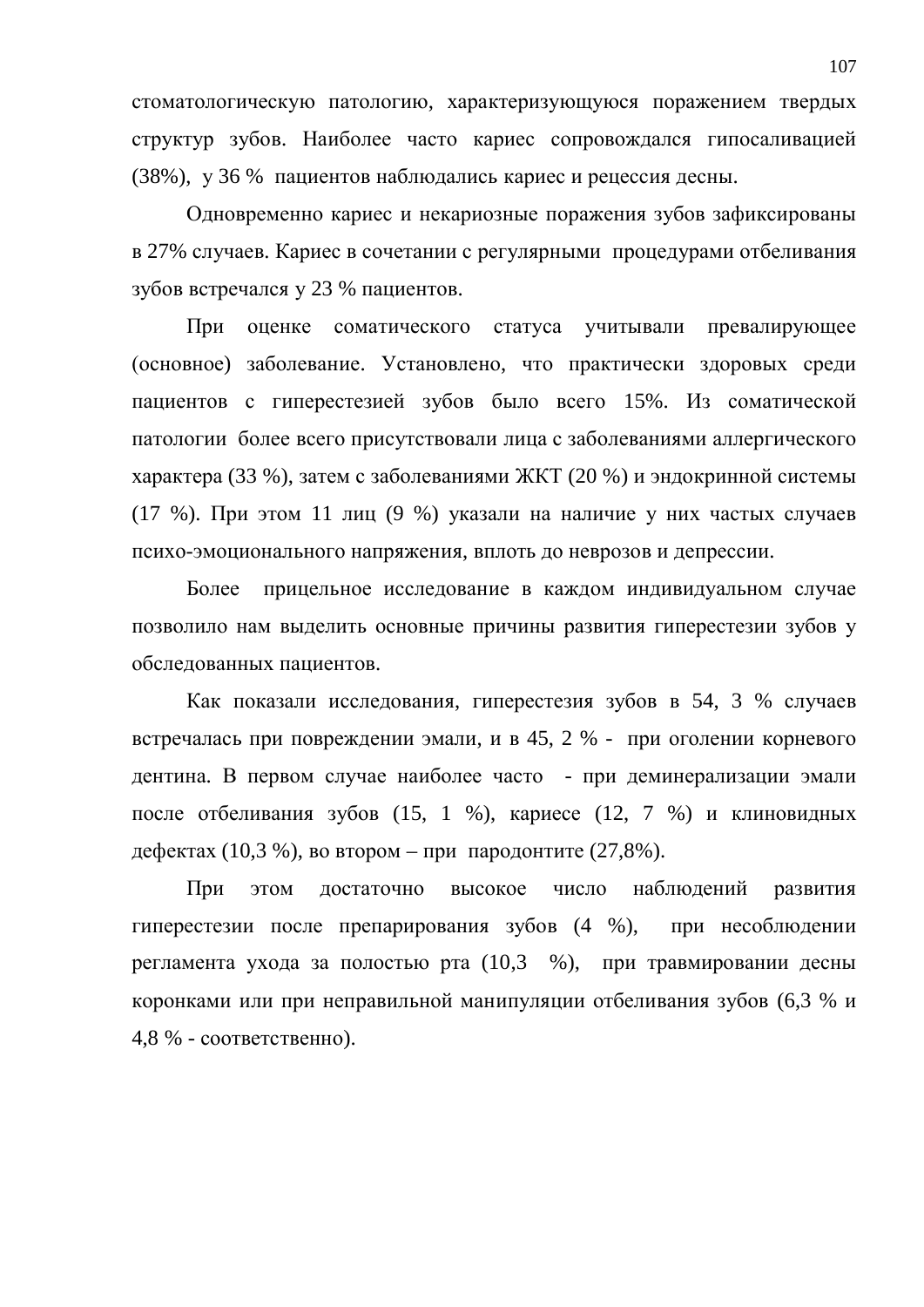Далее были проведены очень важные на наш взгляд исследования, а именно, изучение влияния гиперчувствительности зубов на качество жизни каждого пациента. Оценку 0 – не влияет – поставили несколько мужчин в возрасте от 37 до 55 лет и все из обследуемых женщин в возрасте от 22 до 65 дет. Наивысший средний балл 3,3±0,5, свидетельствующий о достаточно высоком негативном влиянии на качество жизни, был поставлен женщинами в возрасте от 37 до 65 лет. Средняя сумма баллов на группу обследованных лиц составила  $50.2 \pm 16.3$ .

Из представленных данных можно сделать вывод, что наличие гиперестезии зубов влияет на качество жизни. Но является ли это достаточной мотивации ей для посещения стоматолога? Из данных, представленных выше, лишь 28 % лиц посещали стоматолога по поводу лечения гиперчувствительности зубов.

Мы сравнили отношение к проблеме гиперестезии зубов у жителей Украины и в другой стране, например, Германии. Исследования в Германии проводились в 2010 году. Большинство лиц, принявших участие в анкетировании в Германии, в 3,3 чаще обращались к стоматологу для решения проблемы чувствительности зубов, нежели в Украине.

При этом у жителей Германии оценка влияния гиперестезии зубов на качество жизни гораздо выше. Если многие немцы, даже при регулярном лечении гиперестезии, не выставили оценку «0» (отсутствие влияния на качество жизни), то в Украине, даже при наличии гиперчувствительности, некоторые из пациентов отвечали, что эта проблема волнует их меньше всего (8 человек из 76 обследованных, что составило 10,5%).

Для оценки основных характеристик гиперчувствительности зубов были изучены ряд показателей, а именно, преимущественная реакция зубов на разные раздражители, преимущественная локализация чувствительных участков зубов и групп зубов, распространенность патологического процесса, специфичность проявления чувствительности при разных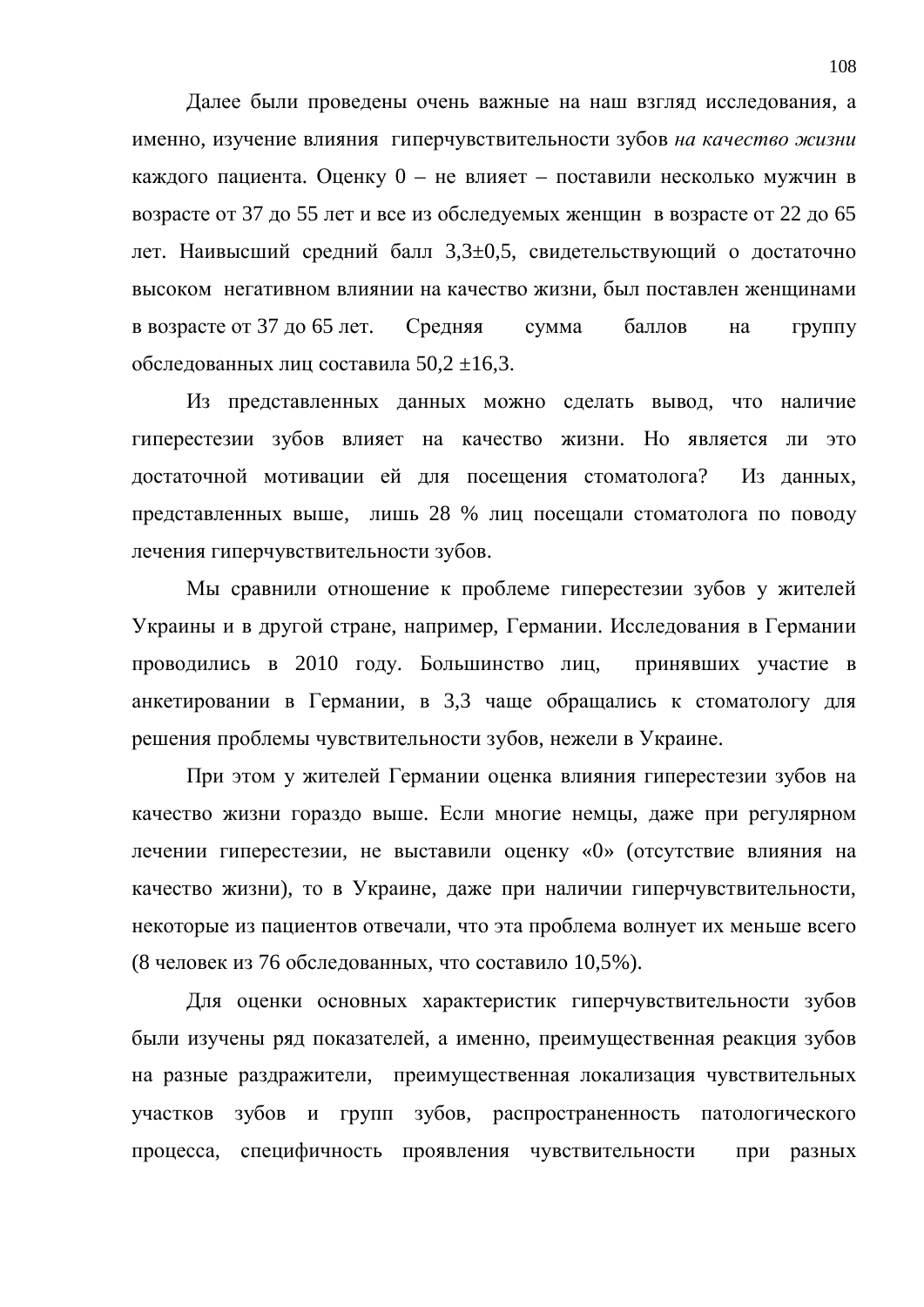дефектах эмали и дентина, характер и продолжительность боли при действии разных раздражителей.

В исследованиях приняли участие 126 пациентов с гиперчувствительностью зубов в возрасте от 22 до 67 лет.

Первой была изучена преимущественная реакция на конкретный раздражитель. Был использован метод опроса каждого из пациентов. Опрос показал, что у большинства пациентов преимущественная реакция была на 2 раздражителя – холодовый (40,5%) и тактильный (31,7%). При этом у 80,9 % пациентов наблюдалась реакция сразу на несколько раздражителей.

При изучении локализации чувствительных участков зубов и выявления степени распространенности процесса проводили прицельное обследование каждого *зуба с применением сочетанного воздействия холода* и прикосновения. Чаще гиперестезия выявлялась на фронтальной группе зубов (35, 7 %), нежели на жевательной группе (30,2 %). Но при этом в 34, 1 % случаев чувствительными были как жевательная, так и фронтальная группа зубов. В большинстве случаев (в 48,4%) гиперчувствительными были участки, расположенные в пришеечной части зуба, причем независимо от группы зубов. На 2-м месте по выявлению чувствительности был оголенный дентин (30,9 %) и затем коронковая часть зуба (20,7 %). В последнем случае менее всего поражена коронковая часть жевательной группы зубов (3,2 %).

Изучение распространенности гиперестезии зубов показало, что чаще встречалась локализованная форма, причем в процесс были вовлечены от 1 до 8 зубов – подряд либо отдельно стоящие зубы на каждой челюсти. Генерализованный процесс зафиксирован в 39,7 % случаев и наблюдалась чувствительность более 1/2 присутствующих в полости рта зубов.

При рецессии десны соотношение локализованных и генерализованных форм гиперестезии было одинаково. Чувствительность коронковой части зуба в большинстве случаев была локализованной. В пришеечной части зуба несколько чаще выявлялась локализованная форма.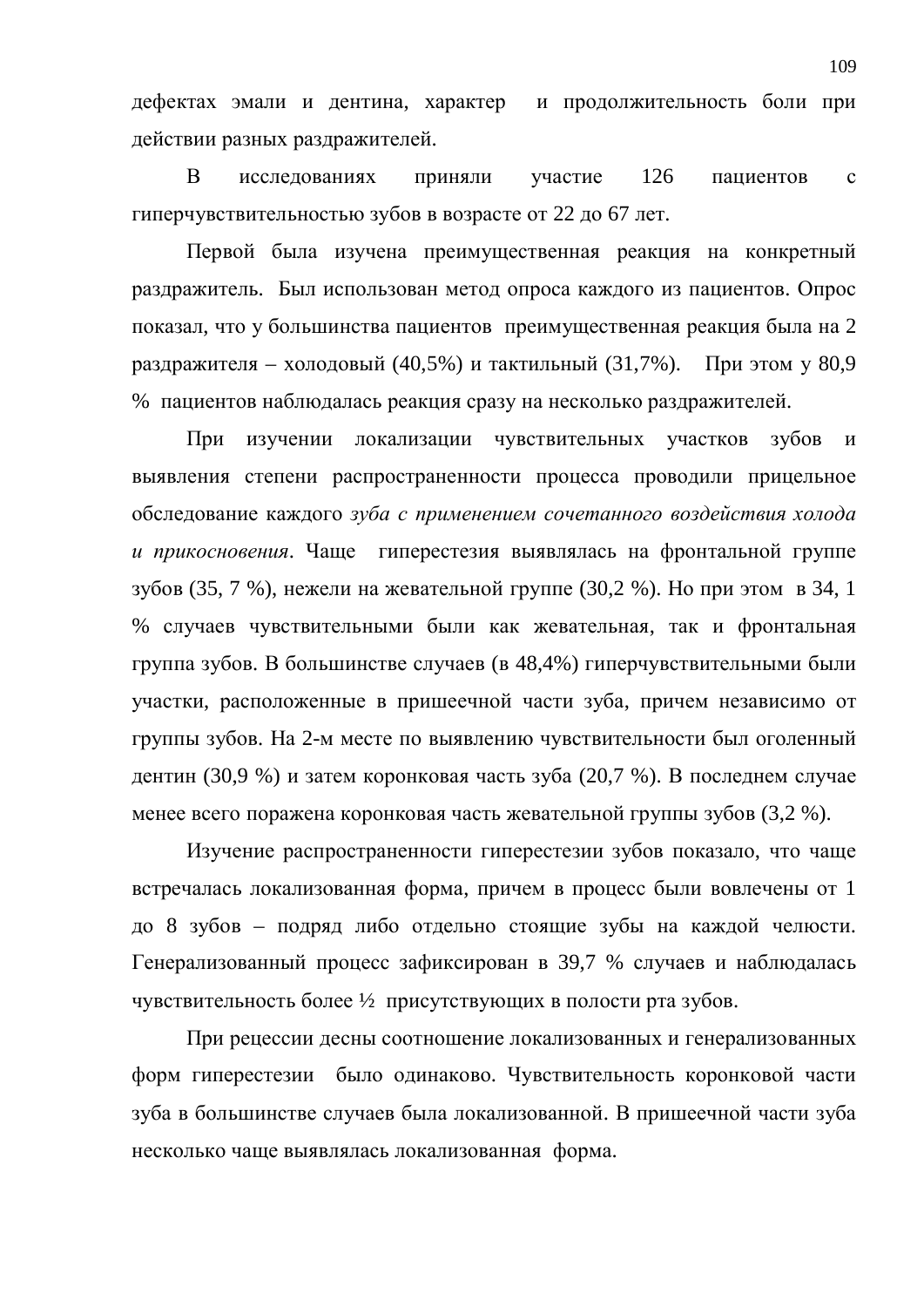При травмировании зуба, вызванном разными причинами (в результате удара, при препаровке зубов, агрессивной чистке зубов), преимущественная локализация боли наблюдалась в коронковой части зуба, и в значительно меньше – в корневой части. Клиновидные дефекты в большинстве случаев характеризовались появлением болевых ощущений в пришеечной части зуба, хотя некоторые пациенты (23,1%) указали на распространение боли по всей коронковой части зуба.

Все пациенты с эрозией эмали указывали на то, что боль распространяется на всю коронку зуба, включая и пришеечную область. При повышенной стираемости болевые ощущения от действия раздражителей наблюдаются в коронковой части зуба, особенно на окллюзионных поверхностях, и никто из пациентов не указал на болезненную реакцию в пришеечной части зуба, даже при наличии рецессии десны.

Деминерализация эмали, обусловленная как отбеливанием зубов, так и другими факторами, препятствующими естественной минерализации эмали, вызывает чувствительность коронки зубов, причем с усилением в пришеечной части зуба.

При рецессии десны вызванной травматическим фактором, боль проявляется в пришеечной части зуба, иногда распространяясь на корневой дентин. Для рецессии десны у больных пародонтитом характерно болевая реакция только со стороны оголенного корня.

При оценке специфичности и продолжительности боли при действии разных раздражителей было установлено, что большинство пациентов указывали на чувствительность зубов от действия 2-х и более из 5 изученных раздражителей. Существенная же разница заключалась в продолжительности болевого ответа – быстропроходящая (до 5 секунд после окончания действия раздражителя) и пролонгированная боль (от 10 до 40 секунд – соответственно).

Результаты исследований показали, что болевая реакция оголенного дентина корня зуба наблюдалась только при действии 2-х раздражителей -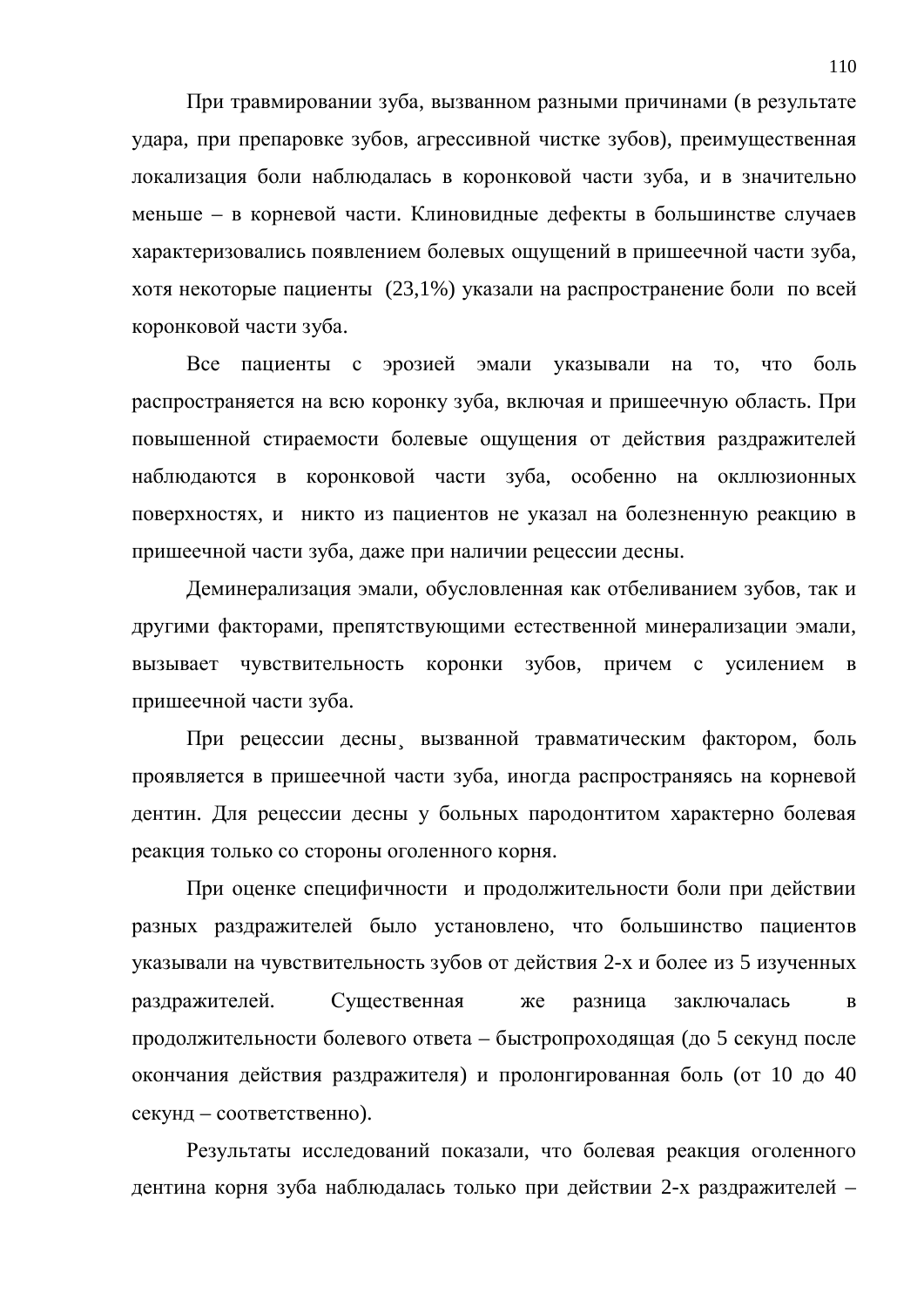холода и прикосновения (тактильный). При этом на холод чаще была пролонгированная болевая реакция (у некоторых длилась 30-40 секунд) и особенно проявлялась в зимний период времени при выходе из теплого помещения на холод.

Гиперестезию коронковой части зуба вызывали все 5 раздражителей, но наиболее часто сладкое и кислое, и реже – тактильный раздражитель. Причем чаще наблюдалась пролонгированная болевая реакция.

Для пришеечной области специфичным оказался тактильный раздражитель (указали все пациенты), хотя у некоторых лиц наблюдалась чувствительность на другие раздражители, и чаще всего на холод. При этом в большинстве случаев болевая реакция наблюдалась только в период действия раздражителей.

Был осуществлен дифференцированный подход к лечению гиперестезии, в основу которого положены 2 основные позиции: степень распространенности процесса (локализованный, генерализованный) и локализация процесса (коронковая часть зуба, пришеечная область и корневой дентин).

На основании проведенного анализа ряда изученных показателей, предложены адаптированные лечебные комплексы, учитывающие не только причины и механизм развития гиперчувствительности, но и распространенность и локализацию процесса.

При локализованной гиперестезии лечебно-профилактический комплекс включал препараты местного контактного действия, которые осуществляли как десенситивное, так и реминерализующее действие. Лицам с генерализованной формой гиперестезии зубов, в отличие от локализованной, дополнительно назначались кальцийсодержащие препараты для нормализация минерального обмена на местном и общем уровне, а также пролонгировался курс местной десенситайзерной терапии.

В исследованиях приняли участие 78 человек гиперестезией зубов в возрасте от 31 до 54 лет. В первое посещение пациенты предъявляли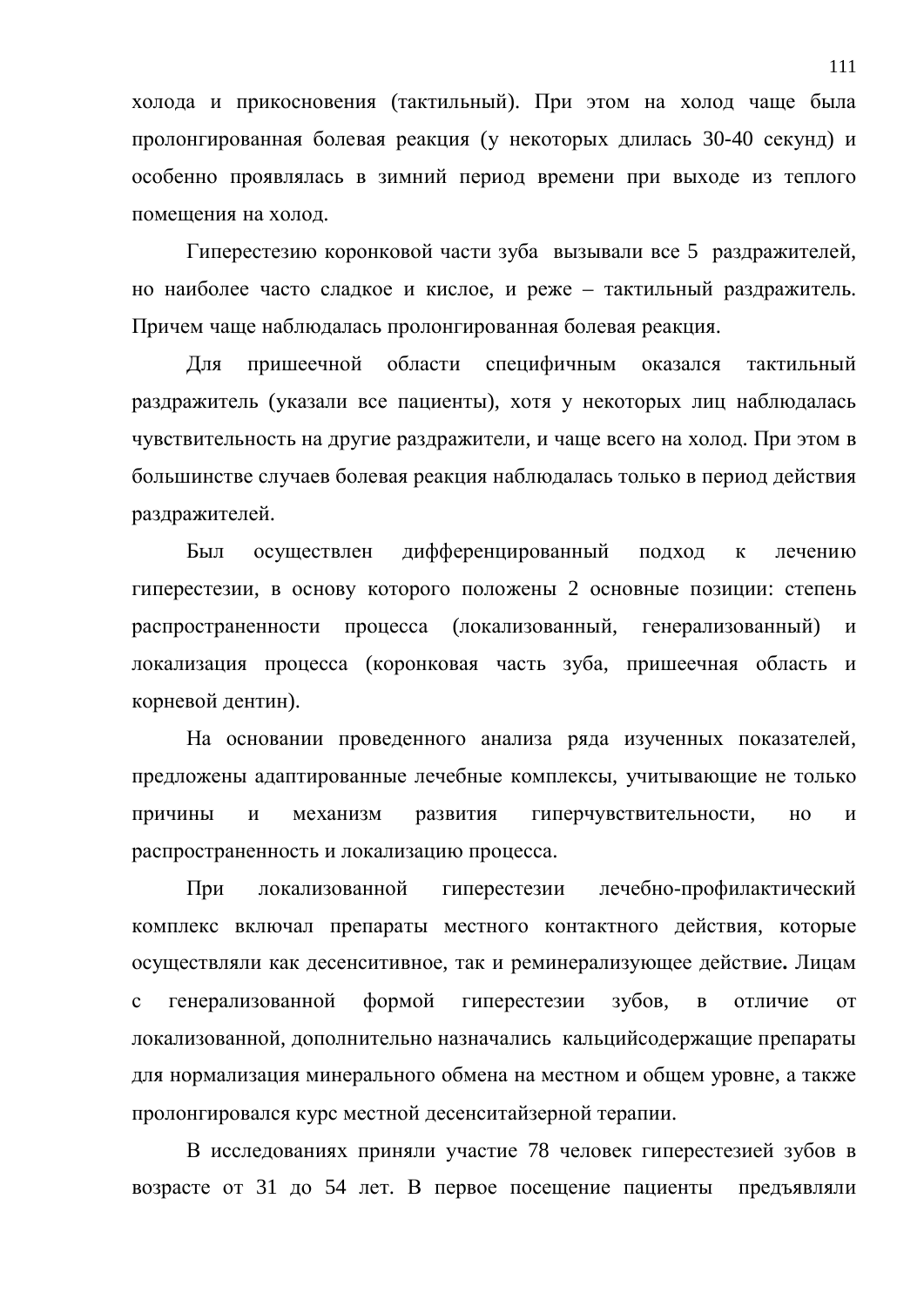жалобы на гиперестезию зубов. Для выбора адекватного лечения у них были изучены локализация и распространенность чувствительных участков зубов, а также характер болевой реакции.

В зависимости от степени выраженности гиперестезий, назначались разные схемы лечения. Однако, если чувствительность зубов появились в результате их повреждений, то проводили коррекцию выявленных повреждений, после которой обычно исчезали неприятные симптомы.

Во всех случаях до начала лечения проводили профессиональную гигиену полости рта и и лечение всех кариозных очагов.

Все лица до начала исследований были проинформированы о необходимости лечения и проинструктированы относительно самого лечения, использованных методах и препаратах. Им раздавались специальноразработанные листки памятки с инструкциями по применению назначенных препаратов, в том числе, указывались и даты посещения стоматолога.

Исследования показали, что до начала лечения 100 % лиц всех групп с локализованной гиперестезией, в том числе и в группе сравнения, предъявляли жалобы на гиперчувствительность зубов. Через 3 месяца более всего жалоб на наличие чувствительности зафиксировано у лиц группы сравнения. Через 6 месяцев никто из пациентов основных групп не предъявлял жалоб, в то же время в группе сравнения количество лиц с жалобами на чувствительность зубов увеличилось по отношению к данным, зафиксированным через 3 месяца от начала лечения. Это свидетельствует о том, что даже при регулярном применении десенситивной зубной пасты невозможно достичь желаемого эффекта.

Пациенты всех групп с генерализованной гиперестезией до начала исследования жаловались на гиперестезию зубов, возникающую преимущественно на холодовой и тактильный раздражитель. Изучение указанных тестов указало на наличие высокой чувствительности зубов. Большинству лиц был поставлен наивысший балл – 3, и незначительному количеству пациентов был выставлен балл – 1 – слабая чувствительность.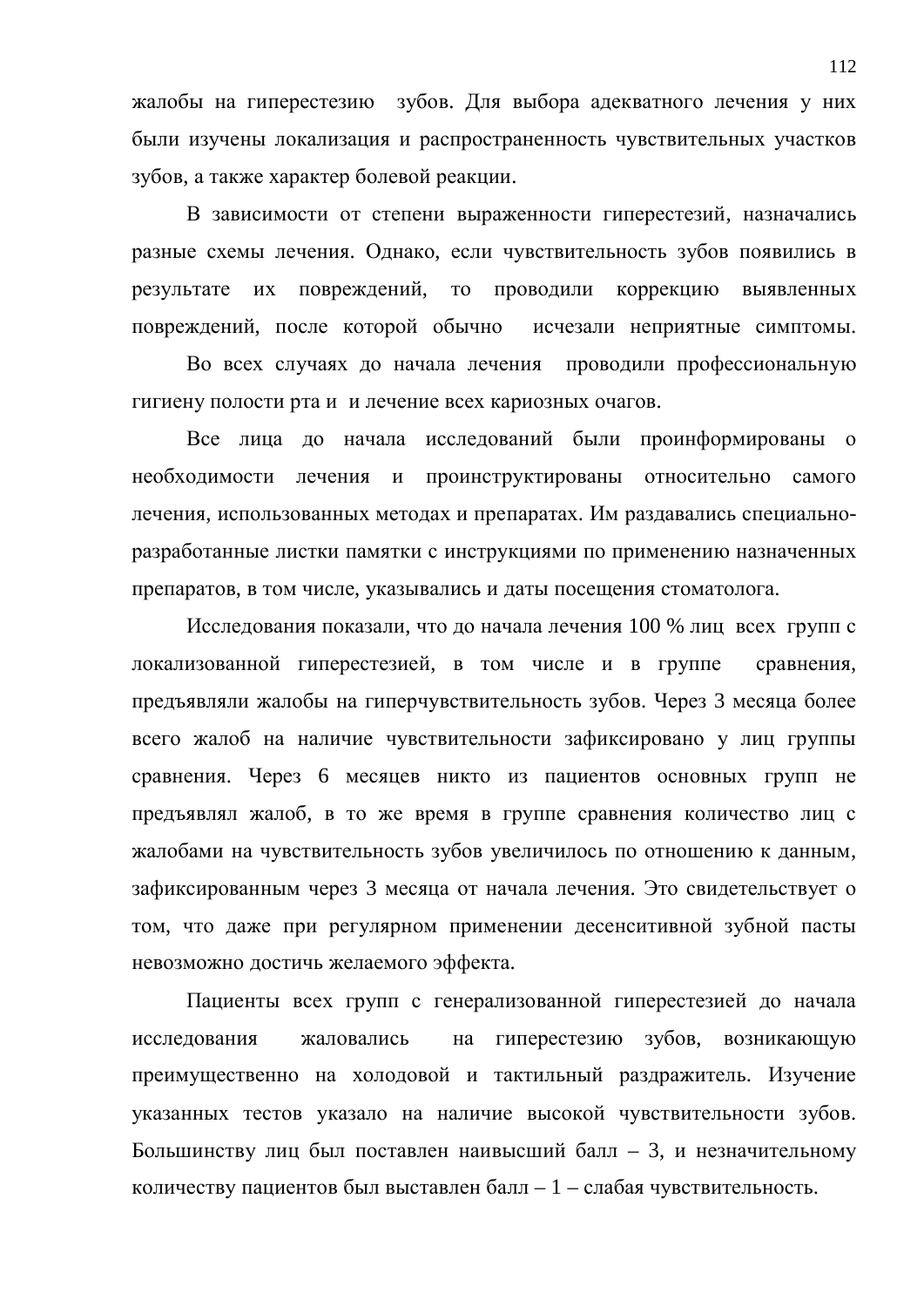В группе сравнения через 3 месяца чуть больше половины пациентов все еще предъявляли жалобы на возникающую чувствительность при действии раздражителей. При этом на основании тестирования установлено, что в другой половине группы, не предъявляющих жалоб, было выявлено наличие болевого ответа на использованные раздражители, однако на уровне 1-2-х баллов. И через 6 месяцев ситуация существенно не изменилась.

В 3-х основных группах (генерализованная чувствительность коронковой части зуба, пришеечной и коневого дентина) через 3 месяца жалобы на чувствительность зубов предъявляли от 10 до 33%. При этом показатели тестов не превышали 1 балл.

При сравнении жалоб пациентов с генерализованной гиперестезией через 6 месяцев после проведенного курса лечения четко видно, что только у пациентов группы сравнения сохранился высокий процент предъявления жалоб на чувствительность зубов и показатель тестов у большинства пациентов был зафиксирован 2 балла.

В связи с тем, что генерализованная форма гиперестезии зубов предполагает нарушение минерализации зубов, дополнительно у пациентов было изучено состояние минерализующего потенциала ротовой жидкости у лиц с разной локализацией чувствительных участков зубов.

Биофизические и биохимические показатели ротовой жидкости показали, что до начала исследований скорость саливации была ниже нормы. У отдельных лиц достигала 0,7 мл/мин, однако у большинства была ниже 0,5 мл/мин. рН – показатель кислотности ротовой жидкости - был снижен, также зафиксированы невысокие показатели буферной емкости. Коэффициент минерализующего потенциала ротовой жидкости, который изучали по типу кристаллообразования слюны, был невысокий.

Все это указывало на создавшиеся в полости рта условия, благоприятные для деминерализации зубов.

Результаты исследований, проведенные через 6 месяцев, показали, что скорость саливации изменилась не значительно, однако показатели рН и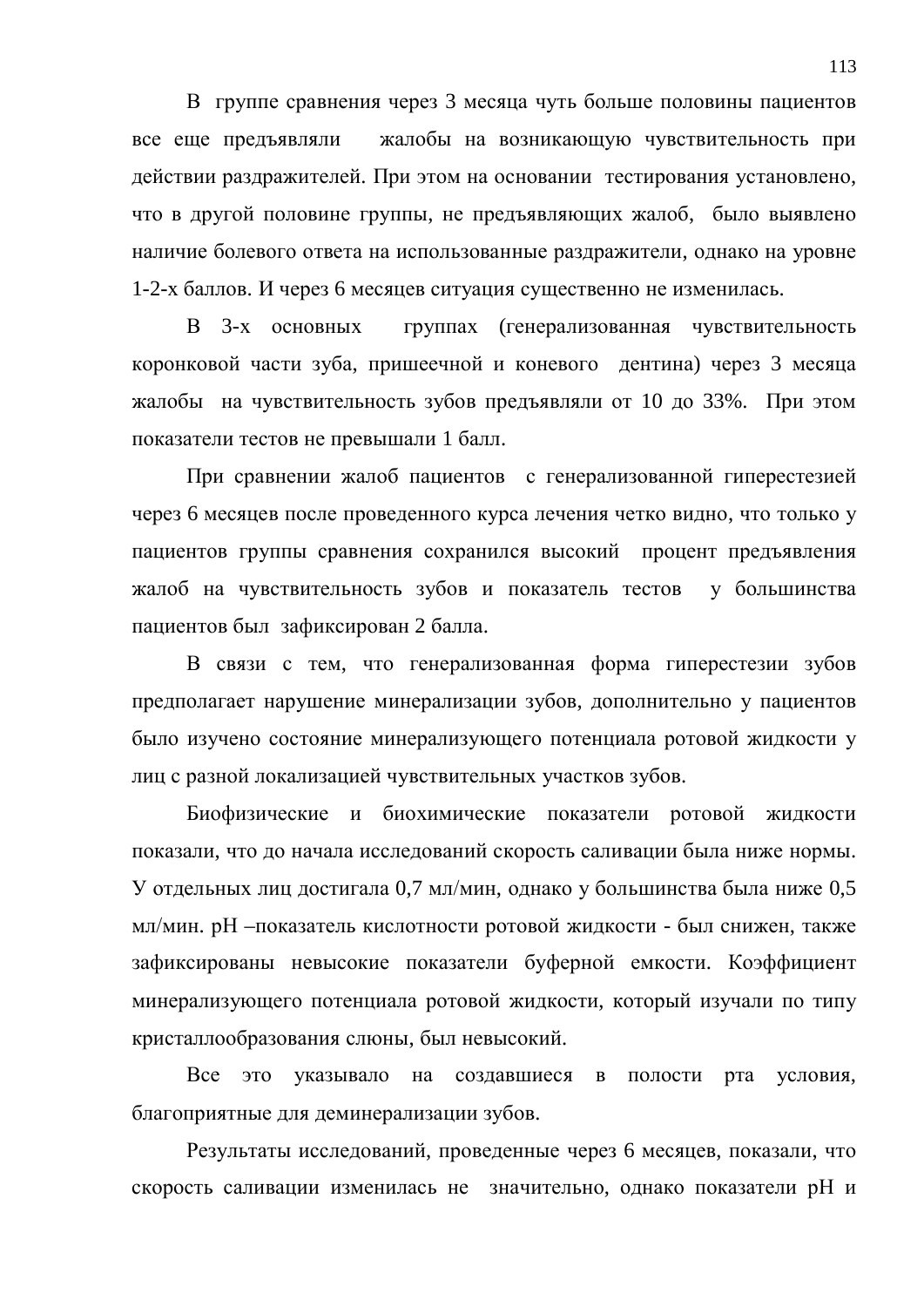буферная емкость ротовой жидкости, а также тип кристаллизации слюны достоверно увеличились. Все вместе свидетельствовало о повышении минерализующего потенциала ротовой жидкости, как мы считаем, за счет ее увеличения насыщения ионами кальция, поступающих в полость рта эндогенно и экзогенно.

Следующие исследования были посвящены изучению динамики изменения минерального состава ротовой жидкости.

Исследование же минеральных компонентов в ротовой жидкости через 6 месяцев показало, что содержание кальция увеличилось, а концентрация фосфора имела тенденцию к снижению, а их соотношение – к увеличению, причем за счет меньших темпов увеличения концентрации фосфора. Это свидетельствует о том, что фосфаты меньше стали участвовать в процессах изоморфного замещения кальция в эмали зуба.

На основании полученных результатов был сделан вывод, что минерализующий потенциал слюны не только не снизился, но и имел явную тенденцию к уравновешиванию процессов де- и реминерализации: кальций занял более прочное положение в кристаллической решетке эмали и замещения его другими элементами не происходило.

Через 16 месяцев были изучены отдаленные результаты эффективности проведенного исследования. Исследования показали, что только у 3-х человек присутствовали жалобы на чувствительность зубов и у них же определялась слабая ответная реакция, не превышающая 1 балла, на холодовый и тактильный раздражитель, что не является статически значимым показателем, так как отклонение (ошибка) более чем в 2 раза превосходило средний показатель.

По результатам исследований было сделано заключение, что дифференцированное применение лечебно-профилактических комплексов, учитывающее как распространенность гиперестезии, так и локализацию процесса, оказало эффективное действие, заключающееся в десенсенситивном и реминерализующем действии.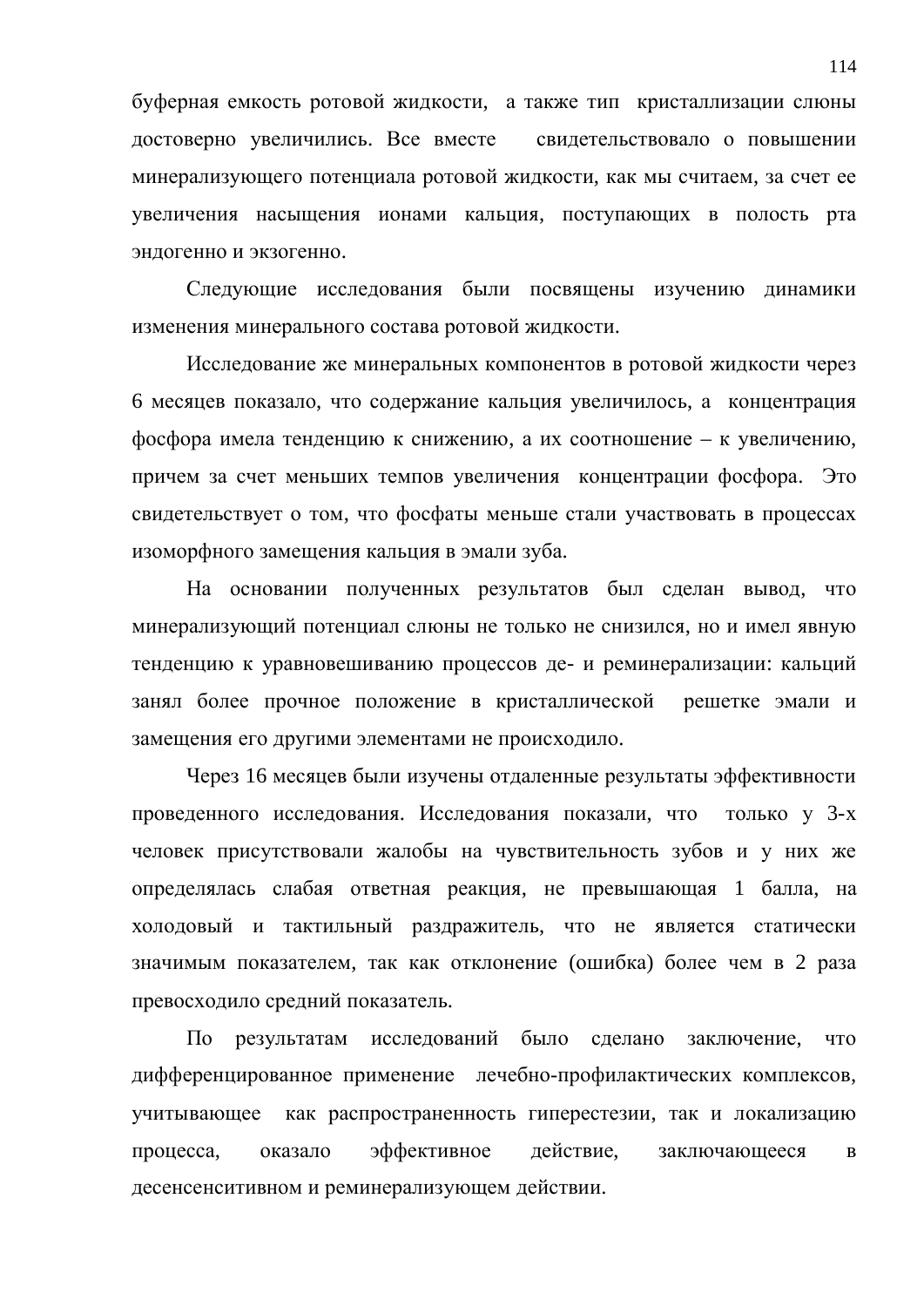## **ВЫВОДЫ**

В диссертации приведено теоретическое обобщение проведенных клинических исследований и предложено новое решение актуальной научной задачи стоматологии, направленной на оптимизацию профилактики и лечения гиперестезии зубов путем дифференцированного подхода, основывающегося на распространенности и локализации процесса.

1. Установлено, что частота встречаемости гиперестезии зубов среди пациентов стоматологического приема составляет до 24 % в год, из них 58,7 % - женщины. Только 25 % лиц с гиперестезией зубов периодически получают профессиональное лечение. Опрос пациентов показал, что наличие гиперестезии зубов влияет на качество жизни. При этом наивысший средний балл 3,3±0,5 (по индексу OHRQoL), свидетельствующий о достаточно высоком негативном влиянии на качество жизни, поставлен женщинами в возрасте от 37 до 65 лет.

2. У большинства пациентов (49 %) была выявлена гиперестезия средней тяжести, и у 15% - тяжелая степень. В 54, 3 % случаев гиперестезия встречалась при повреждении эмали зубов, и в 45, 2 % - при оголении корневого дентина. У большинства пациентов наблюдалась преимущественная реакция на 2 раздражителя – холод (40,5%) и прикосновение (31,7%).

3. Чаще гиперестезия выявлялась во фронтальной группе зубов (35, 7 %), нежели в жевательной группе (30,2 %). В 34, 1 % случаев чувствительными были как жевательная, так и фронтальная группа зубов. В 48,4% случаев гиперчувствительными являлись участки, расположенные в пришеечной части зуба, на 2-м месте по выявлению чувствительности был оголенный дентин (30,9 %) и затем коронковая часть зуба (20,7 %).

4. Изучение распространенности гиперестезии зубов показало, что чаще встречалась локализованная форма (в процесс были вовлечены от 1 до 8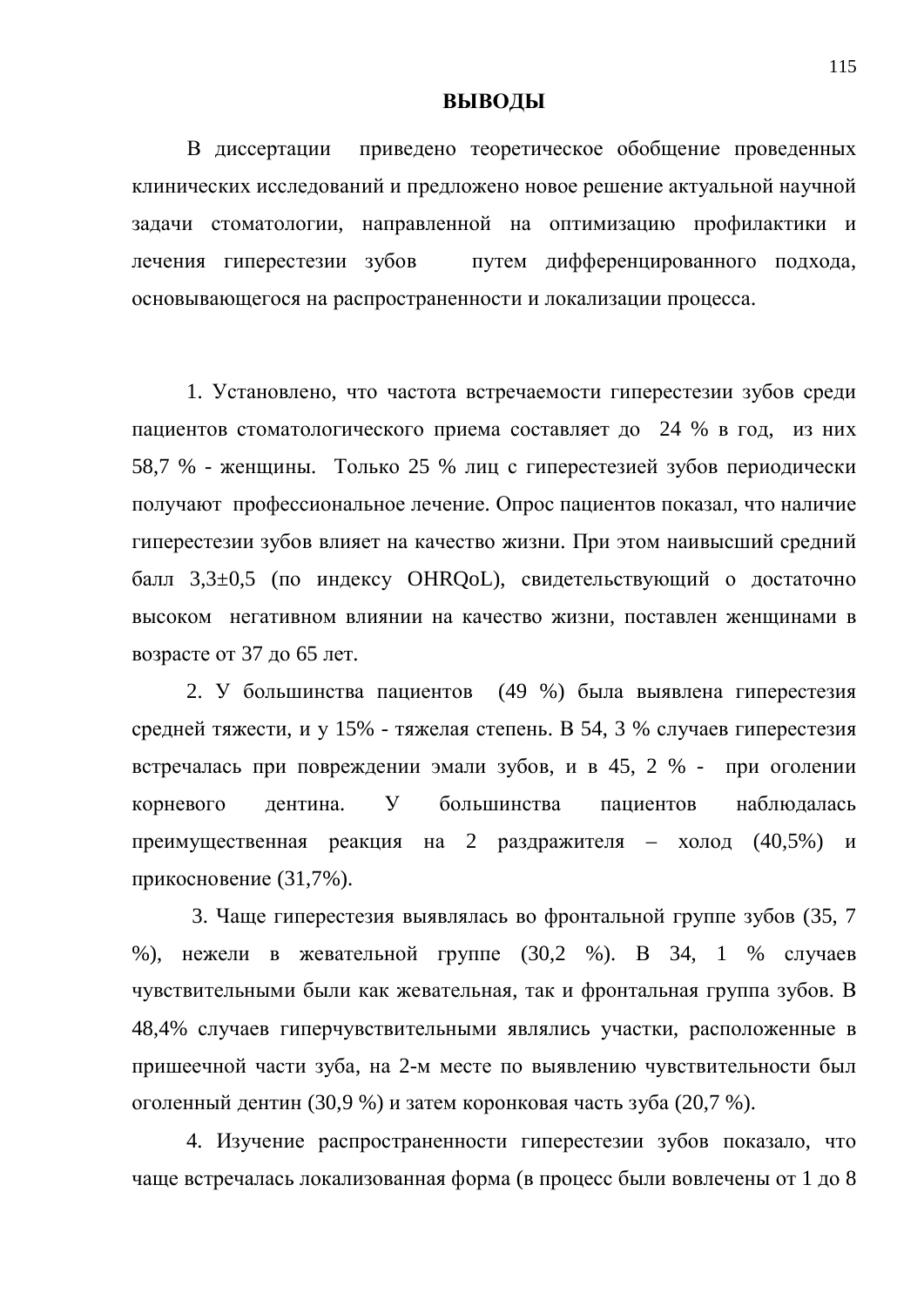зубов – подряд либо отдельно стоящие зубы на каждой челюсти). Генерализованный процесс зафиксирован в 39,7 % случаев и наблюдалась чувствительность более 1/2 присутствующих в полости рта зубов.

5. Большинство пациентов с гиперестезией зубов имели сочетанную стоматологическую патологию, характеризующуюся поражением твердых структур зубов: кариес - 100 %, гипосаливация  $-43\%$ , генерализованный пародонтит с рецессией десен –31% и некариозные поражения зубов в 29% случаев. Чаще всего у лиц с гиперестезией зубов наблюдались заболевания аллергического характера (33,6% случаев), в 20% – заболевания ЖКТ, заболевания эндокринной системы (17%) и случаи психо-эмоционального напряжения в 9 случаев.

6. Предложен дифференцированный подход к лечению гиперестезии зубов, в основу которого положены 2 основные позиции: степень распространенности процесса и локализация процесса. При локализованной гиперестезии зубов лечебно-профилактический комплекс включал препараты десенситивного и реминерализующего действия для местного применения, при генерализованной гиперестезии - назначение кальцийсодержащих препаратов внутрь для нормализации минерального обмена на местном и общем уровне, а также пролонгирование курса местной терапии. Клиническая эффективность от применения комплексов заключалась отсутствии реакции на раздражители через 6 месяцев после лечения, и реминерализующем действии (увеличение Ca/P коэффициента на 27%, увеличение степени кристаллизации слюны - на 44% по сравнению с группой сравнения)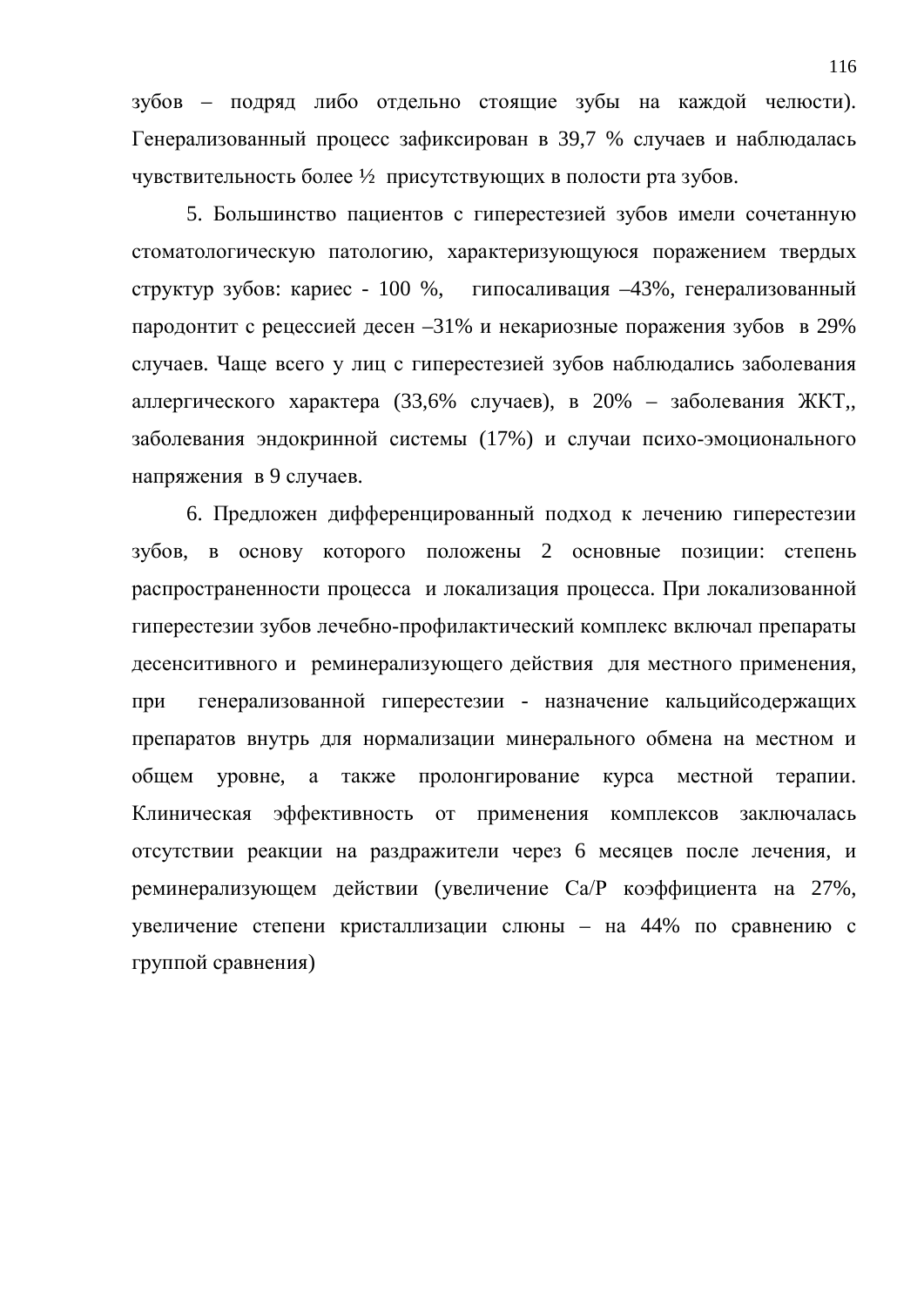## ПРАКТИЧЕСКИЕ РЕКОМЕНДАЦИИ

Лицам с гиперестезией зубов предлагаются следующие дифференцированно направленные лечебно-профилактические комплексы:

1. Локализованная гиперестезия с проявлением в коронковой части  $3\gamma$ *бов*.

- нанесение лака Clinpro White Varnish на влажную поверхность коронковой части зуба 1 раз в 3 дня в течение 2-х недель-1 мес.;

- ежедневная 2-х разовая чистка зубов пастой Colgate Sensitive enamel protect в течение 3-х месяцев с применением зубной щетки серии «Сенситив».

2. Локализованная гиперестезия зубов у лиц с клиновидными дефектами

- обработка неглубоких полостей защитным лаком Admira Protect VOCO унидоза 1 раз в 3 месяца на стоматологическом приеме;

- закрытие глубоких дефектов фторсодержащим пломбировочным материалом Admira Protect - одноразовое пломбирование на стоматологическом приеме.

3. Локализованная гиперестезия с проявлением в корневой части зубов.

- обработка профессиональной пастой Pro-Relief каждого зуба (по 3 сек.) на стоматологическом приеме с периодичностью применения 1 раз в месян

- Ежедневная 2-х разовая чистка зубов пастой Colgate Sensitive Pro-Relief в течение 2-х месяцев.

4. Генерализованная гиперестезия с проявлением в коронковой части  $3\gamma\delta$ *06.* 

- прием внутрь Кальцида по 1 табл. 3 раза в день в течение 1 месяца.

- нанесение лака Clinpro White Varnish на влажную поверхность коронковой части зуба 1 раз в 3 дня в течение 2-х недель-1 мес.;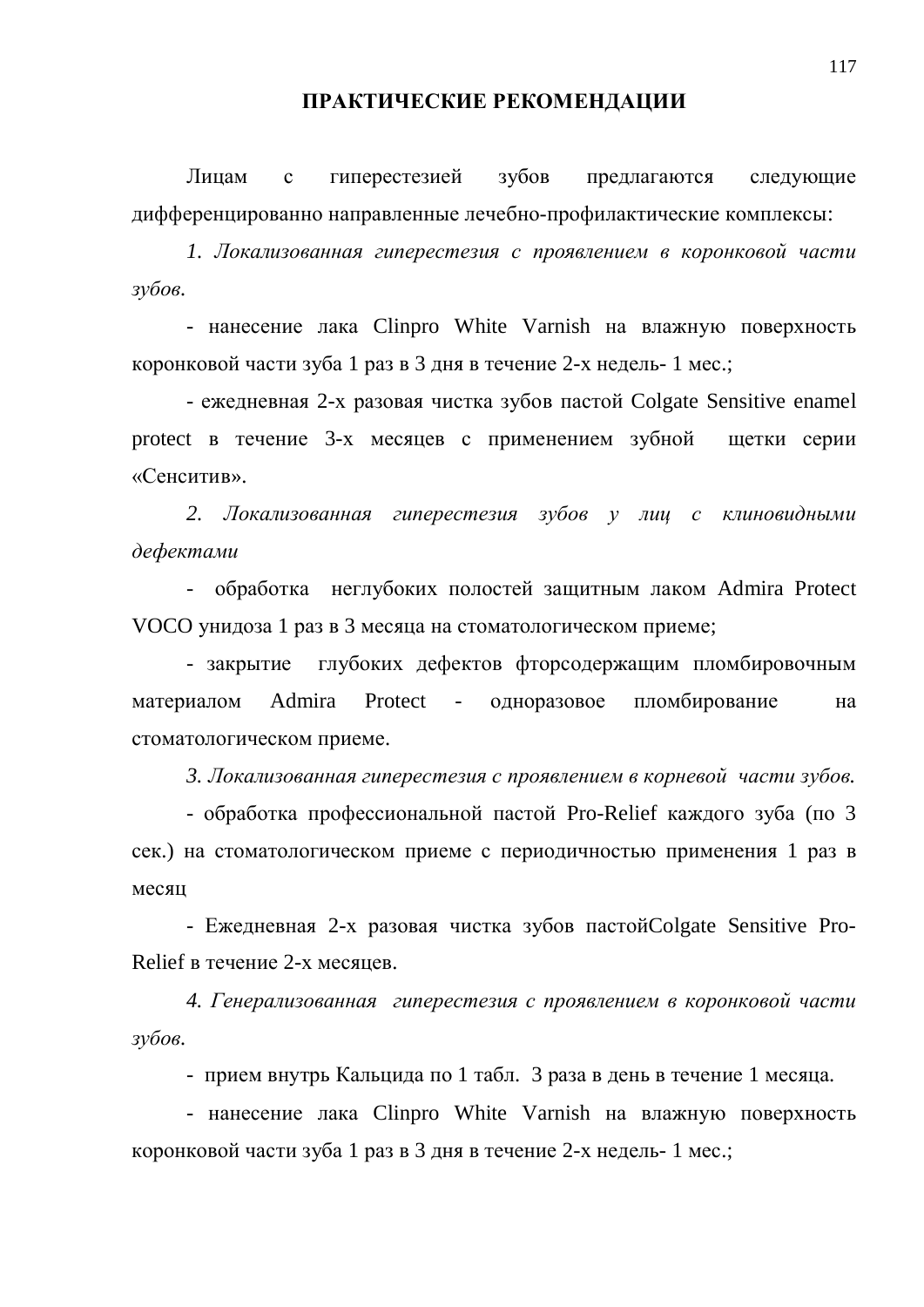- ежедневная 2-х разовая чистка зубов пастой Colgate Sensitive enamel protect в течение 6-ти месяцев с применением зубной щетки серии «Сенситив».

5. Генерализованная гиперестезия зубов у лиц с клиновидными дефектами

- нанесение суспензии нанокальцида (гидроксиапатит кальция) на зубы 2 раза в день в течение 2-х недель (используется специальная каппа);

- после применения суспензии нанокальцида обработка неглубоких полостей защитным лаком Admira Protect VOCO унидоза 1 раз в 3 месяца на стоматологическом приеме;

- закрытие глубоких дефектов фторсодержащим пломбировочным материалом Admira Protect - одноразовое пломбирование на стоматологическом приеме.

6. Генерализованная гиперестезия с проявлением в корневой части  $3\gamma\delta$ *06.* 

- по 1 таблетке Кальцемин Адванс 3 р. в день в течение 1 месяца

- полоскание рта по 15 мл 2 раза в день в течение 2-х недель ополаскивателем R.O.C.S:

- обработка профессиональной пастой Pro-Relief каждого зуба (по 3 сек.) на стоматологическом приеме с периодичностью применения 1 раз в месяц

- ежедневная 2-х разовая чистка зубов пастой Colgate Sensitive Pro-Relief в течение 2-х месяцев.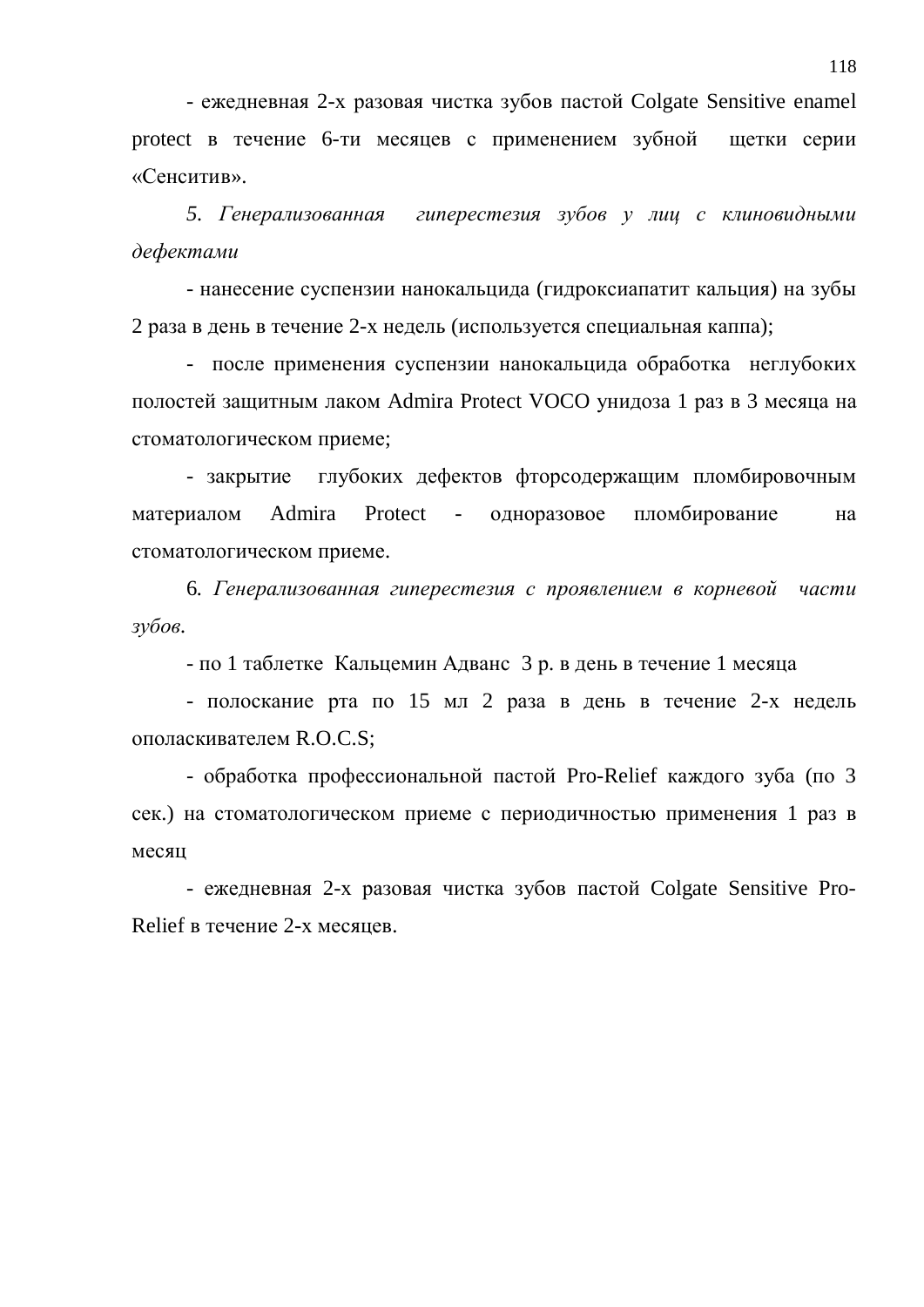## СПИСОК ИСПОЛЬЗОВАННЫХ ИСТОЧНИКОВ

1. Акулович А.В. Отбеливание зубов: чего мы боимся / А.В. Акулович, О.Г. Манашерова // Профилактика today. - 2008. - № 8. - С. 14-20.

2. Алиев Т.Я. Особенности гиперестезии твердых тканей зубов при физиологической и патологической беременности / Т.Я. Алиев // Український журнал клінічної та лабораторної медицини. - 2013. - №1.- С. 173-76.

3. Беленова И.А. Повышение эффективности лечения гиперестезии зубов после профессионального отбеливания / И.А.Беленова, Е.В.Андреева, // Вестник новых медицинских технологий. - 2013. - Т. 20, № 2. - С. 98-101.

4. Белоклицкая Г.Ф. Дифференцированные схемы лечения гиперестезии дентина при заболеваниях тканей пародонта / Г.Ф. Белоклицкая, О.В. Копчак // Современная стоматология. - 2007. - № 3. - С. 65- 67.

5. Білоклицька Г.Ф. Клинико-лабораторное обоснование алгоритма диагностических и лечебных действий при цервикальной гиперестезии, сопутствующей заболеваниям тканей пародонта / Г. Ф. Білоклицька, О.В. Копчак // Современная стоматология. - 2006. - № 3. - С. 43-47.

5а. Белоклицкая Г.Ф. Современный взгляд на классификации болезней пародонта // Современная стоматология. - 2007. - № 3. - С. 59-64.

6. Бойков М.И. Реакция пульпы на пломбирование дефекта корня зуба различными материалами в эксперименте / М.И.Бойков // Российский стоматологический журнал. - 2006. - № 4. - С. 45-46.

7. Болезни зубов некариозного происхождения / В.Ф.Михальченко, Н.Ф. Алешина, Т.Н. Радышевская, А.Г. Петрухин: Учебное пособие. -Волгоград: ВГМУ, 2005. - 89 с.

8. Бондарик Е.А. Безопасность и эффективность отбеливания зубов / Е.А. Бондарик // Медицинский журнал. - 2010. - № 2. - С. 4-12.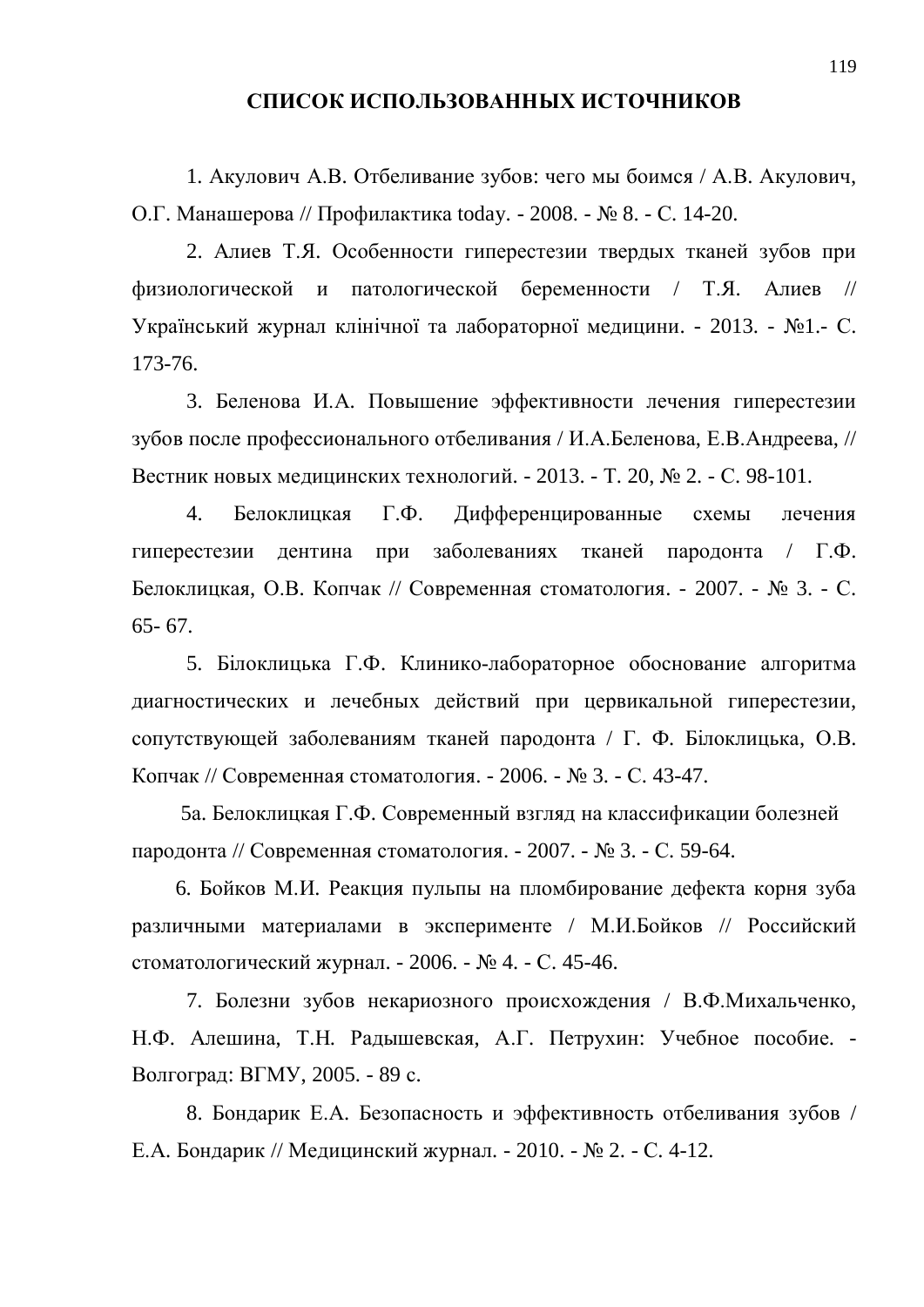9. Будзинский Н.Э. Сравнительный анализ эффективности лечения гиперестезии твердых тканей зубов с использованием препаратов на основе соединений фтора и глутаральдегида / Н.Э.Будзинский, А.Г.Сирак, А.В. Арутюнов // Современные проблемы науки и образования. - 2014. - №1. -C.133.

10. Булгакова А.И. Применение препарата «Нанофлюор» при лечении клиновидного дефекта и симптома гиперестезии зубов / А.И.Булгакова, Р.М. Дюмеев, Д.М. Исламова // Успехи современного естествознания. - 2011. - № 5. - ɋ. 129-130.

11. Булгакова А.И. Оценка качества жизни пациентов с клиновидным дефектом зуба и оптимизация методов лечения / А.И.Булгакова, Р.М. Дюмеев, Д.М. Исламова // Медицинский вестник Башкорстана. - 2012. - № 5.  $-C. 24 - 28.$ 

12. Булгакова А.И. Оптимизация диагностики и лечения клиновидного дефекта зуба с симптомом гиперестезии / А.И. Булгакова, Р.М. Дюмеев, Д.М. Исламова // Стоматология для всех. - 2012. - № 4. - С. 4-7.

13. Вавилюк А. Отбеливание зубов: мифы и факты / А. Вавилюк // Институт Стоматологии. - 2008. - №4. - С. 56-57.

14. Вариабельность радиационной чувствительности эмали зубов жителей Уральского региона / Е.А. Шишкина, Е.И. Толстых, М.О. Дегтева М.  $\lceil \text{u } \text{dp.} \rceil$  // AHPH. - 2012. -  $\mathbb{N}$  2. - C. 41-50.

15. Величко Л.С. Дифференциальная диагностика, профилактика и лечение гиперестезий полости рта/ Л.С. Величко, Н.В. Ящиковский// Современная стоматология. - 2012. - №1. - С. 34-36.

16. Влияние отбеливания на микроструктуру поверхности эмали человеческих зубов/ И.А. Морозов, А.Ю. Беляев, Р.И. Изюмов [и др.] // Материаловедение. - 2012. - №7. - С. 50-55.

17. Влияние клиновидного дефекта и гиперестезии зуба на качество жизни пациента/ Д.М. Исламова, А.И. Булгакова, И.В. Валеев, Р.М. Дюмеев // Казанский медицинский журнал. - 2013. - № 1. - С. 59-63.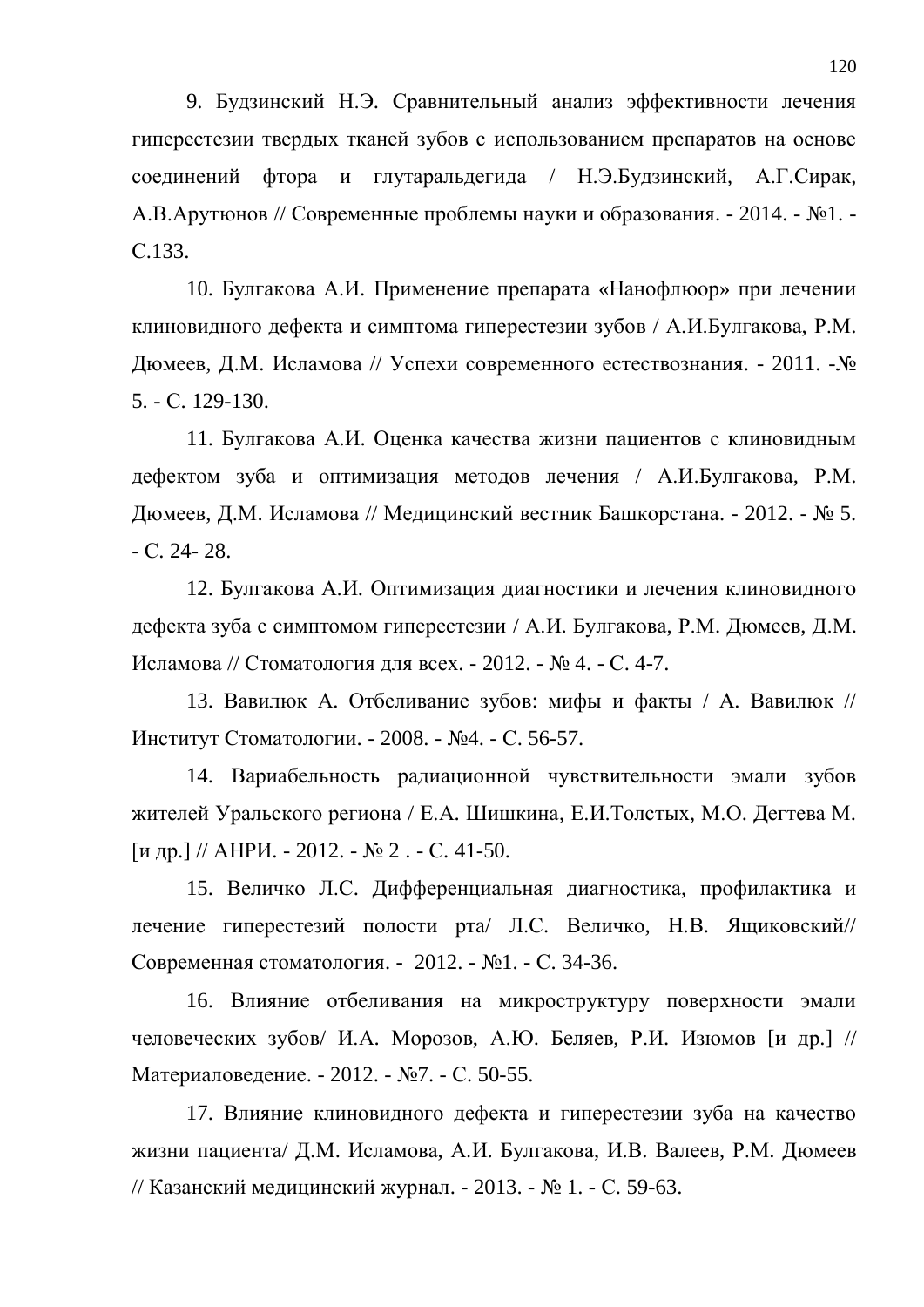18. Возможность влияния ингредиентов распада тучных клеток на чувствительность дентина при пародонтите / В.С. Иванов, П.В. Почивалин Е.В. Иванова., В.К. Шишло // Пародонтология. - 2007. - №1. - С. 3-6.

19. Воронова Ю.Н. Повышение эффективности лечения гиперестезии дентина с помощью озона у пациентов с заболеваниями пародонта: автореф. дисс. на соиск. учен. степ. канд. мед. наук: спец. 14.01.14 «Стоматология» / Воронова Ю.Н. - Москва, 2011. - 19 с.

20. Гиперестезия зубов. планирование профилактики и лечения учебное пособие / Д. А. Трунин, Б.А.Фадеев, И.С.Шапкин [и др.] – Самара: Офорт, 2011. - 62 с.

21. Гиперчувствительность зубов и средства гигиены полости рта / К.Н. Косенко, Т.П. Терешина, О.В. Деньга, А.А Близнюк // Вісник стоматології. - $2002$ ,  $\text{Ne}1$ . -  $\text{C}.106$ -108.

22. Горбутелко В.Б. Изменение неорганического кальция и фосфора рН среды слюны при гиперестезии твердых тканей зубов / В.Б. Горбутелко С.Ю.Шостоковская, В.Ю. Яковлева // Новое в стоматологии. - 2003. - № 2. -C. 70-72.

23. Гришилова Е.Н. Комплексная зашита витальных зубов. препарированных под металлокерамические несъемные протезы Е.Н.Гришилова // Сборн. науч. тр. Ставропольского НИИ животноводства и кормопроизводства. - 2012. - № 1-1. - С. 22-23.

24. Грошиков М.И. Некариозные поражения тканей зуба/ М.И.Грошиков. - М.:Медицина, 1985.- 169 с.

25. Дадаева А.Р. Сравнительная эффективность использования различных методов лечения при повышенной чувствительности твердых тканей зубов, развившейся после стоматологических манипуляций / А.Р.Дадаева // Dental forum. - 2009. - № 4. - С. 15-16.

26. Дедова Л.Н. Клинико-экспериментальное обоснование метода лекарственного лечения кариеса корня зуба у пациентов с рецессией десны/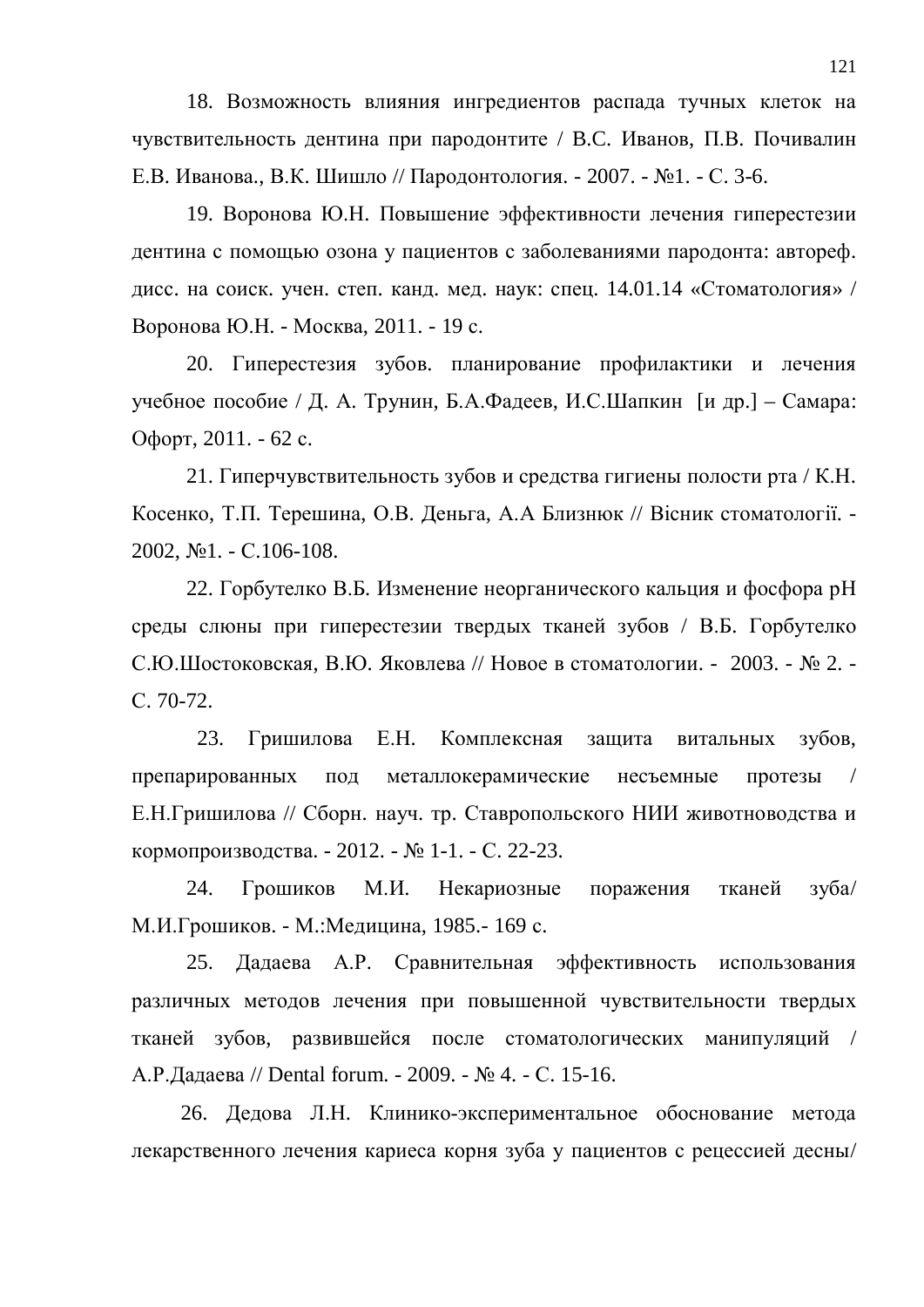Л.Н.Дедова, О.В.Кандрукевич // Медицинский журнал. - 2010. - № 2. - С. 50 -55.

27. Дедова Л.Н. Особенности клинических проявлений и лечения кариеса корня зуба // Л.Н. Дедова, О.В. Кандрукевич // Пародонтология. -2009. - №3. - С. 79-84.

28. Деньга О.В. Информативность рН-теста слюны при проведении санационно-профилактических мероприятиях / О.В. Деньга, Э.М. Деньга, А.П. Левицкий // Вісник стоматології. - 1995. - № 1. - С. 42-45.

29. Деньга О.В. Частотная зависимость электрического импеданса ротовой жидкости - как показатель ее минерализующей функции у детей / О.В. Деньга // Вісник стоматології. - 1997. - № 4. - С. 507-509.

30. Димитрова Ю.В. Методы профилактики гиперестезии зубов при протезировании несъемными ортопедическими конструкциями/ Ю.В. Димитрова //Уральский медицинский журнал. - 2012. - № 1. - С. 58–63.

31. Динамика показателей электропроводности твердых тканей зуба при лечении повышенной чувствительности, комплексным препаратом, содержащим фторид калия и экдистерон / А.Н. Огнева, В.Н. Дармограй, С.И. Морозова, Е.С. Таболина // Российский медико-билогический вестник им. акад. И.П. Павлова. - 2012. - № 1. - С. 117-120.

32. Ємельянов Д.В. Стоматологічний статус хворих з ішемічною хворобою серця на тлі прийому ацетилсаліцилової кислоти в динаміці клінічного спостереження / Д.В. Ємельянов // Медицина транспорта Украины. - 2013. - № 1. - С. 39- 42.

33. Ёраков Ф.М. Эффективность малоинвазивного профилактического пломбирования кариеса зубов в зависимости от эмалевой резистентности/ Ф.М. Ёраков, Г.Г. Ашуров // Научно-практический журнал ТИППМК. - 2011.  $\mathbb{N}$ <sup>0</sup> 2. - C. 44-47.

34. Жолудев С.Е. Причины постоперационной чувствительности зубов на этапах ортопедического стоматологического лечения / С.Е. Жолудев, Ю.В.Димитрова // Проблемы стоматологии. - 2013. - №2. - С. 10-16.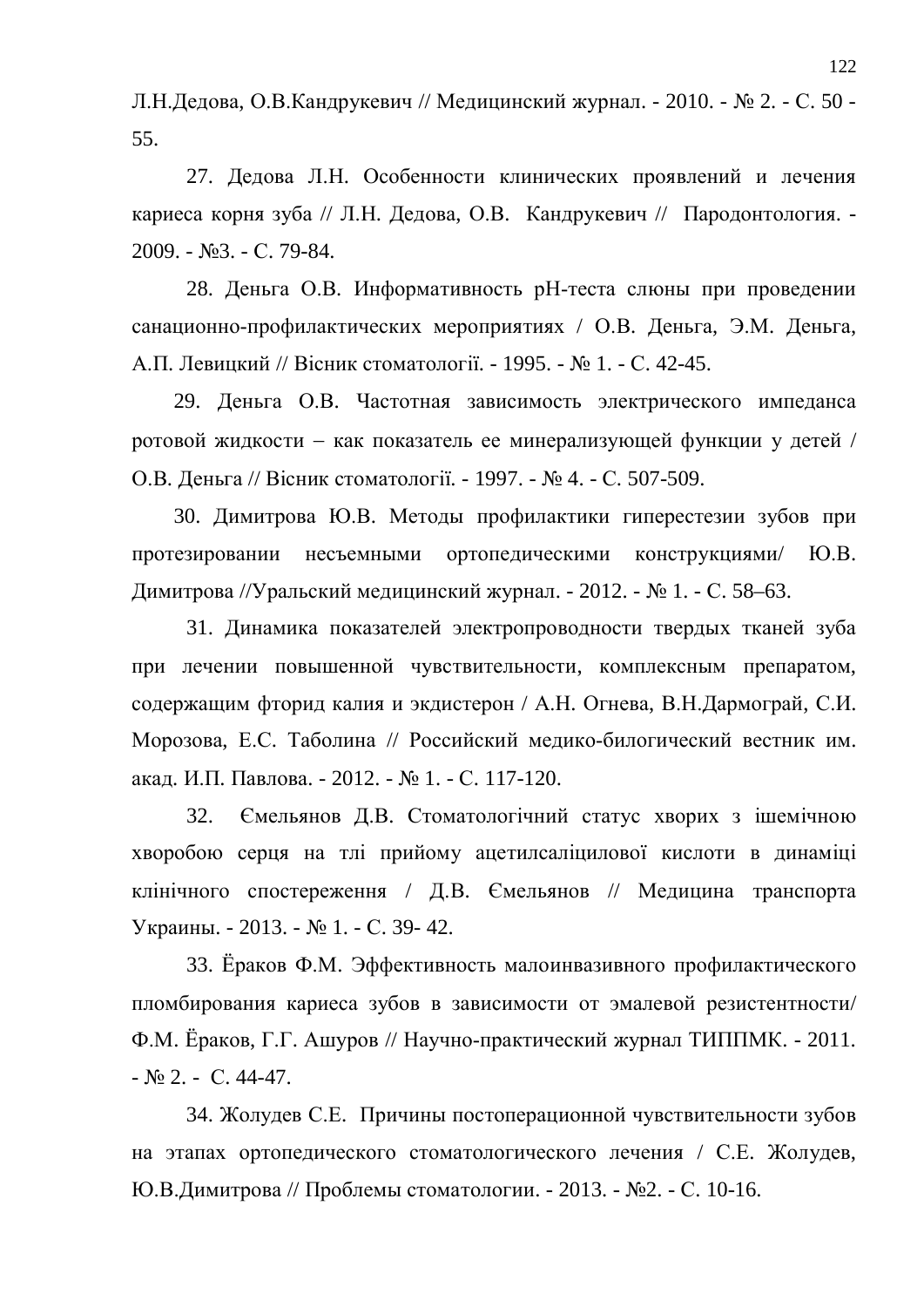35. Жолудев С.Е. Современные методы профилактики и лечения постоперативной гиперестезии в ортопедической стоматологии / С.Е. Жолудев, Ю.В. Димитрова // Проблемы стоматологии. - 2013. - № 1. - С. 8 -15.

36. Золотухина Е.Л. Механизмы участия зубного ликвора в формировании свойств твердых тканей зуба / Е.Л. Золотухина // Молодий вчений. - 2014. - № 2. - С. 160-163.

37. Зотов П.П. Опыт использования компьютерных технологий для объективного выбора методов лечения в стоматологической практике / П.П. Зотов, И.С. Кицул, И.М. Михалевич // Врач и информационные технологии. -2014. - № 1. - С. 48-56.

38. Іваницький І.О. Гіперчутливість зубів: сучасні погляди на етіологію, патогенез та лікування / І.О. Іваницький, А.К. Ніколішин // Актуальні проблеми сучасної медицини: Вісник Української медичної стоматологічної академії. – 2007. – Т. 7, вип. 4 (20). – С. 339-345.

39. Иванов В.С. Заболевания пародонта / В.С. Иванов – М.: Мед. информ. агентство, 1998. - 296 с.

39 а. Изменение морфологии поверхности дентина после обработки пастами с гидроксиапатитом и с наногидроксиапатитом кальция/ Н. В. Булкина, Е. А. Пудовкина, А. В. Акулович, А. М. Захаревич// Стоматология. - 2014. - № 1. - С. 11-15.

40. Изучение химического состава зубов до и после обработки десенситайзерами / В.С Иванов, П.В. Почивалин, Т.В. Троицкая, В.П. Почивалин // Dental forum. - 2014. - № 2. - С. 15-18.

41. Ипполитов И.Ю. Клинико-лабораторная оценка эффективности применения материалов для снижения повышенной чувствительности твердых тканей зуба после препарирования под несъемную ортопедическую конструкцию/ И.Ю.Ипполитов // Вестник новых медицинских технологий. -2013. - T. XX, № 2. - C. 80-83.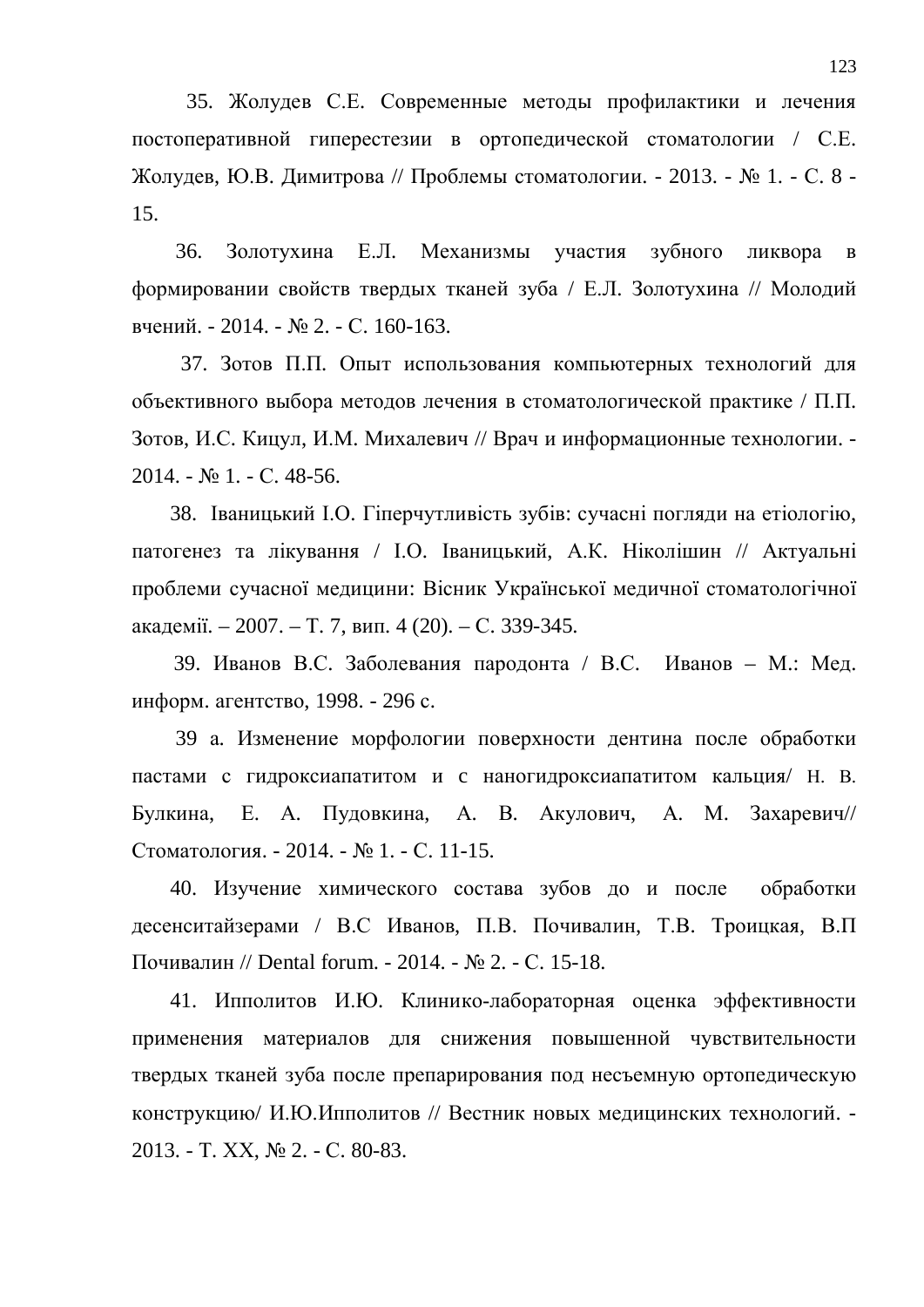42. Использование PRO-ARGIN технологии для лечения гиперчувствительности твердых тканей зуба у пациентов с заболеваниями пародонта / С.И. Гажва, Н.Н. Шурова, Р.С. Гулуев [и др.] // Современные проблемы науки и образования. - 2012. - № 5. - С. 2- 4.

43. Использование зубных паст для лечения гиперестезии дентина (обзор) / С.И. Гажва, Н.Н. Шурова, Т.А. Киптилова, Д.А. Еремеева // Современные проблемы науки и образования. - 2012. - № 3. - С. 51-54.

44. Каливраджиян Э.С. Использование десенситайзеров в практике ортопедической стоматологии/ Э.С. Каливраджиян, Д.В. Алабовский // Институт Стоматологии. - 2006. - № 2. - С. 54-55.

45. Караммаева М.Р. Электронно-микроскопическая оценка применения мелкодисперсного гидроксиапатита для герметизации дентинных трубочек / М.Р. Караммаева, М.Н.Меджидов, Э.А.Курбанова // Эндодонтия Today. - 2012. - № 2. - С. 14 - 17.

46. Качество жизни у пациентов с клиновидным дефектом зуба / А.И. Булгакова, Д.М. Исламова, Р.М. Дюмеев, Г.Ю. Карпухина // Вестник Башкирского государственного медицинского университета. - 2005. - № 1. -C. 191–197.

47. Клинико-экспериментальное обоснование выбора ультразвуковых систем для проведения профессиональной гигиены полости рта у больных с заболеваниями пародонта / Ю.В. Мандра, С.Л. Вотяков, Н.М. Жегалина [и др.] // Проблемы стоматологии. - 2011. - № 1. - С. 18-22.

48. Клинико-экспериментальное обоснование коррекции гиперэстезии зубов с применением диодной лазеротерапии / Ю.В. Мандра, Н.М. Жегалина, Ю.В. Димитрова [и др.] // Вестник Российского университета дружбы народов. Серия: Медицина. - 2009. - № 4. - С. 123-127.

49. Коваленко И.П. Эффективность лечения гиперестезии твердых тканей зубов методом реминерализации / И.П.Коваленко// Современная стоматология. - 2013. - № 2. - С. 85- 88.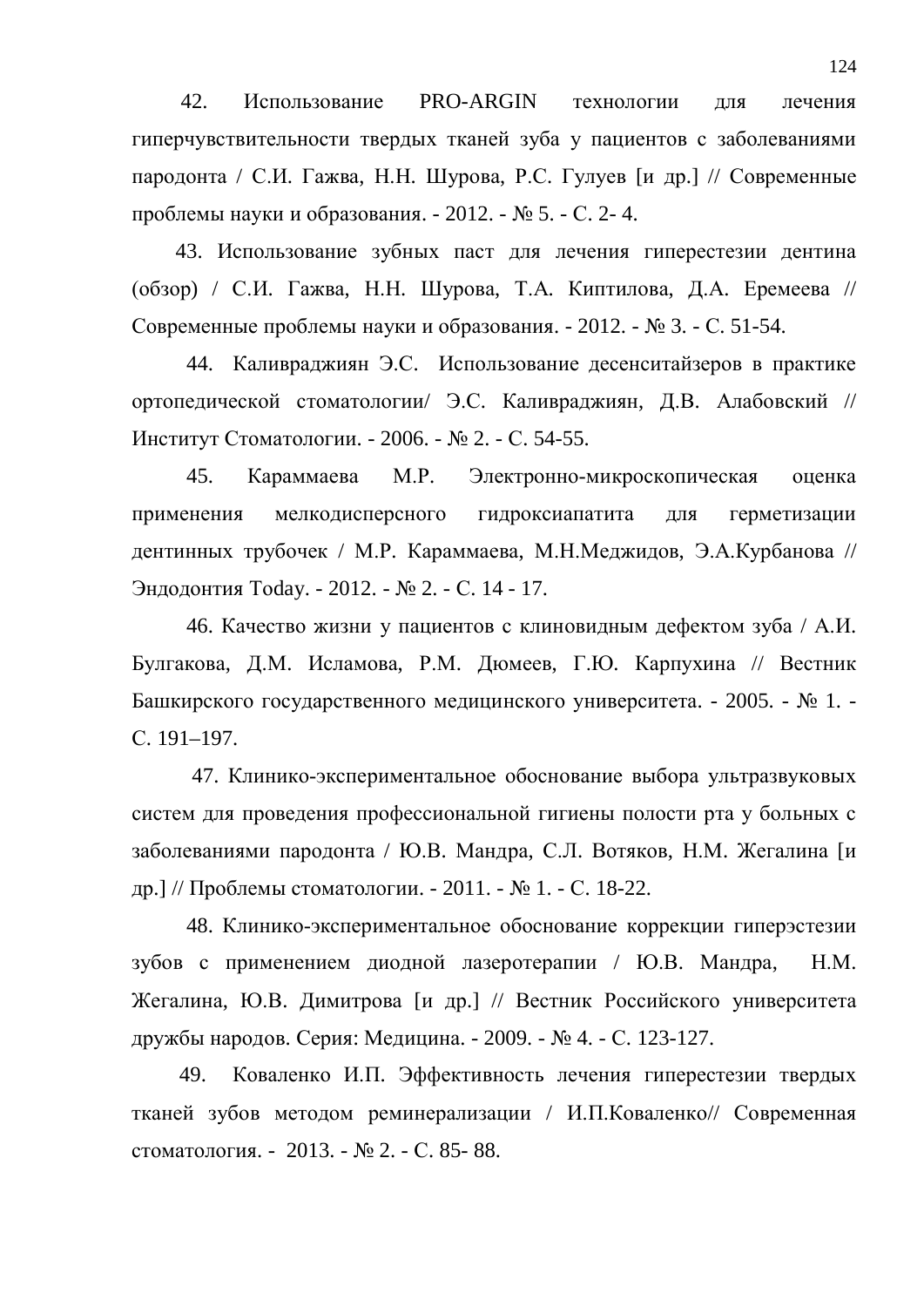50. Ковшарь И.П. Применение керамических виниров в условиях многопрофильной университетской стоматологической клиники / И.П. Ковшарь // Современная медицина: актуальне вопросы. - 2013. - № 22. -C. 81 -85.

51. Козьменко А.Н. Повышенная чувствительность зубов при рецессии десны (обзор) / А.Н. Козьменко // Уральский медицинский журнал. - 2013. - $N<sub>0</sub>$  5. - C. 9-13.

52. Косенко К.Н. Профилактическая гигиена полости рта / К.Н.Косенко, Т.П. Терешина. - Одесса: КП ОГТ, 2003. - 296 с.

53. Копчак О.В.Заболевания тканей пародонта и гиперестезия дентина у женщин во время беременности и лактации: распространенность особенности течения / О.В. Копчак // Современная стоматология. - 2013. - № 3. - ɋ. 162-164.

54. Крихели Н.И. Отбеливание зубов и микрообразия эмали в эстетической стоматологии / Н. И. Крихели. - М.: «Практическая медицина»,  $2008. - 205$  c.

55. Крихели Н.И. Лечение повышенной чувствительности дентина после витального отбеливания зубов / Н.И. Крихели. Т.В. Коваленко // Российская стоматология. - 2013. - № 4.- С. 61-64.

56. Крихели Н.И. Эстетика восстановления эрозий эмали у больных с сопутствующей патологией желудочно-кишечного тракта / Н.И. Крихели, Е.В. Пустовойт, Е.Н. Поликанова // Российская стоматология. - 2012. - № 2. ɋ. 25- 30.

57. Крихели Н.И. Отбеливание зубов / Н.И.Крихели // Медицинский алфавит. - 2012. - № 19. - С. 30-35.

58. Крихели Н.И. Применение метода микроабразии для лечения кариеса эмали зубов / Н.И. Крихели, И.К. Рабаданова // Стоматология для BCCX. -  $2011. - N_2 2. - C. 8-12.$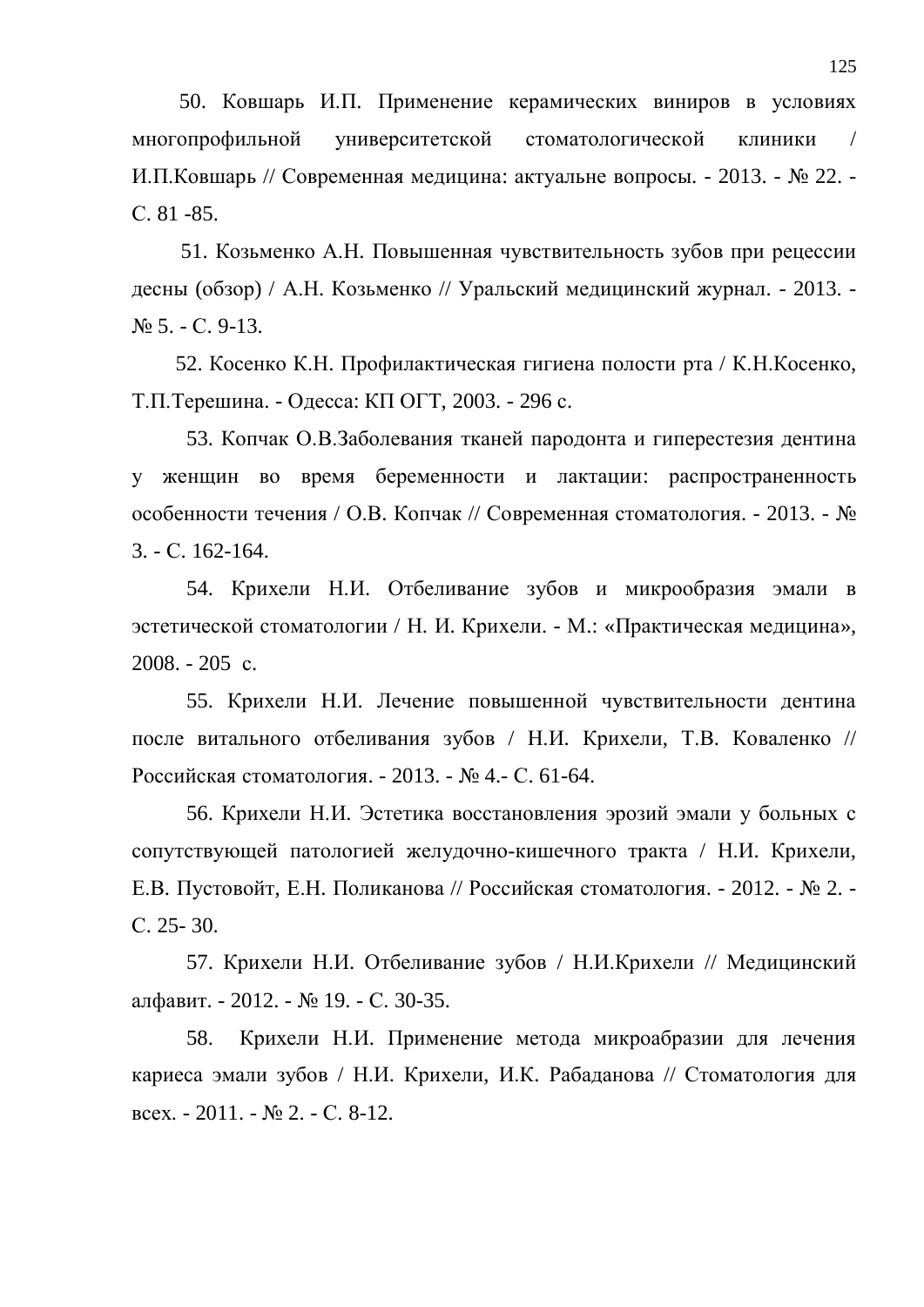59. Крихели Н.И.Опыт применение метода микроабразии для лечения кариеса зубов / Н.И. Крихели // Вестник эстетической медицины. - 2012. - Т.  $11,$   $\mathcal{N}$ <sup>o</sup> 2. - C. 78-82.

60. Кузнецов А.В. Сравнительная оценка эффективности применения десенситайзеров дентина d/sense crystal и гипостез са/sr / А.В.Кузнецов, И.В.Кузнецова // Современные наукоемкие технологии. - 2006. - № 7. - С. 55.

61. Кузьмина Э.М. Повышенная чувствительность зубов / Э.М. Кузьмина. - М., 2003. - 40 с.

62. Кузьмина Э.М. Методология проведения клинического исследования зубных паст, применяемых для снижения чувствительности зубов/ Э.М. Кузьмина, Б.А. Корчалинская, И.Н. Кузьмина // Dental forum. -2007. - № 2. - С. 10- 15.

63. Кузьмина Э.М. Современные подходы к профилактике и лечению повышенной чувствительности зубов (обзор) / Э.М. Кузьмина // Dental forum.  $-2011$ .  $\mathbb{N}$ <sup>0</sup> 4.  $-$  C. 47-53.

64. Кузьмина Э.М. Результаты применения зубных паст с наногидроксиапатитом у пациентов с повышенной чувствительностью зубов / Э.М. Кузьмина, С.А. Васина, Т.А. Смирнова // Dental forum. - 2014. - № 2. -C. 19-24.

65. Кузьмина И.Н. Сравнительная оценка эффективности снижения тактильной чувствительности зубов при применении зубных паст Colgate sensitive и Sensodyne f / И.Н. Кузьмина, Л.А. Цомаева, А.В. Лапатина // Институт Стоматологии. - 2007. - №4. - С. 116-117.

66. Кузьмина И.Н. Эффективность применения зубных паст для снижения температурной чувствительности зубов / И.Н. Кузьмина, Л.А. Цомаева, А.В. Лапатина // Клиническая стоматология. - 2007. - № 4. - С. 88-91.

67. Козьменко А.Н. Повышенная чувствительность зубов при рецессии десны (обзор) / А.Н.Козьменко // Уральский медицинский журнал. - 2013. - $N<sub>2</sub> 5. - C. 9-13.$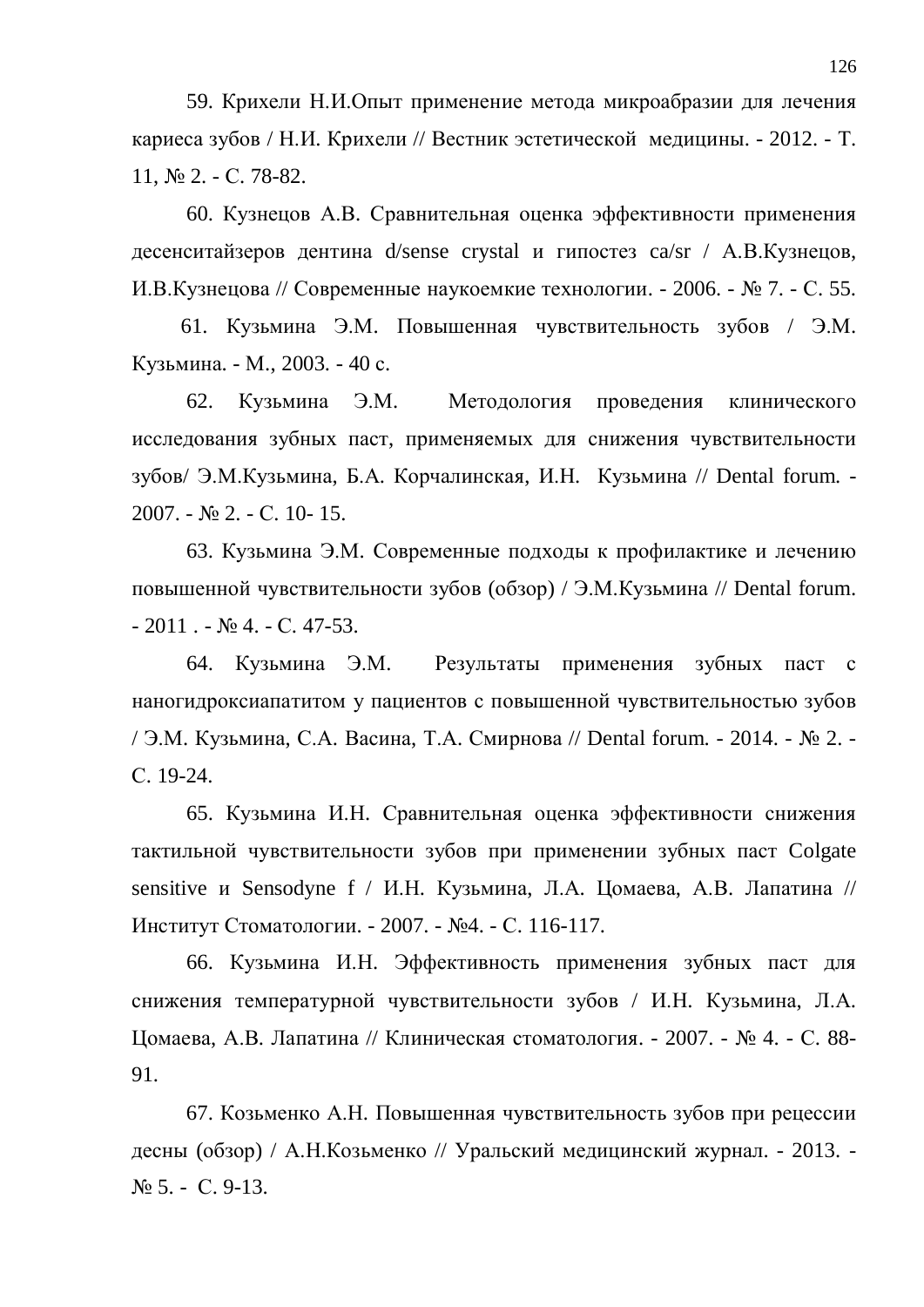68. Лапатина А.В. Опыт применения зубной пасты «Синквель актив» и ополаскивателя «Синквель сенситив» у пациентов с повышенной чувствительностью зубов / А.В. Лапатина, Л.А. Цомаева // Dental forum. - $2008. - N_2$  1. - C. 55-58.

69. Лапатина А.В. Эффективность применения лечебнопрофилактических зубных паст комплексного действия у взрослых пациентов / А.В.Лапатина, Т.А. Смирнова, Т.А. Козичева // Dental forum. - $2011. - N<sub>2</sub>4. - C. 40-43.$ 

70. Лекция по остеологии. Многоуровневый характер структуры минерального матрикса и механизмы его формирования / А.С. Аврунин, Р.М. Тихилов, А.Б. Аболин, И.Г. Щербак // Гений ортопедии. - 2005. - № 2. - С. 89-94 .

71. Леонтьев В.К. Механизмы кислотного растворения эмали / В.К. Леонтьев, О.И. Вершинина // Стоматология. - 1982. - № 10. - С. 4-7.

72. Леонтьев В.К. Биохимические методы исследования в клинической и экспериментальной стоматологии (Методическое пособие) / В.К.Леонтьев, Ю.А.Петрович. - Омск, 1976. - 95 с.

73. Леонтьев А.А. Клинические исследования антисенситивной зубной пасты «Асепта сенситив» / А.А. Леонтьев, О.В.Калинина, С.Б. Улитовский // Пародонтология. - 2009. - № 2. - С. 61-63.

74. Леус П.А. Смешанная слюна (состав, свойства и функции): учеб.метод. пособие / П.А. Леус [и соавт.]. – Минск: Изд-во БГМУ. - 2004. - 42 с.

75. Лечение гиперестезии твердых тканей зубов с использованием лазерной рефлексотерапии: учеб. пособ. для врачей / сост. В. Ю. Хитров [и др.] - Казань : Прайд, 2009. - 16 с.

76. Лобовкина Л.А. Современные технологии реставрации зубов / Л.А.Лобовкина, Л.М.Романов. - М.: МЕДпресс-информ, 2007. - 96 с.

77. Лобовкина Л.А. Профессиональная гигиена полости рта и проблемы гиперчувствительности зубов / Л.А.Лобовкина, Е.А.Михеева // Стоматология детского возраста и профилактика. - 2009. - №1. - С. 13- 16.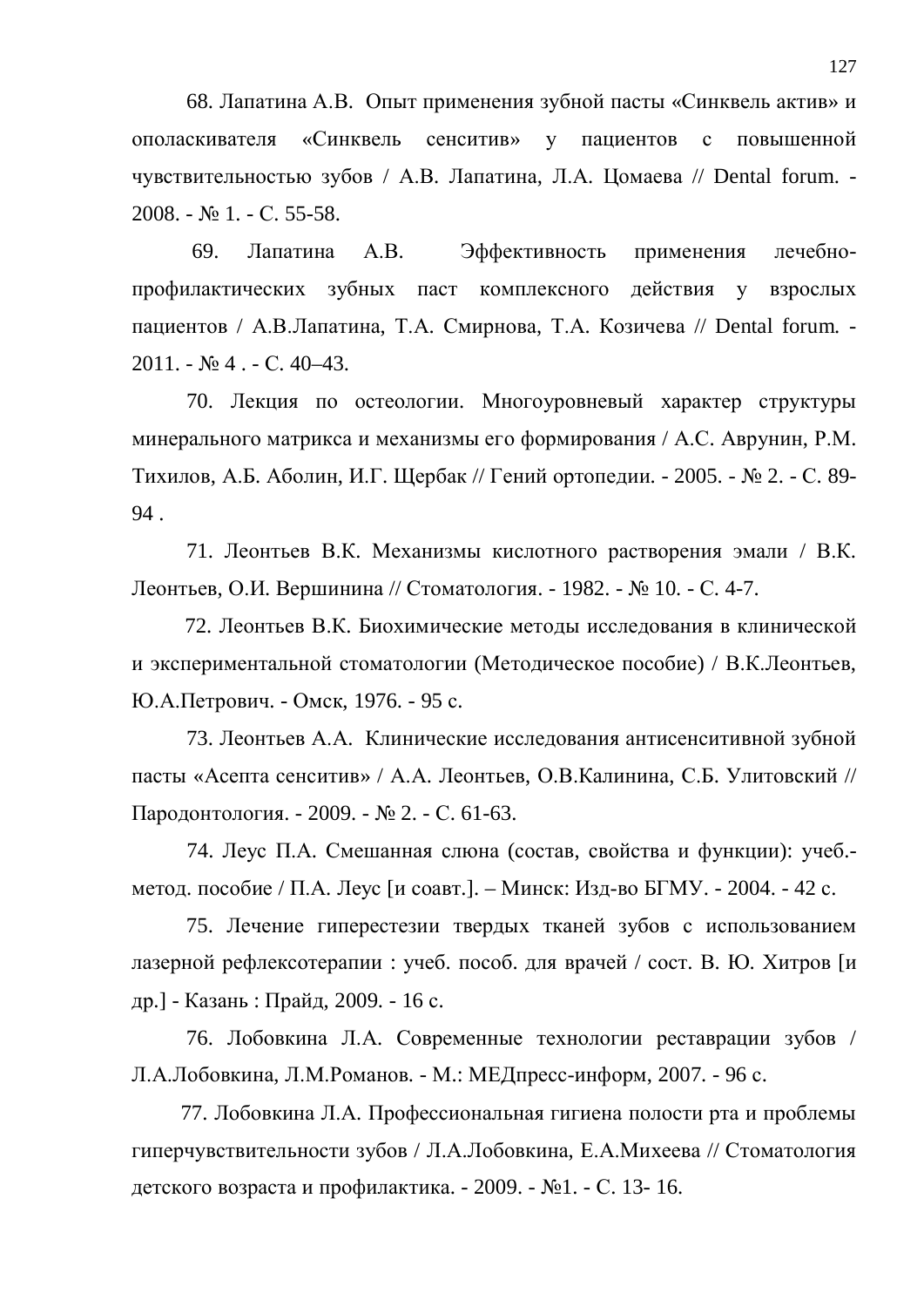78. Макеева И.М. Клиническая оценка эффективности дентингерметизирующего ликвида при лечении некариозных поражений зубов (клиновидного дефекта и эрозии твердых тканей зуба) / И.М. Макеева, Н.Н. Адян // Стоматология для всех. - 2008. - № 3. - С. 6-9.

79. Макеева И.М. Применение дентин-герметизирующего ликвида при лечении некариозных поражений зубов / И.М.Макеева, Л.А.Мамедова, Н.Н.Адян // Военно-медицинский журнал. - 2008. - № 4. - С. 63-64.

80. Максимовская Л.Н. Клинико-морфологическая оценка эффективности десенситайзера D/SENSE CRYSTAL при лечении гиперестезии твердых тканей зубов / Л.Н.Максимовская, Е.С. Ульяницкая // Институт Стоматологии. - 2006. - № 30. - С. 88-89.

81. Мандра Ю.В. Возможности профилактики постоперационной гиперэстезии с применением диодного лазера при лечении кариеса зубов пришеечной локализации / Ю.В. Мандра, М.И. Власова // Проблемы стоматологии. - 2011. - № 2. - С. 16-18.

82. Мандра Ю. В. Повышенная стираемость зубов: ранние клинические проявления, морфоструктурные изменения, лечебнопрофилактические метолы коррекции: автореф. лисс. на соиск. ∨чен. степ. л ра мед. наук: спец 14.01.14 «Стоматология» / Мандра Ю.В. - Екатеринбург,  $2011 - 38$  c.

83. Модина Т.Н. Факторы риска развития рецессии десны у детей и подростков / Т.Н.Модина, Л.И.Салехов // Стоматология детского возраста и профилактика. - 2012. - № 3. - С. 14-18.

84. Модина Т.Н. Характер изменений зубочелюстной системы при рецессии десны у детей и подростков / Т.Н.Модина, Е.В.Мамаева, Л.И. Салехова // Стоматология детского возраста и профилактика. - 2013. - № 1. ɋ. 15- 18.

85. Монцевичуте-Эрингене Е.В. Упрощенные математикостатистические методы в медицинской исследовательской работе / Е.В.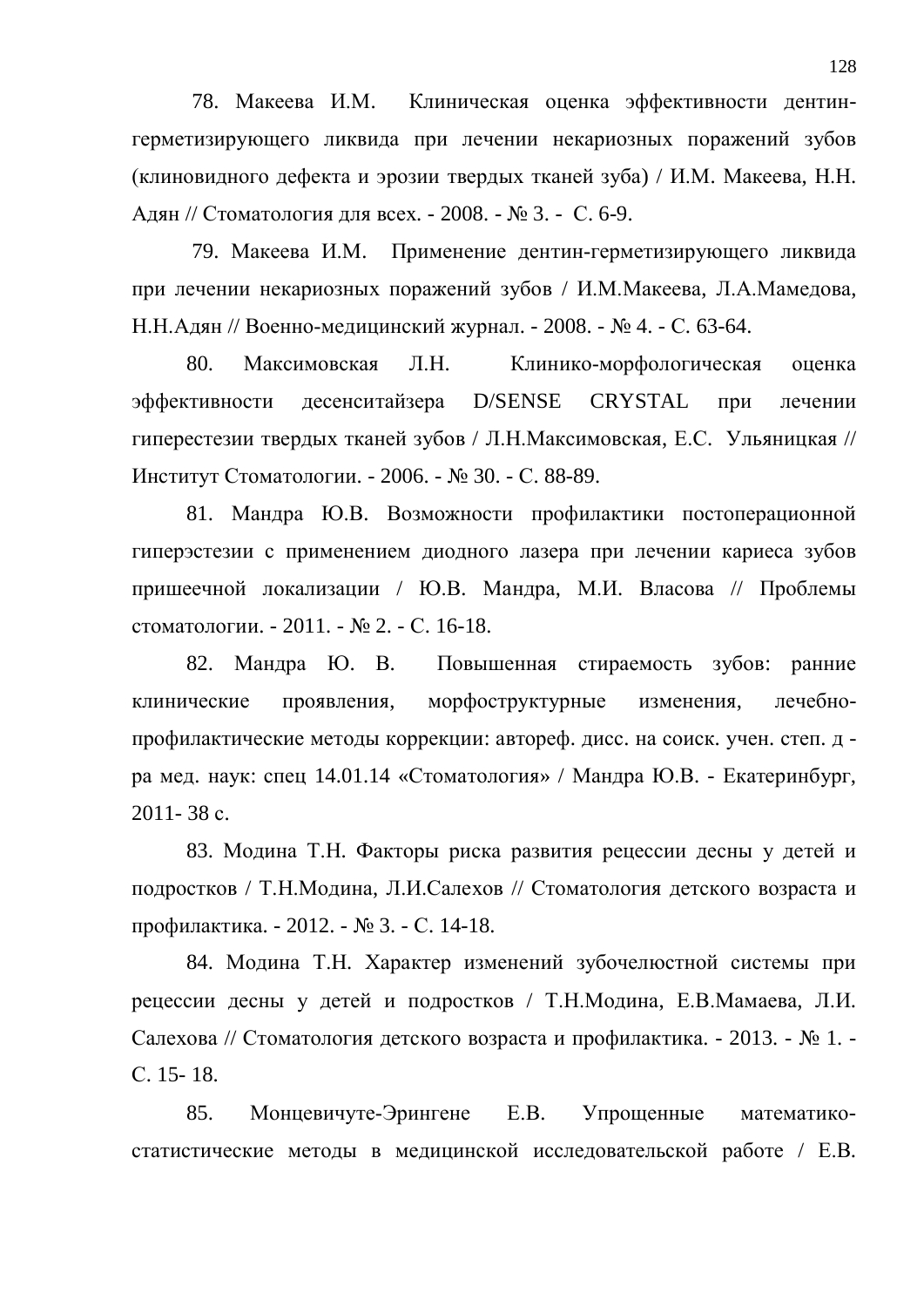Монцевичуте-Эрингене // Патол. физиология и эксперим. терапия. – 1964. –  $\mathbb{N}$ <sup>o</sup> 4. – C. 71 - 78.

86. Морфологическая классификация клиновидных дефектов твердых тканей зубов / Л.В. Мусина, М.Н Мусин, Д.А. Тынянских, П.Г. Кочкаров // Пародонтология. - 2006. - № 4. - С. 87-89.

87. Морфологическая характеристика твердых тканей интактных зубов при экспериментально воспроизведенном воздействии различных отбеливающих систем на эмаль зубов у больных сахарным диабетом / М.А. Звигинцев, Ж.Е. Кравцова, С.И. Старосветский [и др.] // Сибирский медицинский журнал. - 2008. - № 2. - С. 56-58.

88. Морфофункциональное состояние костной ткани при введении коллагеново-гидроксиаппатитных нанокомпозитов / Т.В. Павлова, Ю.А. Мезенцев, Ю.А. Павлова [и др.] // Научные ведомости Белгородского государственного университета. Серия: Медицина. Фармация. - 2009. - Т. 59, No 7. − C. 28 − 33.

89. Морфоструктурные изменения твердых тканей зубов при различной степени стираемости / Ю.А. Рогожников, К.П. Казымов, В.А. Четвертных [и др.] // Российский стоматологический журнал. - 2014. - № 1. - С. 15-18.

90. Муровянникова Ж.Г. Основы физиотерапевтической стоматологии / Ж.Г. Муровянникова. - М.: Феникс, 2002. - 320с. 91. Применение ополаскивателя, содержащего аминофторид при повышенной чувствительности зубов / Э.М. Кузьмина, А.В Лапатина, Л.А. Цомаева, А.А Равинская // Dental forum. - 2010. - № 1-2 . - С. 37-41.

92. Некариозные поражения тканей зуба. Часть 2-я (учебное пособие)/ А.А. Кунин, С.Н. Панкова, Э.Г. Борисова [и др.] // Международный журнал прикладных и фундаментальных исследований. – 2014. – № 3. – С. 149 - 150.

93 а. Непряхина О.В. Профилактика осложнений при комплексном отбеливании зубов: автореф. дис. на соиск. учен. степ. канд. мед. наук: спец. 14.01.22 «Стоматология» / О. В. Непряхина. – Одесса, 2015. – 19 с.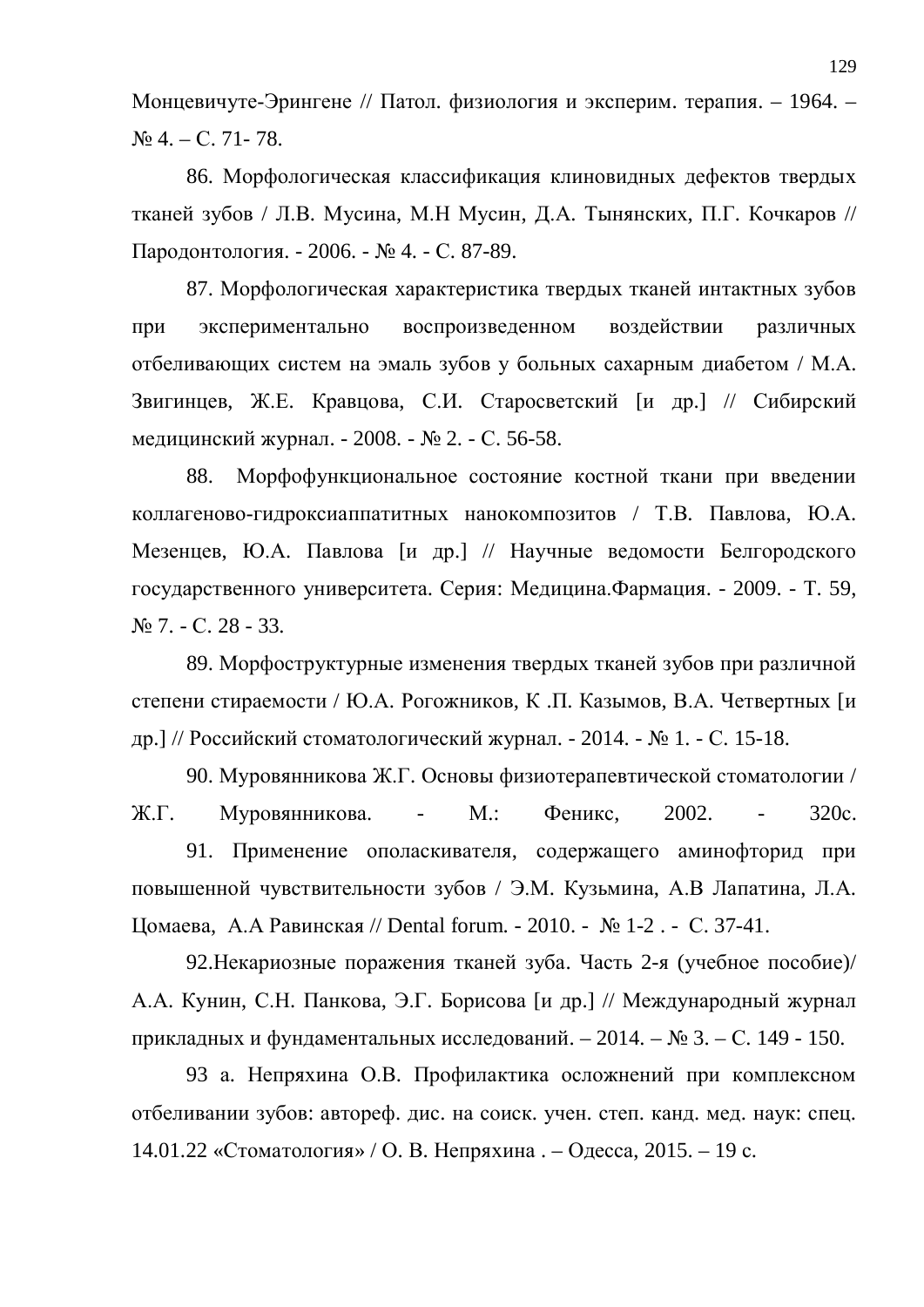93. Несин А.Ф. Гиперестезия зубов / А.Ф. Несин, И.Ю. Компаниец, Т.В. Компаниец // Современная стоматология. - 2000. - № 3. - С. 34-38.

94. Николаев А.И. Системный подход к диагностике и комплексному лечению кариозных и пришеечных некариозных поражений твердых тканей зубов (клинико-лабораторное исследование): автореф. дисс. на соиск. учен. степ. д - ра. мед. наук: спец.  $14.01.14$  «Стоматология» / Николаев А.И. -Смоленск, 2012. - 41 с.

95. Ніколішин А. К. Терапевтична стоматологія / А. К. Ніколішин, В. М. Ждан, А. В. Борисенко, В. І. Герелюк, І. С. Мащенко; ред.: А. К. Ніколішин; Вищ. держ. навч. закл. "Укр. мед. стомат. акад.". - Вид. 2-ге, виправл. і доповн. - Вінниця: Нова Книга, 2012. - 679 с.

96. Новицкая И.К. Механизм снижения саливации у больных с соматической патологией при нарушении функциональной активности слюнных желез разного генеза / И.К. Новицкая, Т.П. Терешина // Вісник проблем біології і медицини. - 2014. - Вип.3. - С. 369-374.

97. Огнева А.Н. Клиническая оценка эффективности десенситайзеров "VivaSens" и "D/Sense 2" при лечении гиперестезии зубов / А.Н. Огнева, С.И. Морозова // Материалы IV Междунар. науч. конф. молодых ученых-медиков (25-26 февраля 2010 г.). - Курск, 2010. - Т. 2. - С. 390 - 392.

98. Огнева А.Н. Клинико-лабораторная оценка эффективности использования комплексного препарата при лечении гиперестезии зубов: автореф. дисс. на соиск. учен. степ. канд. мед. наук: спец. 14.01.14 «Стоматология» / Огнева А.Н. - Воронеж, 2005. - 25 с.

99. Огнева А.Н. Эффективность применения комплексного препарата, содержащего фторид калия и экдистерон / А.Н. Огнева // Бюллетень Северного государственного медицинского университета. – 2011. - №1. - С. 114.

100. Оптимизация методов лечения клиновидных дефектов зубов с симптомами гиперестезии / А.И. Булгакова, А.И. Исламова, И.В. Валеев, С.В. Давыдова // Стоматология. - 2013. - № 1.- С. 46-49.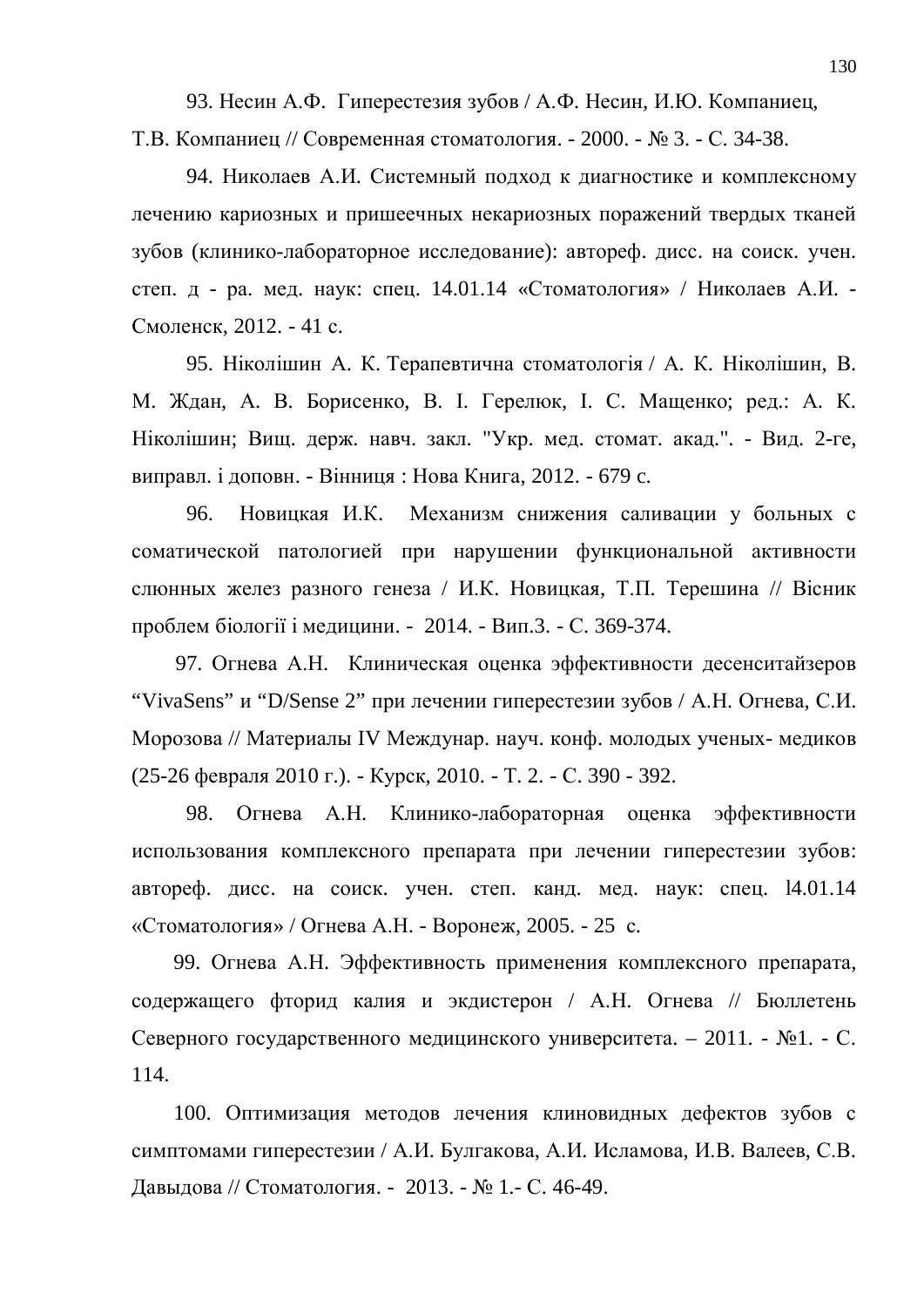101. Оптимизация реологическими добавками клинических возможностей протравливающего геля / А.А. Копытов, Е.А. Кузьмина, Г.В. Храмов [и др.] // Научные ведомости Белгородского государственного университета. Серия: Медицина. Фармация. - 2012 . - № 10. - С. 197 - 203.

102. Орехова Л.Ю. Определение чувствительности зубов / Л.Ю. Орехова, С.Б. Улитовский // Пародонтология. - 2008. - № 4. - С. 49- 51.

103. Осипова М.В. Клиническая эффективность и рекомендации по применению современных противосенситивных зубных паст / М.В.Осипова // Пародонтология. - 2011. - № 2. - С. 37- 40.

104. Особенности морфофункционального состояния твердых тканей зуба при повышенной чувствительности / Г.В. Рябоконь, Н.Н. Савельева, В.В. Гаргин, Р.С. Назарян // Український морфологічний альманах. - 2009. -No 1. − C. 82 − 84.

105. Оценка эффективности зубных паст типа Sensitive при профессиональном отбеливании зубов/ Е.К. Гудкова, И.А. Жаров, А.А. Кунин [и др.] // Вестник новых медицинских технологий. - 2011. - Т.18, № 2.  $-C. 499 - 501.$ 

106. Оценка эффективности разных фторсодержащих препаратов для восстановления резистентности эмали после профессионального отбеливания зубов / Е.В. Андреева, И.А. Беленова, Д.С. Глазьева, Е.К. Гудкова // Вестник новых медицинских технологий. - 2012. - Т. X1X, № 2. - С. 86 - 88.

107. Павленко С.А. Десенситайзеры и их применение в терапевтической стоматологии/ С.А. Павленко //Вісник проблем біології і медицини. - 2013. - № 1. - С.23- 26.

108. Павленко А.В. Выбор средств защиты поверхности препарирования твердых тканей витальных зубов при ортопедическом дечении (экспериментальное исследование) / А.В. Павленко, И.А. Забуга // Стоматолог (Минск). - 2013. - № 2. - С. 12 - 16.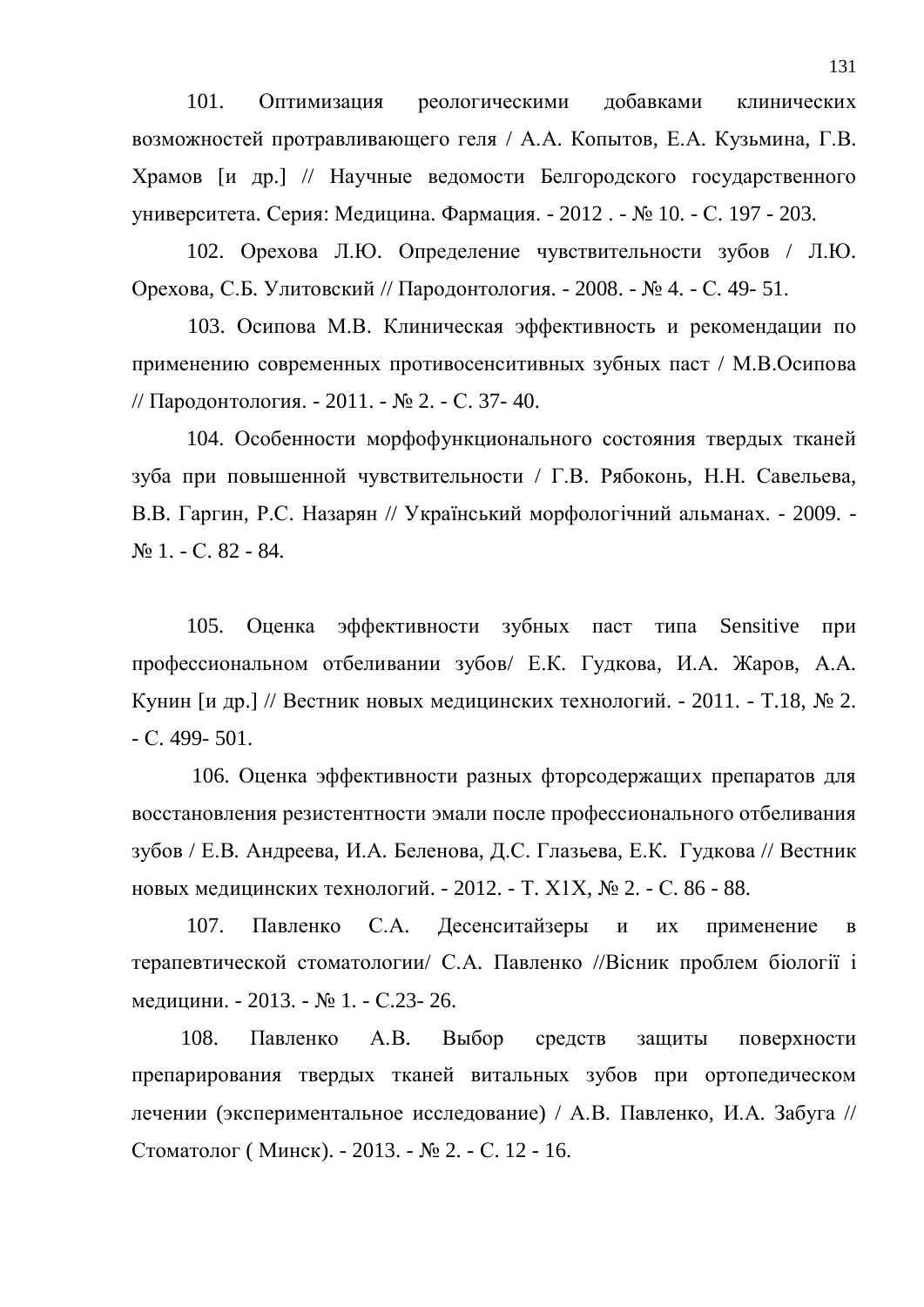109. Патент № 2195920 Российская Федерация, МПК А 61 К 31/ 198, А 61Р 1/02. Композиции и способы лечения ксеростомии/ В.Р. Дедеян, Г.А. Чухаджян, А.И. Грудянов, С.А. Дедеян; заявители и патентообладатели Дедеян В.Р., Чухаджян Г.А., Грудянов А.И., Дедеян С.А.– № 2000126599/14; заявл. 24.10.2000; опубл. 21.07.03, Бюл. № 19.

110. Патент № 2419437 Российская Федерация, МПК А61К 31/575 А61К 33/16 А61Р 1/02. Способ лечения гиперестезии зубов / А.Н. Огнева В.Н. Дармограй, С.И. Морозова, С.В. Дармограй, Г.С. Сухотская, Н.А. Ерофеева; заявитель и патентообладатель РязГМУ им. акад. И.П. Павлова.-№2010103473/15; заявл. 02.02.2010; опубл. 27.05.2011, Бюл. № 15.

111. Перспективы использования диодного лазера в комплексном лечении заболеваний пародонта и коррекции гиперестезии зубов / Н.М. Жегалина, Ю.В. Мандра, С.С. Григорьев [и др.] // Уральский медицинский журнал. - 2009. - № 5. - С. 29 - 32.

112. Петрова Т. Г. Гиперестезия твердых тканей зубов: учебнометодическое пособие / Т. Г. Петрова, Н. В. Наймушина, Ю. Н. Ивлев. -Новосибирск: Сибмедиздат НГМУ, 2007. - 48 с.

113. Петухова И.А. Клиническое отбеливание зубов - взгляд профессионала / И.А. Петухова // Стоматология для всех. – 2013. - № 4. - С. 64-66.

114. Пивень О.В. Влияние отбеливания зубов с применением системы, включающей пероксид карбомида на резистентность эмали / О.В. Пивень, Т.П. Терешина // Вестник стоматологии. - 2012. - №3. - С. 49-52.

115. Повышение эффективности лечения гиперестезии зубов как этап программы индивидуального ухода за полостью рта / Е.В. Андреева, К.Э. Аратюнян, И.А. Беленова [и др.] // Вестник новых медицинских технологий. -2011. - № 2. - С. 178-179.

116. Применение реминерализующей терапии при домашнем отбеливании витальных зубов / П.А. Железный, А.К. Базин, Ю.К. Железная [и др.] // Клиническая стоматология. - 2008. - № 1. - С. 28–31.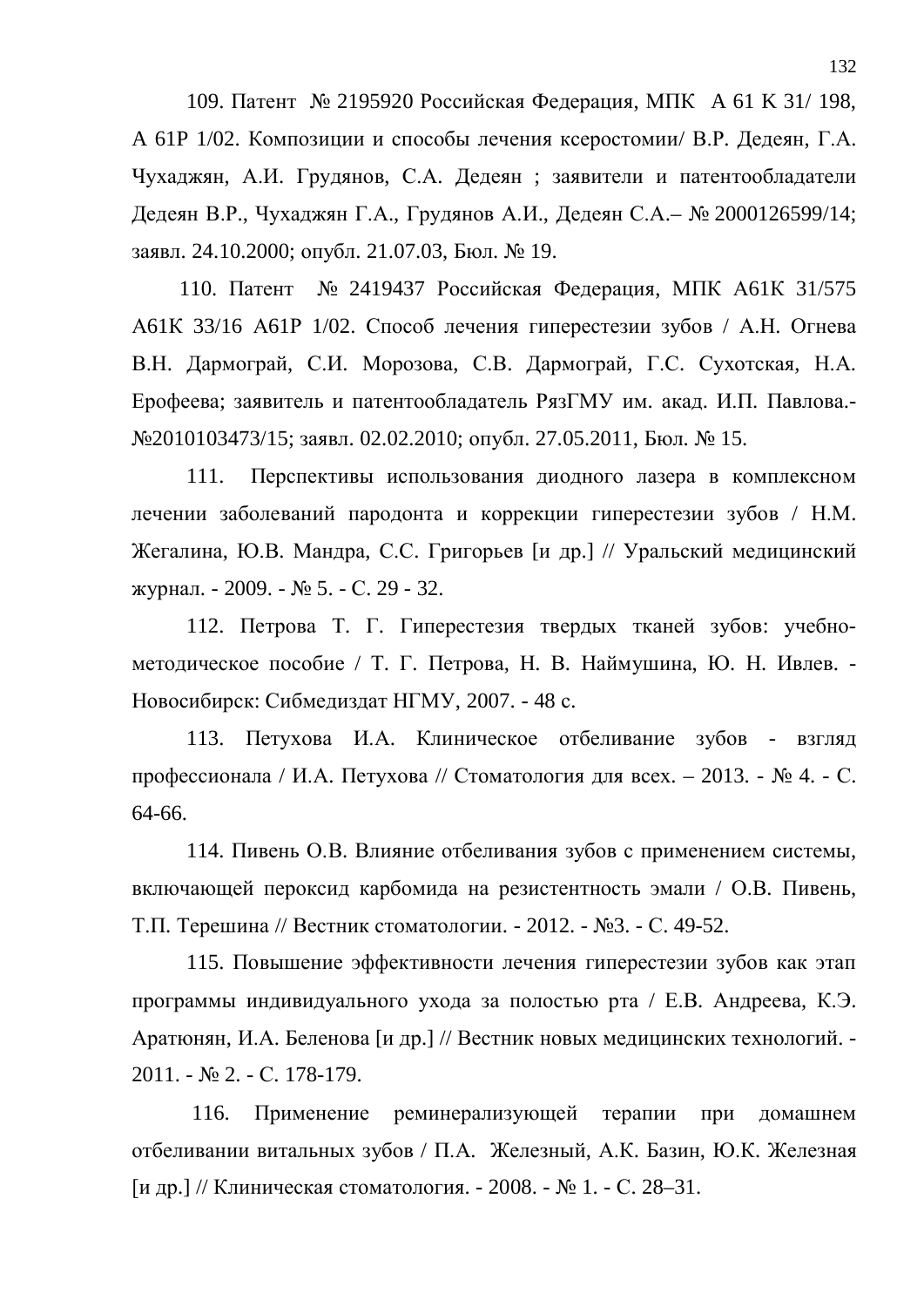117. Просветов Р.С. Оценка порога болевой чувствительности зубов и состояния полости рта у студентов из Азии, Африки и Латинской Америки на разных сроках обучения: автореф. дисс. на соиск. учен. степ. канд. мед. наук: спец. 03.03.01 «Физиология» / Просветов Р.С. - Москва, 2013. – 17 с.

118. Результаты лечения гиперестезии твердых тканей зубов комплексным препаратом, содержащим фторид калия и экдистерон / А.Н. Огнева, В.Н. Дармограй, С.И. Морозова, Е.С. Таболина // Российский стоматологический журнал. - 2011. -  $\mathbb{N}$  5. - С. 33-35.

119. Результаты лечения активной формы эрозии твердых тканей зуба сухим экстрактом чаги и иммобилизованным магнитным гелем / В.М. Галченко, И.А. Артемьева, Г.И. Аксенова [и др.] // Бюллетень Восточносибирского научного центра СО РАМН. - 2006. - № 5. - С. 50-51.

120. Рецессии десны: лечение и профилактика / А.С. Щербаков, М.Б. Кузнецова, С.И. Виноградова [и др.] // Верхневолжский медицинский журнал. - 2012. - Т. 10, № 1. - С. 45 - 50.

121. Рецессии десны: этиология, патогенез, особенности планирования лечения и профилактики / А.С. Щербаков, М.Б. Кузнецова, С.И. Виноградова [и др.] // Тверской медицинский журнал. - 2014. – Т. 10, № 1. -C. 119- 132.

122. Ронь Г.И. Влияние отбеливающих систем на минеральный состав твердых тканей зубов/Г.И.Ронь, М.В.Горюнова // Пермский медицинский журнал. - 2006. - Т. 23, № 4. - С. 113-118.

123. Ронь Г.И. Гиперестезия зубов в вопросах и ответах / Г. И. Ронь. -Екатеринбург: Изд-во УГМА, 2008.- 79 с.

124. Ронь Г.И. Мгновенный эффект при лечении повышенной чувствительности зубов / Г.И. Ронь, С.П. Главатских, А.Н. Козьменко // Проблемы стоматологии. - 2011. - № 4. - С. 27 - 31.

125. Савостикова О.С. Результаты клинического изучения эффективности зубной пасты Lacalut Sensitive / О.С.Савостикова. А.А.Петрук, Г.Г. Сахар // Стоматолог (Минск). - 2012. - № 1. - С. 54 - 56.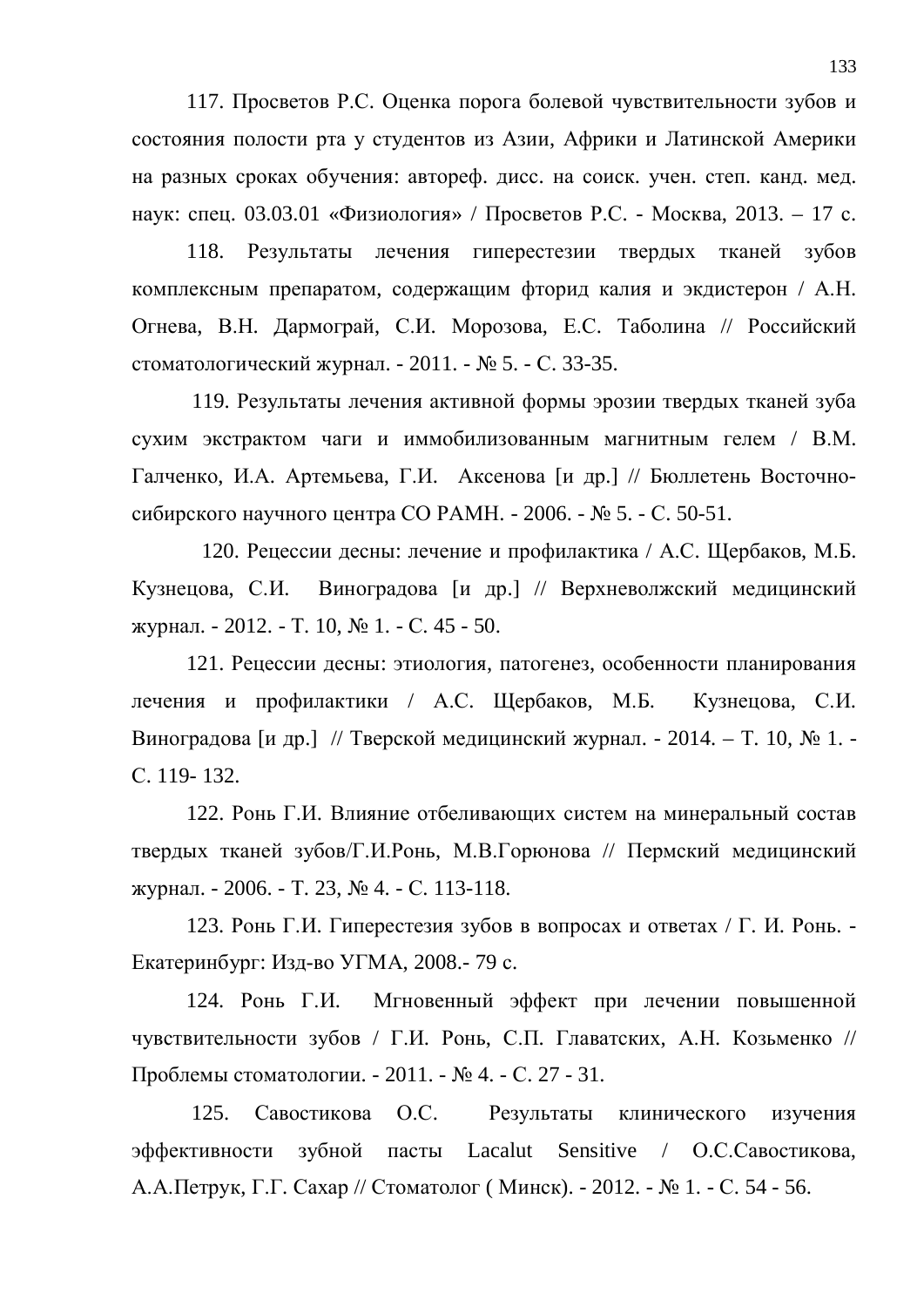126. Савченко Н.В. Влияние модифицированной методики применения новой десенситайзерной пасты на биохимические свойства ротовой жидкости у больных с гиперестезией зубов, ассоциированной с гастроэзофагеальной рефлюксной болезнью // Молодой ученый. - 2013. - № 12. - C. 590- 593.

127. Силин А.В. Эстрогены и некариозные поражения зубов / А.В. Силин, Г.Е. Соловьёва-Савоярова, В.А. Дрожжина - СПб.: Изд. СЗГМУ им. И.И.Мечникова. - 2012. - 140 с.

128. Смирнова Т.А. Гиперчувствительность зубов: пути решения проблемы / Т.А. Смирнова, Т.А. Козичева, А.Т. Сампиев // Dental forum. - $2012 - N<sub>2</sub>4 - C.50 - 52.$ 

129. Смирнова С.С. Частота, структура и причина развития рецессии десны у жителей города Екатеринбурга / С.С.Смирнова, Г.И. Ронь // Проблемы стоматологии. - 2010. - №2. - С. 22 - 25.

130. Современные аспекты применения метода глубокого фторирования для лечения гиперестезии твердых тканей зубов / Т.С. Гайдукова, И.Р. Аракелян, И.К. Гроссицкая, А.Р. Паликовская // Dental forum.  $-2009. - N_2$  4.  $- C. 17.$ 

131. Соловьёва-Савоярова Г.Е. Некариозные поражения зубов у женщин как проявление остеопении и остеопороза / Г.Е.Соловьёва-Савоярова, А.В.Силин, В.А.Дрожжина. // Материалы конференции. XVIII Международная конференция челюстно-лицевых хирургов и стоматологов «Новые технологии в стоматологии». - СПб., 2013. - 152-153 с.

132. Стоматологический материал на основе гидроксиапатита и аргинина для реминерализации зубов и лечения гиперестезии / Б.В. Трифонов, Е.А. Кузьмина, А.А. Копытов [и др.] // Научные ведомости Белгородского государственного университета. Серия: Медицина. Фармация.  $-2012. - N<sub>2</sub>4. - C. 250 - 254.$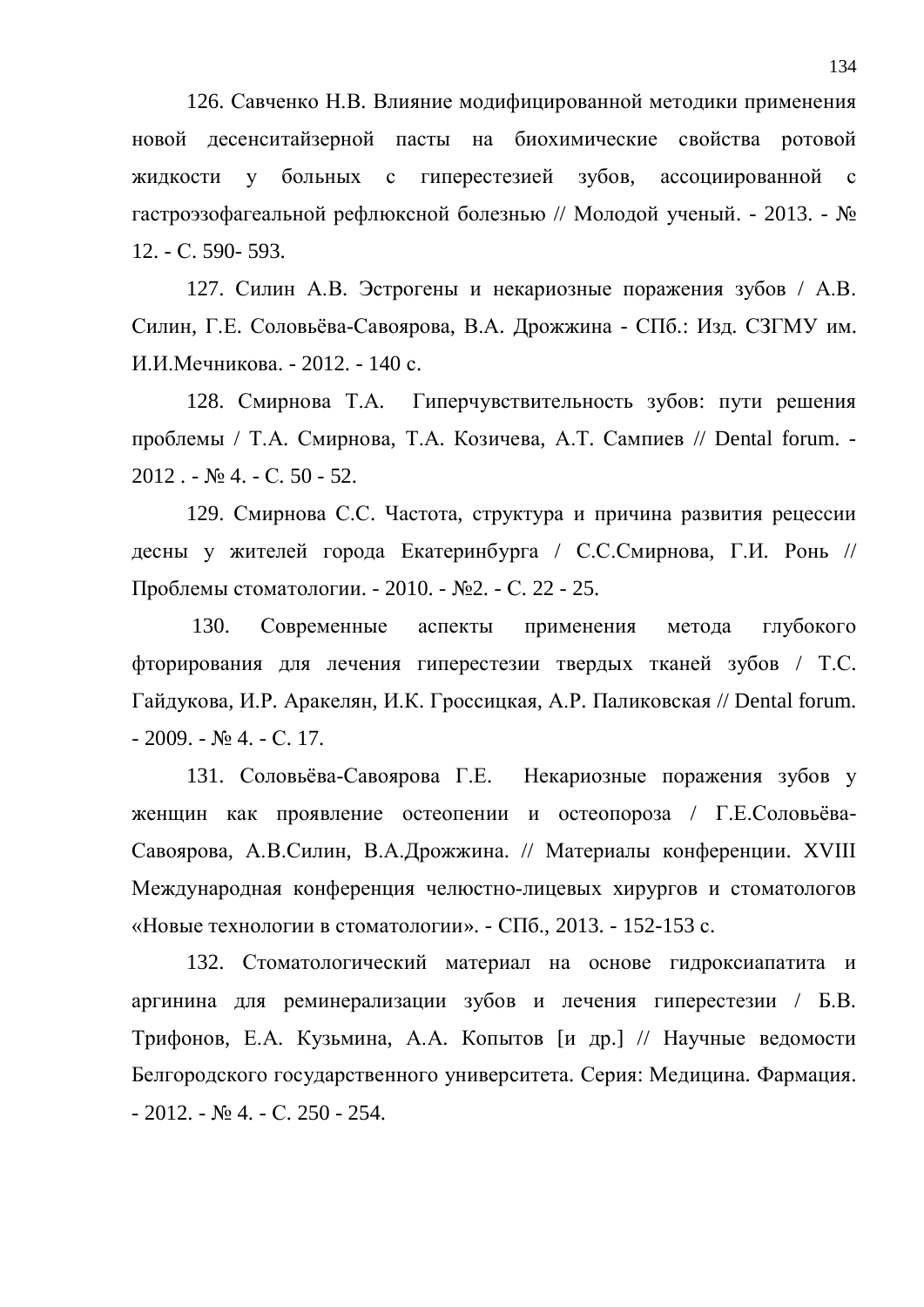133. Сучасні методи відбілювання зубів: Метод. рекоменд. МОЗ України, Укр. центр наук. мед. інформ. та патентно-ліцензійної роботи / Куцевляк В.Ф., Любченко О.В., Пушкарь Л.Ю. и др.. - Київ, 2009. – 20 с.

134. Сысоева О.В. Оценка эффективности препаратов для лечения гиперестезии зубов / О.В.Сысоева, С.И.Токмакова, О.В.Бондаренко // Стоматология для всех. - 2013. - № 1. - С. 4 - 6.

135. Терапевтическая стоматология / Под ред. Л.А. Дмитриевой, Ю.М. Максимовского. - М.: ГЭОТАР-Медиа, 2009. - 912 с.

136. Терапевтическая стоматология: учебник. В 3 ч. Болезни зубов/ Под ред. Е.А. Волкова, О.О. Янушевича. - М.: ГЭОТАР-Медиа, 2012. - Ч. 1. -168c.

137. Терешина Т.П. Экспериментальное изучение влияния отбеливающих систем на твердые ткани зуба / Т.П. Терешина, О.В.Пивень, Н.В.Мозговая // Вестник стоматологии. - 2010. - № 1. - С. 13-15.

138. Терешина Т.П. Состояние полости рта у лиц после радиационного облучения в области головы и шеи / Т.П. Терешина, К.Н. Косенко, О.Г. Цымбалюк // Вестник стоматологии. - 2010. - № 1. - С. 13-15.

139. Тищенко Л.Ю. Клиническая оценка и повышение резистентности эмали и дентина при гиперестезии твердых тканей зуба: автореф. дисс. на соиск. учен. степ. канд. мед. наук: спец. 14.00.21 «Стоматология»/ Тищенко Л.Ю. - Ставрополь, 2009. - 24 с.

140. Торшин В.И. Электровозбудимость пульпы зубов у африканцев /[ Электронный ресурс] / В.И.Торшин, Р.С.Просветов // Здоровье и  $\overline{1}$ образование в XXI веке. - 2011. - № 1. - С. 50 – 51. - Реж. доступа: http://cyberleninka.ru/

141. Турсунова Р.Р. Профилактика и лечение кариеса, гиперчувствительности зубов методом глубокого фторирования: автореф. дисс. на соиск. учен. степ. канд. мед. наук: спец. 14.00.21 «Стоматология»/ Турсунова Р.Р. - Москва, 2005. – 21 с.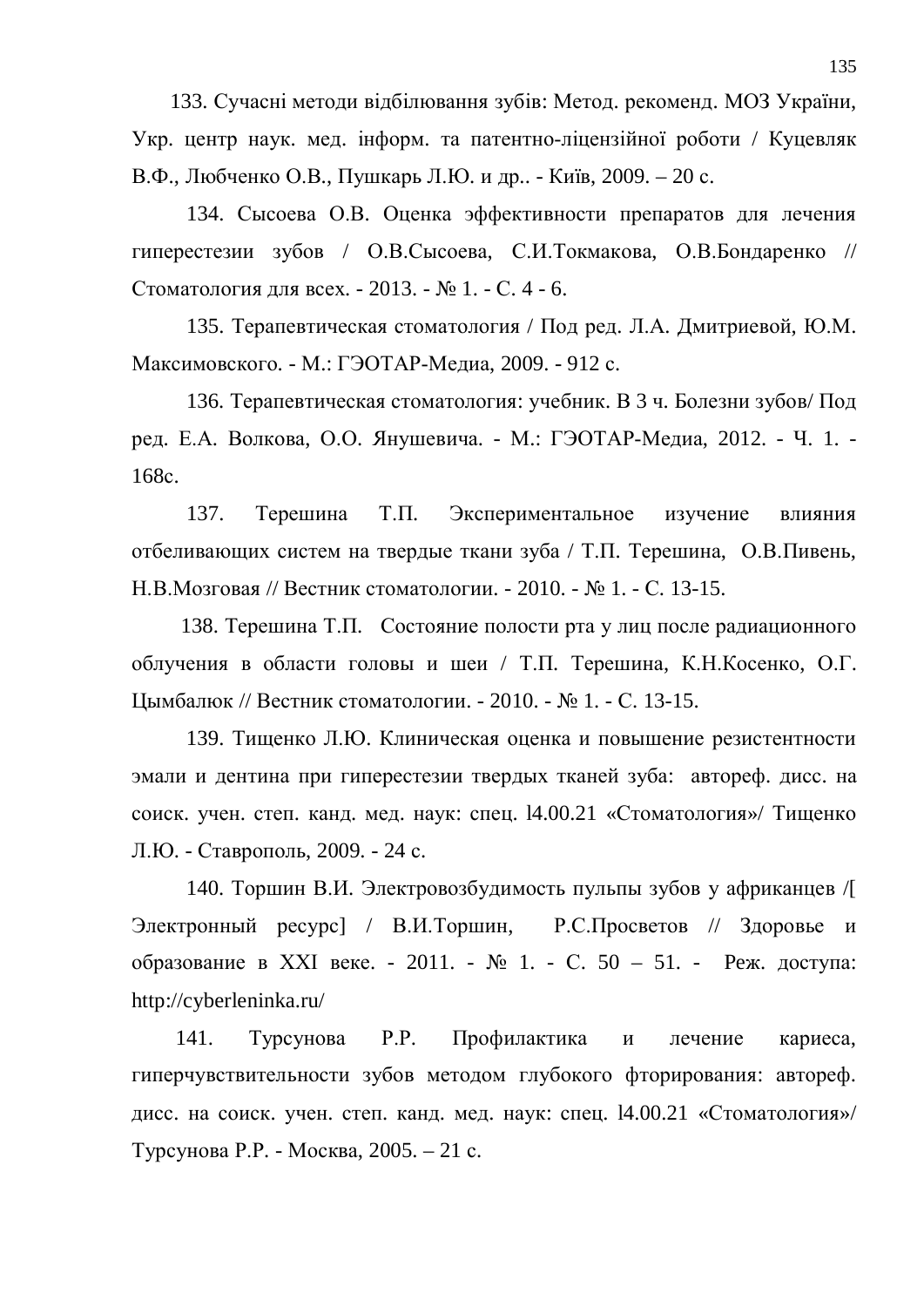142. Улитовский С.Б. Повышенная чувствительность зубов после препарирования / С.Б.Улитовский, Е.В.Феоктистова // Форум практикующих стоматологов. - 2012. - №3. - С. 56 - 61.

143. Улитовский С.Б.Современный взгляд на фторпрофилактику  $(16630) / C.E. YJIUTOBCKИЙ // НОВО$ *є* $в стоматологии. - 2009. - № 5. - С. 62 - 66.$ 

144. Федоров Ю.А. Клиника и лечение гиперестезии твердых тканей зубов / Ю.А.Федоров. – Ленинград, «Медицина». - 1970. - С. 3 - 5.

145. Физиотерапия в стоматологии / О.Г. Пастухов, Т.К. Шефтелович, Л.С. Ермошенко, Х.А. Маркаров. - Краснодар, 2002. - 104 с.

146. Хайлов А.М. Оценка радиационной чувствительности эмали зубов in vivo к нейтронному излучению/ А.М. Хайлов // Радиация и риск (Бюллетень национального радиационно-эпидемиологического регистра). -2007. - № 2-4. - С. 133 - 144.

147. Хайлов А.М. Определение методом спектроскопии электронного парамагнитного резонанса радиационной чувствительности дентина зубов человека in vitro к нейтронному и фотонному излучениям / А.М.Хайлов, С.П.Орленко, В.Г.Скворцов // Радиация и риск (Бюллетень национального радиационно-эпидемиологического регистра). - 2013. -  $\mathbb{N}$  4. - С. 21 -29.

148. Халидова З.М. Отдаленные результаты отбеливания витальных и девитальных зубов: автореф. дисс. на соиск. учен. степ. канд. мед. наук: спец. 14.00.21 «Стоматология» / Халидова З.М. - Москва, 2006. - 18 с.

149. Хамадеева А.М. Планирование лечения гиперестезии зубов / А.М. Хамадеева, Т.А.Комарина // Институт Стоматологии. - 2006. - № 32. - С. 72 -77.

150. Химико-реологические характеристики и сравнительная эффективность использования десенситайзера «Минералгап»/ А.А. Копытов, Е.А. Кузьмина, Е.Г. Колобова [и др.] // Научные ведомости Белгородского государственного университета. Серия: Медицина. Фармация. - 2012. - № 16.  $-C. 182 - 187.$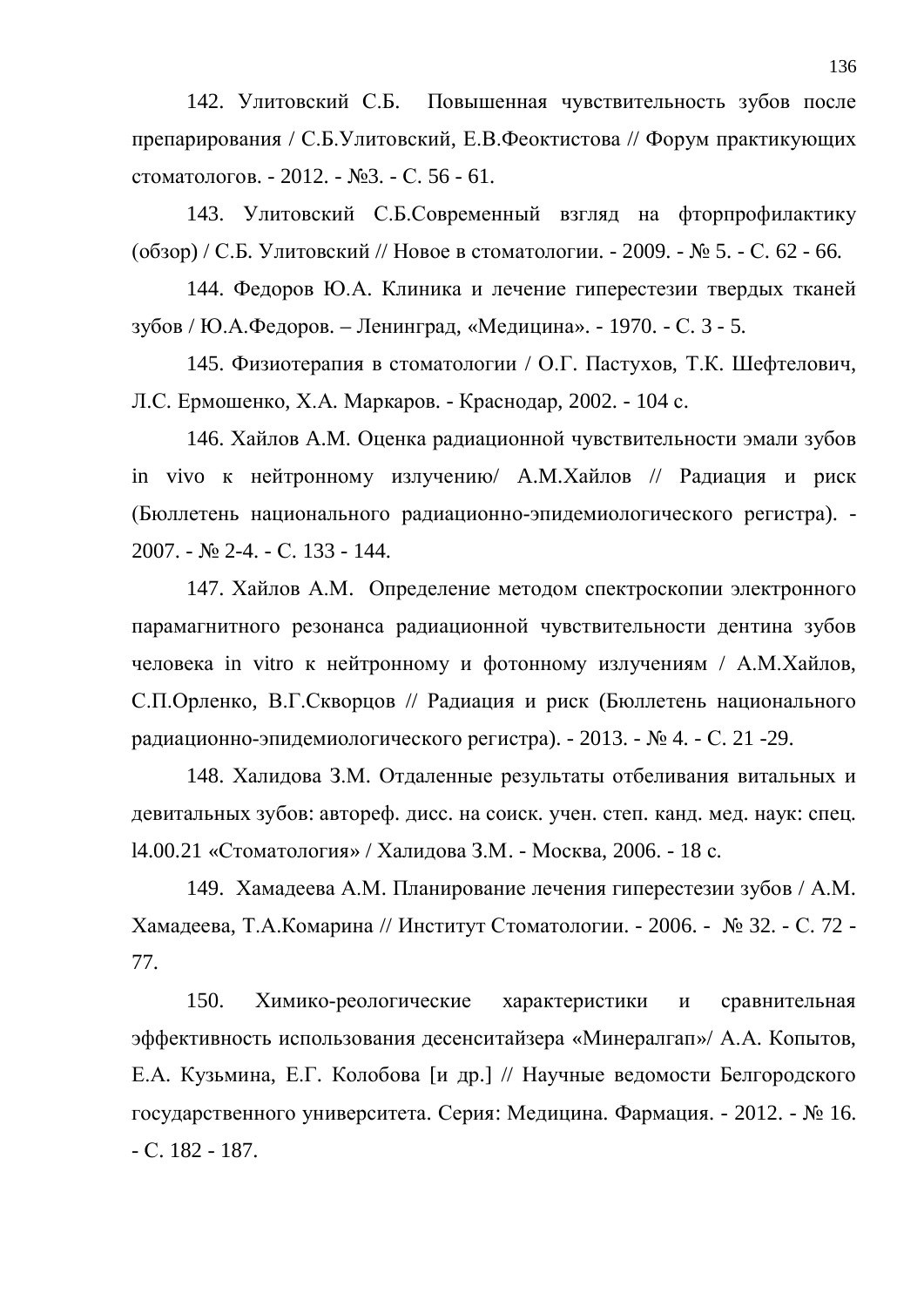151. Хромова Е.А. Оценка эффективности применения зубной пасты Синквель актив и ополаскивателя Синквель сенситив при лечении повышенной чувствительности зубов у пациентов с сахарным диабетом 2 типа/ Е.А.Хромова, Б.Т.Мороз // Институт Стоматологии. - 2009. - № 45. - С. 78 - 79.

152. Чухрай И.Г. Ошибки и осложнения, возникающие при изготовлении реставраций из композиционных материалов / И. Г. Чухрай, Н.В. Новак, Е.И. Марченко // Современная стоматология. - 2014. - № 1. - С. 21 - 24.

152 а. Шварцнау В.И. Обоснование комплексного лечения гиперестезии зубов: автореф. дис. на соиск. учен. степ. канд. мед. наук: спец. 14.01.22 «Стоматология» / В.И.Шварцнау.- Одесса, 2007. – 19 с.

153. Экспериментальная оценка влияния профессионального отбеливания на микроархитектонику эмали зуба / Е.С. Ерофеева, О.С. Гилева, О.Б. Наймарк [и др.] // Пермский медицинский журнал. - 2010. - Т.  $27, N<sub>2</sub> 3. - C. 104 - 108.$ 

154. Экспериментальное исследование влияния клинического отбеливания на микроструктуру поверхности эмали зубов / И.А. Морозов, А.П. Свистков, О.С. Гилева, Е.С. Ерофеева // Российский журнал биомеханики. - 2010. - Т. 14, № 1. - С. 56 - 64.

155. Экспериментальное обоснование времени экспозиции диодного лазера для коррекции повышенной чувствительности шеек зубов у пациентов с хроническим пародонтитом/ Ю.В. Мандра, Н.М. Жегалина, М.И. Власова, Е.Н. Светлакова // Пародонтология. - 2013. - № 4. - С. 28 – 31.

156. Эффективность применения зубной пасты с гидроксиапатитом для лечения начальных форм кариеса и снижения гиперчувствительности зубов / Э.М. Кузьмина, А.В. Лапатина, Б.Ф. Абдусаламова, В.А. Исаева // Dental forum. - 2012. - № 2. - С. 16 - 19.

157. Эффективность применения лечебно- профилактического средства с аминофторидом для снижения тактильной чувствительности зубов / И.Н.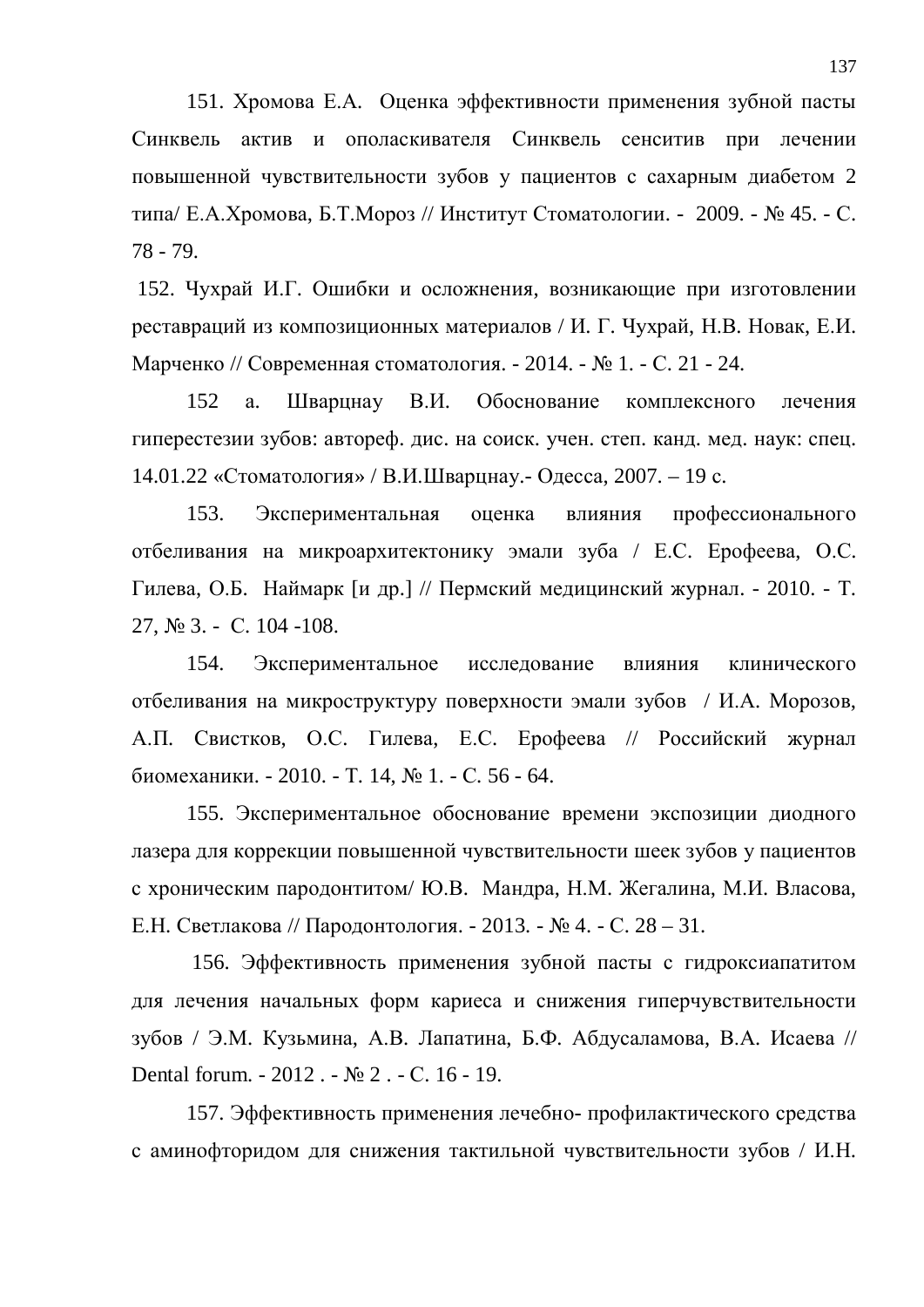Кузьмина, Л.А. Цомаева, А.В. Лапатина, Н.К. Паздникова // Dental forum. -2010. - № 3. - С. 41- 46.

158. Эффективность применения минеральных вод курорта «Белокуриха» при лечении гиперестезии зубов / С.И. Токмакова, О.В. Бондаренко, О.В. Сысоева [и др.] // Медицинская наука и образование Урала. - 2012. - Т. 13, № 3-1. - С. 143 - 144.

159. Яблокова Н.А. Роль радиационного фактора в формировании стоматологической заболеваемости детского населения / Н.А. Яблокова, А.В. Севбитов // Российский вестник перинатологии и педиатрии. - 2012. - № 6. ɋ. 82 - 87.

160. Яковюк И.А. Отбеливание зубов. С чего все началось / И.А. Яковюк // Пародонтология. - 2011. - № 2. - С. 8-11.

161. Янушевич О.О. Эффективность применения озона и аминофторидов при лечении гиперестезии дентина / О.О. Янушевич, Ю.Н. Воронова // Стоматология для всех. - 2011. - № 2. - С. 18 - 19.

162. Ярова С.П. Клінічна ефективність ремінералізуючого комплекса при лікуванні симптома гіперестезії при захворюванні тканин пародонта/ С.П.Ярова, О.С. Гензицька // Сборник научных трудов Sword. - 2013. - № 4. - $C. 31 - 35.$ 

163. Ярова С.П. Отдаленные результаты эффективности реминерализующей терапии у пациентов с гиперестезией дентина/ С.П.Ярова, О.С. Гензицька // Стоматолог (Минск). - 2013. - № 1. - С. 46 – 49.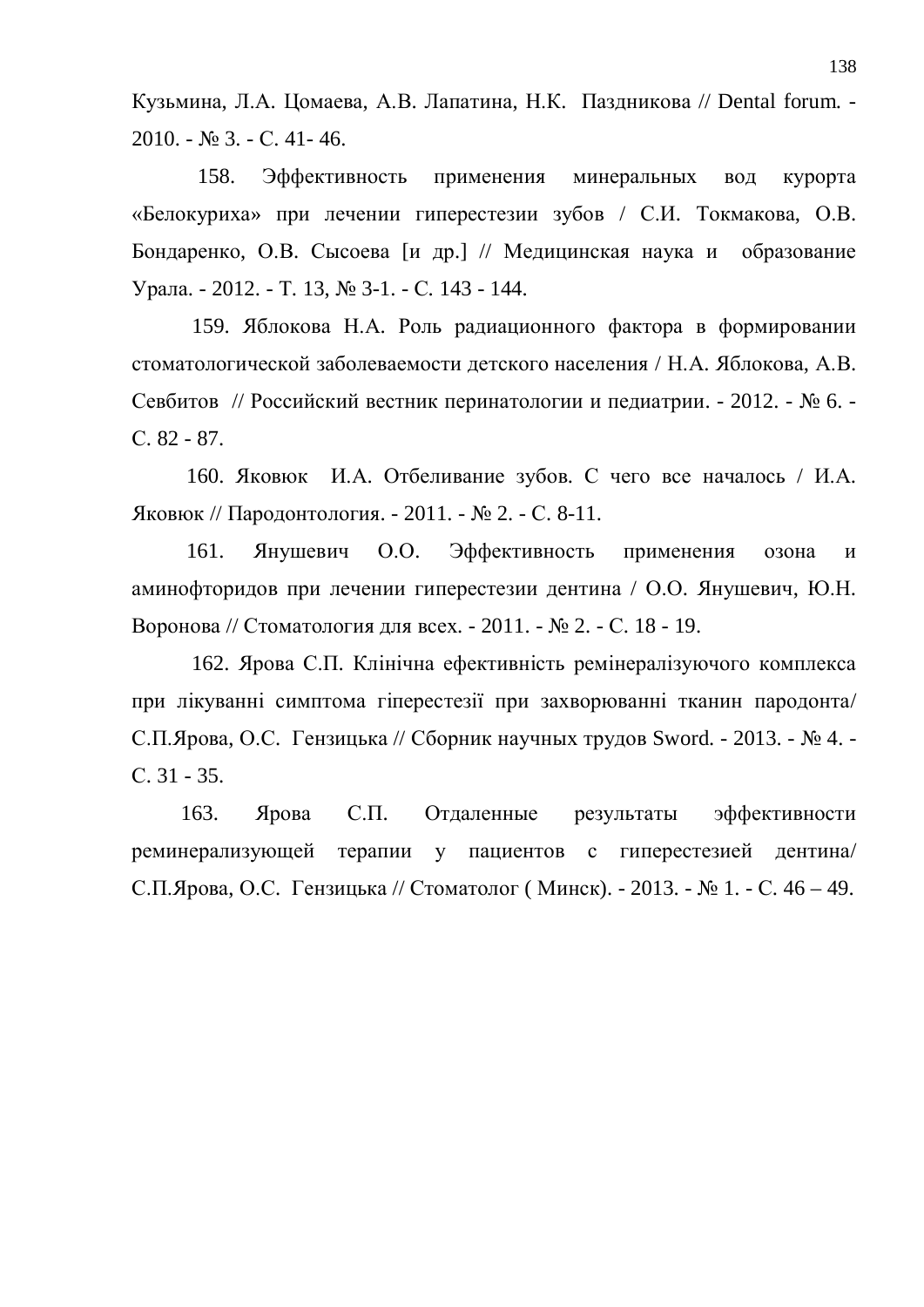164. Acharya A.B. A clinical study of the effect of calcium sodium phosphosilicate on dentin hypersensitivity/ A.B. Acharya, S.M. Surve, S.L.Thakur //J. Clin. Exp. Dent. - 2013. - Vol. 5, No1. - P. 18-22.

165. A comparison of dentifrices for clinical relief from dentin hypersensitivity using the Jay Sensitivity Sensor Probe /S. Hegde, B.H. Rao, R.C. Kakar, A. Kakar // Am. J. Dent. - 2013. - Vol. 26 . - P. 29B-36B.

166. A clinical study comparing the efficacy and sensitivity of home vs combined whitening / P.F. Dawson, M.O. Sharif, A.B. Smith, P.A.Brunton // Oper. Dent. - 2011. - Vol.36, № 5. - P. 460-466.

167. A controlled clinical trial to evaluate the safety and whitening efficacy of a 9.5% hydrogen peroxide high-adhesion whitening strip in a teen population / K.J. Donly, A. Segura, I. Sasa [et al.] // Am. J. Dent. - 2010. - Vol. 23,  $\mathbb{N}_2$  5. - P. 292-296.

168. A cross-sectional study: non-carious cervical lesions, cervical dentine hypersensitivity and related risk factors / K. Que, B. Guo, Z. Jia [et al] // J. Oral Rehabil. - 2013. - Vol. 40, № 1. - P. 24 - 32.

169. Addy M. Гиперчувствительность дентина: новые перспективы старой проблемы / М. Addy // International Dental Journal. - 2002. - Vol. 52,  $\mathcal{N}_{\mathcal{Q}}$ 5. - P. 367-375**.**

170. Addy M. The role of toothpaste in the etiology and treatment of dentine hypersensitivity / M. Addy, N.X. West // Monogr. Oral Sci. - 2013. - Vol. 23. - P. 75-87.

171. Amaechi B.T. Effect of theobromine-containing toothpaste on dentin tubule occlusion in situ / B.T. Amaechi, S.M. Mathews, P.K. Mensinkai // Clin. Oral Investig. - 2014. - Vol. 34,  $\mathcal{N}$  3. - P. 256-259.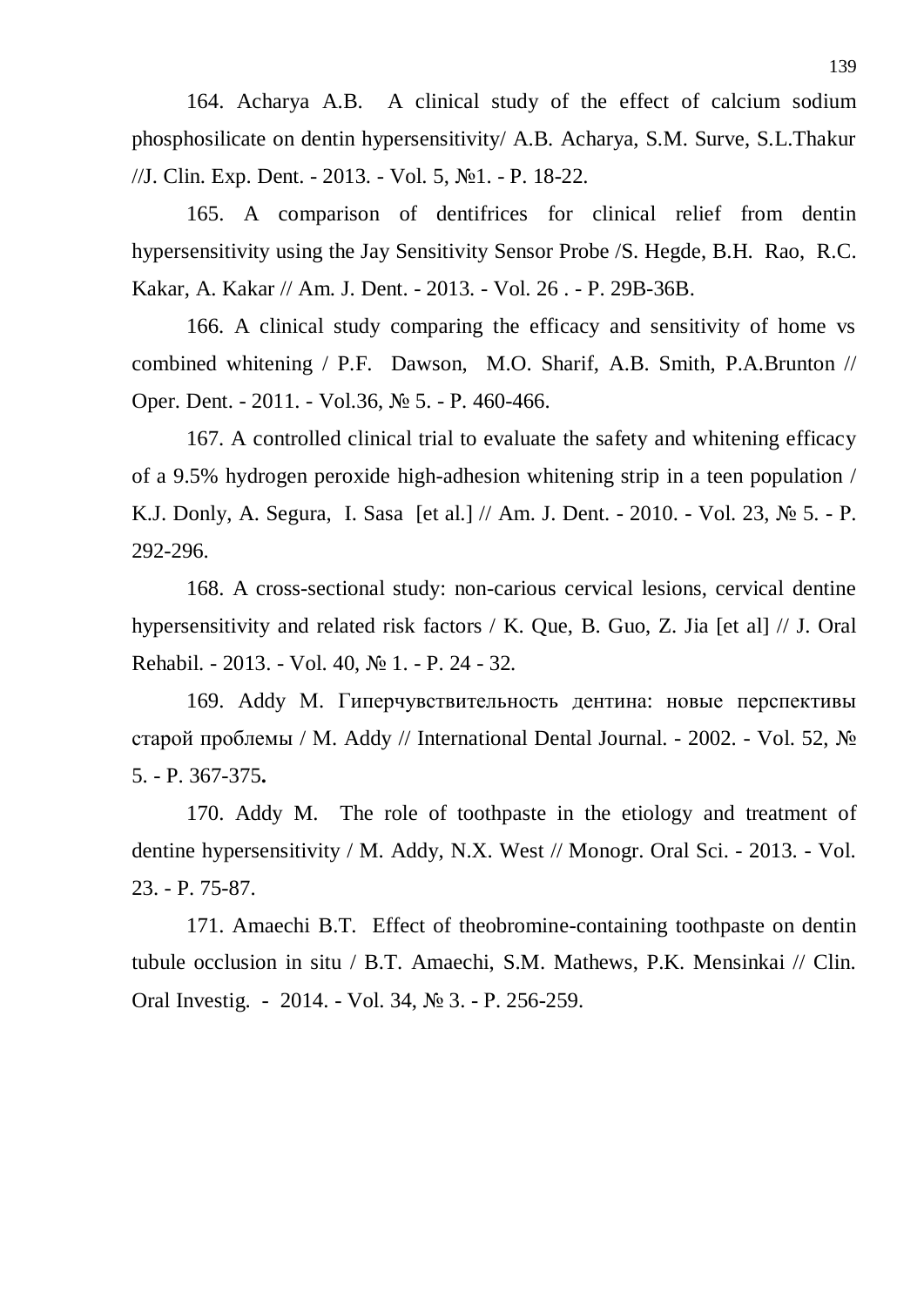172. Amengual J. Dentine hypersensitivity in dental bleaching: case report/ J. Amengual, L. Forner // Minerva Stomatol. - 2009. - Vol. 58, No.4. - P.181-185.

173. Applicability of visual-analogue scale in patients with orofacial ain// Srp. Arh. Celok Lek. - 2013. - Vol. 141, № 7-8. - P. 454-459.

174. Arhun N. Clinical evaluation of resin-based composites in posterior restorations: two-year results / N. Arhun, C. Celik, K. Yamanel // Oper. Dent.-  $2010. - Vol.35$ ,  $N<sub>2</sub>4. - P.397-404.$ 

175. Arginine-containing toothpastes for dentin hypersensitivity: systematic review and meta-analysis / B. Yan , J. Yi , Y. Li, Y. Chen // Quintessence Int.- 2013. - Vol.44, № 9. - P. 9-23.

176. Association of gingival recession and other factors with the presence of dentin hypersensitivity/ Y. Fukumoto, M. Horibe, Y. Inagaki [et al.] **//** Odontology.  $- 2013. - Vol.$  17,  $\mathbb{N} \times 1. - P.$  51-54.

177. A theoretical model of dentinogenesis: dentin and dentinal tubule formation / J.L. Niño-Barrera, M.L. Gutiérrez., D.A. Garzón-Alvarado [et al.] // Comput Methods Programs Biomed. - 2013. - Vol.112, № 1. - P. 219-227.

178. Attitudes and behaviour regarding deep dentin caries removal: a survey among German dentists / F. Schwendicke, H. Meyer-Lueckel, C. Dörfer, S. Paris // Caries Res. - 2013. - Vol.47,  $\mathcal{N}_2$  6. - P. 566 573.

179. Bamise C.T. An analysis of the etiological and predisposing factors related to dentin hypersensitivity / C.T Bamise, A.O. Olusile, A.O. Oginni // J. Contemp. Dent. Pract. - 2008. - Vol.9, №5. - P. 52-59.

180. Banting look at fluoride // J.Av.dent.Assoc.-1996.-Vol.12.-P.86-91.

181. Bekes K. What is known about the influence of dentine hypersensitivity on oral health-related quality of life / K. Bekes, C.Hirsch // Clin Oral Investig. - 2013. - Vol.17, № Suppl 1. - P. S45 - S 51.

182. Beneficial effects of an arginine-calcium carbonate desensitizing paste for treatment of dentin hypersensitivity / J.R. Collins, D. Richardson , K. Sotero [et al.] // Am. J. Dent.  $-2013. - Vol.26$ ,  $\mathbb{N}^2$  2.  $- P. 63 - 67$ .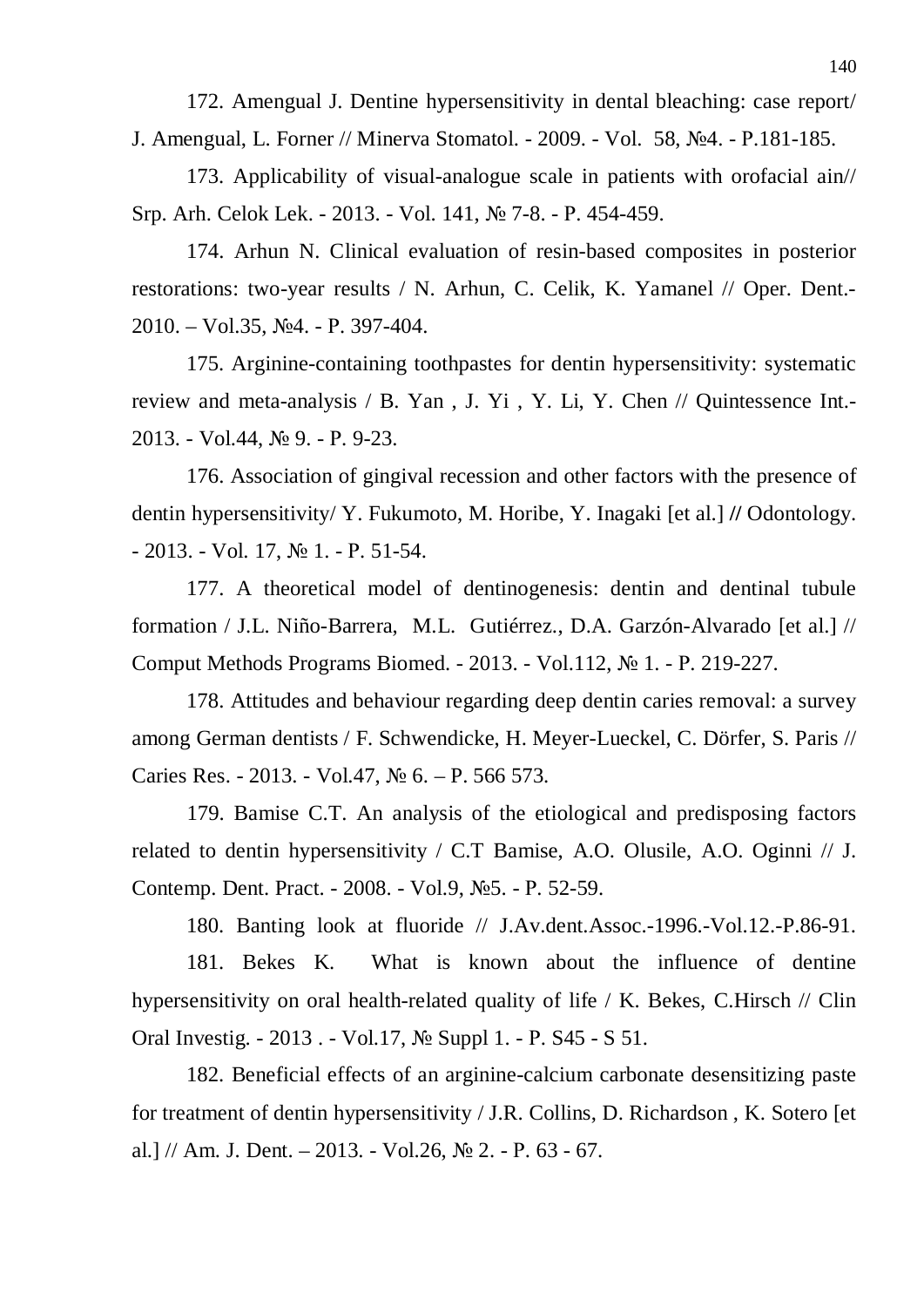183. Bleaching Agents Increase Metalloproteinases-mediated Collagen Degradation in Dentin / M. Toledano, M. Yamauti, E. Osorio, R. Osorio // J. Endod. - 2011. - Vol.37, №12. - P. 1668-1672.

184. Branström Ɇ. Sensitivity of dentin / Ɇ. Branström // Oral Surg. -1966. - Vol.21. - P. 517-526.

185. Branström M. Pulp reaction to to the temporary zine oxide eugenol cement / Ɇ.Branström, H. Nyborg // J.Prosthet.Dent. - 1976. - Vol.35. - P.185-191.

186. Branström M. The transmission and control of dentinal pain // Mechanism and control of pain / M.Branström, L.I.Grossman. - New York: Ed. Masson Pub.Co, 1979. - P.15-35.

187. Burnett G.R. In vitro studies investigating the dentin tubule-occlusion properties of an experimental anhydrous stannous fluoride dentifrice/ G.R. Burnett, R.J. Willson, R.A..Lucas // Am. J. Dent. - 2013. - Vol. 26. - P. 10A-14A.

188. Carson S.J. Possible role for arginine-containing toothpastes in managing dentine hypersensitivity / S.J.Carson // Evid. Based Dent. - 2013. - Vol.  $14, N<sub>2</sub>2. - P. 44-45.$ 

189. Cervical dentin hypersensitivity: a cross-sectional investigation in Athens, Greece / Rahiotis C., Polychronopoulou A., Tsiklakis K., Kakaboura A. // J. Oral Rehabil. - 2013. - Vol. 40, № 12. - P. 948 - 957

190. Changes in the stiffness of demineralized dentin following application of tooth whitening agents / S.B. Berger, S. Pavan, C.D. Vidal [et al.] // Acta. Odontol. Scand. – 2011. - Vol.15. - P. 231-235.

191. Chung G. Cellular and molecular mechanisms of dental nociception / G. Chung, S.J. Jung, S.B. Oh // J. Dent Res. - 2013. - Vol.92,  $\mathcal{N}$  11. - P. 948 -955.

192. Clinical effectiveness and tooth sensitivity associated with different bleaching times for a 10 percent carbamide peroxide gel / P.C. Cardoso, A. Reis, A. Loguercio [et al.] // J. Am. Dent. Assoc. - 2010. - Vol. 141, No 10. - P. 1213 -1220.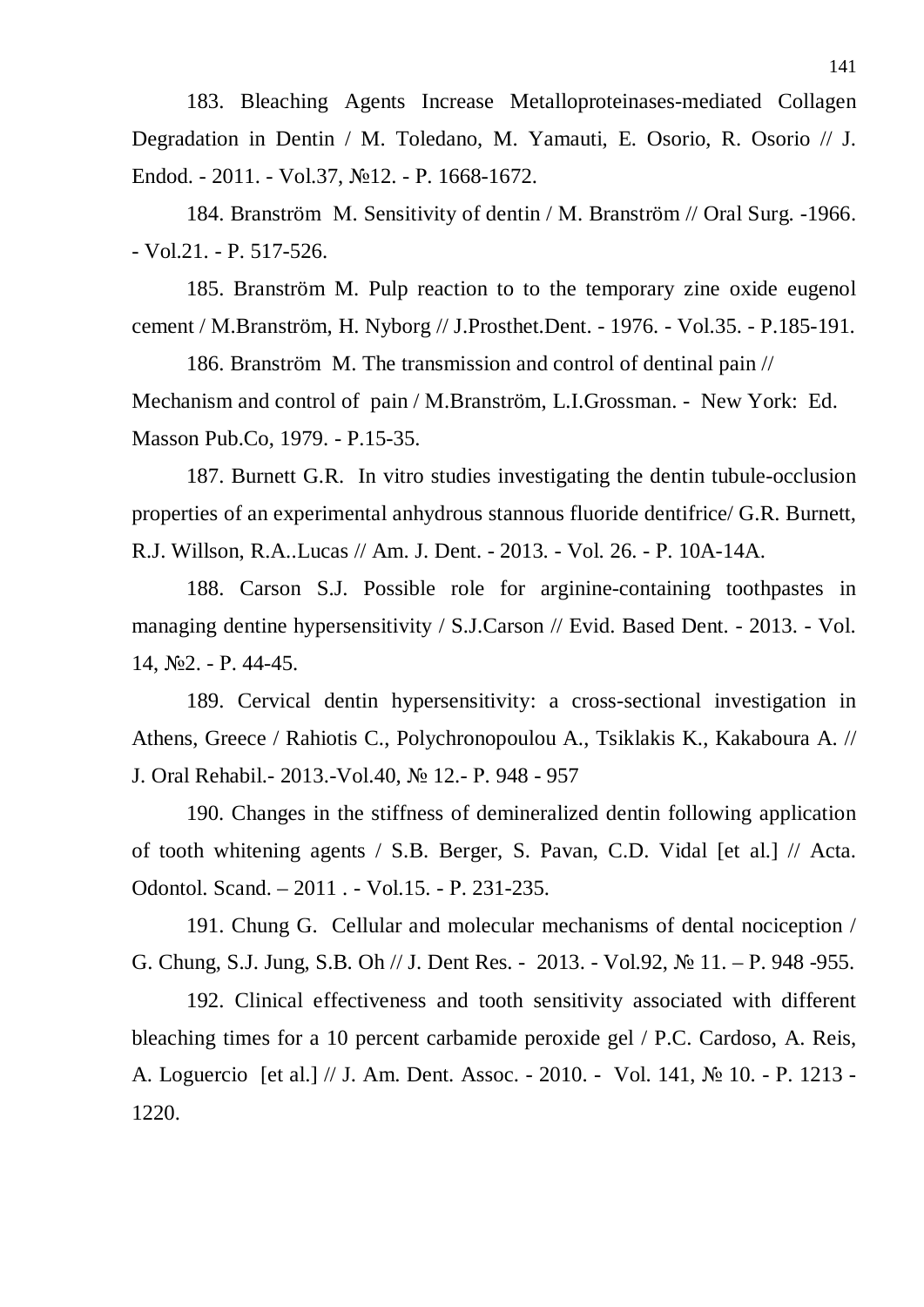193. Clinical efficacy of Colgate Sensitive Pro-Relief in-office desensitizing paste / D. Hamlin1, K. Phelan Williams, E. Delgado [et al.] // American Journal of Dentistry. - 2009. -  $\mathbb{N}$  9. - P. 8-13.

 194. Clinical evaluation of the efficacy of an in-office desensitizing paste containing 8% arginine and calcium carbonate in providing instant and lasting relief of dentin hypersensitivity / T. Schiff1, E. Delgado, Y.P. Zhang. [et al.]  $\frac{1}{2}$ American J. Dentistry. - 2009. - Vol. 22. - P. 8A -15A.

195. Clinical trial evaluating color change and tooth sensitivity throughout and following in-office bleaching / L.S. Machado, F.G. de Oliveira, E.P. Rocha [et al] // Int. J. Periodont. Restorative Dent. - 2013. - Vol. 33,  $\mathbb{N}^{\circ}$  2. - P. 209 -215.

196. Clinical evaluation of low-power laser and a desensitizing agent on dentin hypersensitivity / A.O. Lopes, E.C. de Paula, A.C. Aranha // Lasers Med. Sci. - 2011. - Vol. 28, № 7. - P. 60 1 - 613.

197. Clinical evaluation of 16% and 35% carbamide peroxide as in-office vital tooth whitening agents / U.V. Onwudiwe, D.C. Umesi, O.O. Orenuga, O.P. Shaba // Nig Q .J Hosp. Med. - 2013. - Vol. 23, № 2. - P.80 - 84.

198. Clinical efficacy of a herbal dentifrice on dentinal hypersensitivity: a randomized controlled clinical trial / M. Kumari, S.B. Naik, N.S. Rao [et al]

// Aust. Dent J. - 2013. - Vol. 58, № 4. - P. 483-490.

199. Clinical evaluation of two desensitizing treatments in southern Brazil: A 3-month follow-up / R.G. Lund, A.F. Silva, E. Piva [et al] // Acta Odontol. Scand. - 2013. - Vol. 71, No 6. - P. 1469-1474.

200. Combined effects of Er:YAG laser and nano-carbonate apatite dentifrice on dentinal tubule occlusion: in vitro study/ SY. Han, H.I. Jung, H.K. Kwon, B.I. Kim // Photomed. Laser Surg. - 2013. - Vol. 31, № 7. - P. 342 - 348.

201. Comparative In Vitro Effect of TiF4 to NaF and Potassium Oxalate on Reduction of Dentin Hydraulic Conductance / A. Magalhães, M. Calabria, R. Porfirio [et al.] // Oper. Dent. - 2013. - Vol. 22, No 5. - P. 388-389.

202. Comparison of desensitizing efficacy of an Iranian dentifrice and a commercially available dentifrice: a randomized double-blinded controlled clinical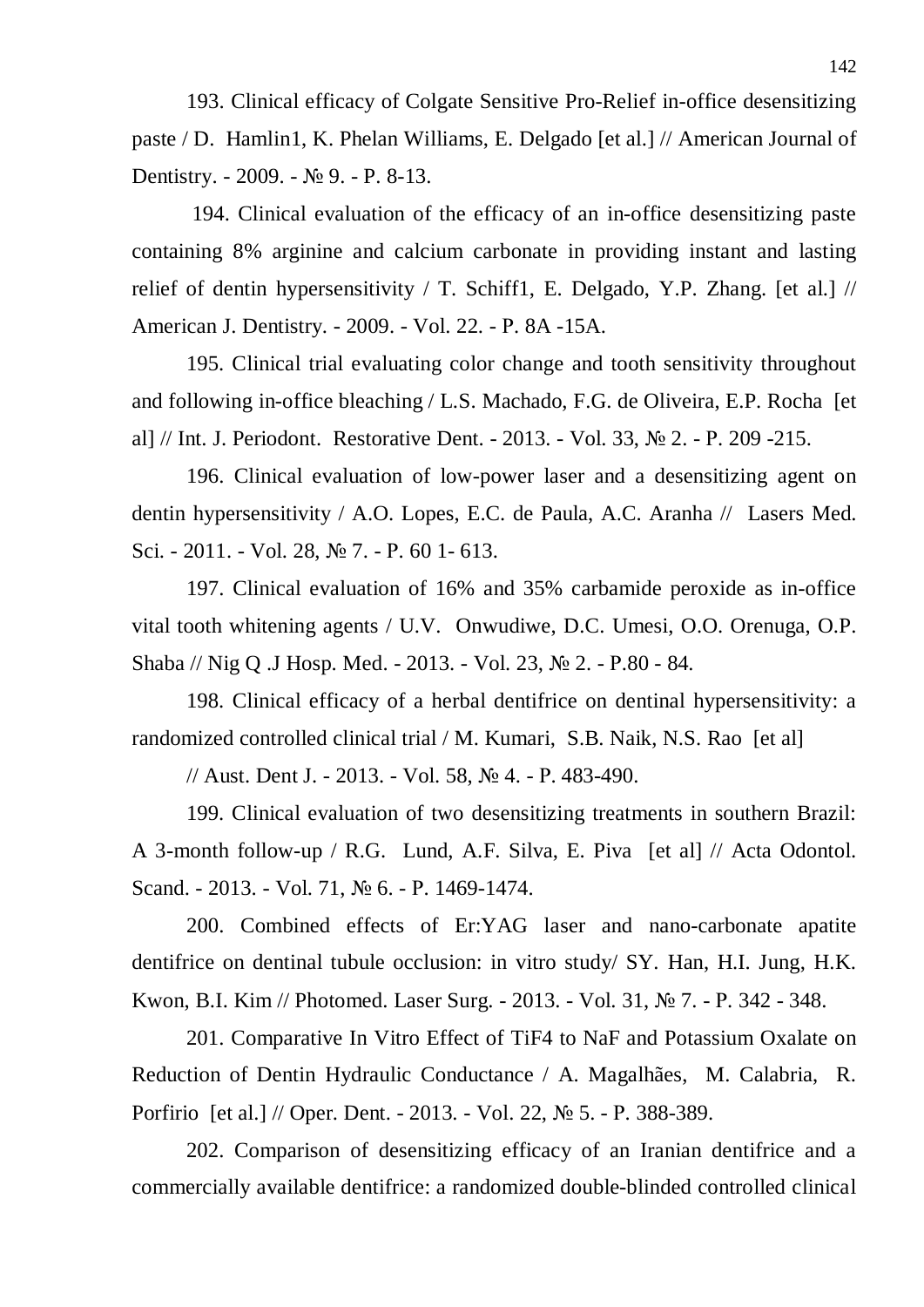trial / N. Moslemi , M. Johari, M.S.Akhoundi [et al.] //J. Dent (Tehran). - 2013 . - Vol. 10, № 4. - P. 351-357.

203. Conservative approach for a clinical resolution of enamel white spot lesions/ F.P. Nahsan, L.M. da Silva, W. Baseggio [et al.] // Quintessence Int. - 2011. - Vol. 42, No.5. - P.423-426.

204. Davari A. Dentin Hypersensitivity: Etiology, Diagnosis and Treatment; A Literature Review/ A. Davari, E. Ataei, H. Assarzadeh // J. Dent (Shiraz). - 2013. - Vol. 14, №3. - P. 136-145.

205. Delme K. I. Microleakage of class V resin composite restorations after conventional and Er: YAG laser preparation / K. I. Delme, P. J. Deman // J. Oral Rehabil. - 2005. - Vol.32, Nº9. - P. 676-685.

206. Dentin hypersensitivity following tooth preparation: A clinical study in the spectrum of gender / K. Yadav, A. Sofat, R.S. Gambhir, V. Galhotra // J. Nat. Sci Biol. Med. - 2014. - Vol.5, No1. - P. 21 - 24.

207. Dentin hypersensitivity induces anxiety and increases corticosterone serum levels in rats / M.R. Bergamini, M.M. Bernardi, I.B. Sufredini [et al.] // Life Sci. - 2014. - Vol.98, №2. - P. 96-102.

 208. Dentine hypersensitivity-guidelines for the management of a common oral health problem (Review) / R. Chesters, D. Attrill, P. Brunton [et al.] // Dent Update. - 2013. - Vol. 40, № 7. - P. 514-520.

209. Dentin hypersensitivity after teeth bleaching with in-office systems. Randomized clinical trial / J. Martin, E. Fernandez, V. Bahamondes [et al.] //Am. J. Dent. - 2013. - Vol. 26, № 1. - P.10 - 14.

210. Detection of non-cavitated occlusal caries with impedance spectroscopy and laser fluorescence: an in vitro study/ D. Mortensen , K. Dannemand, S. Twetman, M.K.Keller // Open Dent J. - 2014. - Vol. 8. - P. 28-32.

211. Detection of occlusal caries in primary teeth using swept source optical coherence tomography/Y. Nakajima , Y. Shimada, A. Sadr [et al.] // J. Biomed. Opt. - 2014. - Vol. 19, No1. - P. 16-20.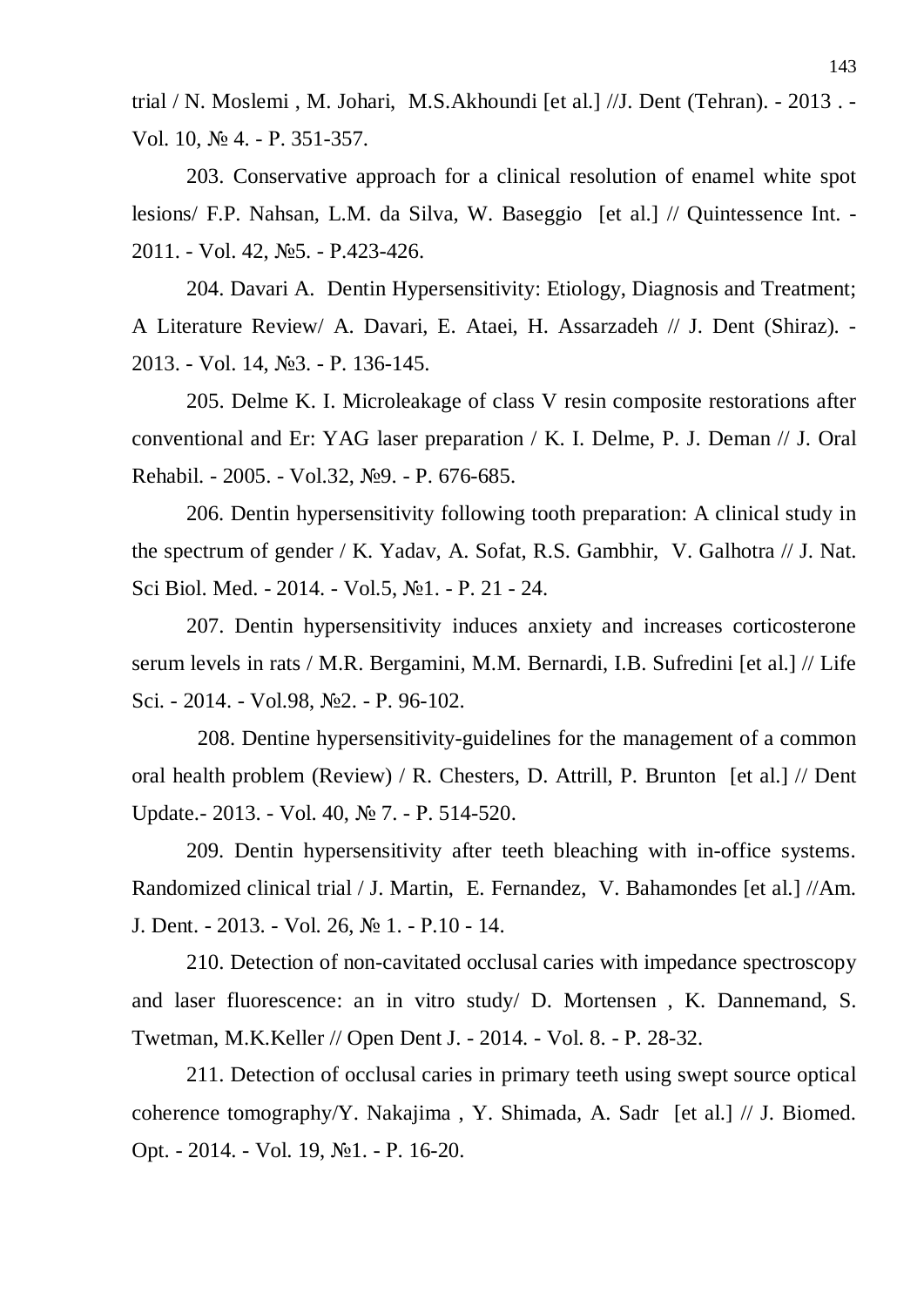212. Dijken J.W. A randomized controlled 5-year prospective study of two HEMA-free adhesives, a 1-step self etching and a 3-step etch-and-rinse, in noncarious cervical lesions / J.W.Dijken // Dent Mater. - 2013. - Vol. 29,  $\mathbb{N}^{\circ}$  11. - P. 271-280.

213. Earl J.S. Physical and chemical characterization of the surface layers formed on dentin following treatment with an experimental anhydrous stannous fluoride dentifrice/ J.S. Earl, R.M. Langford  $//$  Am. J. Dent. - 2013. - Vol. 26. - P. 19A-24A.

214. Effect of a desensitizing polishing paste on bonding strength of two self-etching adhesives to dentin / S.Y.Liu, Y.K. Wang [et al.] // Zhonghua Kou Qiang Yi Xue Za Zhi. - 2013. - Vol. 48, № 3. - P. 165-169.

215. Effects of two topical desensitizing agents and placebo on dentin hypersensitivity / J.Vora, D. Mehta, N. Meena [et al.] //Am. J. Dent. - 2012. - Vol. 25, No<sub>5.</sub> - P. 293-298.

216. Effect of the topical application of 50% lignocaine hydrochloride on the sensitivity of dentine in man / P. Rirattanapong , K. Vongsavan, P. Kraivaphan [et al.] // Arch. Oral Biol. - 2013. - Vol. 58, No 10. - P. 1549- 555.

217. Effects of Hydrogen Peroxide on Human Dentin Structure/ T. Jiang, X. Ma, Y. Wang [et al.] // J. Dent. Res. - 2007. - Vol.86,  $\mathcal{N}$  11. - P.1040-1045.

218. Effect of the topical application of 50% lignocaine hydrochloride on the sensitivity of dentine in man / P. Rirattanapong , K. Vongsavan , P. Kraivaphan [et al.] / /Arch. Oral Biol. - 2013. - Vol.58, №10. - P. 1549-1555.

219. Effect of mesoporous silica nanoparticles on dentinal tubule occlusion: an in vitro study using SEM and image analysis / L. Tian, C. Peng, Y. Shi [et al.] // Dent Mater. J. – 2014. - Vol. 33, №1. - P. 125-132.

220. Effect of remineralizing agents on the bleaching efficacy of gels/ A.B. Borges, R.L. Dantas, T.M. Caneppele [et al.] // Gen. Dent. - 2013. - Vol. 61, No 7.  $- P. 67-71.$ 

221. Effectiveness of a resin-modified glass ionomer liner in reducing hypersensitivity in posterior restorations: a study from the practitioners engaged in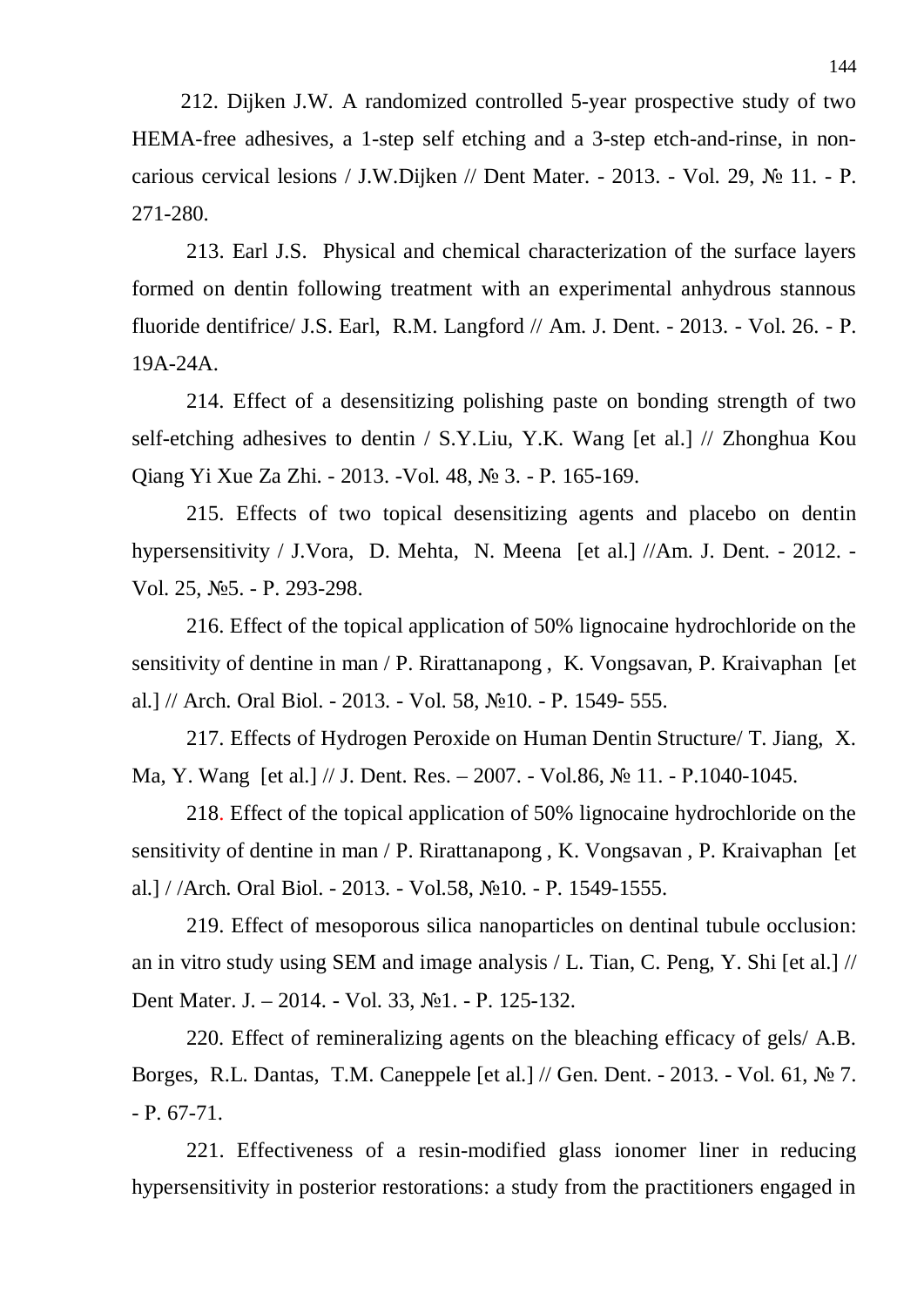applied research and learning network / B. Strober, A. Veitz-Keenan, J.A. Barna . [et al.]  $//$  J. Am. Dent Assoc. - 2013. - Vol. 144,  $N_28.$  - P. 886-897.

222. Effect of Two Desensitizing Agents in Reducing Dentin Hypersensitivity: An in-vivo Comparative Clinical Trial / N.A. Torwane, S. Hongal, P. Goel [et al.] // J. Clin. Diagn. Res. - 2013. - Vol. 7, № 9. - P. 2042-2046.

223. Effect of pretreatment with calcium-containing desensitizer on the dentine bonding of mild self-etch adhesives / D. Pei, S. Liu, C. Huang [et al.] // Eur. J. Oral Sci. - 2013. - Vol.121, №3. - P. 204-210.

224. Efficacy of tooth bleaching with the prior application of a desensitizing agent/ J. do Carmo Públio, M.B. D'Arce, G.M. Ambrosano [et al.] // J. Investig. Clin. Dent. - 2014. - Vol. 4, No. 4. - P.557- 559.

225. Efficacy of diode laser in association to sodium fluoride vs Gluma desensitizer on treatment of cervical dentin hypersensitivity. A double blind controlled trial / F. Femiano, R. Femiano, A. Lanza [et al.] //Am. J .Dent. - 2013.  $-Vol.26$ ,  $N<sub>2</sub>4$ . - P. 214-218.

226. Enamel properties after tooth bleaching with hydrogen/carbamide peroxides in association with a CPP-ACP paste / A.A. Vasconcelos, A.G. Cunha, B.C. Borges [et al.] //Acta Odontol. Scand. - 2012. - № 2. - P. 123-126.

227. Enhancement of nano-hydroxyapatite bonding to dentin through a collagen/calcium dual affinitive peptide for dentinal tubule occlusion / R. Wang, Q. Wang, X. Wang [et al.] // J. Biomater. - 2013. - Vol. 102,  $\mathcal{N}_2$  2. - P. 199-201.

228. Estudio sobre los factores de riesgo de cariesy evaluación de un test indicador del pH y revelado de la placa y la capacidad tampón de la saliva/ R. Blasco Sansanoa , M.D. Castellar Ponceb, N. Llorca Salortc [et al.] // Rev. Pediatr. Aten Primaria. – 2009. - Vol.11. - P. 33- 47.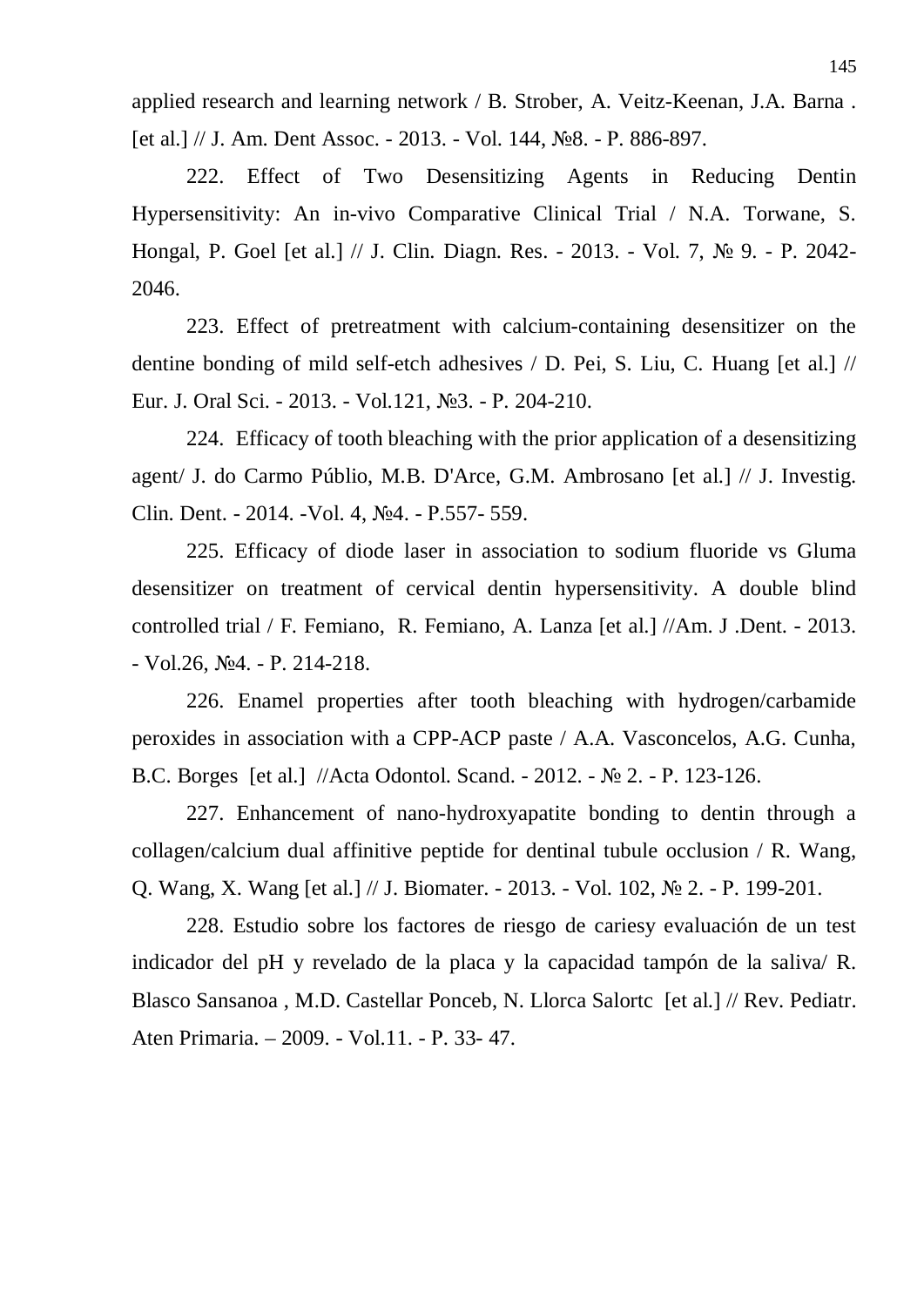229. Estafan A. A survey of management strategies for noncarious cervical lesions/ A. Estafan, D. Bartlett, G.Goldstein // Int. J. Prosthodont. - 2014. - Vol.27,  $N<sub>2</sub>1. - P.87-90.$ 

230. Evaluation of ozonated olive oil with or without adjunctive application of calcium sodium phosphosilicate on post-surgical root dentin hypersensitivity: a randomized, double-blinded, controlled, clinical trial/ P.V. Patel, A. Patel, S. Kumar, J.C. Holmes // Minerva Stomatol. - 2013. - Vol. 62, № 5.- P. 147-161.

231. García-Godoy A. Effect of an 8.0% arginine and calcium carbonate inoffice desensitizing paste on the shear bond strength of composites to human dental enamel / A. García-Godoy, F.García- Godoy // Am. J. Dent.- 2010 .- Vol. 23, №6. - P. 324-326.

232. García-Godoy F. A diagnostic device to record dentin hypersensitivity/ F. García-Godoy, R.D.Trushkowsky // Am. J. Dent. - 2013. - Vol.26. - P. 3B-4B.

233. García-Godoy F. The Jay Sensitivity Sensor Probe to evaluate tactile sensitivity/ F.García-Godoy // Am. J. Dent. - 2013. - Vol.26. - P. 2B.

234. García-Godoy F. An anhydrous stannous fluoride dentifrice for treating dentin hypersensitivity/ F.García-Godoy // Am. J. Dent. - 2013. - Vol.26. - P. 2A.

235. Goldberg M. Undesirable and adverse effects of tooth-whitening products: a review/ M. Goldberg , M. Grootveld , E. Lynch // Clin. Oral. Investig.- 2010. - Vol. 14, №1. - P.1-10.

236. Gong Y. Effects of composite resin and glass-ionomer cements on proliferation and functional activity of human macrophages / Y. Gong, R.Q. Yang, H.L. Yang // Shanghai Kou Qiang Yi Xue. - 2013.- Vol.22, No. - P. 414- 417.

237. Hajizadeh H. Randomized clinical evaluation of the effect of chlorhexidine on postoperative sensitivity of posterior composite resin restorations/ H. Hajizadeh, M. Ghavamnasiri, S.Majidinia // Quintessence Int. - 2013.- Vol.44, No 10. − P. 793 - 798.

238. Immediate and short-term effects of in-office desensitizing treatments for dentinal tubule occlusion/M.T. Palazon, T. Scaramucci, A.C. Aranha A.C[et al.] // Photomed. Laser Surg. - 2013. - Vol.31, No. - P. 274- 282.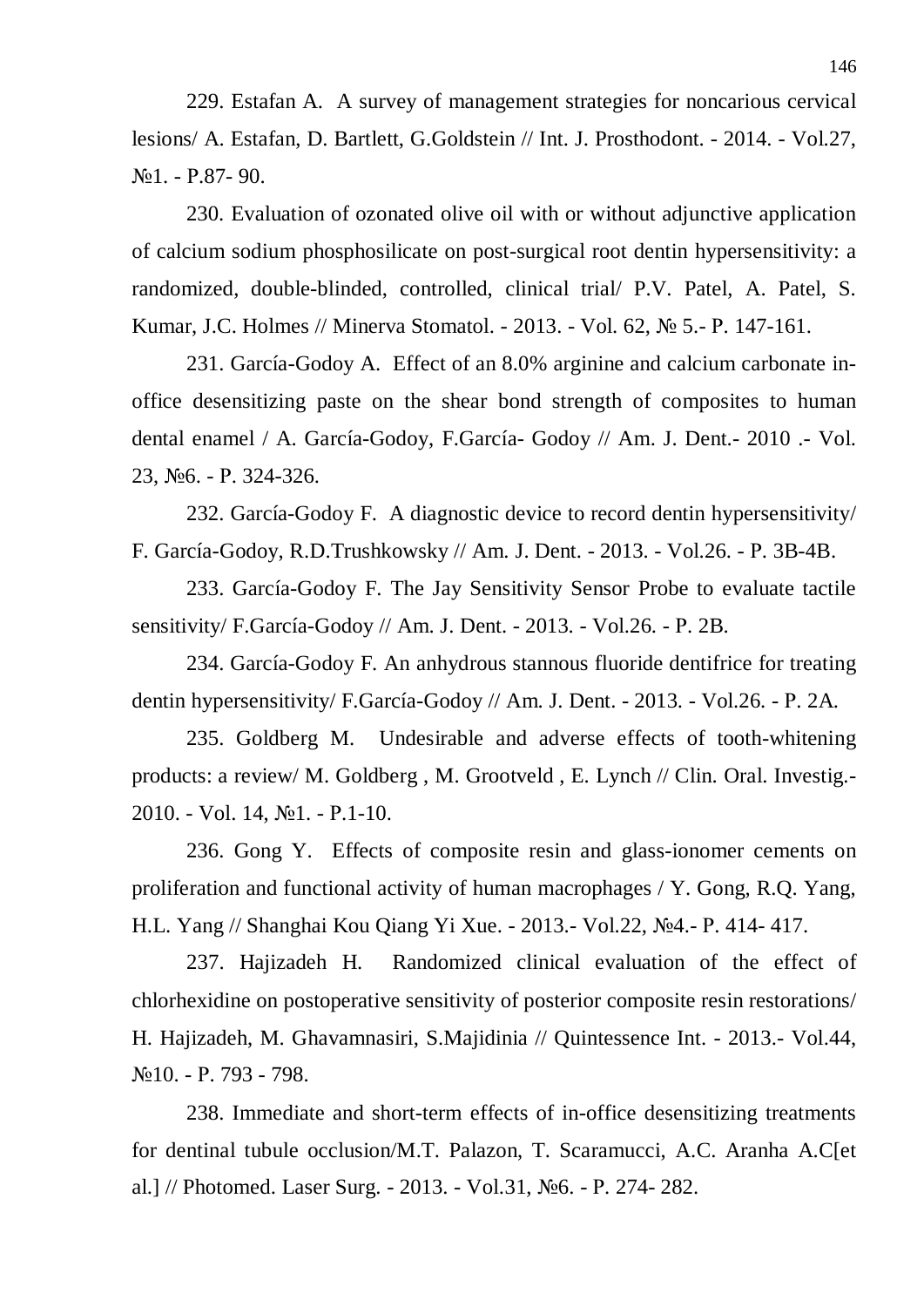239. Investigation of the prevalence, clinical features, and risk factors of dentin hypersensitivity in a selected Brazilian population / T.Scaramucci, T.E. de Almeida Anfe, S. da Silva Ferreira [et al.] // Clin. Oral. Investig. - 2014. - Vol.18,  $\mathbb{N}^{\circ}2.$  - P. 651 - 57.

240. Joshi S. Comparative evaluation of NovaMin desensitizer and Gluma desensitizer on dentinal tubule occlusion: a scanning electron microscopic study/ S. Joshi, A.S. Gowda, C. Joshi // J. Periodontal. Implant. Sci. - 2013. - Vol. 43, № 6.  $- P. 269 - 275.$ 

241. Kadoma Y. Kinetic polymerization behavior of fluorinated monomers for dental use/ Y.Kadoma // Dent. Mater. J. - 2010. - Vol. 4. - P. 48-52.

242. Kakar A. Measurement of dentin hypersensitivity with the Jay Sensitivity Sensor Probe and the Yeaple probe to compare relief from dentin hypersensitivity by dentifrices / A. Kakar, K.Kakar // Am. J. Dent. - 2013. - Vol. 26. - P. 21B - 28B.

243. Kakar A. Clinical assessment of a new dentifrice with 8% arginine and calcium carbonate on dentin hypersensitivity in an Indian population using a new measuring device: the Jay Sensitivity Sensor Probe / A. Kakar, S. Dibart, K.Kakar // Am. J. Dent. - 2013. - Vol. 26, № 3. - P. 108-112.

244. Kostich M.M. Effect of calcium hydroxide based desensitizing agent on cast crown retention / M.M. Kostich, N.S. Krunich, B.I. Krunich // Стоматология. - 2009. - № 1. - С. 58- 60.

 245. Lasers may reduce pain arising from dentin hypersensitivity/ J. Bader, B. Balevi, P. Farsai [et al.] // J. Am. Dent .Assoc. - 2014. - Vol.145, No 4. - P. 515 -518.

246. Lee S.H. Clinical evaluation of the efficacy of fluoride adhesive tape (F-PVA) in reducing dentin hypersensitivity/ S.H. Lee, N.Y. Lee, I.H. Lee. //Am. J. Dent. - 2013. - Vol. 26, No 3. - P. 14 3 - 148.

247. Lippert F. An introduction to toothpaste - its purpose, history and ingredients / F. Lippert // Monogr. Oral Sci.  $-$  2013. -Vol. 23.  $-$  P. 1 - 14.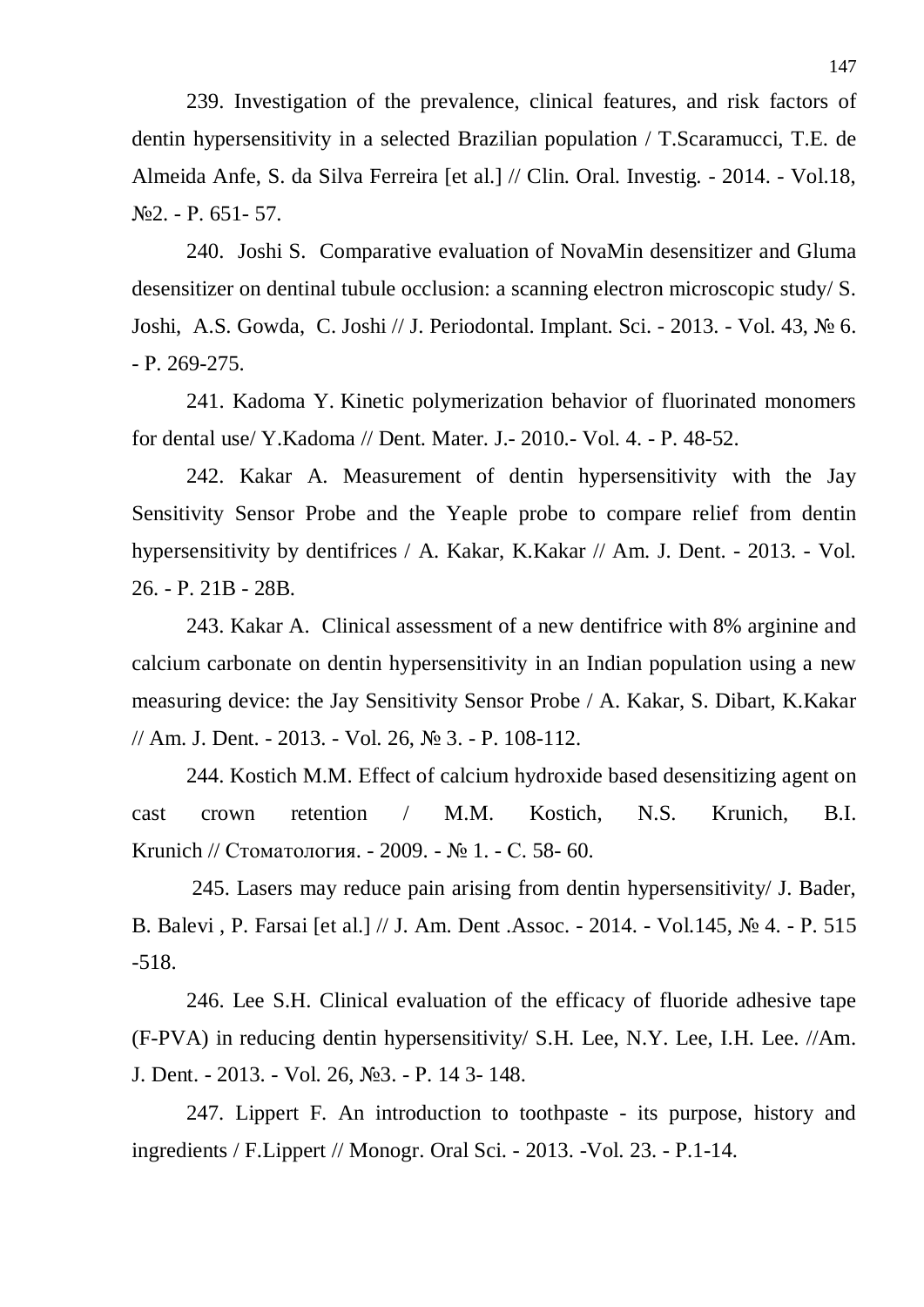248. Makin S.A. Stannous fluoride dentifrices (Review )/ S.A. Makin // Am. J. Dent. - 2013. - Vol. 26. - P. 3A - 9A.

249. Making sense of sensitivity(Review )/ H. Beddis, P. Soneji, S. Welford, M. Ashley // Dent. Update. - 2013. - Vol. 40, No. - P. 403 -411.

250. Mamaladze M. Clinical parallels in treatment of reversible pulpitis ( Review )/ M. Mamaladze, M. Ustiashvili // Georgian Med. News. - 2013. - Vol. 219. - Ɋ. 14-22.

251. Marshall K. Tooth whitening: current status/ K. Marshall, T.G. Berry, J. Woolum //Compend. Contin. Educ. Dent. - 2010. - Vol.31, No.7. - P. 486-495.

251 a. Mehta P. An insight into dentin desensitizing agents--in vivo study/ P. Mehta, N. Vimala, L.Mandke // Indian J. Dent Res. - 2013. - Vol.24, №5. - P. 571 - 574.

252. Multi-factoriality of dentine hypersensitivity/ I. Stojsin, L. Petrović, I. Stojanac, M. Drobac // Med. Pregl. - 2008. - Vol. 61, Nº7-8. - P. 359-363.

253. Orenstein B.W. 10 biggest causes of tooth sensitivity/ B.W.Orenstein, L. Marcellin // Todays FDA. - 2013. - Vol. 25, № 4. - P.26- 27.

254. Outside-the-(cavity-prep)-box thinking/ V.P. Thompson , T.F. Watson, G.W. Jr. Marshall[et al.] //Adv. Dent. Res. - 2013. - Vol. 25,  $\mathbb{N}^{\circ}$  1. - P.24- 32.

255. Pandit N. Comparative evaluation of two commercially available desensitizing agents for the treatment of dentinal hypersensitivity/ N. Pandit, R. Gupta, A.Bansal // Indian J. Dent. Res. - 2012. - Vol. 23, No 6. - P. 778- 783.

256. Patel M. Contemporary management of generalized erosive tooth surface loss/ M. Patel, D. Seymour, M.F. Chan //Dent Update.  $-$  2013. - Vol. 40,  $\mathcal{N}_2$ 3. - Ɋ. 222- 229.

257. Performance of experienced dentists in Switzerland after an e-learning program on ICDAS occlusal caries detection/ J.A. Rodrigues, R.S. de Oliveira, I. Hug [et al.] //J. Dent Educ. - 2013. - Vol.77, №8. - P. 1086 - 1091.

258. Pilloni A. Laterally moved, coronally advanced flap for the treatment of a single Stillman's cleft. A 5-year follow-up/ A.Pilloni, F. Dominici, R.Rossi // Eur. J. Esthet. Dent. - 2013. - Vol. 8, № 3. - P. 390- 396.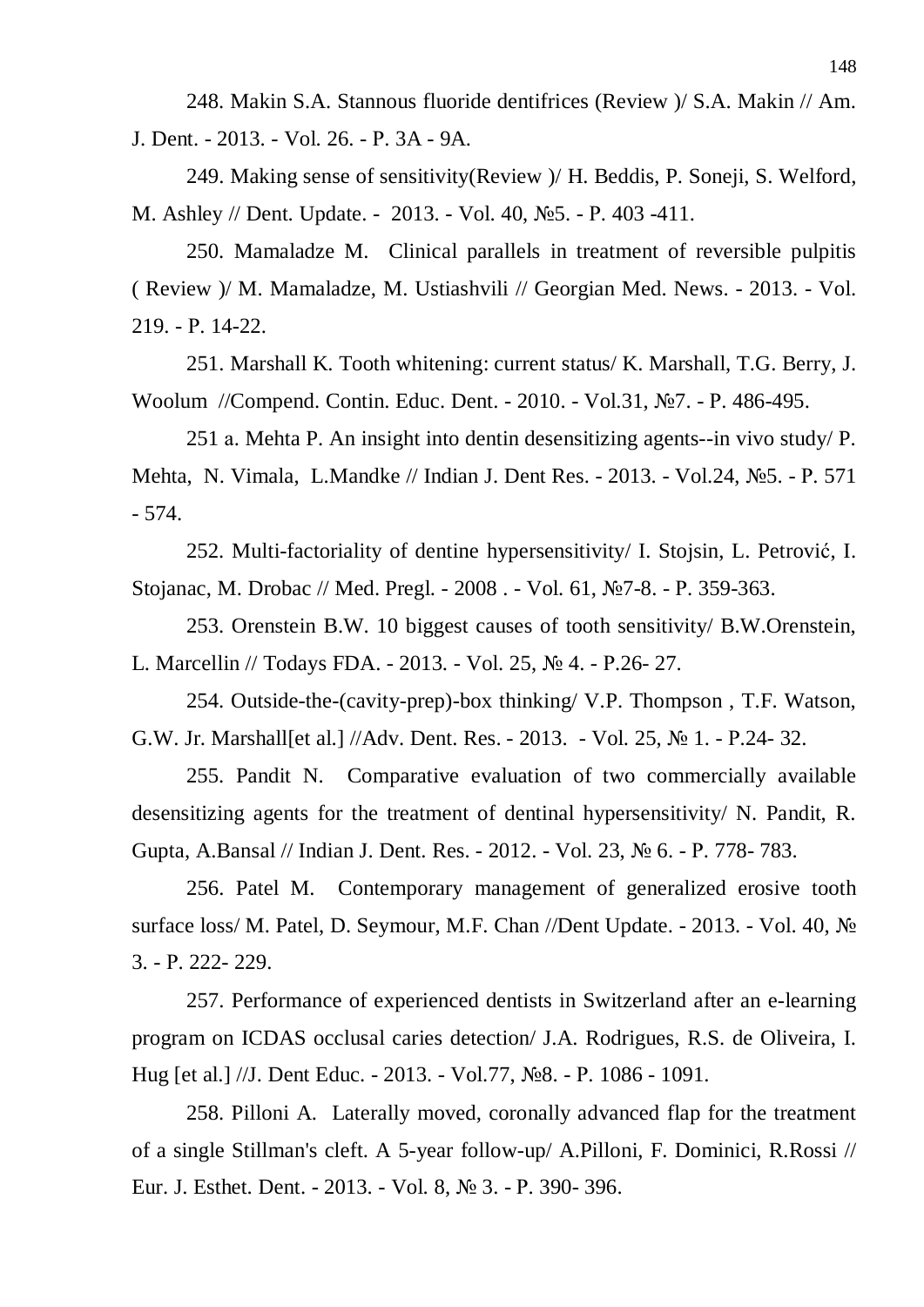259. Pinheiro H.B. Influence of five home whitening gels and a remineralizing gel on the enamel and dentin ultrastructure and hardness/ H.B. Pinheiro, P.E. Cardoso // Am. J .Dent. - 2011. - Vol. 24, №3. - P. 131-137.

260. Pimenta LA. Effect of home-use and in-office bleaching agents containing hydrogen peroxide associated with amorphous calcium phosphate on enamel microhardness and surface roughness / L.A.Pimenta // J. Esthet. Restor. Dent. - 2011. - Vol. 23, №3. - P. 169- 170.

261. Postoperative sensitivity associated with low shrinkage versus conventional composites / V. Ivanović, T. Savić-Stanković, B. Karadzić [et al.] // Srp. Arh. Celok Lek. - 2013. - Vol.141, № 7-8. - P. 447- 453.

262. Powers J.M. Technique sensitivity in bonding to enamel and dentin / J.M. Powers, J.W.Farah // Compend. Contin. Educ. Dent. - 2010. - Vol.14, № 3. -Ɋ.1-8.

263. Prabhakar A.R. In vitro remineralization of enamel subsurface lesions and assessment of dentine tubule occlusion from NaF dentifrices with and without calcium / A.R.Prabhakar, A.J.Manojkumar, N.Basappa //J. Indian. Soc. Ped .Prev. Dent. - 2013. - Vol.31, No1. - P. 29- 35.

264. Prevalence and Risk Indicators of Dentin Hypersensitivity in Adult and Elderly Populations From Porto Alegre, Brazil/ R.S. Costa, F.S. Rios, M.S. Moura [et al.]  $//$  J. Periodontol. - 2014. - Vol. 84,  $\mathbb{N}^{\circ}$  2. - P. 192- 195.

265. Rafeek R.N. Management of dentinogenesis imperfecta: a review of two case reports / R.N.Rafeek, A.Paryag, H. Al-Bayaty // Gen Dent. - 2013. - Vol.61, №3. - P. 72-76.

266. Raichur P.S. Comparative evaluation of diode laser, stannous fluoride gel, and potassium nitrate gel in the treatment of dentinal hypersensitivity / P.S. Raichur, S.B. Setty, S.L. Thakur // Gen Dent. - 2013. - Vol. 61, № 3. - P. 66- 71.

267. Restorative dentistry and restorative materials over the next 20 years: a Delphi survey / R. Seemann , S. Flury, F. Pfefferkorn [et al.] // Dent. Mater. - 2014. - Vol.30, № 4. - P. 442-448.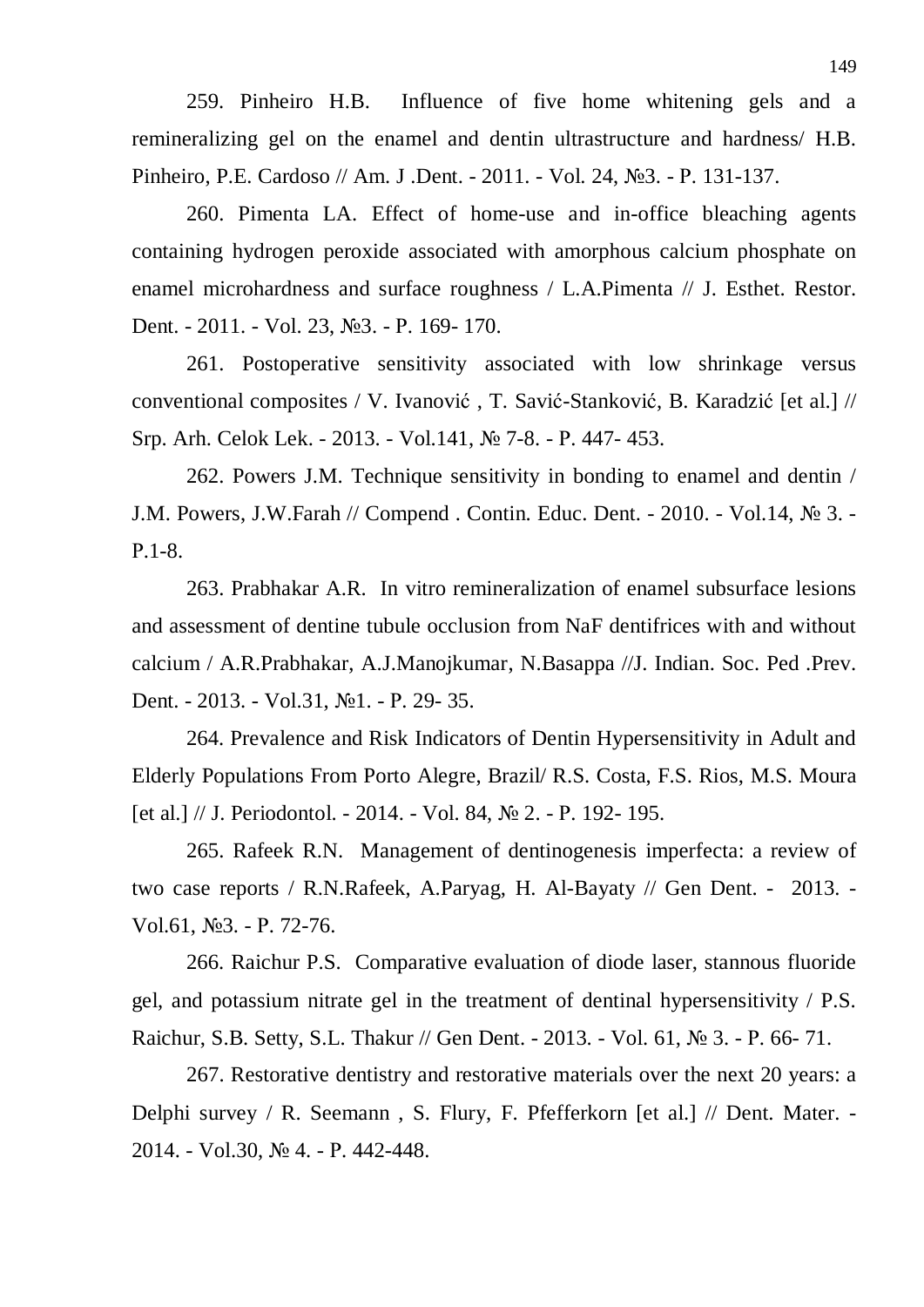268. Rochford D. Taking on tooth whitening: changes to legislation for dental hygienists and therapists / D.Rochford // Prim. Dent J. - 2013. - Vol.2,  $\mathbb{N}^2$ 4. -P. 70-73.

269. Salem Y.M. The effect of in-office vital bleaching and patient perception of the shade change / Y.M. Salem, Y.I. Osman // SADJ. - 2011. -Vol. 66,  $N<sub>2</sub>2. - P. 70, 72-76.$ 

270. Sharma D. Randomized trial of the clinical efficacy of a potassium oxalate-containing mouthrinse in rapid relief of dentin sensitivity / D. Sharma, J.A. McGuire, P.Amini // J. Clin. Dent. - 2013. - Vol. 24, № 2. - P. 62- 67.

271. Shiau H.J. Dentin hypersensitivity/ H.J. Shiau // J. Evid. Based. Dent. Pract. - 2012. - Vol. 12, №3 Suppl. - P. 220 - 228.

272. Smidt A. Mechanical, morphologic, and chemical effects of carbamide peroxide bleaching agents on human enamel in situ / A. Smidt, O. Feuerstein, M. Topel // Quintessence Int. - 2011. - Vol. 42, № 5. - P. 407- 412.

273. Sowinski J.A. Clinical evaluation of the Jay Sensitivity Sensor Probe: a new microprocessor-controlled instrument to evaluate dentin hypersensitivity / J.A. Sowinski, A. Kakar, K. Kakar // Am. J. Dent. - 2013. - Vol. 26. - P. 5B - 12B.

274. Splieth C.H. Epidemiology of dentin hypersensitivity / C.H. Splieth, A.Tachou // Clin. Oral Investig. - 2013. - Vol. 17. - P. S3- S 8.

275. Stein S. Construction and in vitro test of a new electrode for dentin resistance measurement / S. Stein, M. Gente // Biomed. Tech (Berlin). - 2013. - Vol. 58, № 5. - P. 469-474.

276. Surface alteration of human tooth enamel subjected to acidic and neutral 30% hydrogen peroxide / L. Sun, S. Liang, Y. Sa [et al.] // J. Dent. - 2011.  $-$  Vol. 39,  $\mathbb{N}$  10.  $-$  P. 686 $-$  692.

277. Surgical treatment options for grafting areas of gingival recession association with cervical lesions: a review / I. Bignozzi, C. Littarru, A. Crea [et al.] *//* J. Esthet. Restor. Dent. - 2013. - Vol. 25, № 6. - P. 71-82.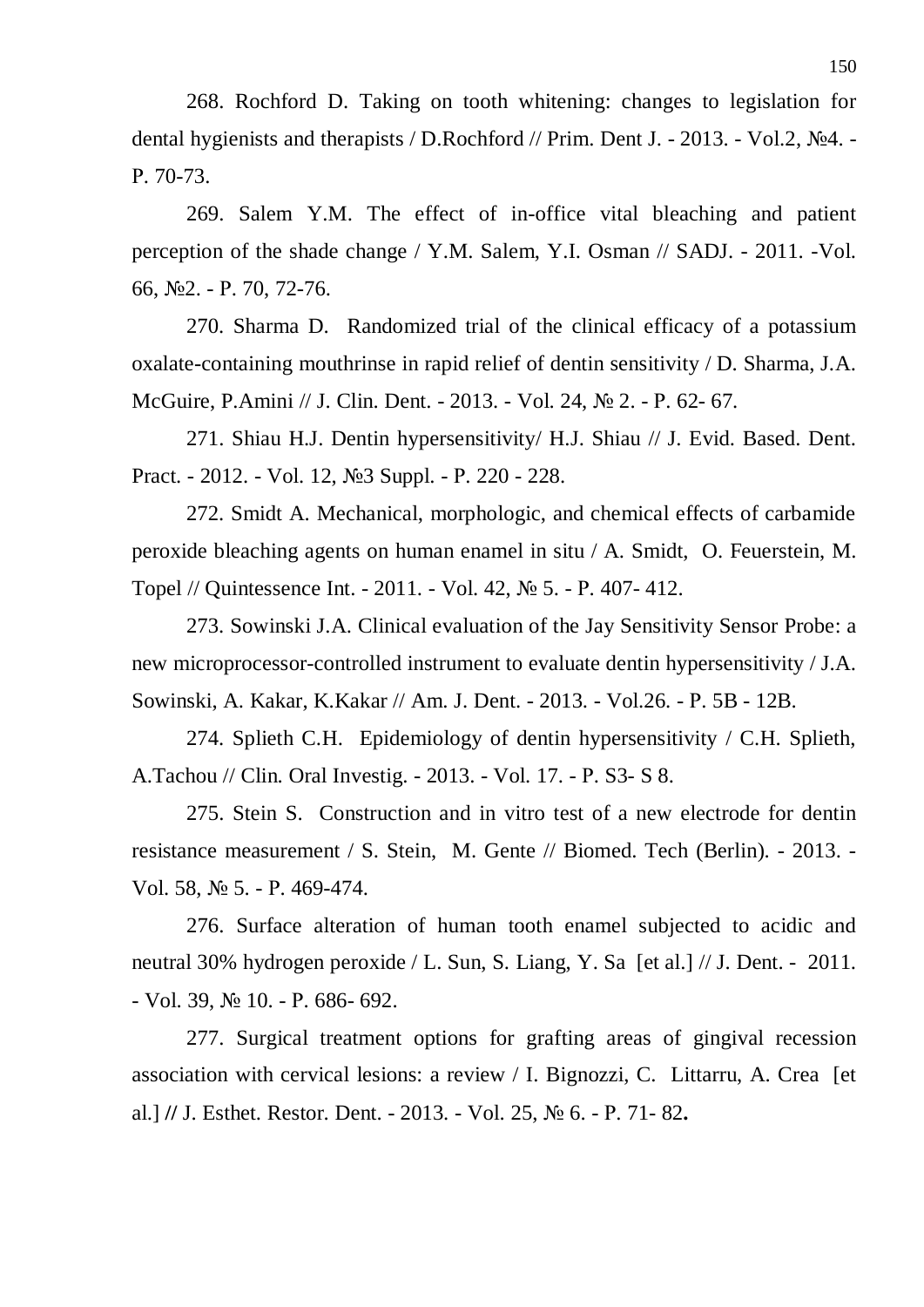278. Synergistic effect of dentinal tubule occlusion by nano-carbonate apatite and CO2 laser in vitro / J.S. Kim, S.Y. Han, H.K. Kwon, B.I. Kim // Photomed. Laser Surg. - 2013. - Vol. 31, № 8. - P. 392-397.

279. Telio C.S. Desensitaizer / C.S. Telio // Ivoclar Vivadent AG, 2010. - 16 p.

280. The clinical effect of a single direct topical application of a dentifrice containing 8.0% arginine, calcium carbonate, and 1450 ppm fluoride on dentin hypersensitivity: the use of a cotton swab applicator versus the use of a fingertip / T. Schiff, E. Delgado, Y.P. Zhang [et al.] // J. Clin. Dent. - 2009. - Vol. 20, №4. -P. 131-136.

281. The effect of 30% ethanolic extract of Indian propolis on replica of human dentin compared against commercially available desensitizing agent: A methodological SEM study in vitro / S.Hongal, N.A. Torwane, P. Goel, B. Chandrashekar // Pharmacognosy Res. - 2014. - Vol. 6,  $\mathbb{N}^{\circ}$  2. - P. 113-119.

282. The Effect of Three Desensitizing Agents on Dentin Hypersensitivity: A Randomized, Split-mouth Clinical Trial / C. Torres , T. Silva, B. Fonseca [et al.] // J. Oral Rehabil. - 2014. - Vol. 42, No. 4. - P. 357- 363.

283. The efficacy of a newly designed toothbrush to decrease tooth sensitivity / T. Schiff, G.N. Wachs, D.M. Petrone [et al.] // Compend. Contin. Educ. Dent. - 2009. - Vol. 30, № 4. - P. 234-240.

284. The efficacy of an experimental dentifrice containing 0.454% w/w stannous fluoride in providing relief from the pain of dentin hypersensitivity: an 8 week clinical study / C. Parkinson, N. Hughes, P. Jeffery [et al.] // Am. J. Dent. - 2013. - Vol. 26. - P. 25A -31A.

285. The influence of desensitizing dentifrices on pain induced by in-office bleaching / C.H. Thiesen, R. Rodrigues, R. Filho [et al.] // Braz. Oral Res. - 2013.- Vol. 27, No 6. - P. 517- 523.

286. The prevalence of dentin hypersensitivity in general dental practices in the northwest United States / J. Cunha-Cruz, J.C. Wataha, L.J. Heaton [et al.] // J. Am. Dent Assoc. - 2013. - Vol. 144, № 3. - P. 288-296.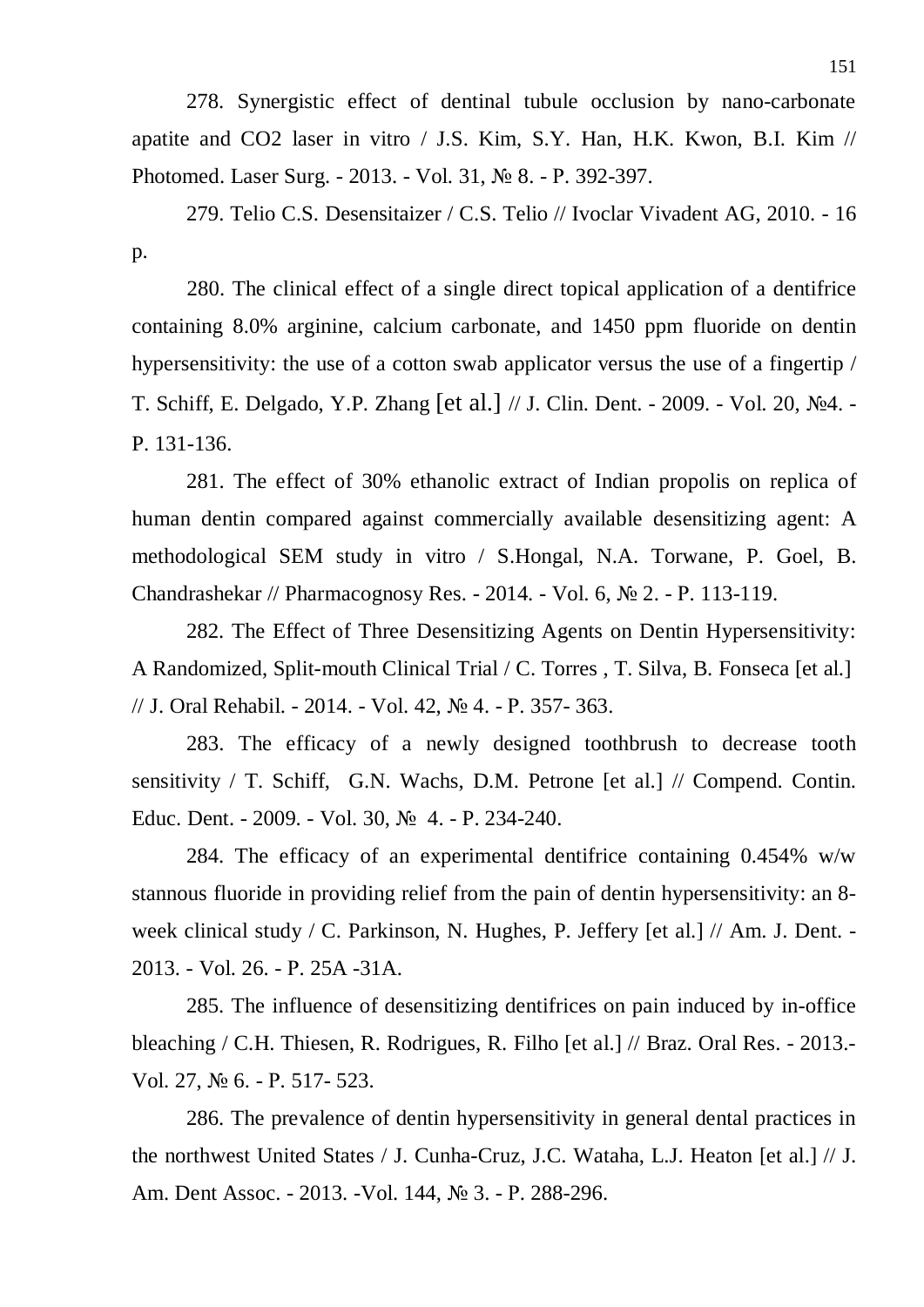287. The prevalence of tooth hypersensitivity following periodontal therapy with special reference to root scaling. A systematic review of the literature / M.E. Draenert, M. Jakob, K.H. Kunzelmann, R. Hickel // Am. J. Dent. - 2013. - Vol. 26.  $- P. 21-27.$ 

288. The prevalence of dentine hypersensitivity in the general population in China / Y. Wang, K. Que, L. Lin[et al.] // J .Oral Rehabil. - 2012. -Vol. 39, №11. -Ɋ. 812 - 820.

289. Tooth sensitivity and efficacy of in-office bleaching in restored teeth/ E. Bonafé, C.L. Bacovis, S. Iensen [et al.] // J. Dent. - 2013. - Vol. 41, № 4. - P. 363-369.

290. Three-year clinical evaluation of a two-step self-etch adhesive with or without selective enamel etching in non-carious cervical sclerotic lesions / E. Can Say, E. Ozel, H. Yurdagüven, M. Soyman // Clin. Oral Investig. - 2014. - Vol. 33.  $- P. 656 - 658.$ 

291. Treatment of dentin hypersensitivity with a low-level laser-emitting toothbrush: double-blind randomised clinical trial of efficacy and safety / Y. Ko, J. Park, C. Kim [et al.] // J. Oral Rehabil. - 2014. - Vol. 42, № 4. - P. 355-359.

292. Trushkowsky R.D. Dentin hypersensitivity: differential diagnosis, tests, and etiology / R.D. Trushkowsky, F. Garcia-Godoy // Compend. Contin. Educ. Dent. - 2014. - Vol. 35, № 2. - P. 99 - 104;

293. Use of clinical bleaching with 35% hydrogen peroxide in esthetic improvement of fluorotic human incisors in vivo / R. Shanbhag, R. Veena, G. Nanjannawar [et al.] // J. Contemp. Dent Pract. - 2013. - Vol. 14. – P. 208 -216.

294. Vano M. Effectiveness of nano-hydroxyapatite toothpaste in reducing dentin hypersensitivity: A double-blind randomized controlled trial / M. Vano, G. Derchi, A. Barone // Quintessence Int. - 2014. - Vol. 45, No. - P. 703-711.